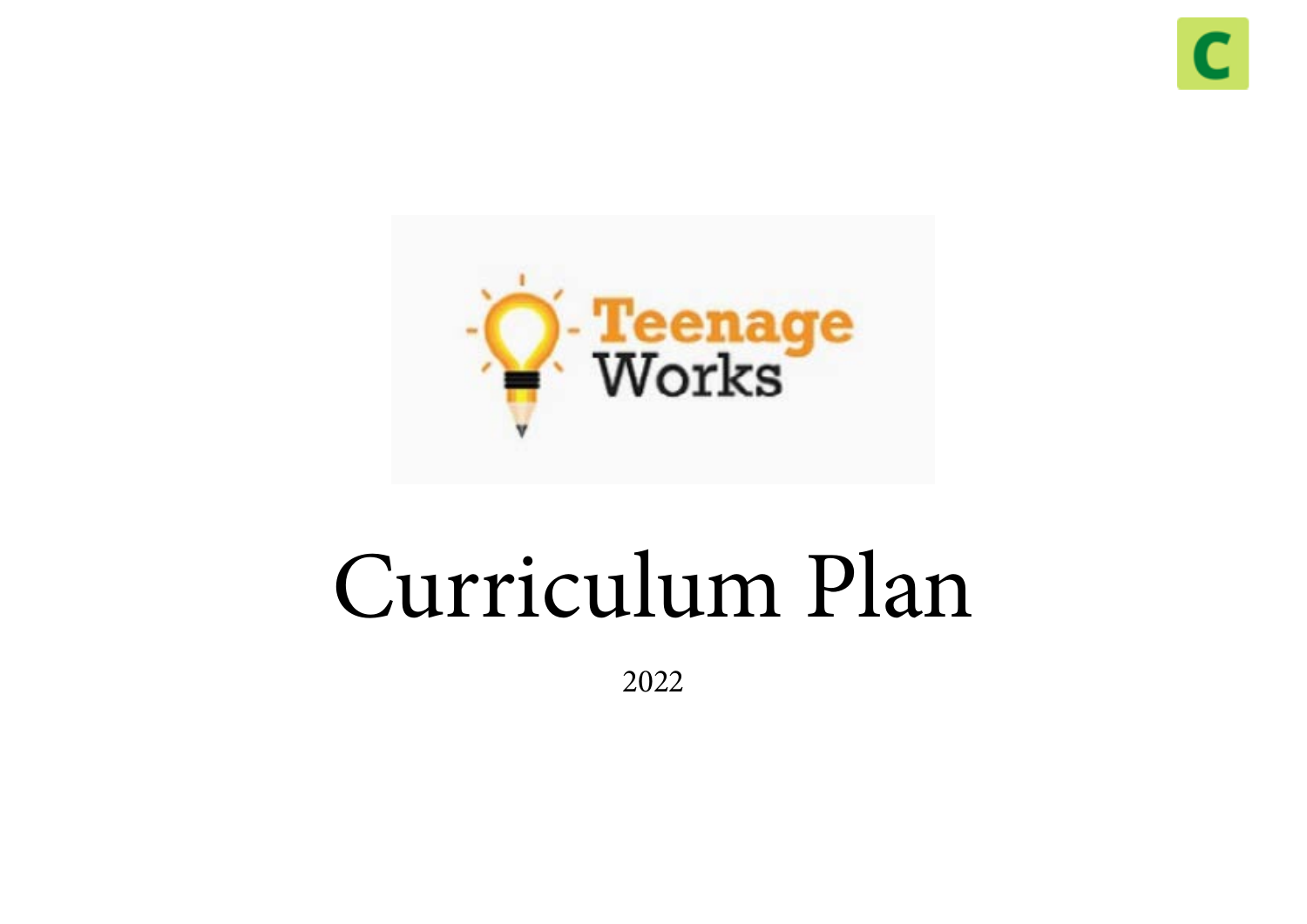### Overview and Guidance



#### **Overview**

**Teenage Works** believes that in order to progress and excel in their education, pupils must have secure, foundational knowledge and applicable skills. Our approach is therefore based around teaching pupils at appropriate levels, rather than by year groups. Levels are based on National Curriculum guidance for Key Stages 1, 2 and 3 - see Levels Indicator section (right).

This approach is taken because, due to variety of factors, many of the pupils who will require our specialist service will have missed significant parts of their education to date. Our constant aim with **every pupil** is to ensure they are at (or exceeding) expected levels for their age group according to the National Curriculum in the following areas:

- **Literacy**
- Numeracy
- Phonics (Levels P.1 P.3)
- Science
- Humanities
- PE

(Although our curriculum does not include dedicated Art or IT programmes of study, we make extensive use of computing and art and design throughout our individual subject curriculums).

The principle aim and priority of *Teenage Works* is to provide a safe learning environment in which pupils can excel in the areas outlined above whilst also developing as individuals

**spiritually, morally, socially and culturally**. This is achieved through the provision of a robust and intensive teaching of PSHE throughout all levels, which will promote strong development beyond academic learning. We are commited to providing teaching around the following areas:

- Democracy
- Rule of Law
- British Values
- Faith and Belief
- Discrimintaion and Protected Characteristics
- Lifeskills

All of the above are taught at appropriate levels which take into consideration the age, aptitude and needs of each individual pupil.

*All of our pupils will have an EHC Plan. Information from each individual EHC Plan will be used to inform appropriate levels at which pupils are taught and the specific content delivered in lessons.* 

#### **Guidance**

The following Curriculum Plan document outlines, **by levels**, the criteria by which *Teenage Works* measure and record learning progress for all pupils according to each subject area described in the Overview (left).

The success criteria for each subject are linked to relevant documents, which in turn outline how they should be met in terms of delivery of teaching and assessment according to each level.

Please see the linked document key below for guidance.

#### **Levels Indicator**

*Changing Lives* levels and indicators are as follows:

| $P1$ - Early Key Stage 1       | P5 - Mid - Late Key Stage 2   |
|--------------------------------|-------------------------------|
|                                | P6 - Late Key Stage 2         |
| $P2$ - Mid Key Stage 1         | $S7$ - Early Key Stage 3      |
| $P3$ - Early Key Stage 2       | <b>S8</b> - Mid Key Stage $3$ |
| $P4$ - Early - Mid Key Stage 2 | $S9$ - Late Key Stage 3       |

#### **Linked Document Key**



Topics and Literacy Curriculum



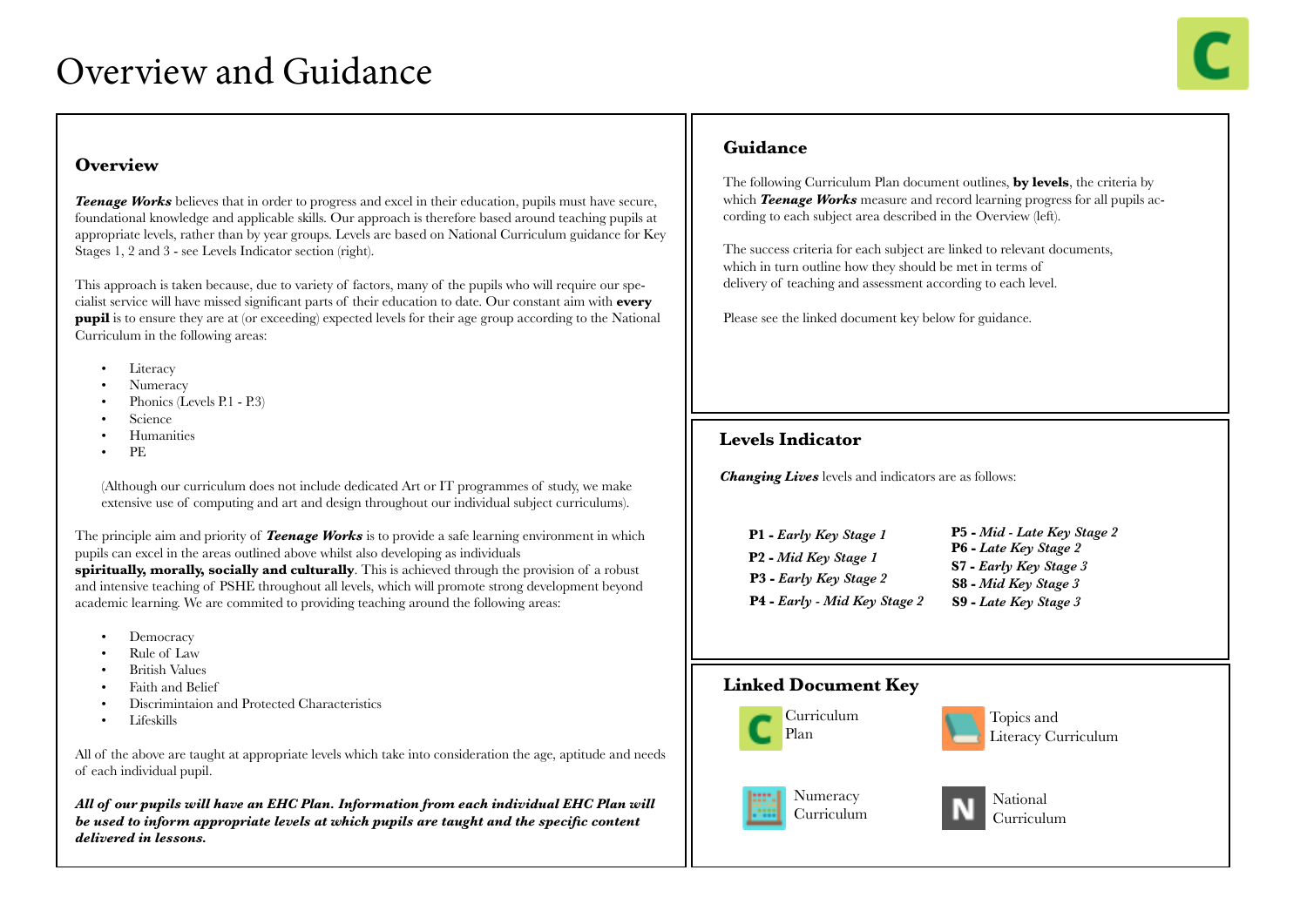

### **Contents**

| Subject  | Level          | Page           |
|----------|----------------|----------------|
| Literacy | P <sub>1</sub> | $\overline{4}$ |
|          | P <sub>2</sub> | $\overline{7}$ |
|          | P <sub>3</sub> | 10             |
|          | P <sub>4</sub> | 13             |
|          | P <sub>5</sub> | 16             |
|          | P <sub>6</sub> | 20             |
|          | $S7 - S9$      | 22             |
| Numeracy | P <sub>1</sub> | 25             |
|          | P <sub>2</sub> | 27             |
|          | P <sub>3</sub> | 29             |
|          | P <sub>4</sub> | 31             |
|          | P <sub>5</sub> | 33             |
|          | P <sub>6</sub> | 36             |
|          | $S7 - S9$      | 39             |

| Subject                          | <b>Level</b>   | Pages |
|----------------------------------|----------------|-------|
| Science                          | P <sub>1</sub> | 44    |
|                                  | P <sub>2</sub> | 45    |
|                                  | P <sub>3</sub> | 46    |
|                                  | P <sub>4</sub> | 47    |
|                                  | <b>P5</b>      | 48    |
|                                  | P <sub>6</sub> | 49    |
|                                  | $S7 - S9$      | 50    |
| Humanities<br>(History)          | $P1 - S9$      | 59    |
| <b>Humanities</b><br>(Geography) | $P1 - S9$      | 61    |
| <b>PE</b>                        | P1 - S9        | 63    |
| Phonics                          | $P1 - P3$      | 64    |

| Subject     | <b>Level</b>                    | Pages |
|-------------|---------------------------------|-------|
| <b>PSHE</b> | $P1 - P2$                       | 65    |
|             | P <sub>3</sub> - P <sub>6</sub> | 68    |
|             | S7 - S9                         | 72    |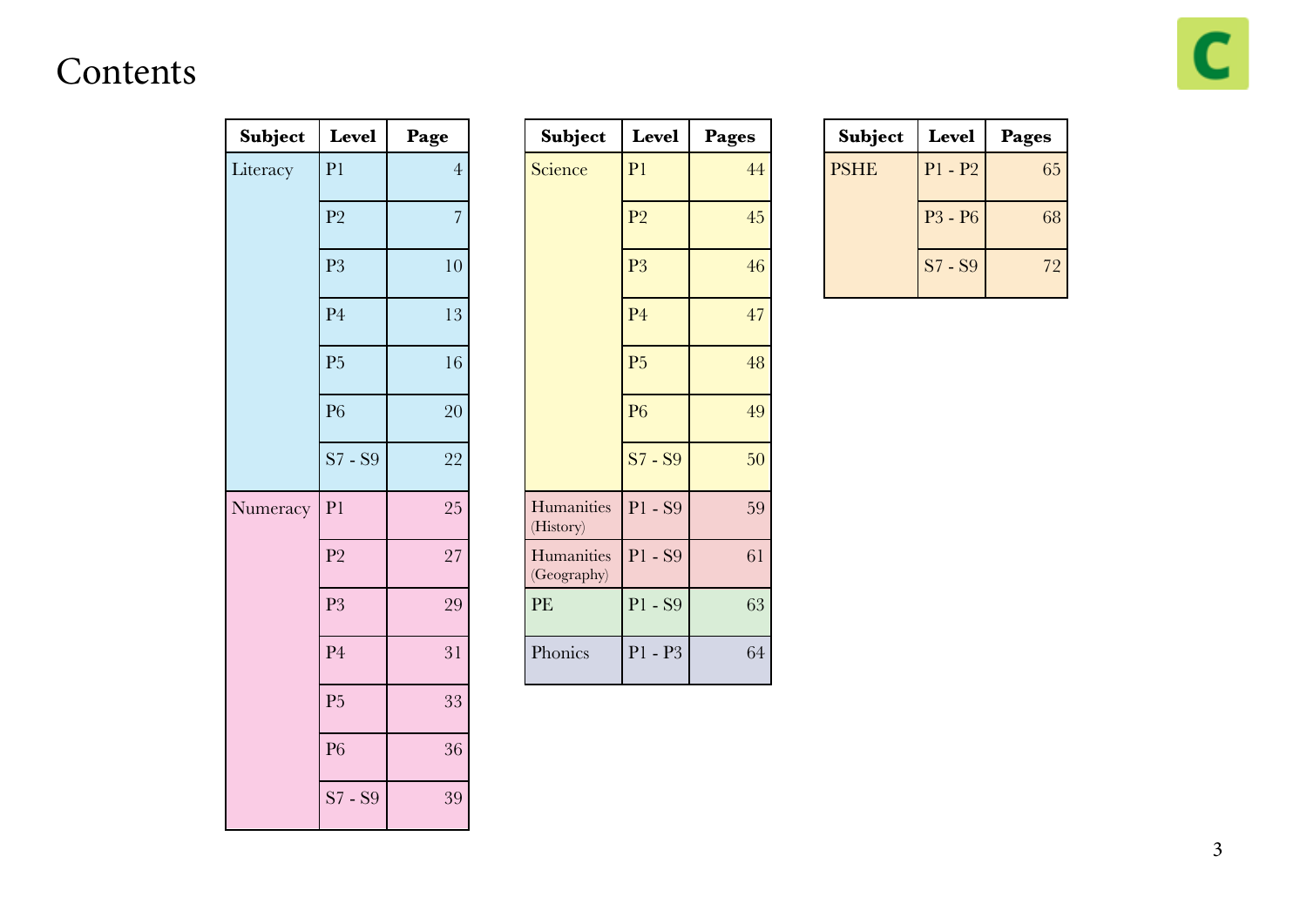### $\mathbf C$

| Level          | <b>Subject Area</b> | On completion of this level pupils will be able to                                                                                                                         | Met by our Subject<br>Curriculum |
|----------------|---------------------|----------------------------------------------------------------------------------------------------------------------------------------------------------------------------|----------------------------------|
|                |                     | apply phonic knowledge and skills as the route to decode words                                                                                                             |                                  |
|                |                     | respond speedily with the correct sound to graphemes (letters or groups of letters) for all 40+ phonemes, including, where applicable,<br>alternative sounds for graphemes |                                  |
|                |                     | read accurately by blending sounds in unfamiliar words containing GPCs that have been taught                                                                               |                                  |
|                | Reading             | read common exception words, noting unusual correspondences between spelling and sound and where these occur in the word                                                   |                                  |
| P1             | Word                | read words containing taught GPCs and -s, -es, -ing, -ed, -er and -est endings                                                                                             |                                  |
|                | Reading             | read other words of more than one syllable that contain taught GPCs                                                                                                        |                                  |
|                |                     | read words with contractions [for example, I'm, I'll, we'll], and understand that the apostrophe represents the omitted letter(s)                                          |                                  |
|                |                     | read aloud accurately books that are consistent with their developing phonic knowledge and that do not require them to use other strate-<br>gies to work out words         |                                  |
|                |                     | re-read these books to build up their fluency and confidence in word reading.                                                                                              |                                  |
|                |                     | develop pleasure in reading, motivation to read, vocabulary and understanding by:                                                                                          |                                  |
|                |                     | listening to and discussing a wide range of poems, stories and non-fiction at a level beyond that at which they can read independently                                     |                                  |
|                |                     | being encouraged to link what they read or hear read to their own experiences                                                                                              |                                  |
|                |                     | becoming very familiar with key stories, fairy stories and traditional tales, retelling them and considering their particular<br>characteristics                           |                                  |
|                |                     | recognising and joining in with predictable phrases                                                                                                                        |                                  |
|                | Reading             | learning to appreciate rhymes and poems, and to recite some by heart                                                                                                       |                                  |
| P <sub>1</sub> |                     | discussing word meanings, linking new meanings to those already known                                                                                                      |                                  |
|                | Comprehension       | understand both the books they can already read accurately and fluently and those they listen to by:                                                                       |                                  |
|                |                     | drawing on what they already know or on background information and vocabulary provided by the teacher                                                                      |                                  |
|                |                     | checking that the text makes sense to them as they read and correcting inaccurate reading                                                                                  |                                  |
|                |                     | discussing the significance of the title and events                                                                                                                        |                                  |
|                |                     | making inferences on the basis of what is being said and done                                                                                                              |                                  |
|                |                     | predicting what might happen on the basis of what has been read so far                                                                                                     |                                  |
|                |                     | participate in discussion about what is read to them, taking turns and listening to what others say                                                                        |                                  |
|                |                     | explain clearly their understanding of what is read to them.                                                                                                               |                                  |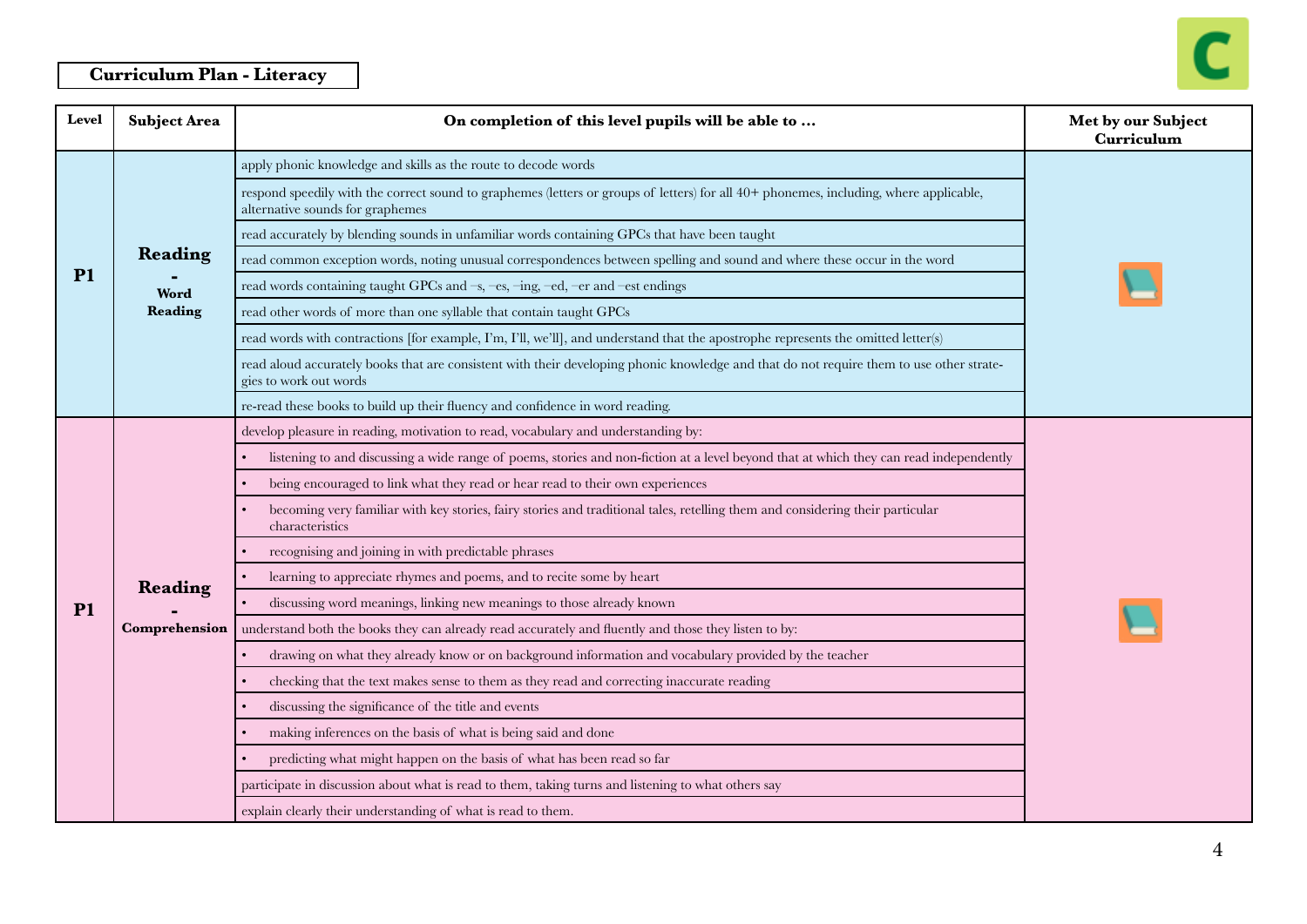

| <b>Curriculum Plan - Literacy</b> |                     |                                                                                                                                                            |                                  |
|-----------------------------------|---------------------|------------------------------------------------------------------------------------------------------------------------------------------------------------|----------------------------------|
| Level                             | <b>Subject Area</b> | On completion of this level pupils will be able to                                                                                                         | Met by our Subject<br>Curriculum |
|                                   |                     | spell words containing each of the 40+ phonemes already taught                                                                                             |                                  |
|                                   |                     | spell common exception words                                                                                                                               |                                  |
|                                   |                     | spell the days of the week                                                                                                                                 |                                  |
|                                   |                     | name the letters of the alphabet in order                                                                                                                  |                                  |
|                                   | <b>Writing</b>      | use letter names to distinguish between alternative spellings of the same sound                                                                            |                                  |
| P1                                | <b>Spelling</b>     | add prefixes and suffixes:                                                                                                                                 |                                  |
|                                   |                     | using the spelling rule for adding -s or -es as the plural marker for nouns and the third person singular marker for verbs                                 |                                  |
|                                   |                     | using the prefix un-                                                                                                                                       |                                  |
|                                   |                     | using -ing, -ed, -er and -est where no change is needed in the spelling of root words [for example, helping, helped, helper, eating,<br>quicker, quickest] |                                  |
|                                   |                     | write from memory simple sentences dictated by the teacher that include words using the GPCs and common exception words taught so<br>far.                  |                                  |
|                                   |                     | apply simple spelling rules N                                                                                                                              |                                  |
|                                   |                     | sit correctly at a table, holding a pencil comfortably and correctly                                                                                       |                                  |
|                                   | <b>Writing</b>      | begin to form lower-case letters in the correct direction, starting and finishing in the right place                                                       |                                  |
| <b>P1</b>                         |                     | form capital letters                                                                                                                                       |                                  |
|                                   | <b>Handwriting</b>  | form digits 0-9                                                                                                                                            |                                  |
|                                   |                     | understand which letters belong to which handwriting 'families' (i.e. letters that are formed in similar ways) and to practise these                       |                                  |
|                                   |                     | write sentences by:                                                                                                                                        |                                  |
|                                   |                     | saying out loud what they are going to write about                                                                                                         |                                  |
| <b>P1</b>                         | <b>Writing</b>      | composing a sentence orally before writing it                                                                                                              |                                  |
|                                   | Composition         | sequencing sentences to form short narratives                                                                                                              |                                  |
|                                   |                     | re-reading what they have written to check that it makes sense                                                                                             |                                  |
|                                   |                     | discuss what they have written with the teacher or other pupils                                                                                            |                                  |
|                                   |                     | read aloud their writing clearly enough to be heard by their peers and the teacher                                                                         |                                  |

 $\Gamma$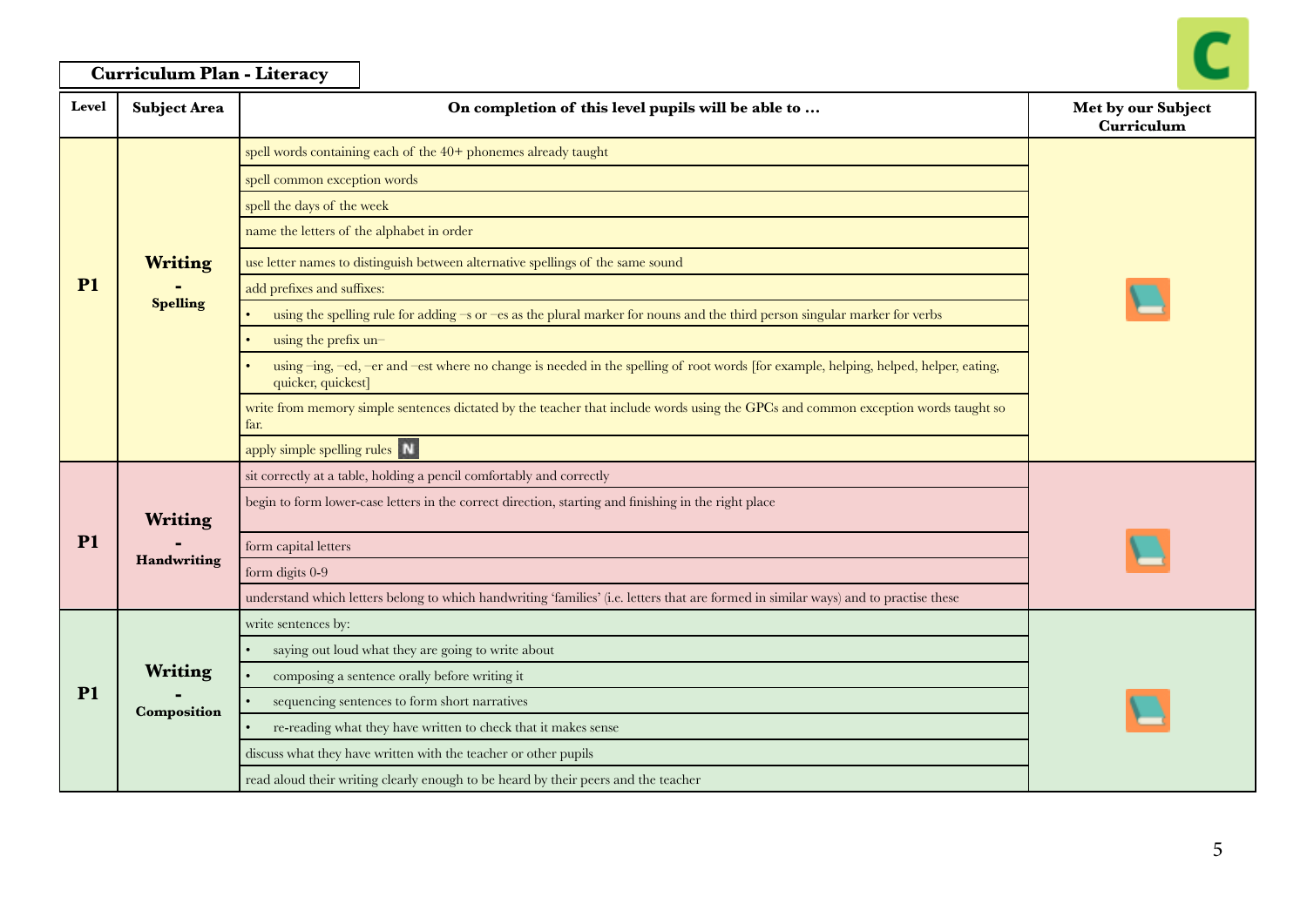### $\mathbf C$

| Level     | <b>Subject Area</b>          | On completion of this level pupils will be able to                                                                                                                   | Met by our Subject<br>Curriculum |
|-----------|------------------------------|----------------------------------------------------------------------------------------------------------------------------------------------------------------------|----------------------------------|
|           |                              | leave spaces between words                                                                                                                                           |                                  |
|           |                              | join words and join clauses using 'and'                                                                                                                              |                                  |
|           |                              | begin to punctuate sentences using a capital letter and a full stop, question mark or exclamation mark                                                               |                                  |
|           |                              | use a capital letter for names of people, places, the days of the week, and the personal pronoun 'I'                                                                 |                                  |
|           |                              | Understand and use the following:                                                                                                                                    |                                  |
|           |                              | Word:                                                                                                                                                                |                                  |
|           |                              | Regular plural noun suffixes $-$ s or $-e$ s [for example, dog, dogs; wish, wishes], including the effects of these suffixes on the<br>$\ast$<br>meaning of the noun |                                  |
|           |                              | Suffixes that can be added to verbs where no change is needed in the spelling of root words (e.g. helping, helped, helper)<br>$\ast$                                 |                                  |
|           | Writing                      | How the prefix un-changes the meaning of verbs and adjectives [negation, for example, unkind, or undoing: untie the<br>$\ast$<br>boat]                               |                                  |
|           |                              | Sentence:<br>$\bullet$                                                                                                                                               |                                  |
| <b>P1</b> | <b>Vocabulary</b><br>Grammar | How words can combine to make sentences<br>$\ast$                                                                                                                    |                                  |
|           | $\&$<br>Punctuation          | Joining words and joining clauses using 'and'<br>$\ast$                                                                                                              |                                  |
|           |                              | Text:                                                                                                                                                                |                                  |
|           |                              | Sequencing sentences to form short narratives<br>$\ast$                                                                                                              |                                  |
|           |                              | Punctuation:                                                                                                                                                         |                                  |
|           |                              | Separation of words with spaces<br>$\ast$                                                                                                                            |                                  |
|           |                              | Introduction to capital letters, full stops, question marks and exclamation marks to demarcate sentences<br>$\ast$                                                   |                                  |
|           |                              | Capital letters for names and for the personal pronoun 'I'<br>$\ast$                                                                                                 |                                  |
|           |                              | Terminology:                                                                                                                                                         |                                  |
|           |                              | letter, capital letter<br>$\ast$                                                                                                                                     |                                  |
|           |                              | word, singular, plural<br>$\ast$                                                                                                                                     |                                  |
|           |                              | $\ast$<br>sentence                                                                                                                                                   |                                  |
|           |                              | punctuation, full stop, question mark, exclamation mark<br>$\ast$                                                                                                    |                                  |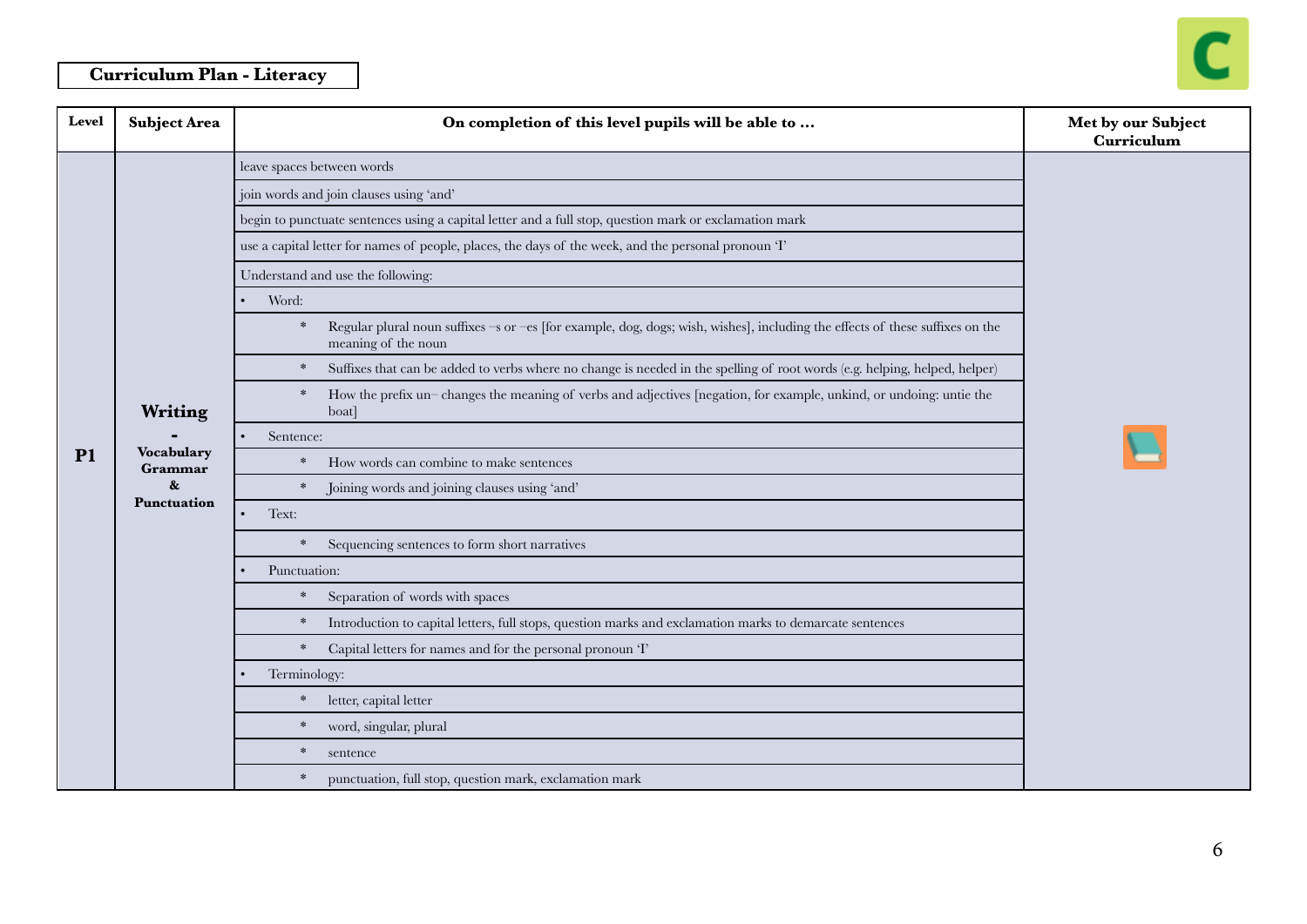

| Level          | <b>Subject Area</b> | On completion of this level pupils will be able to                                                                                                                                          | Met by our Subject<br>Curriculum |
|----------------|---------------------|---------------------------------------------------------------------------------------------------------------------------------------------------------------------------------------------|----------------------------------|
|                |                     | apply phonic knowledge and skills as the route to decode words until automatic decoding has become embedded and reading is fluent                                                           |                                  |
|                |                     | read accurately by blending the sounds in words that contain the graphemes taught so far, especially recognising alternative sounds for<br>graphemes                                        |                                  |
|                |                     | read accurately words of two or more syllables that contain the same graphemes as above                                                                                                     |                                  |
|                | Reading             | read words containing common suffixes                                                                                                                                                       |                                  |
| P <sub>2</sub> | Word                | read further common exception words, noting unusual correspondences between spelling and sound and where these occur in the word                                                            |                                  |
|                | <b>Reading</b>      | read most words quickly and accurately, without overt sounding and blending, when they have been frequently encountered                                                                     |                                  |
|                |                     | read words with contractions [for example, I'm, I'll, we'll], and understand that the apostrophe represents the omitted letter(s)                                                           |                                  |
|                |                     | read aloud books closely matched to their improving phonic knowledge, sounding out unfamiliar words accurately, automatically and<br>without undue hesitation                               |                                  |
|                |                     | re-read these books to build up their fluency and confidence in word reading.                                                                                                               |                                  |
|                |                     | develop pleasure in reading, motivation to read, vocabulary and understanding by:                                                                                                           |                                  |
|                |                     | listening to, discussing and expressing views about a wide range of contemporary and classic poetry, stories and non-fiction at a level<br>beyond that at which they can read independently |                                  |
|                |                     | discussing the sequence of events in books and how items of information are related                                                                                                         |                                  |
|                |                     | becoming increasingly familiar with and retelling a wider range of stories, fairy stories and traditional tales                                                                             |                                  |
|                |                     | being introduced to non-fiction books that are structured in different ways                                                                                                                 |                                  |
|                | <b>Reading</b>      | recognising simple recurring literary language in stories and poetry                                                                                                                        |                                  |
| P <sub>2</sub> |                     | discussing and clarifying the meanings of words, linking new meanings to known vocabulary                                                                                                   |                                  |
|                | Comprehension       | discussing their favourite words and phrases                                                                                                                                                |                                  |
|                |                     | continuing to build up a repertoire of poems learnt by heart, appreciating these and reciting some, with appropriate intonation to<br>make the meaning clear                                |                                  |
|                |                     | understand both the books that they can already read accurately and fluently and those that they listen to by:                                                                              |                                  |
|                |                     | drawing on what they already know or on background information and vocabulary provided by the teacher                                                                                       |                                  |
|                |                     | checking that the text makes sense to them as they read and correcting inaccurate reading                                                                                                   |                                  |
|                |                     | making inferences on the basis of what is being said and done                                                                                                                               |                                  |
|                |                     | answering and asking questions                                                                                                                                                              |                                  |
|                |                     | predicting what might happen on the basis of what has been read so far                                                                                                                      |                                  |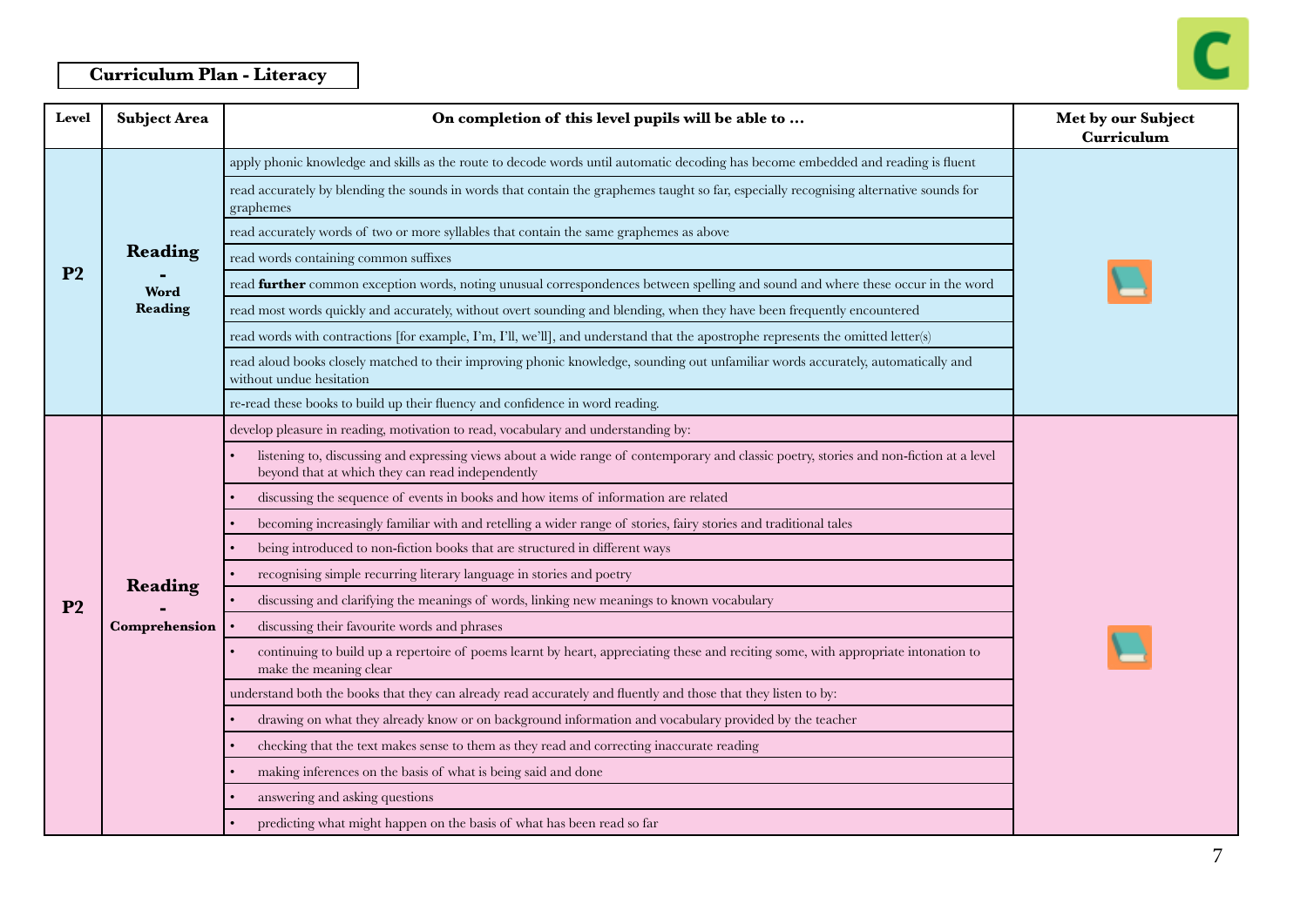

| <b>Level</b>   | <b>Subject Area</b>      | On completion of this level pupils will be able to                                                                                                                               | Met by our Subject<br>Curriculum |
|----------------|--------------------------|----------------------------------------------------------------------------------------------------------------------------------------------------------------------------------|----------------------------------|
| P <sub>2</sub> | Reading                  | participate in discussion about books, poems and other works that are read to them and those that they can read for themselves, taking<br>turns and listening to what others say | (Cont.)                          |
|                | Comprehension<br>(Cont.) | explain and discuss their understanding of books, poems and other material, both those that they listen to and those that they read for<br>themselves.                           |                                  |
|                |                          | spell by segmenting spoken words into phonemes and representing these by graphemes, spelling many correctly                                                                      |                                  |
|                |                          | spell by learning new ways of spelling phonemes for which one or more spellings are already known, and learn some words with each<br>spelling, including a few common homophones |                                  |
|                |                          | spell by learning to spell common exception words                                                                                                                                |                                  |
|                | <b>Writing</b>           | spell by learning to spell more words with contracted forms                                                                                                                      |                                  |
| P <sub>2</sub> | <b>Spelling</b>          | spell by learning the possessive apostrophe (singular) [for example, the girl's book]                                                                                            |                                  |
|                |                          | spell by distinguishing between homophones and near-homophones                                                                                                                   |                                  |
|                |                          | add suffixes to spell longer words, including -ment, -ness, -ful, -less, -ly                                                                                                     |                                  |
|                |                          | apply spelling rules and guidance, see N                                                                                                                                         |                                  |
|                |                          | write from memory simple sentences dictated by the teacher that include words using the GPCs, common exception words and<br>punctuation taught so far.                           |                                  |
|                |                          | form lower-case letters of the correct size relative to one another                                                                                                              |                                  |
| P <sub>2</sub> | Writing                  | start using some of the diagonal and horizontal strokes needed to join letters and understand which letters, when adjacent to one another,<br>are best left unjoined             |                                  |
|                | <b>Handwriting</b>       | write capital letters and digits of the correct size, orientation and relationship to one another and to lower case letters                                                      |                                  |
|                |                          | use spacing between words that reflects the size of the letters                                                                                                                  |                                  |
|                |                          | develop positive attitudes towards and stamina for writing by:                                                                                                                   |                                  |
|                |                          | writing narratives about personal experiences and those of others (real and fictional)                                                                                           |                                  |
|                | Writing                  | writing about real events                                                                                                                                                        |                                  |
| P <sub>2</sub> | Composition              | writing poetry                                                                                                                                                                   |                                  |
|                |                          | writing for different purposes                                                                                                                                                   |                                  |
|                |                          | consider what they are going to write before beginning by:                                                                                                                       |                                  |
|                |                          | planning or saying out loud what they are going to write about                                                                                                                   |                                  |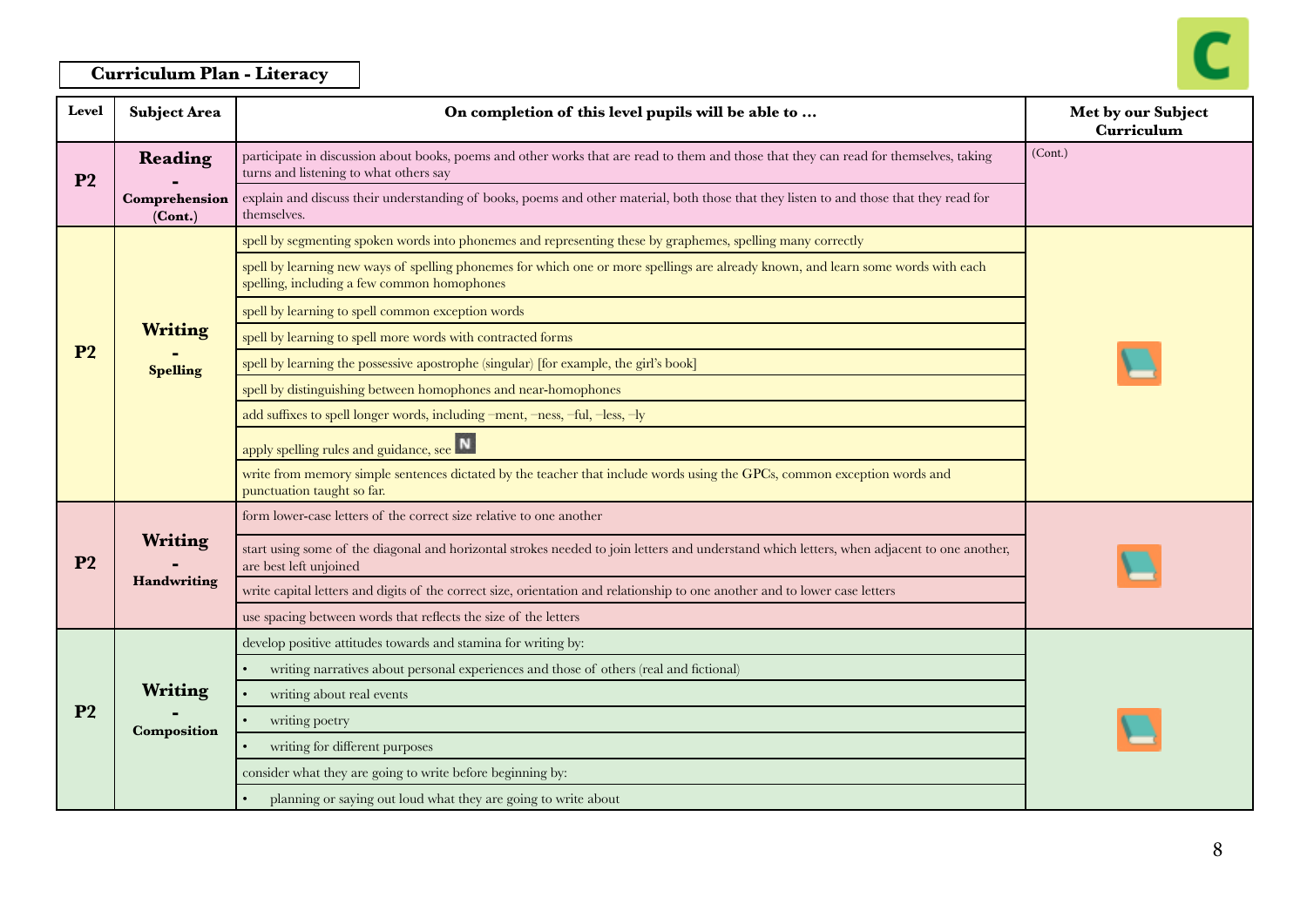

| <b>Level</b>   | <b>Subject Area</b>          | On completion of this level pupils will be able to                                                                                                                                                                | Met by our Subject<br>Curriculum |
|----------------|------------------------------|-------------------------------------------------------------------------------------------------------------------------------------------------------------------------------------------------------------------|----------------------------------|
|                |                              | writing down ideas and/or key words, including new vocabulary                                                                                                                                                     | (Cont.)                          |
|                |                              | encapsulating what they want to say, sentence by sentence                                                                                                                                                         |                                  |
| P <sub>2</sub> | <b>Writing</b>               | make simple additions, revisions and corrections to their own writing by:                                                                                                                                         |                                  |
|                |                              | evaluating their writing with the teacher and other pupils                                                                                                                                                        |                                  |
|                | Composition<br>(Cont.)       | re-reading to check that their writing makes sense and that verbs to indicate time are used correctly and consistently, including verbs<br>in the continuous form                                                 |                                  |
|                |                              | proof-reading to check for errors in spelling, grammar and punctuation [for example, ends of sentences punctuated correctly]                                                                                      |                                  |
|                |                              | read aloud what they have written with appropriate intonation to make the meaning clear                                                                                                                           |                                  |
|                |                              | use both familiar and new punctuation correctly, including full stops, capital letters, exclamation marks, question marks, commas for lists<br>and apostrophes for contracted forms and the possessive (singular) |                                  |
|                | Writing                      | use sentences with different forms: statement, question, exclamation, command                                                                                                                                     |                                  |
|                |                              | use expanded noun phrases to describe and specify [for example, the blue butterfly]                                                                                                                               |                                  |
| P <sub>2</sub> | <b>Vocabulary</b><br>Grammar | use the present and past tenses correctly and consistently including the progressive form                                                                                                                         |                                  |
|                | $\boldsymbol{\&}$            | use subordination (using when, if, that, or because) and co-ordination (using or, and, or but)                                                                                                                    |                                  |
|                | <b>Punctuation</b>           | use some features of written Standard English                                                                                                                                                                     |                                  |
|                |                              | use and understand the grammatical terminology in $\blacksquare$ when discussing their writing                                                                                                                    |                                  |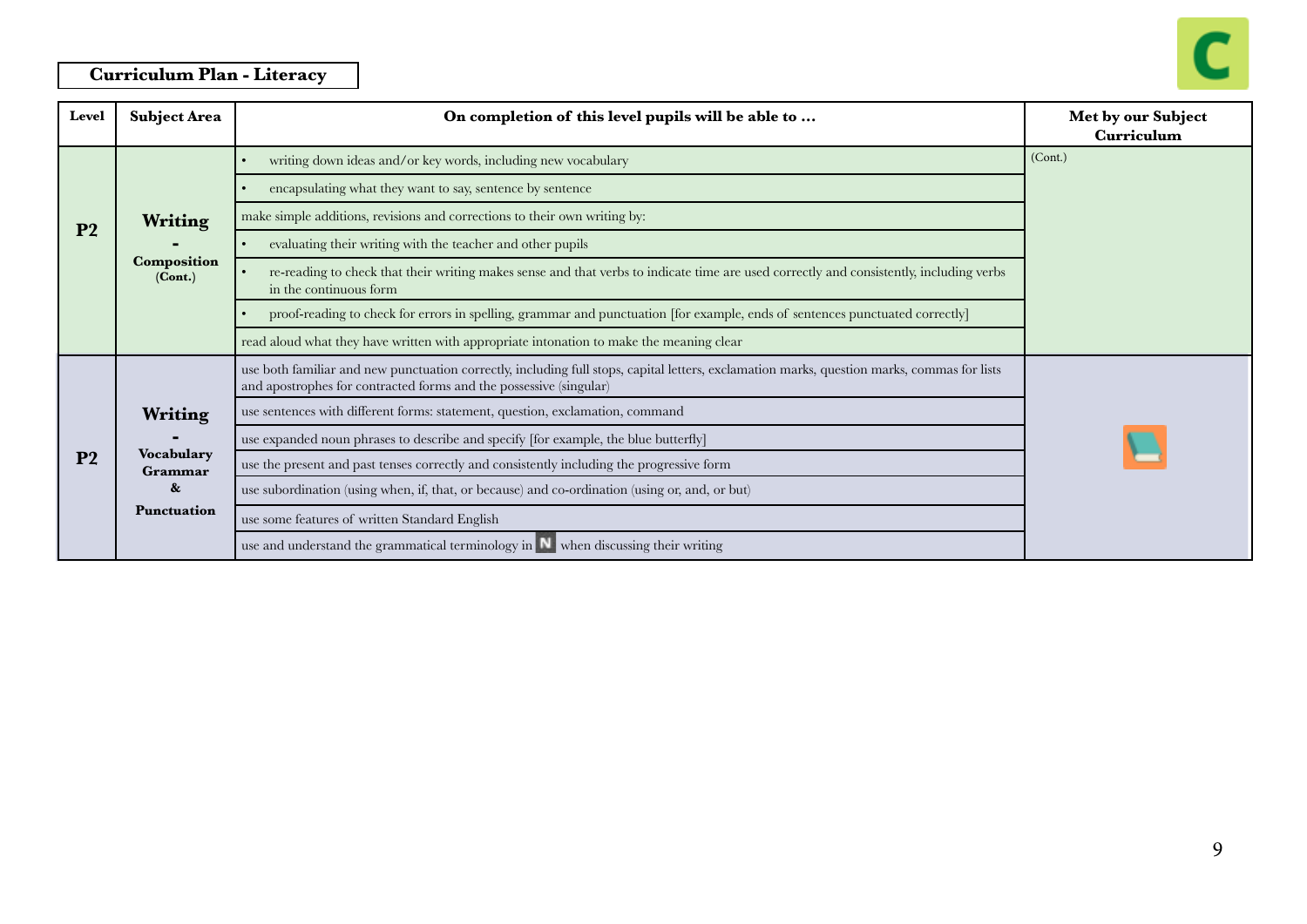

| Level          | <b>Subject Area</b> | On completion of this level pupils will be able to                                                                                                                             | Met by our Subject<br>Curriculum |
|----------------|---------------------|--------------------------------------------------------------------------------------------------------------------------------------------------------------------------------|----------------------------------|
| P <sub>3</sub> | Reading<br>Word     | apply their growing knowledge of root words, prefixes and suffixes (etymology and morphology), both to read aloud and to understand<br>the meaning of new words they meet. See |                                  |
|                | Reading             | read further exception words, noting the unusual correspondences between spelling                                                                                              |                                  |
|                |                     | develop positive attitudes to reading and understanding of what they read by:                                                                                                  |                                  |
|                |                     | listening to and discussing a wide range of fiction, poetry, plays, non-fiction and reference books or textbooks                                                               |                                  |
|                |                     | reading books that are structured in different ways and reading for a range of purposes                                                                                        |                                  |
|                |                     | using dictionaries to check the meaning of words that they have read                                                                                                           |                                  |
|                |                     | increasing their familiarity with a wide range of books, including fairy stories, myths and legends, and retelling some of these orally                                        |                                  |
|                |                     | identifying themes and conventions in a wide range of books                                                                                                                    |                                  |
|                |                     | preparing poems and play scripts to read aloud and to perform, showing understanding through intonation, tone, volume and action                                               |                                  |
|                |                     | discussing words and phrases that capture the reader's interest and imagination                                                                                                |                                  |
|                | Reading             | recognising some different forms of poetry [for example, free verse, narrative poetry]                                                                                         |                                  |
| P <sub>3</sub> | Comprehension       | understand what they read, in books they can read independently, by:                                                                                                           |                                  |
|                |                     | checking that the text makes sense to them, discussing their understanding and explaining the meaning of words in context                                                      |                                  |
|                |                     | asking questions to improve their understanding of a text                                                                                                                      |                                  |
|                |                     | drawing inferences such as inferring characters' feelings, thoughts and motives from their actions, and justifying inferences with<br>evidence                                 |                                  |
|                |                     | predicting what might happen from details stated and implied                                                                                                                   |                                  |
|                |                     | identifying main ideas drawn from more than one paragraph and summarising these                                                                                                |                                  |
|                |                     | identifying how language, structure, and presentation contribute to meaning                                                                                                    |                                  |
|                |                     | identifying main ideas drawn from more than one paragraph and summarising these                                                                                                |                                  |
|                |                     | retrieve and record information from non-fiction                                                                                                                               |                                  |
|                |                     | participate in discussion about both books that are read to them and those they can read for themselves, taking turns and listening to what<br>others say                      |                                  |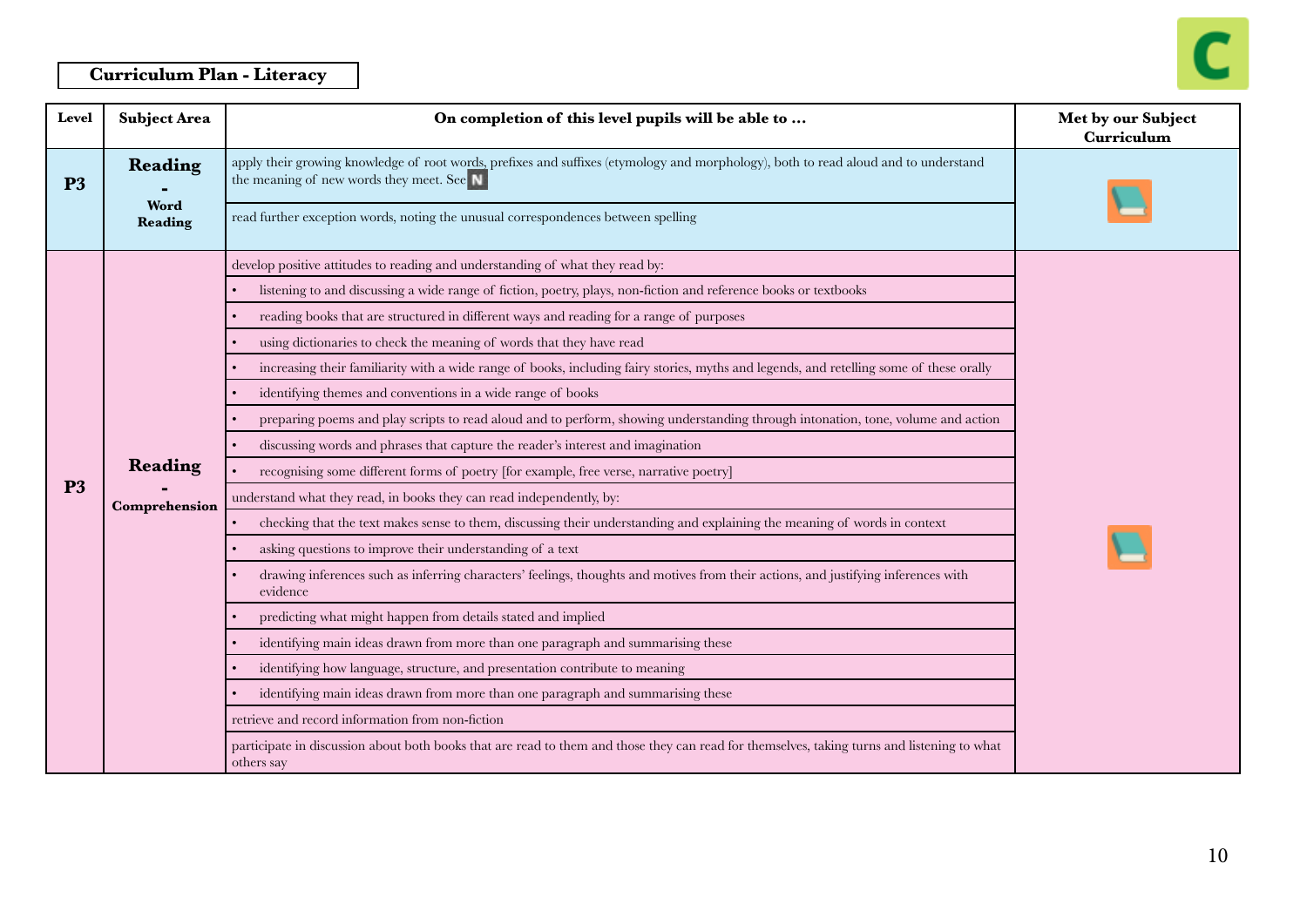

| Level          | <b>Subject Area</b> | On completion of this level pupils will be able to                                                                                                                         | Met by our Subject<br>Curriculum                                                                                                                                                                                                                                              |  |
|----------------|---------------------|----------------------------------------------------------------------------------------------------------------------------------------------------------------------------|-------------------------------------------------------------------------------------------------------------------------------------------------------------------------------------------------------------------------------------------------------------------------------|--|
|                |                     | use further prefixes and suffixes and understand how to add them. See $\,$ N $\,$                                                                                          |                                                                                                                                                                                                                                                                               |  |
|                |                     | spell further homophones                                                                                                                                                   |                                                                                                                                                                                                                                                                               |  |
| P <sub>3</sub> | <b>Writing</b>      | spell words that are often misspelt. See                                                                                                                                   |                                                                                                                                                                                                                                                                               |  |
|                | <b>Spelling</b>     | place the possessive apostrophe accurately in words with regular plurals [for example, girls', boys'] and in words with irregular plurals [for<br>example, children's]     |                                                                                                                                                                                                                                                                               |  |
|                |                     | use the first two or three letters of a word to check its spelling in a dictionary                                                                                         |                                                                                                                                                                                                                                                                               |  |
|                |                     | write from memory simple sentences, dictated by the teacher, that include words and punctuation taught so far.                                                             |                                                                                                                                                                                                                                                                               |  |
|                | Writing             | use the diagonal and horizontal strokes that are needed to join letters and understand which letters, when adjacent to one another, are best<br>left unjoined              |                                                                                                                                                                                                                                                                               |  |
| P <sub>3</sub> |                     | <b>Handwriting</b>                                                                                                                                                         | increase the legibility, consistency and quality of their handwriting [for example, by ensuring that the downstrokes of letters are parallel<br>and equidistant; that lines of writing are spaced sufficiently so that the ascenders and descenders of letters do not touch]. |  |
|                |                     | plan their writing by:                                                                                                                                                     |                                                                                                                                                                                                                                                                               |  |
|                |                     | discussing writing similar to that which they are planning to write in order to understand and learn from its structure, vocabulary and<br>grammar                         |                                                                                                                                                                                                                                                                               |  |
|                |                     | discussing and recording ideas                                                                                                                                             |                                                                                                                                                                                                                                                                               |  |
|                |                     | draft and write by:                                                                                                                                                        |                                                                                                                                                                                                                                                                               |  |
|                | <b>Writing</b>      | composing and rehearsing sentences orally (including dialogue), progressively building a varied and rich vocabulary and an increasing<br>range of sentence structures. See |                                                                                                                                                                                                                                                                               |  |
| P <sub>3</sub> |                     | organising paragraphs around a theme                                                                                                                                       |                                                                                                                                                                                                                                                                               |  |
|                | Composition         | in narratives, creating settings, characters and plot                                                                                                                      |                                                                                                                                                                                                                                                                               |  |
|                |                     | in non-narrative material, using simple organisational devices [for example, headings and sub-headings]                                                                    |                                                                                                                                                                                                                                                                               |  |
|                |                     | evaluate and edit by:                                                                                                                                                      |                                                                                                                                                                                                                                                                               |  |
|                |                     | assessing the effectiveness of their own and others' writing and suggesting improvements                                                                                   |                                                                                                                                                                                                                                                                               |  |
|                |                     | proposing changes to grammar and vocabulary to improve consistency, including the accurate use of pronouns in sentences                                                    |                                                                                                                                                                                                                                                                               |  |
|                |                     | proof-read for spelling and punctuation errors                                                                                                                             |                                                                                                                                                                                                                                                                               |  |
|                |                     | read aloud their own writing, to a group or the whole class, using appropriate intonation and controlling the tone and volume so that the<br>meaning is clear              |                                                                                                                                                                                                                                                                               |  |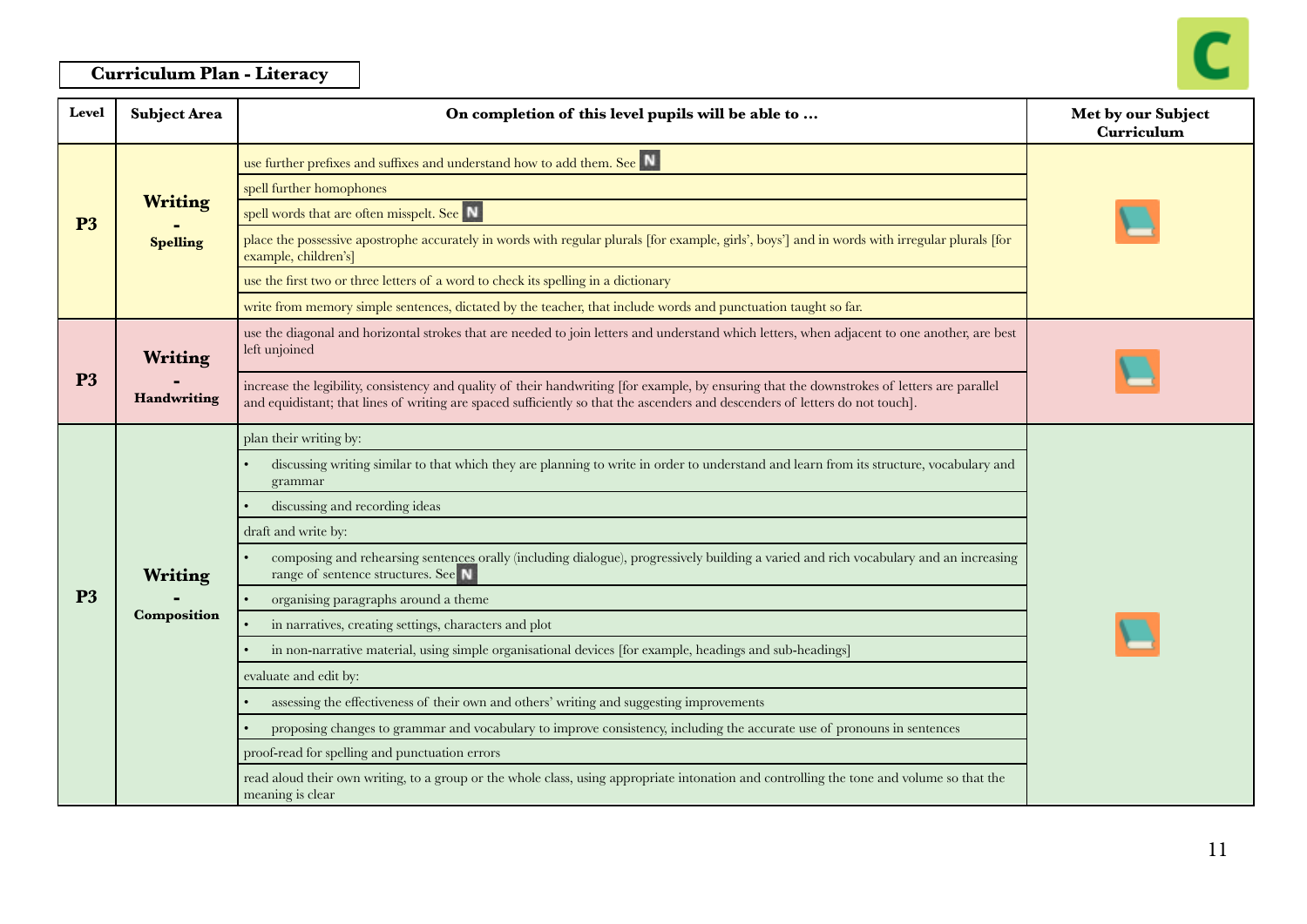## $\mathbf{C}$

| Level          | <b>Subject Area</b>                                         | On completion of this level pupils will be able to                                                                                                                                                                                                                                                                                                                                                                                                                                                                                                                                                                                                                                                                                                                                                                                                                                                              | Met by our Subject<br>Curriculum |
|----------------|-------------------------------------------------------------|-----------------------------------------------------------------------------------------------------------------------------------------------------------------------------------------------------------------------------------------------------------------------------------------------------------------------------------------------------------------------------------------------------------------------------------------------------------------------------------------------------------------------------------------------------------------------------------------------------------------------------------------------------------------------------------------------------------------------------------------------------------------------------------------------------------------------------------------------------------------------------------------------------------------|----------------------------------|
| P <sub>3</sub> | Writing<br>Vocabulary<br>Grammar<br>&<br><b>Punctuation</b> | develop their understanding of the concepts set out in $\  \mathbf{N} \ $ by:<br>extending the range of sentences with more than one clause by using a wider range of conjunctions, including when, if, because,<br>although<br>using the present perfect form of verbs in contrast to the past tense<br>choosing nouns or pronouns appropriately for clarity and cohesion and to avoid repetition<br>using conjunctions, adverbs and prepositions to express time and cause<br>understand and accurately use the grammar for Year 3 in $\mathbb N$<br>indicate grammatical and other features by:<br>using commas after fronted adverbials<br>indicating possession by using the possessive apostrophe with plural nouns<br>using and punctuating direct speech<br>accurately and appropriately when discussing their writing and reading.<br>use and understand the grammatical terminology in $\blacksquare$ |                                  |
|                |                                                             |                                                                                                                                                                                                                                                                                                                                                                                                                                                                                                                                                                                                                                                                                                                                                                                                                                                                                                                 |                                  |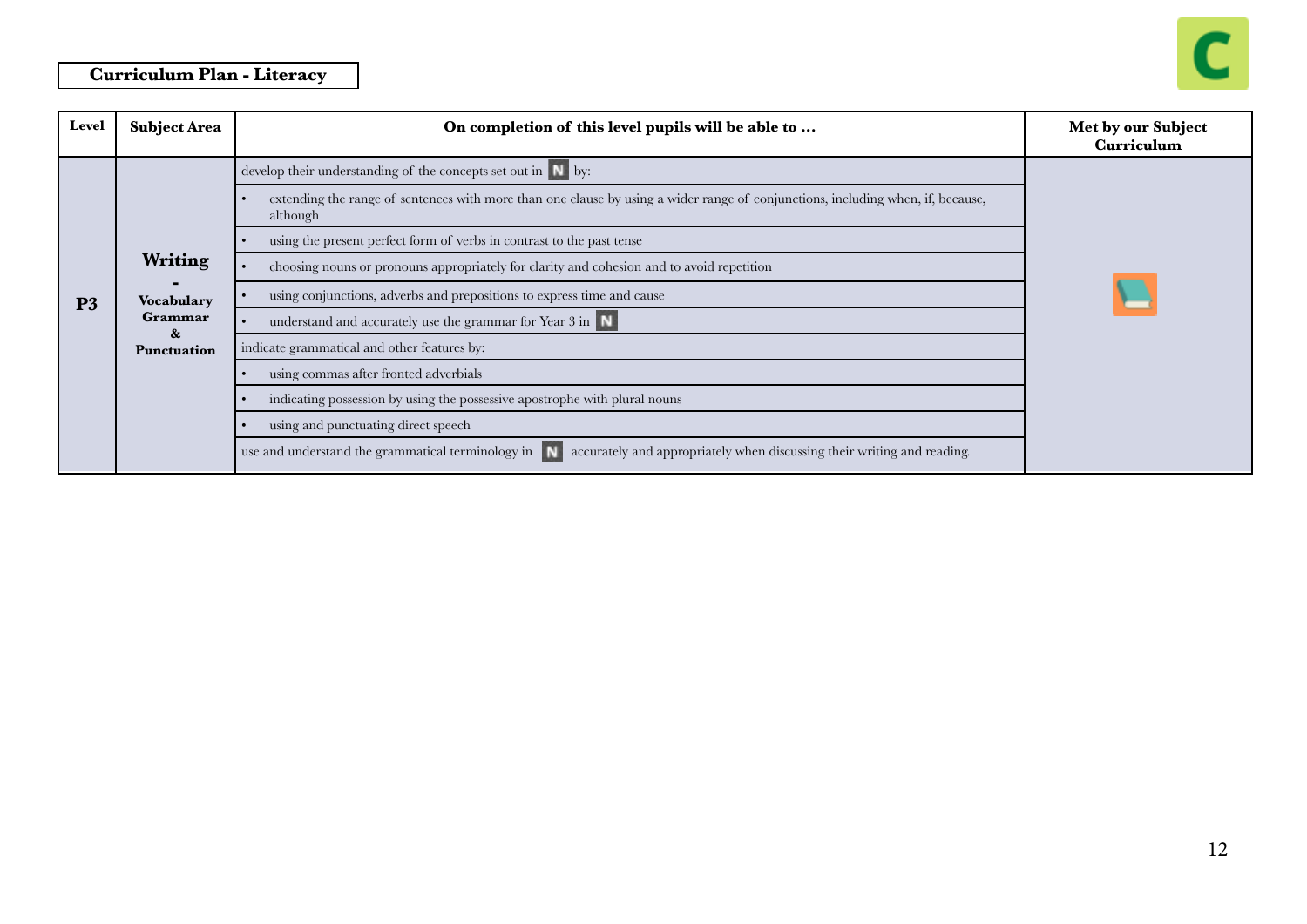

| Level     | <b>Subject Area</b> | On completion of this level pupils will be able to                                                                                                                             | Met by our Subject<br>Curriculum |
|-----------|---------------------|--------------------------------------------------------------------------------------------------------------------------------------------------------------------------------|----------------------------------|
| <b>P4</b> | Reading             | apply their growing knowledge of root words, prefixes and suffixes (etymology and morphology), both to read aloud and to understand<br>the meaning of new words they meet. See |                                  |
|           | Word<br>Reading     | read further exception words, noting the unusual correspondences between spelling                                                                                              |                                  |
|           |                     | develop positive attitudes to reading and understanding of what they read by:                                                                                                  |                                  |
|           |                     | listening to and discussing a wide range of fiction, poetry, plays, non-fiction and reference books or textbooks                                                               |                                  |
|           |                     | reading books that are structured in different ways and reading for a range of purposes                                                                                        |                                  |
|           |                     | using dictionaries to check the meaning of words that they have read                                                                                                           |                                  |
|           |                     | increasing their familiarity with a wide range of books, including fairy stories, myths and legends, and retelling some of these orally                                        |                                  |
|           |                     | identifying themes and conventions in a wide range of books                                                                                                                    |                                  |
|           |                     | preparing poems and play scripts to read aloud and to perform, showing understanding through intonation, tone, volume and action                                               |                                  |
|           |                     | discussing words and phrases that capture the reader's interest and imagination                                                                                                |                                  |
|           | Reading             | recognising some different forms of poetry [for example, free verse, narrative poetry]                                                                                         |                                  |
| <b>P4</b> | Comprehension       | understand what they read, in books they can read independently, by:                                                                                                           |                                  |
|           |                     | checking that the text makes sense to them, discussing their understanding and explaining the meaning of words in context                                                      |                                  |
|           |                     | asking questions to improve their understanding of a text                                                                                                                      |                                  |
|           |                     | drawing inferences such as inferring characters' feelings, thoughts and motives from their actions, and justifying inferences with<br>evidence                                 |                                  |
|           |                     | predicting what might happen from details stated and implied                                                                                                                   |                                  |
|           |                     | identifying main ideas drawn from more than one paragraph and summarising these                                                                                                |                                  |
|           |                     | identifying how language, structure, and presentation contribute to meaning                                                                                                    |                                  |
|           |                     | identifying main ideas drawn from more than one paragraph and summarising these                                                                                                |                                  |
|           |                     | retrieve and record information from non-fiction                                                                                                                               |                                  |
|           |                     | participate in discussion about both books that are read to them and those they can read for themselves, taking turns and listening to what<br>others say                      |                                  |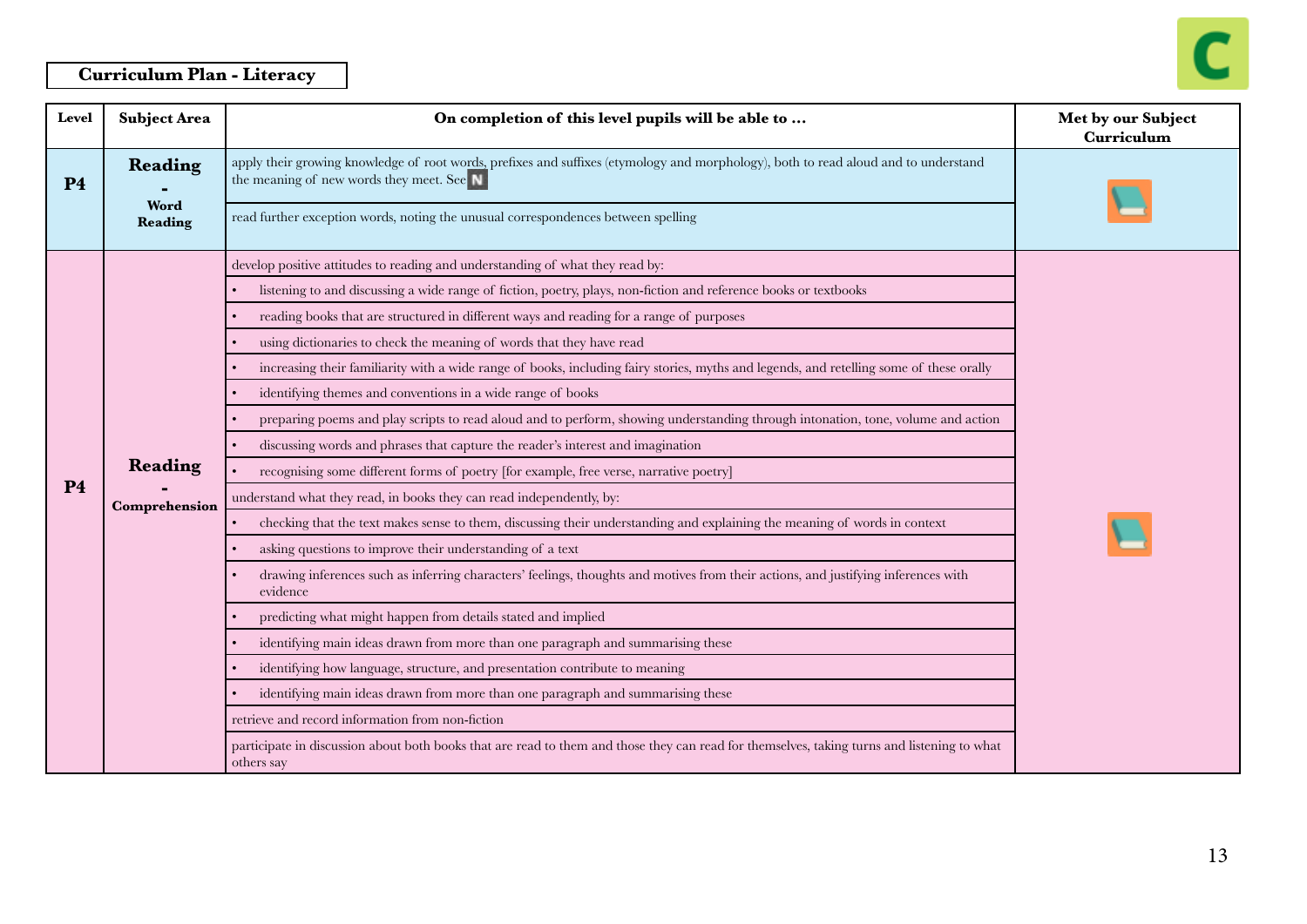

| Level     | <b>Subject Area</b> | On completion of this level pupils will be able to                                                                                                                         | Met by our Subject<br>Curriculum                                                                                                                                                                                                                                              |  |
|-----------|---------------------|----------------------------------------------------------------------------------------------------------------------------------------------------------------------------|-------------------------------------------------------------------------------------------------------------------------------------------------------------------------------------------------------------------------------------------------------------------------------|--|
|           |                     | use further prefixes and suffixes and understand how to add them. See                                                                                                      |                                                                                                                                                                                                                                                                               |  |
|           | <b>Writing</b>      | spell further homophones                                                                                                                                                   |                                                                                                                                                                                                                                                                               |  |
| <b>P4</b> |                     | spell words that are often misspelt. See                                                                                                                                   |                                                                                                                                                                                                                                                                               |  |
|           | <b>Spelling</b>     | place the possessive apostrophe accurately in words with regular plurals [for example, girls', boys'] and in words with irregular plurals [for<br>example, children's]     |                                                                                                                                                                                                                                                                               |  |
|           |                     | use the first two or three letters of a word to check its spelling in a dictionary                                                                                         |                                                                                                                                                                                                                                                                               |  |
|           |                     | write from memory simple sentences, dictated by the teacher, that include words and punctuation taught so far.                                                             |                                                                                                                                                                                                                                                                               |  |
|           | <b>Writing</b>      | use the diagonal and horizontal strokes that are needed to join letters and understand which letters, when adjacent to one another, are best<br>left unjoined              |                                                                                                                                                                                                                                                                               |  |
| <b>P4</b> |                     | Handwriting                                                                                                                                                                | increase the legibility, consistency and quality of their handwriting [for example, by ensuring that the downstrokes of letters are parallel<br>and equidistant; that lines of writing are spaced sufficiently so that the ascenders and descenders of letters do not touch]. |  |
|           |                     | plan their writing by:                                                                                                                                                     |                                                                                                                                                                                                                                                                               |  |
|           |                     | discussing writing similar to that which they are planning to write in order to understand and learn from its structure, vocabulary and<br>grammar                         |                                                                                                                                                                                                                                                                               |  |
|           |                     | discussing and recording ideas                                                                                                                                             |                                                                                                                                                                                                                                                                               |  |
|           |                     | draft and write by:                                                                                                                                                        |                                                                                                                                                                                                                                                                               |  |
|           | <b>Writing</b>      | composing and rehearsing sentences orally (including dialogue), progressively building a varied and rich vocabulary and an increasing<br>range of sentence structures. See |                                                                                                                                                                                                                                                                               |  |
| <b>P4</b> |                     | organising paragraphs around a theme                                                                                                                                       |                                                                                                                                                                                                                                                                               |  |
|           | Composition         | in narratives, creating settings, characters and plot                                                                                                                      |                                                                                                                                                                                                                                                                               |  |
|           |                     | in non-narrative material, using simple organisational devices [for example, headings and sub-headings]                                                                    |                                                                                                                                                                                                                                                                               |  |
|           |                     | evaluate and edit by:                                                                                                                                                      |                                                                                                                                                                                                                                                                               |  |
|           |                     | assessing the effectiveness of their own and others' writing and suggesting improvements                                                                                   |                                                                                                                                                                                                                                                                               |  |
|           |                     | proposing changes to grammar and vocabulary to improve consistency, including the accurate use of pronouns in sentences                                                    |                                                                                                                                                                                                                                                                               |  |
|           |                     | proof-read for spelling and punctuation errors                                                                                                                             |                                                                                                                                                                                                                                                                               |  |
|           |                     | read aloud their own writing, to a group or the whole class, using appropriate intonation and controlling the tone and volume so that the<br>meaning is clear              |                                                                                                                                                                                                                                                                               |  |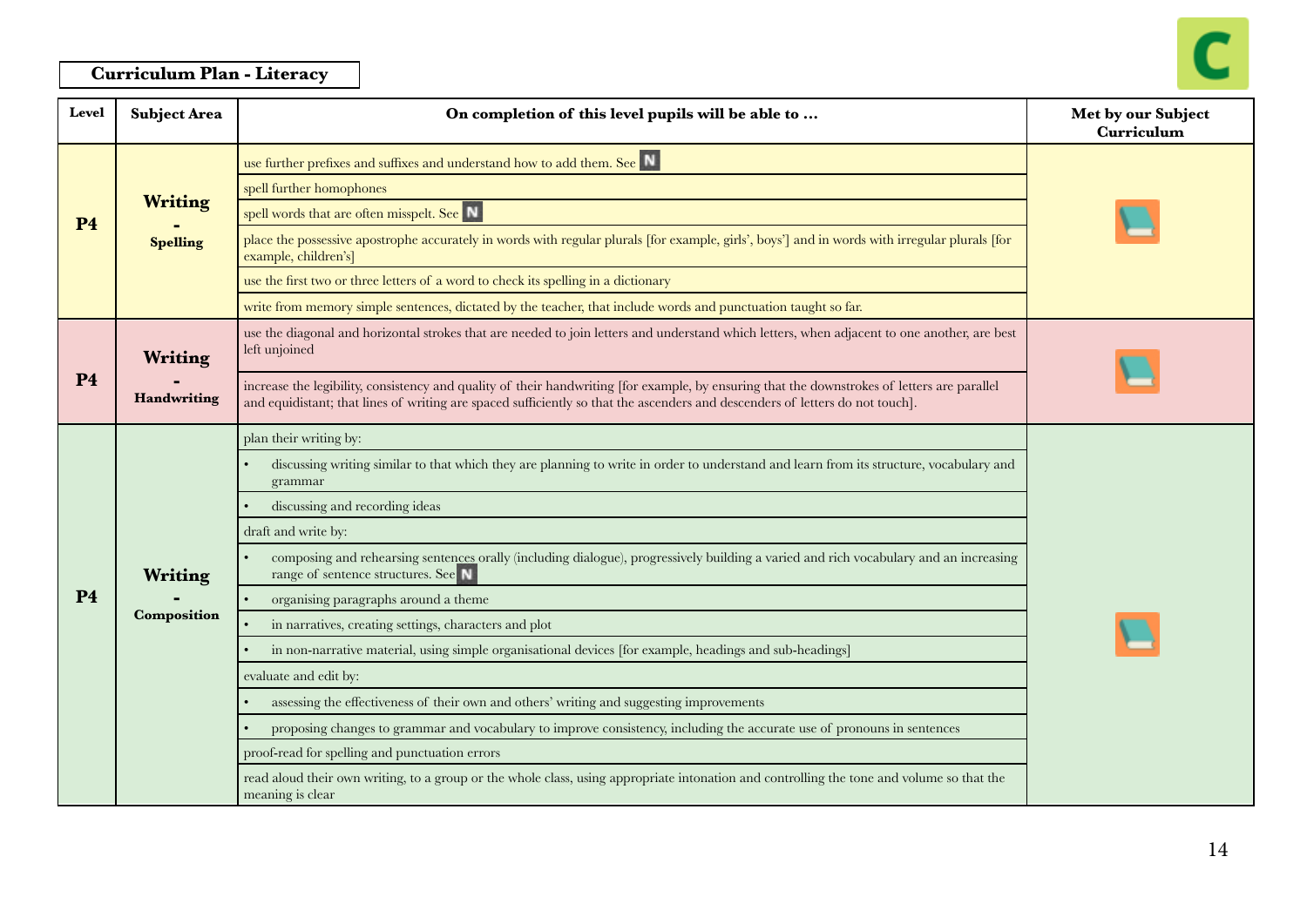## $\mathbf{C}$

| Level     | <b>Subject Area</b>                                         | On completion of this level pupils will be able to                                                                                                                                                                                                                                                                                                                                                                                                                                                                                                                                                                                                                                                                                                     | Met by our Subject<br>Curriculum |
|-----------|-------------------------------------------------------------|--------------------------------------------------------------------------------------------------------------------------------------------------------------------------------------------------------------------------------------------------------------------------------------------------------------------------------------------------------------------------------------------------------------------------------------------------------------------------------------------------------------------------------------------------------------------------------------------------------------------------------------------------------------------------------------------------------------------------------------------------------|----------------------------------|
| <b>P4</b> | Writing<br>Vocabulary<br>Grammar<br>&<br><b>Punctuation</b> | develop their understanding of the concepts set out in $\  \mathbf{N} \ $ by:<br>extending the range of sentences with more than one clause by using a wider range of conjunctions, including when, if, because,<br>although<br>using the present perfect form of verbs in contrast to the past tense<br>choosing nouns or pronouns appropriately for clarity and cohesion and to avoid repetition<br>using conjunctions, adverbs and prepositions to express time and cause<br>understand and accurately use the grammar for Year $4$ in<br>indicate grammatical and other features by:<br>using commas after fronted adverbials<br>indicating possession by using the possessive apostrophe with plural nouns<br>using and punctuating direct speech |                                  |
|           |                                                             | use and understand the grammatical terminology in $\mathbb{N}$<br>accurately and appropriately when discussing their writing and reading.                                                                                                                                                                                                                                                                                                                                                                                                                                                                                                                                                                                                              |                                  |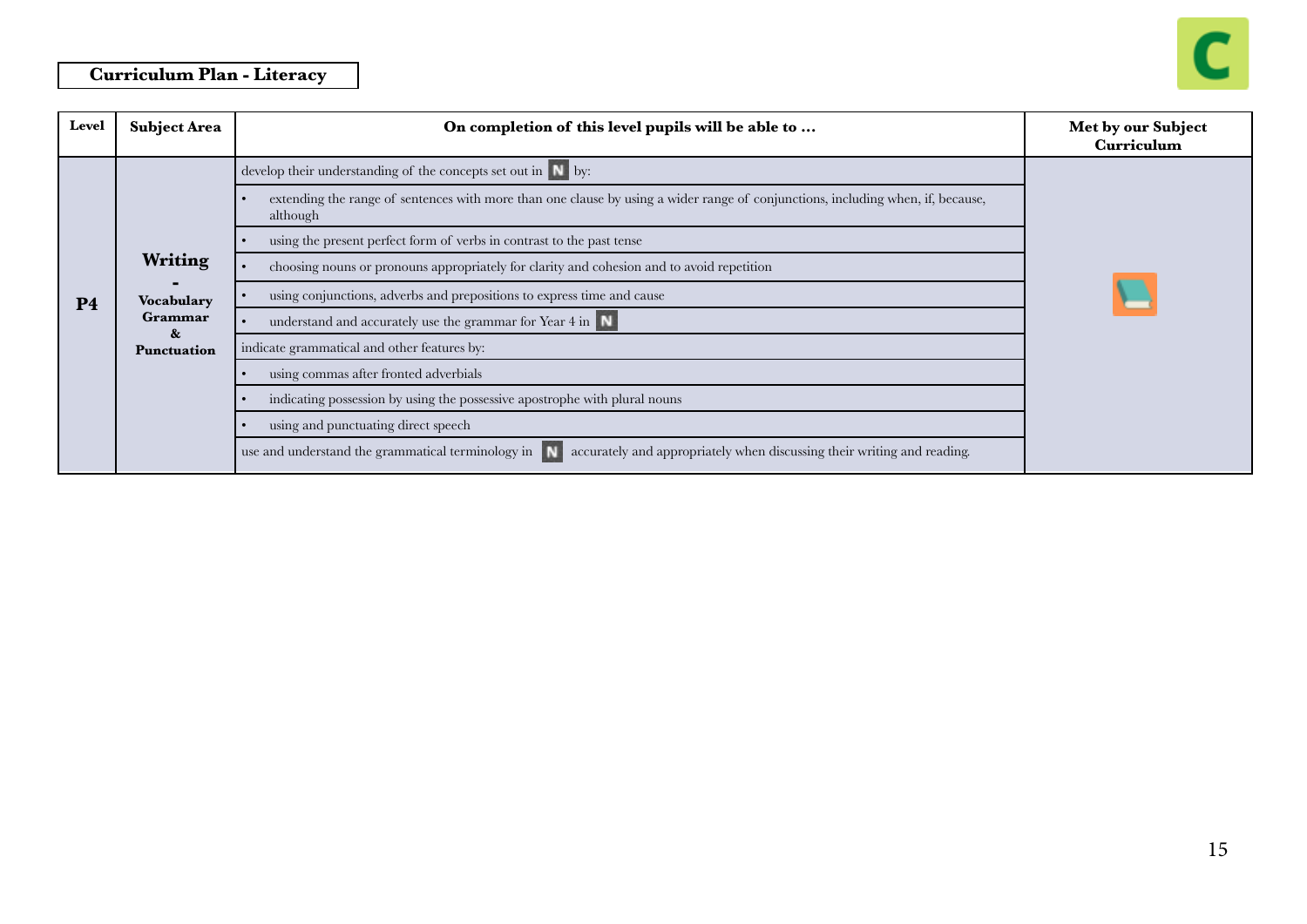

| <b>Curriculum Plan - Literacy</b> |                            |                                                                                                                          |                                                                                                                                              |                                  |
|-----------------------------------|----------------------------|--------------------------------------------------------------------------------------------------------------------------|----------------------------------------------------------------------------------------------------------------------------------------------|----------------------------------|
| Level                             | <b>Subject Area</b>        |                                                                                                                          | On completion of this level pupils will be able to                                                                                           | Met by our Subject<br>Curriculum |
| <b>P5</b>                         | Reading<br>Word<br>Reading | to understand the meaning of new words that they meet.                                                                   | apply their growing knowledge of root words, prefixes and suffixes (morphology and etymology), as listed in N, both to read aloud and        |                                  |
|                                   |                            | maintain positive attitudes to reading and understanding of what they read by:                                           |                                                                                                                                              |                                  |
|                                   |                            |                                                                                                                          | continuing to read and discuss an increasingly wide range of fiction, poetry, plays, non-fiction and reference books or textbooks            |                                  |
|                                   |                            | reading books that are structured in different ways and reading for a range of purposes                                  |                                                                                                                                              |                                  |
|                                   |                            | our literary heritage, and books from other cultures and traditions                                                      | increasing their familiarity with a wide range of books, including myths, legends and traditional stories, modern fiction, fiction from      |                                  |
|                                   |                            | recommending books that they have read to their peers, giving reasons for their choices                                  |                                                                                                                                              |                                  |
|                                   |                            | identifying and discussing themes and conventions in and across a wide range of writing                                  |                                                                                                                                              |                                  |
|                                   |                            | making comparisons within and across books                                                                               |                                                                                                                                              |                                  |
|                                   |                            | learning a wider range of poetry by heart                                                                                |                                                                                                                                              |                                  |
|                                   | Reading                    | meaning is clear to an audience                                                                                          | preparing poems and plays to read aloud and to perform, showing understanding through intonation, tone and volume so that the                |                                  |
| <b>P5</b>                         | Comprehension              | understand what they read by:                                                                                            |                                                                                                                                              |                                  |
|                                   |                            | checking that the book makes sense to them, discussing their understanding and exploring the meaning of words in context |                                                                                                                                              |                                  |
|                                   |                            | asking questions to improve their understanding                                                                          |                                                                                                                                              |                                  |
|                                   |                            | dence                                                                                                                    | drawing inferences such as inferring characters' feelings, thoughts and motives from their actions, and justifying inferences with evi-      |                                  |
|                                   |                            | predicting what might happen from details stated and implied                                                             |                                                                                                                                              |                                  |
|                                   |                            | summarising the main ideas drawn from more than one paragraph, identifying key details that support the main ideas       |                                                                                                                                              |                                  |
|                                   |                            | identifying how language, structure, and presentation contribute to meaning                                              |                                                                                                                                              |                                  |
|                                   |                            | discuss and evaluate how authors use language, including figurative language, considering the impact on the reader       |                                                                                                                                              |                                  |
|                                   |                            | distinguish between statements of fact and opinion                                                                       |                                                                                                                                              |                                  |
|                                   |                            | retrieve, record and present information from non-fiction                                                                |                                                                                                                                              |                                  |
|                                   |                            | and challenging views courteously                                                                                        | participate in discussions about books that are read to them and those they can read for themselves, building on their own and others' ideas |                                  |
|                                   |                            | and using notes where necessary                                                                                          | discuss their understanding of what they have read, including through formal presentations and debates, maintaining a focus on the topic     |                                  |
|                                   |                            | provide reasoned justifications for their views                                                                          |                                                                                                                                              |                                  |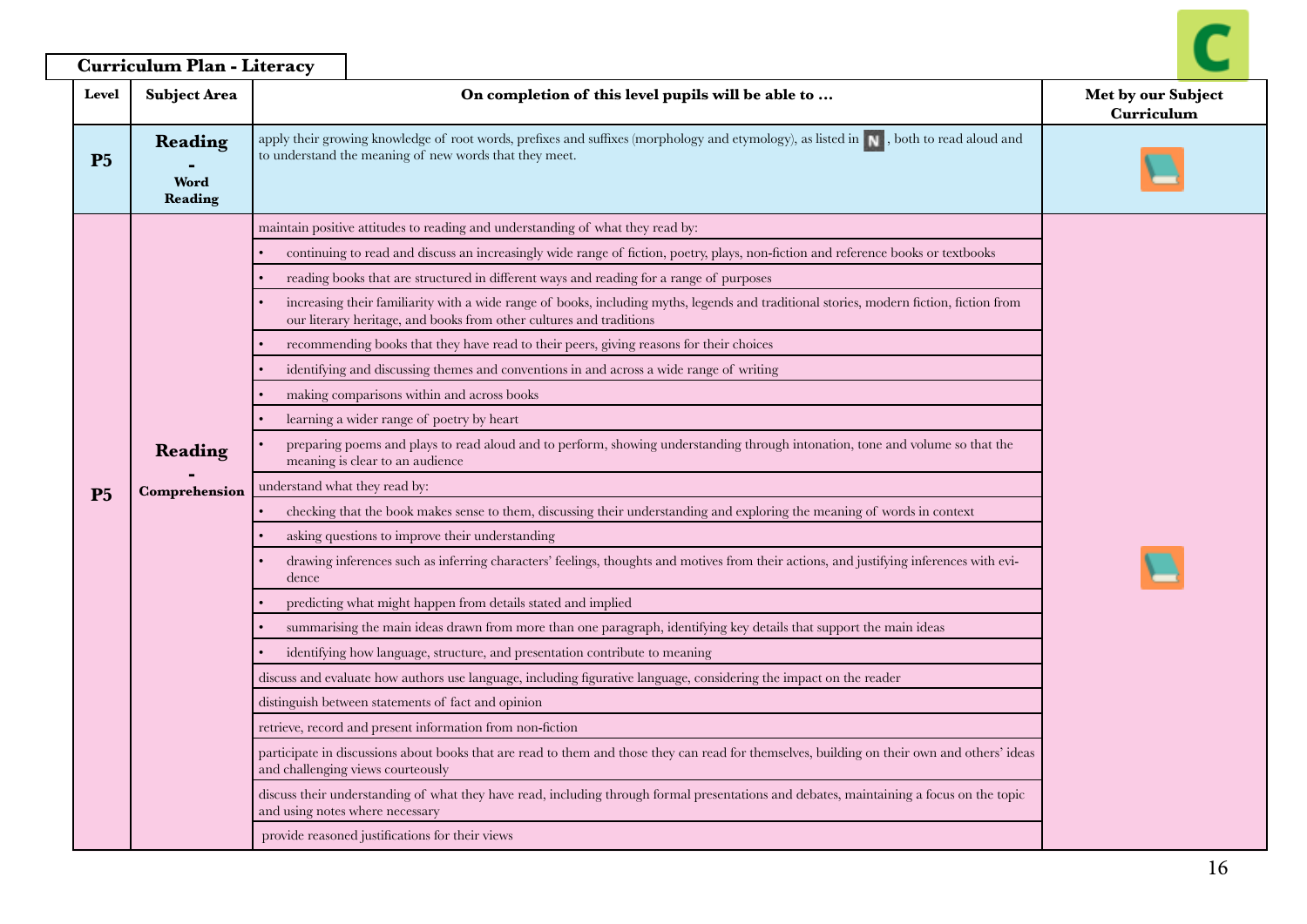

| <b>Curriculum Plan - Literacy</b> |                            |                                                           |                                                                                                                                                                                                                |                                  |
|-----------------------------------|----------------------------|-----------------------------------------------------------|----------------------------------------------------------------------------------------------------------------------------------------------------------------------------------------------------------------|----------------------------------|
| Level                             | <b>Subject Area</b>        |                                                           | On completion of this level pupils will be able to                                                                                                                                                             | Met by our Subject<br>Curriculum |
| <b>P5</b>                         | Reading<br>Word<br>Reading | to understand the meaning of new words that they meet.    | apply their growing knowledge of root words, prefixes and suffixes (morphology and etymology), as listed in N, both to read aloud and                                                                          |                                  |
|                                   |                            |                                                           | maintain positive attitudes to reading and understanding of what they read by:                                                                                                                                 |                                  |
|                                   |                            |                                                           | continuing to read and discuss an increasingly wide range of fiction, poetry, plays, non-fiction and reference books or textbooks                                                                              |                                  |
|                                   |                            |                                                           | reading books that are structured in different ways and reading for a range of purposes                                                                                                                        |                                  |
|                                   |                            |                                                           | increasing their familiarity with a wide range of books, including myths, legends and traditional stories, modern fiction, fiction from<br>our literary heritage, and books from other cultures and traditions |                                  |
|                                   |                            |                                                           | recommending books that they have read to their peers, giving reasons for their choices                                                                                                                        |                                  |
|                                   |                            |                                                           | identifying and discussing themes and conventions in and across a wide range of writing                                                                                                                        |                                  |
|                                   |                            | making comparisons within and across books                |                                                                                                                                                                                                                |                                  |
|                                   |                            | learning a wider range of poetry by heart                 |                                                                                                                                                                                                                |                                  |
|                                   | Reading                    | meaning is clear to an audience                           | preparing poems and plays to read aloud and to perform, showing understanding through intonation, tone and volume so that the                                                                                  |                                  |
| <b>P5</b>                         | Comprehension              | understand what they read by:                             |                                                                                                                                                                                                                |                                  |
|                                   |                            |                                                           | checking that the book makes sense to them, discussing their understanding and exploring the meaning of words in context                                                                                       |                                  |
|                                   |                            | asking questions to improve their understanding           |                                                                                                                                                                                                                |                                  |
|                                   |                            | dence                                                     | drawing inferences such as inferring characters' feelings, thoughts and motives from their actions, and justifying inferences with evi-                                                                        |                                  |
|                                   |                            |                                                           | predicting what might happen from details stated and implied                                                                                                                                                   |                                  |
|                                   |                            |                                                           | summarising the main ideas drawn from more than one paragraph, identifying key details that support the main ideas                                                                                             |                                  |
|                                   |                            |                                                           | identifying how language, structure, and presentation contribute to meaning                                                                                                                                    |                                  |
|                                   |                            |                                                           | discuss and evaluate how authors use language, including figurative language, considering the impact on the reader                                                                                             |                                  |
|                                   |                            | distinguish between statements of fact and opinion        |                                                                                                                                                                                                                |                                  |
|                                   |                            | retrieve, record and present information from non-fiction |                                                                                                                                                                                                                |                                  |
|                                   |                            | and challenging views courteously                         | participate in discussions about books that are read to them and those they can read for themselves, building on their own and others' ideas                                                                   |                                  |
|                                   |                            | and using notes where necessary                           | discuss their understanding of what they have read, including through formal presentations and debates, maintaining a focus on the topic                                                                       |                                  |
|                                   |                            | provide reasoned justifications for their views           |                                                                                                                                                                                                                |                                  |
|                                   |                            |                                                           |                                                                                                                                                                                                                |                                  |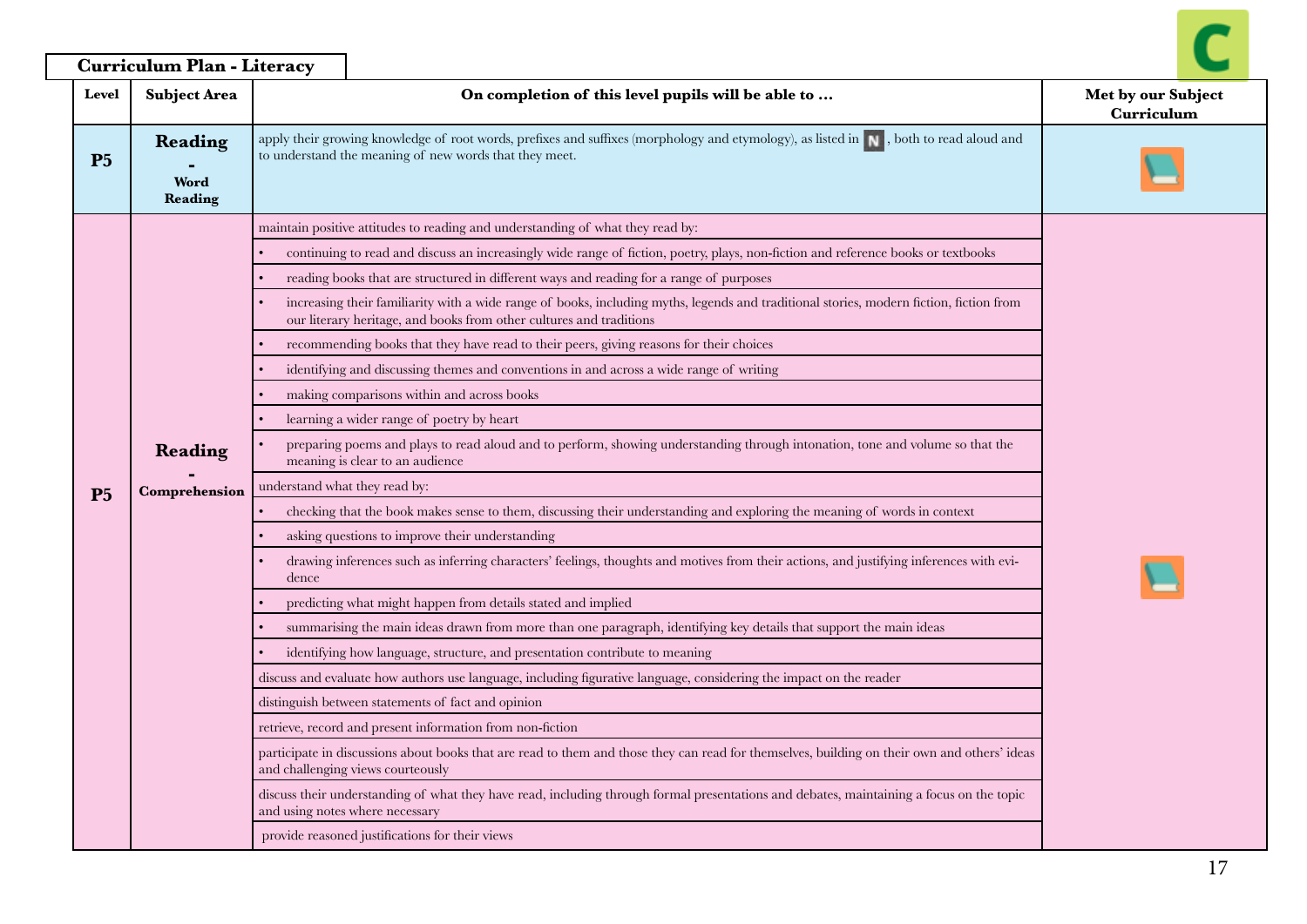

|                | <b>Curriculum Plan - Literacy</b> |                                                                                                                                                                                                                                                                                                                                                                                                                                                                                                                                                                                                                                                                                                                                                                                                                                                                                                                                                                                                                                                                      |                                  |
|----------------|-----------------------------------|----------------------------------------------------------------------------------------------------------------------------------------------------------------------------------------------------------------------------------------------------------------------------------------------------------------------------------------------------------------------------------------------------------------------------------------------------------------------------------------------------------------------------------------------------------------------------------------------------------------------------------------------------------------------------------------------------------------------------------------------------------------------------------------------------------------------------------------------------------------------------------------------------------------------------------------------------------------------------------------------------------------------------------------------------------------------|----------------------------------|
| Level          | <b>Subject Area</b>               | On completion of this level pupils will be able to                                                                                                                                                                                                                                                                                                                                                                                                                                                                                                                                                                                                                                                                                                                                                                                                                                                                                                                                                                                                                   | Met by our Subject<br>Curriculum |
| P <sub>5</sub> | <b>Writing</b><br><b>Spelling</b> | use further prefixes and suffixes and understand how to add them. See<br>spell some words with 'silent' letters [for example, knight, psalm, solemn]<br>continue to distinguish between homophones and other words which are often confused<br>use knowledge of morphology and etymology in spelling and understand that the spelling of some words needs to be learnt specifically, as<br>listed in<br>use dictionaries to check the spelling and meaning of words<br>use the first three or four letters of a word to check spelling, meaning or both of these in a dictionary<br>use a thesaurus.                                                                                                                                                                                                                                                                                                                                                                                                                                                                 |                                  |
| <b>P5</b>      | Writing<br>Handwriting            | write legibly, fluently and with increasing speed by:<br>choosing which shape of a letter to use when given choices and deciding whether or not to join specific letters<br>choosing the writing implement that is best suited for a task.                                                                                                                                                                                                                                                                                                                                                                                                                                                                                                                                                                                                                                                                                                                                                                                                                           |                                  |
| <b>P5</b>      | <b>Writing</b><br>Composition     | plan their writing by:<br>identifying the audience for and purpose of the writing, selecting the appropriate form and using other similar writing as models for<br>their own<br>noting and developing initial ideas, drawing on reading and research where necessary<br>in writing narratives, considering how authors have developed characters and settings in what pupils have read, listened to or seen<br>performed<br>draft and write by:<br>selecting appropriate grammar and vocabulary, understanding how such choices can change and enhance meaning<br>in narratives, describing settings, characters and atmosphere and integrating dialogue to convey character and advance the action<br>précising longer passages<br>using a wide range of devices to build cohesion within and across paragraphs<br>using further organisational and presentational devices to structure text and to guide the reader [for example, headings, bullet points,<br>underlining<br>evaluate and edit by:<br>assessing the effectiveness of their own and others' writing |                                  |

 $\mathbf{I}$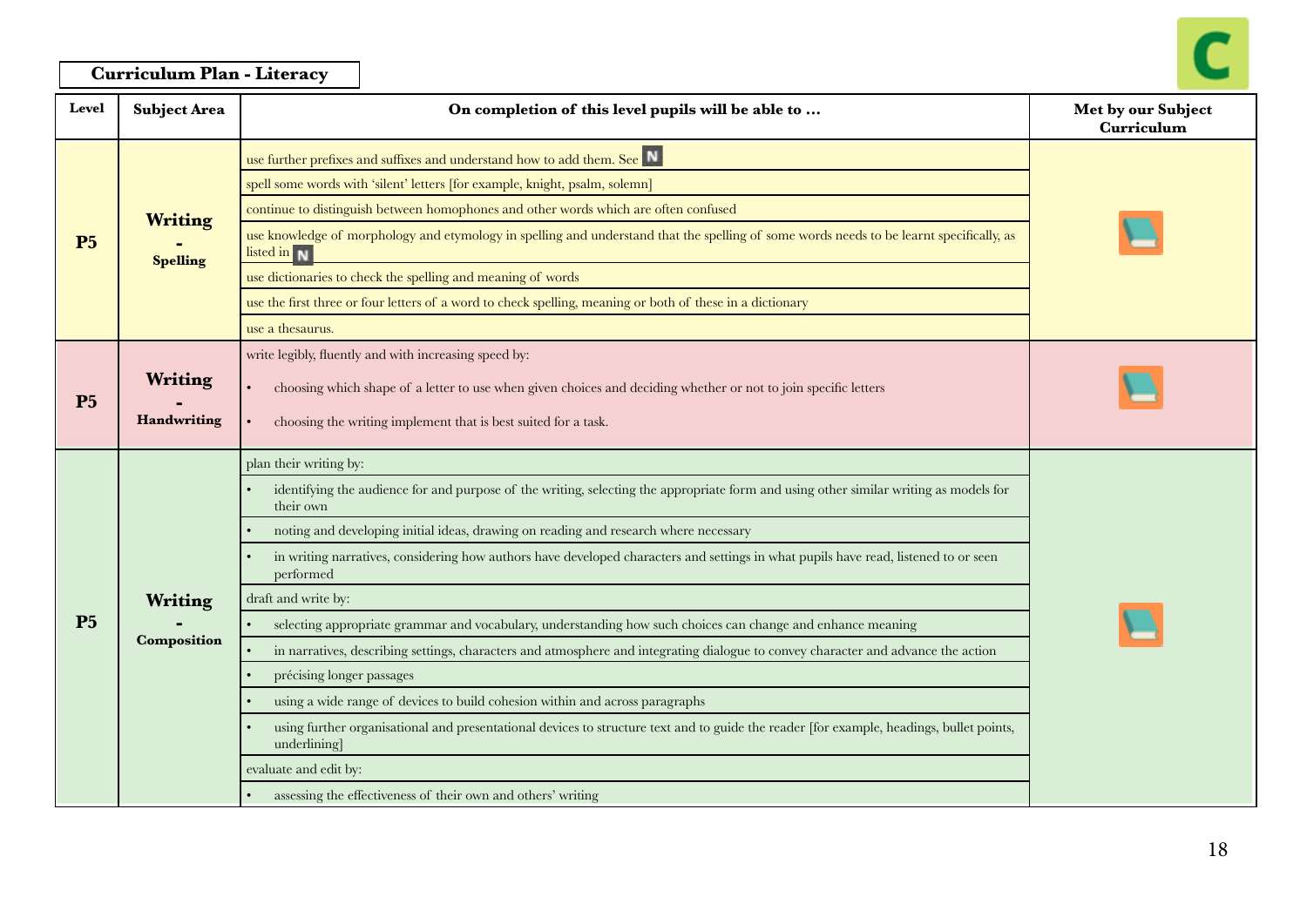

| Level     | <b>Subject Area</b>                                | On completion of this level pupils will be able to                                                                                                                                                                                                                                                                                                                                                                                                                                                                                                                                                                                                                                                                                                                                                                                                                                                                                                                                                                                                                                                                                                                                                                                                                                        | Met by our Subject<br>Curriculum |
|-----------|----------------------------------------------------|-------------------------------------------------------------------------------------------------------------------------------------------------------------------------------------------------------------------------------------------------------------------------------------------------------------------------------------------------------------------------------------------------------------------------------------------------------------------------------------------------------------------------------------------------------------------------------------------------------------------------------------------------------------------------------------------------------------------------------------------------------------------------------------------------------------------------------------------------------------------------------------------------------------------------------------------------------------------------------------------------------------------------------------------------------------------------------------------------------------------------------------------------------------------------------------------------------------------------------------------------------------------------------------------|----------------------------------|
| <b>P5</b> | <b>Writing</b><br>Composition<br>(Cont.)           | proposing changes to vocabulary, grammar and punctuation to enhance effects and clarify meaning<br>ensuring the consistent and correct use of tense throughout a piece of writing<br>ensuring correct subject and verb agreement when using singular and plural, distinguishing between the language of speech and<br>writing and choosing the appropriate register<br>proof-read for spelling and punctuation errors                                                                                                                                                                                                                                                                                                                                                                                                                                                                                                                                                                                                                                                                                                                                                                                                                                                                     |                                  |
| <b>P5</b> | Writing<br>Vocabulary,<br>Grammar &<br>Punctuation | develop their understanding of the concepts set out in $\begin{bmatrix} \mathbb{N} \\ \mathbb{N} \end{bmatrix}$ by:<br>recognising vocabulary and structures that are appropriate for formal speech and writing, including subjunctive forms<br>using passive verbs to affect the presentation of information in a sentence<br>using the perfect form of verbs to mark relationships of time and causes<br>using expanded noun phrases to convey complicated information concisely<br>using modal verbs or adverbs to indicate degrees of possibility<br>using relative clauses beginning with who, which, where, when, whose, that or with an implied (i.e. omitted) relative pronoun<br>learning the grammar for years 5 and 6 in English Appendix 2 $\vert$ N<br>indicate grammatical and other features by:<br>using commas to clarify meaning or avoid ambiguity in writing<br>using hyphens to avoid ambiguity<br>using brackets, dashes or commas to indicate parenthesis<br>using semi-colons, colons or dashes to mark boundaries between independent clauses<br>using a colon to introduce a list<br>punctuating bullet points consistently<br>use and understand the grammatical terminology in <b>N</b> accurately and appropriately in discussing their writing and reading. |                                  |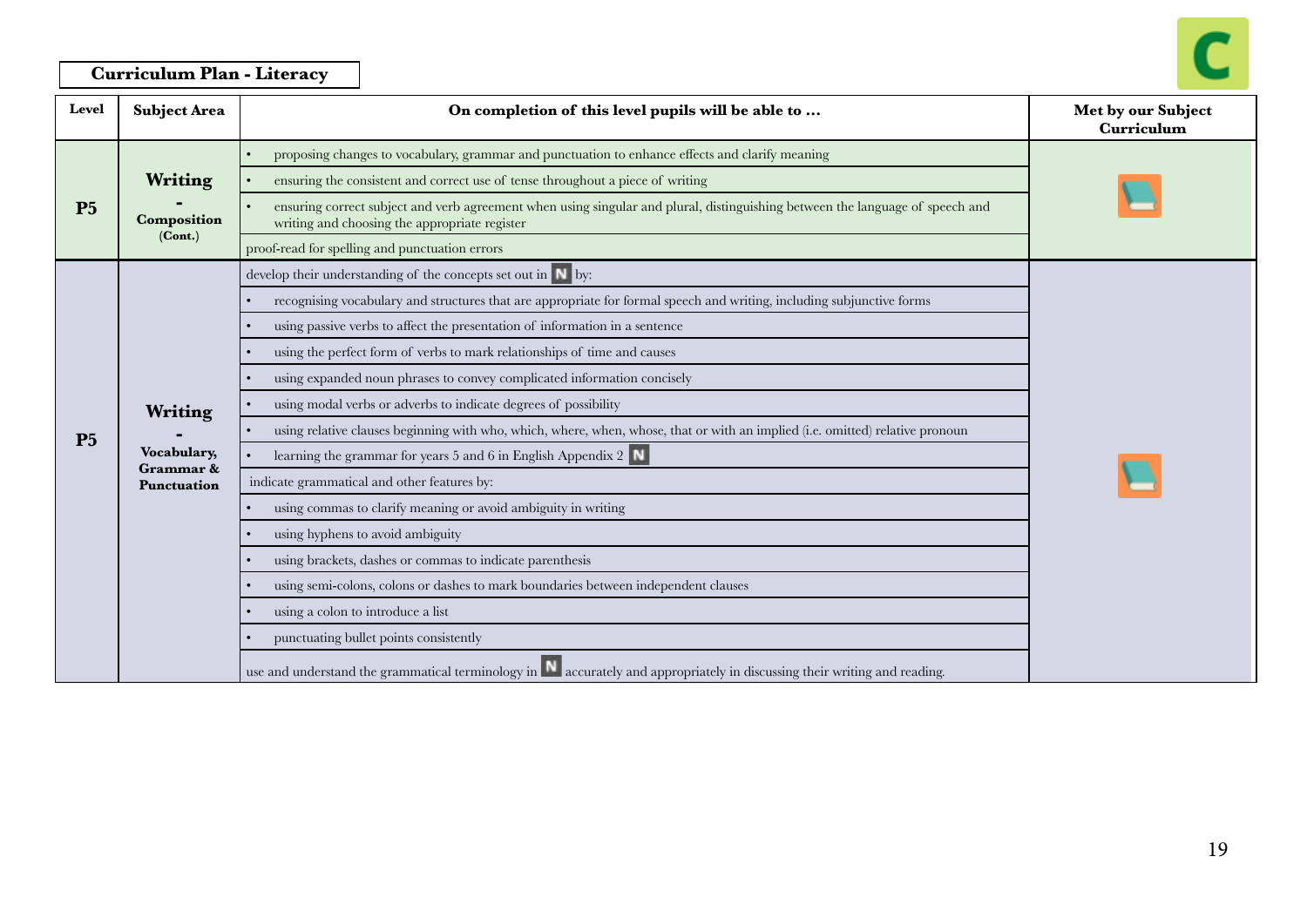

| <b>Curriculum Plan - Literacy</b> |                            |                                                                                                                                                                                                                |                                  |
|-----------------------------------|----------------------------|----------------------------------------------------------------------------------------------------------------------------------------------------------------------------------------------------------------|----------------------------------|
| Level                             | <b>Subject Area</b>        | On completion of this level pupils will be able to                                                                                                                                                             | Met by our Subject<br>Curriculum |
| <b>P6</b>                         | Reading<br>Word<br>Reading | apply their growing knowledge of root words, prefixes and suffixes (morphology and etymology), as listed in N, both to read aloud and<br>to understand the meaning of new words that they meet.                |                                  |
|                                   |                            | maintain positive attitudes to reading and understanding of what they read by:                                                                                                                                 |                                  |
|                                   |                            | continuing to read and discuss an increasingly wide range of fiction, poetry, plays, non-fiction and reference books or textbooks                                                                              |                                  |
|                                   |                            | reading books that are structured in different ways and reading for a range of purposes                                                                                                                        |                                  |
|                                   |                            | increasing their familiarity with a wide range of books, including myths, legends and traditional stories, modern fiction, fiction from<br>our literary heritage, and books from other cultures and traditions |                                  |
|                                   |                            | recommending books that they have read to their peers, giving reasons for their choices                                                                                                                        |                                  |
|                                   |                            | identifying and discussing themes and conventions in and across a wide range of writing                                                                                                                        |                                  |
|                                   |                            | making comparisons within and across books                                                                                                                                                                     |                                  |
|                                   |                            | learning a wider range of poetry by heart                                                                                                                                                                      |                                  |
|                                   | Reading                    | preparing poems and plays to read aloud and to perform, showing understanding through intonation, tone and volume so that the<br>meaning is clear to an audience                                               |                                  |
| <b>P6</b>                         | Comprehension              | understand what they read by:                                                                                                                                                                                  |                                  |
|                                   |                            | checking that the book makes sense to them, discussing their understanding and exploring the meaning of words in context                                                                                       |                                  |
|                                   |                            | asking questions to improve their understanding                                                                                                                                                                |                                  |
|                                   |                            | drawing inferences such as inferring characters' feelings, thoughts and motives from their actions, and justifying inferences with evi-<br>dence                                                               |                                  |
|                                   |                            | predicting what might happen from details stated and implied                                                                                                                                                   |                                  |
|                                   |                            | summarising the main ideas drawn from more than one paragraph, identifying key details that support the main ideas                                                                                             |                                  |
|                                   |                            | identifying how language, structure, and presentation contribute to meaning                                                                                                                                    |                                  |
|                                   |                            | discuss and evaluate how authors use language, including figurative language, considering the impact on the reader                                                                                             |                                  |
|                                   |                            | distinguish between statements of fact and opinion                                                                                                                                                             |                                  |
|                                   |                            | retrieve, record and present information from non-fiction                                                                                                                                                      |                                  |
|                                   |                            | participate in discussions about books that are read to them and those they can read for themselves, building on their own and others' ideas<br>and challenging views courteously                              |                                  |
|                                   |                            | discuss their understanding of what they have read, including through formal presentations and debates, maintaining a focus on the topic<br>and using notes where necessary                                    |                                  |
|                                   |                            | provide reasoned justifications for their views                                                                                                                                                                |                                  |
|                                   |                            |                                                                                                                                                                                                                |                                  |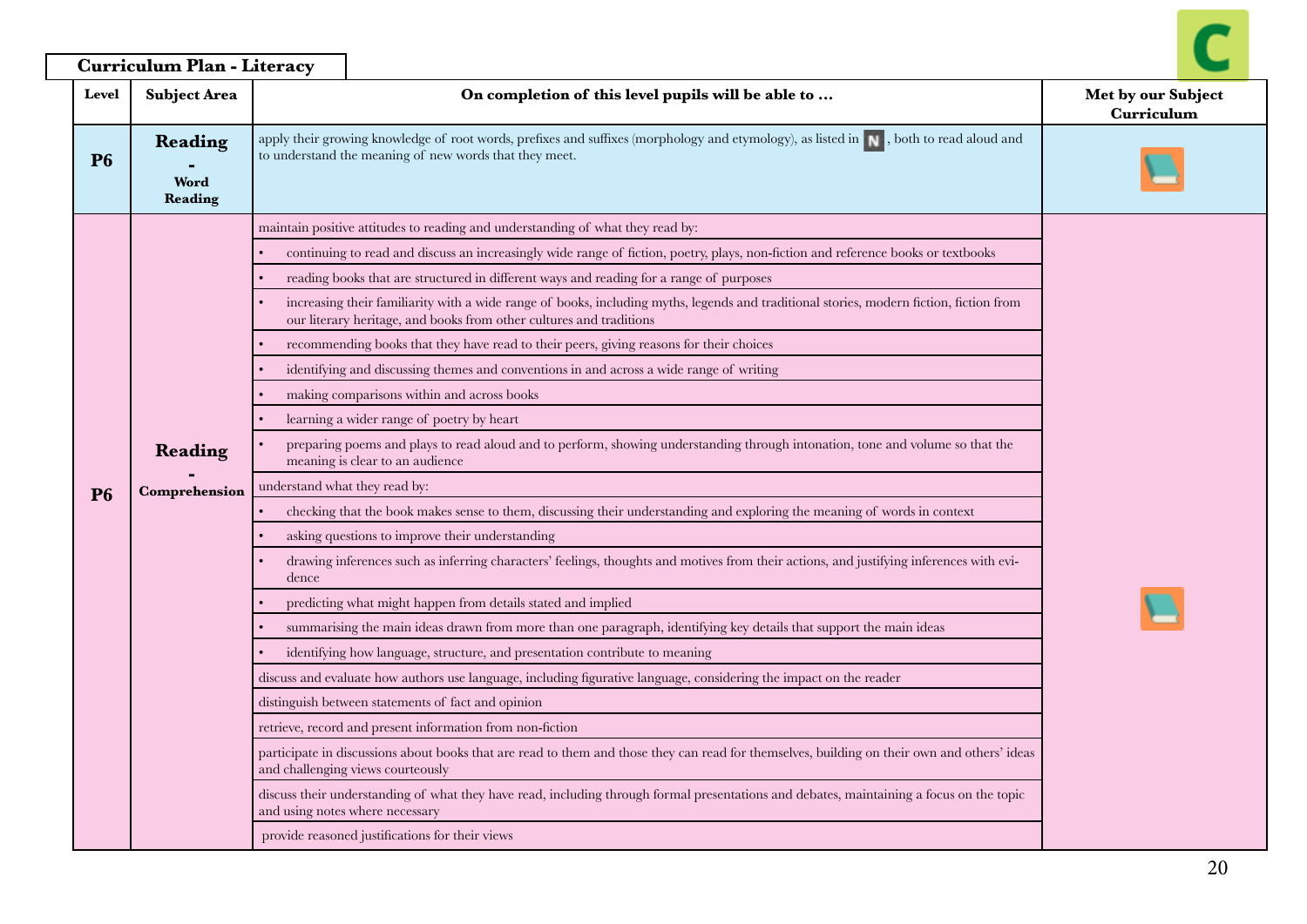

|           | <b>Curriculum Plan - Literacy</b> |                                                                                                                                                                                                                                                                                                                                                                                                                                                                                                                                                                                                                                                                                                                                                                                                                                                                                                                                                                                                                                                                      |                                  |
|-----------|-----------------------------------|----------------------------------------------------------------------------------------------------------------------------------------------------------------------------------------------------------------------------------------------------------------------------------------------------------------------------------------------------------------------------------------------------------------------------------------------------------------------------------------------------------------------------------------------------------------------------------------------------------------------------------------------------------------------------------------------------------------------------------------------------------------------------------------------------------------------------------------------------------------------------------------------------------------------------------------------------------------------------------------------------------------------------------------------------------------------|----------------------------------|
| Level     | <b>Subject Area</b>               | On completion of this level pupils will be able to                                                                                                                                                                                                                                                                                                                                                                                                                                                                                                                                                                                                                                                                                                                                                                                                                                                                                                                                                                                                                   | Met by our Subject<br>Curriculum |
| <b>P6</b> | <b>Writing</b><br><b>Spelling</b> | use further prefixes and suffixes and understand how to add them. See $\left\  \mathsf{N} \right\ $<br>spell some words with 'silent' letters [for example, knight, psalm, solemn]<br>continue to distinguish between homophones and other words which are often confused<br>use knowledge of morphology and etymology in spelling and understand that the spelling of some words needs to be learnt specifically, as<br>listed in<br>use dictionaries to check the spelling and meaning of words<br>use the first three or four letters of a word to check spelling, meaning or both of these in a dictionary<br>use a thesaurus.                                                                                                                                                                                                                                                                                                                                                                                                                                   |                                  |
| <b>P6</b> | Writing<br><b>Handwriting</b>     | write legibly, fluently and with increasing speed by:<br>choosing which shape of a letter to use when given choices and deciding whether or not to join specific letters<br>choosing the writing implement that is best suited for a task.                                                                                                                                                                                                                                                                                                                                                                                                                                                                                                                                                                                                                                                                                                                                                                                                                           |                                  |
| <b>P6</b> | Writing<br>Composition            | plan their writing by:<br>identifying the audience for and purpose of the writing, selecting the appropriate form and using other similar writing as models for<br>their own<br>noting and developing initial ideas, drawing on reading and research where necessary<br>in writing narratives, considering how authors have developed characters and settings in what pupils have read, listened to or seen<br>performed<br>draft and write by:<br>selecting appropriate grammar and vocabulary, understanding how such choices can change and enhance meaning<br>in narratives, describing settings, characters and atmosphere and integrating dialogue to convey character and advance the action<br>précising longer passages<br>using a wide range of devices to build cohesion within and across paragraphs<br>using further organisational and presentational devices to structure text and to guide the reader [for example, headings, bullet points,<br>underlining<br>evaluate and edit by:<br>assessing the effectiveness of their own and others' writing |                                  |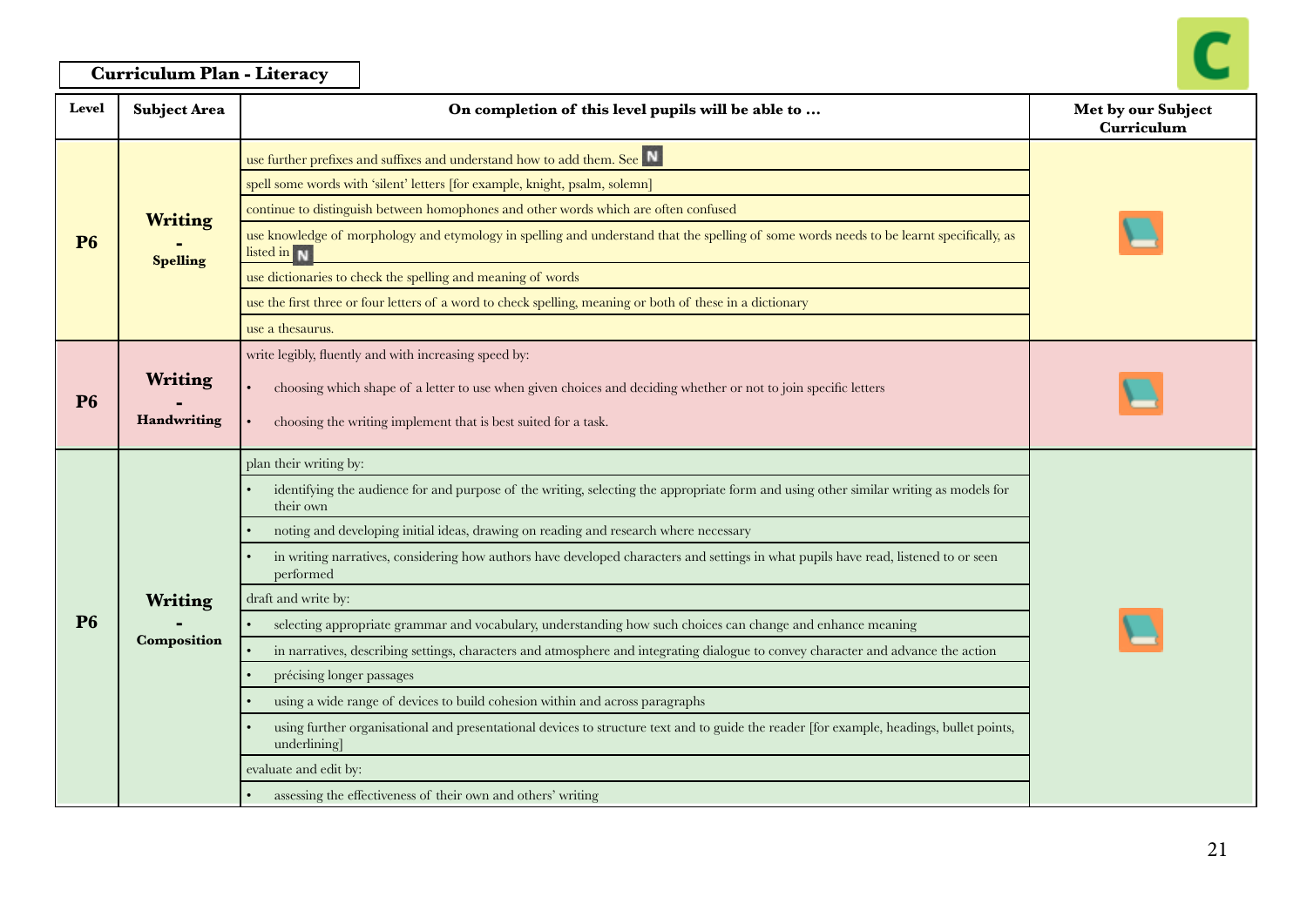

| Level     | <b>Subject Area</b>      | On completion of this level pupils will be able to                                                                                                                             | Met by our Subject<br>Curriculum |
|-----------|--------------------------|--------------------------------------------------------------------------------------------------------------------------------------------------------------------------------|----------------------------------|
|           |                          | proposing changes to vocabulary, grammar and punctuation to enhance effects and clarify meaning                                                                                | (Cont.)                          |
|           | Writing                  | ensuring the consistent and correct use of tense throughout a piece of writing                                                                                                 |                                  |
| <b>P6</b> | Composition<br>(Cont.)   | ensuring correct subject and verb agreement when using singular and plural, distinguishing between the language of speech and<br>writing and choosing the appropriate register |                                  |
|           |                          | proof-read for spelling and punctuation errors                                                                                                                                 |                                  |
|           |                          | perform their own compositions, using appropriate intonation, volume, and movement so that meaning is clear.                                                                   |                                  |
|           |                          | develop their understanding of the concepts set out in $\mathbb{N}$ by:                                                                                                        |                                  |
|           |                          | recognising vocabulary and structures that are appropriate for formal speech and writing, including subjunctive forms                                                          |                                  |
|           |                          | using passive verbs to affect the presentation of information in a sentence                                                                                                    |                                  |
|           |                          | using the perfect form of verbs to mark relationships of time and causes                                                                                                       |                                  |
|           | Writing                  | using expanded noun phrases to convey complicated information concisely                                                                                                        |                                  |
|           |                          | using modal verbs or adverbs to indicate degrees of possibility                                                                                                                |                                  |
| <b>P6</b> |                          | using relative clauses beginning with who, which, where, when, whose, that or with an implied (i.e. omitted) relative pronoun                                                  |                                  |
|           | Vocabulary,<br>Grammar & | learning the grammar for years 5 and 6 in English Appendix 2                                                                                                                   |                                  |
|           | Punctuation              | indicate grammatical and other features by:                                                                                                                                    |                                  |
|           |                          | using commas to clarify meaning or avoid ambiguity in writing                                                                                                                  |                                  |
|           |                          | using hyphens to avoid ambiguity                                                                                                                                               |                                  |
|           |                          | using brackets, dashes or commas to indicate parenthesis                                                                                                                       |                                  |
|           |                          | using semi-colons, colons or dashes to mark boundaries between independent clauses                                                                                             |                                  |
|           |                          | using a colon to introduce a list                                                                                                                                              |                                  |
|           |                          | punctuating bullet points consistently                                                                                                                                         |                                  |
|           |                          | use and understand the grammatical terminology in Nu accurately and appropriately in discussing their writing and reading.                                                     |                                  |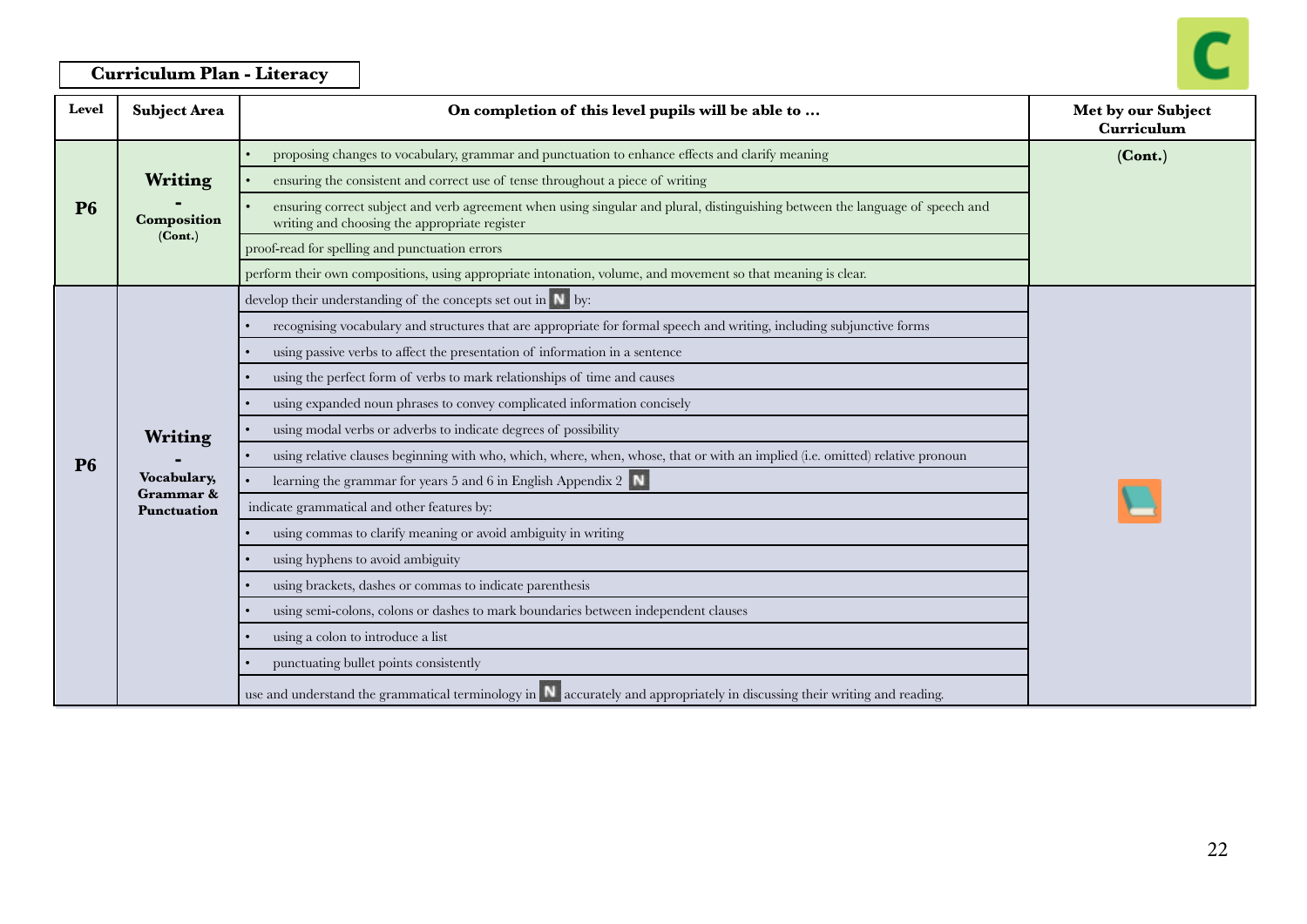

| Curriculum Plan - Literacy               |                     |                                                                                                                                                                                                                                                                                                                                                                                                                                                                                                                                                                                                                                                                                                                                                                                                                                                                                                                                                                                                                                                                                                                                                                                                                                                                                                                                                                                                                                                                                                                                                                                                                                                                                                                                                                                                                                                             |                                  |
|------------------------------------------|---------------------|-------------------------------------------------------------------------------------------------------------------------------------------------------------------------------------------------------------------------------------------------------------------------------------------------------------------------------------------------------------------------------------------------------------------------------------------------------------------------------------------------------------------------------------------------------------------------------------------------------------------------------------------------------------------------------------------------------------------------------------------------------------------------------------------------------------------------------------------------------------------------------------------------------------------------------------------------------------------------------------------------------------------------------------------------------------------------------------------------------------------------------------------------------------------------------------------------------------------------------------------------------------------------------------------------------------------------------------------------------------------------------------------------------------------------------------------------------------------------------------------------------------------------------------------------------------------------------------------------------------------------------------------------------------------------------------------------------------------------------------------------------------------------------------------------------------------------------------------------------------|----------------------------------|
| <b>Level</b>                             | <b>Subject Area</b> | On completion of this level pupils will be able to                                                                                                                                                                                                                                                                                                                                                                                                                                                                                                                                                                                                                                                                                                                                                                                                                                                                                                                                                                                                                                                                                                                                                                                                                                                                                                                                                                                                                                                                                                                                                                                                                                                                                                                                                                                                          | Met by our Subject<br>Curriculum |
| S <sub>7</sub><br><b>S8</b><br><b>S9</b> | Reading             | develop an appreciation and love of reading, and read increasingly challenging material independently through:<br>reading a wide range of fiction and non-fiction, including in particular whole books, short stories, poems and plays with a wide cover-<br>age of genres, historical periods, forms and authors. The range will include high-quality works from:<br>English literature, both pre-1914 and contemporary, including prose, poetry and drama<br>Shakespeare (two plays)<br>seminal world literature<br>choosing and reading books independently for challenge, interest and enjoyment.<br>re-reading books encountered earlier to increase familiarity with them and provide a basis for making comparisons.<br>understand increasingly challenging texts through:<br>learning new vocabulary, relating it explicitly to known vocabulary and understanding it with the help of context and dictionaries<br>making inferences and referring to evidence in the text<br>knowing the purpose, audience for and context of the writing and drawing on this knowledge to support comprehension<br>checking their understanding to make sure that what they have read makes sense.<br>Read critically through:<br>knowing how language, including figurative language, vocabulary choice, grammar, text structure and organisational features, presents<br>meaning<br>recognising a range of poetic conventions and understanding how these have been used<br>studying setting, plot, and characterisation, and the effects of these<br>understanding how the work of dramatists is communicated effectively through performance and how alternative staging allows for<br>different interpretations of a play<br>making critical comparisons across texts<br>studying a range of authors, including at least two authors in depth at each level. |                                  |
| S <sub>7</sub><br><b>S8</b><br><b>S9</b> | Writing             | write accurately, fluently, effectively and at length for pleasure and information through:<br>writing for a wide range of purposes and audiences, including:<br>well-structured formal expository and narrative essays<br>stories, scripts, poetry and other imaginative writing<br>notes and polished scripts for talks and presentations<br>$\ast$<br>a range of other narrative and non-narrative texts, including arguments, and personal and formal letters<br>$\ast$<br>summarising and organising material, and supporting ideas and arguments with any necessary factual detail<br>applying their growing knowledge of vocabulary, grammar and text structure to their writing and selecting the appropriate form                                                                                                                                                                                                                                                                                                                                                                                                                                                                                                                                                                                                                                                                                                                                                                                                                                                                                                                                                                                                                                                                                                                                  |                                  |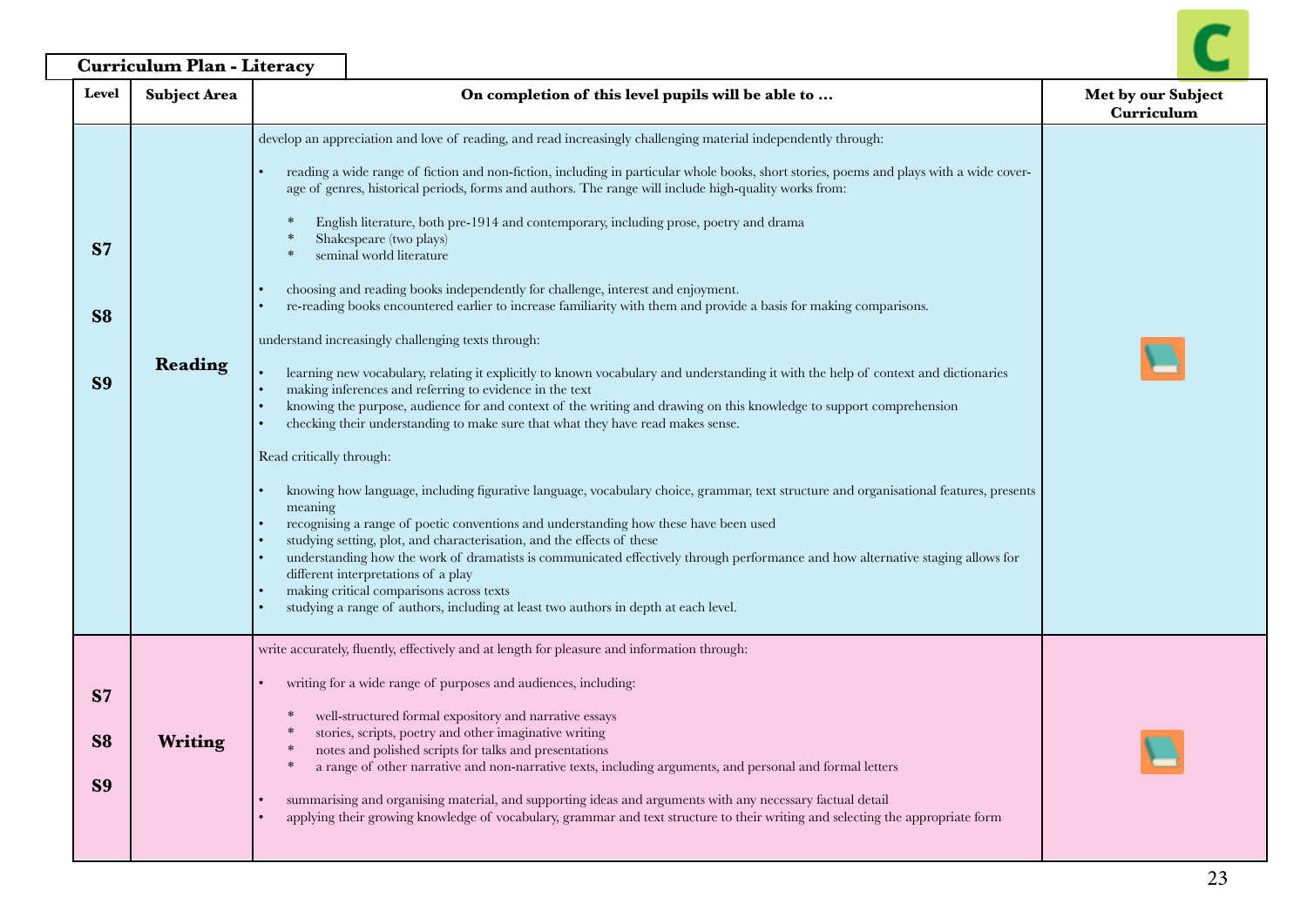

|                                     | Curriculum Plan - Literacy        |                                                                                                                                                                                                                                                                                                                                                                                                                                                                                                                                                                                                                                                                                                                                                                                                                                                                                                                                                        |                                  |  |
|-------------------------------------|-----------------------------------|--------------------------------------------------------------------------------------------------------------------------------------------------------------------------------------------------------------------------------------------------------------------------------------------------------------------------------------------------------------------------------------------------------------------------------------------------------------------------------------------------------------------------------------------------------------------------------------------------------------------------------------------------------------------------------------------------------------------------------------------------------------------------------------------------------------------------------------------------------------------------------------------------------------------------------------------------------|----------------------------------|--|
| Level                               | <b>Subject Area</b>               | On completion of this level pupils will be able to                                                                                                                                                                                                                                                                                                                                                                                                                                                                                                                                                                                                                                                                                                                                                                                                                                                                                                     | Met by our Subject<br>Curriculum |  |
| <b>S7</b><br><b>S8</b><br><b>S9</b> | Writing<br>(Cont.)                | drawing on knowledge of literary and rhetorical devices from their reading and listening to enhance the impact of their writing<br>plan, draft, edit and proof-read through:<br>considering how their writing reflects the audiences and purposes for which it was intended<br>amending the vocabulary, grammar and structure of their writing to improve its coherence and overall effectiveness<br>paying attention to accurate grammar, punctuation and spelling; applying the spelling patterns and rules set out in English Appendix<br>1 to the key stage 1 and 2 in the                                                                                                                                                                                                                                                                                                                                                                         |                                  |  |
| <b>S7</b><br><b>S8</b><br><b>S9</b> | Grammar<br>&<br><b>Vocabulary</b> | consolidate and build on their knowledge of grammar and vocabulary through:<br>extending and applying the grammatical knowledge set out in English Appendix 2 to the key stage 1 and 2 programmes of study to<br>analyse more challenging texts<br>studying the effectiveness and impact of the grammatical features of the texts they read<br>drawing on new vocabulary and grammatical constructions from their reading and listening, and using these consciously in their<br>writing and speech to achieve particular effects<br>knowing and understanding the differences between spoken and written language, including differences associated with formal and<br>informal registers, and between Standard English and other varieties of English<br>using Standard English confidently in their own writing and speech<br>discussing reading, writing and spoken language with precise and confident use of linguistic and literary terminology |                                  |  |
| <b>S7</b><br><b>S8</b><br><b>S9</b> | <b>Spoken</b><br>English          | speak confidently and effectively, including through:<br>using Standard English confidently in a range of formal and informal contexts, including classroom discussion<br>$\bullet$<br>giving short speeches and presentations, expressing their own ideas and keeping to the point<br>participating in formal debates and structured discussions, summarising and/or building on what has been said<br>improvising, rehearsing and performing play scripts and poetry in order to generate language and discuss language use and meaning,<br>$\bullet$<br>using role, intonation, tone, volume, mood, silence, stillness and action to add impact.                                                                                                                                                                                                                                                                                                    |                                  |  |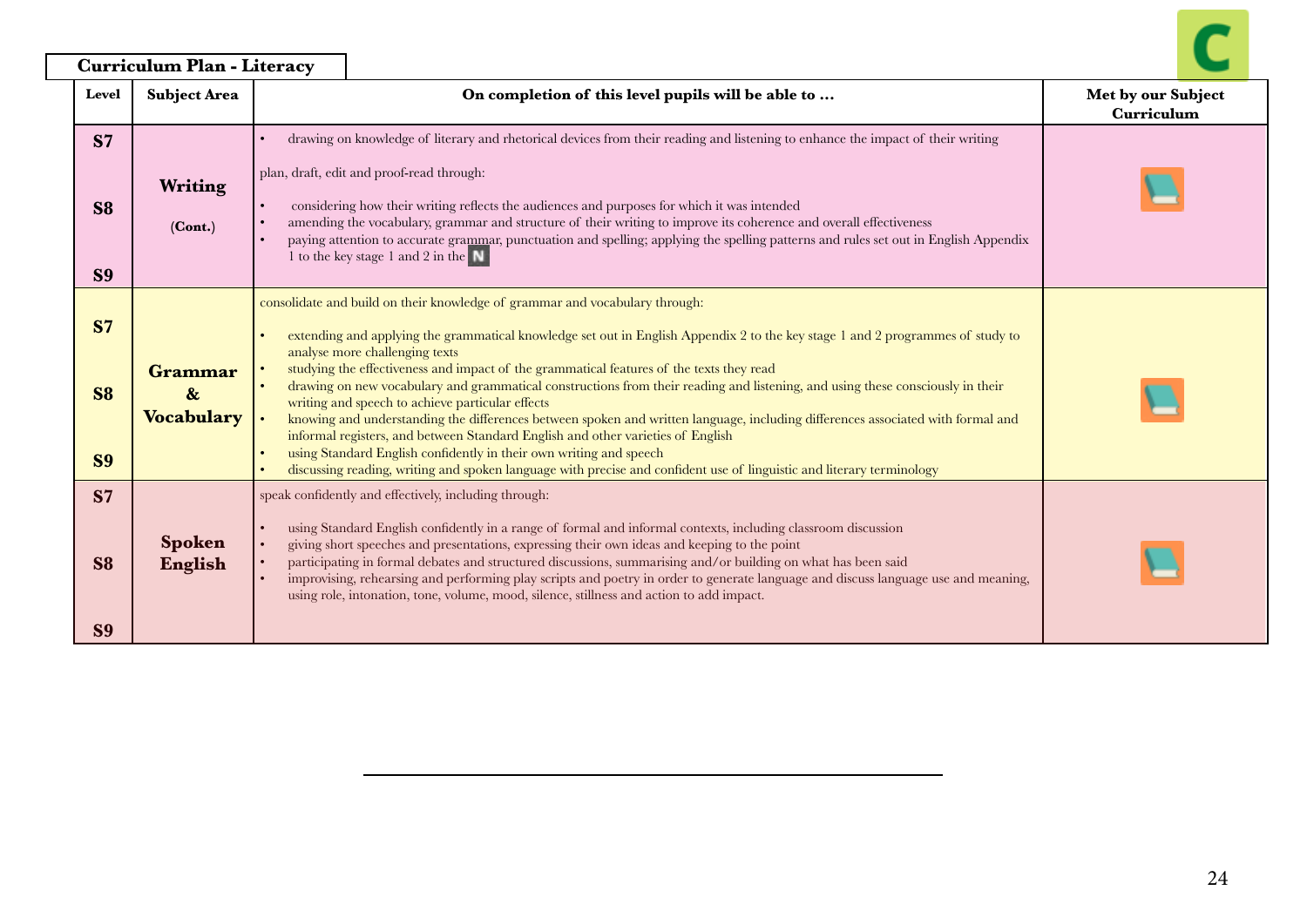

| <b>Curriculum Plan - Numeracy</b> |                                                          |                                                                                                                                                                                                                                                                                                                                                                                                                                                                                                 |                                  |
|-----------------------------------|----------------------------------------------------------|-------------------------------------------------------------------------------------------------------------------------------------------------------------------------------------------------------------------------------------------------------------------------------------------------------------------------------------------------------------------------------------------------------------------------------------------------------------------------------------------------|----------------------------------|
| Level                             | <b>Subject Area</b>                                      | On completion of this level pupils will be able to                                                                                                                                                                                                                                                                                                                                                                                                                                              | Met by our Subject<br>Curriculum |
| P1                                | <b>Number</b><br>$\&$<br><b>Place Value</b>              | count to and across 100, forwards and backwards, beginning with 0 or 1, or from any given number<br>count, read and write numbers to 100 in numerals; count in multiples of 2s, 5s and 10s<br>given a number, identify 1 more and 1 less<br>identify and represent numbers using objects and pictorial representations including the number line, and use the language of: equal to,<br>more than, less than (fewer), most, least<br>read and write numbers from 1 to 20 in numerals and words. |                                  |
| P1                                | <b>Addition</b><br>&<br>Subtraction                      | read, write and interpret mathematical statements involving addition $(+)$ , subtraction $(-)$ and equals $(=)$ signs<br>represent and use number bonds and related subtraction facts within 20<br>add and subtract one-digit and two-digit numbers to 20, including 0<br>solve one-step problems that involve addition and subtraction, using concrete objects and pictorial representations, and missing number<br>problems such as $7 = ? - 9$ .                                             |                                  |
| P1                                | <b>Multiplication</b><br><b>&amp;</b><br><b>Division</b> | solve one-step problems involving multiplication and division, by calculating the answer using concrete objects, pictorial representations<br>and arrays with the support of the teacher.                                                                                                                                                                                                                                                                                                       |                                  |
| P1                                | <b>Fractions</b>                                         | recognise, find and name a half as 1 of 2 equal parts of an object, shape or quantity<br>recognise, find and name a quarter as 1 of 4 equal parts of an object, shape or quantity.                                                                                                                                                                                                                                                                                                              |                                  |
| <b>P1</b>                         | <b>Measurement</b>                                       | compare, describe and solve practical problems for:<br>lengths and heights [for example, long/short, longer/shorter, tall/short, double/half]<br>mass / weight<br>capacity and volume<br>time<br>measure and begin to record the following:<br>lengths and heights<br>mass/weight<br>capacity and volume<br>time (hours, minutes, seconds)                                                                                                                                                      |                                  |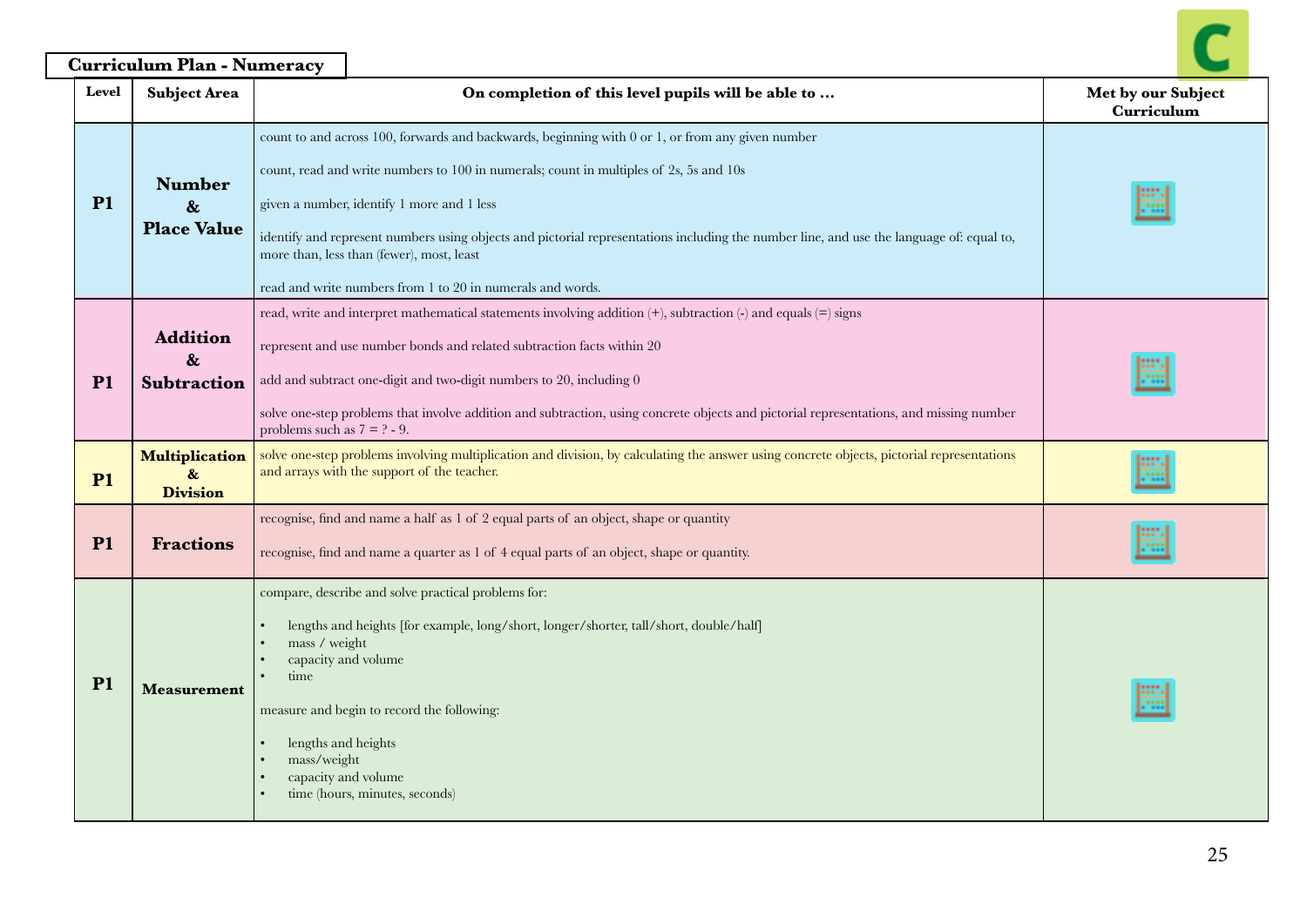

| <b>Curriculum Plan - Numeracy</b> |       |                                |                                                                                                                                                                                                                                                                                                                                                      |                                  |
|-----------------------------------|-------|--------------------------------|------------------------------------------------------------------------------------------------------------------------------------------------------------------------------------------------------------------------------------------------------------------------------------------------------------------------------------------------------|----------------------------------|
|                                   | Level | <b>Subject Area</b>            | On completion of this level pupils will be able to                                                                                                                                                                                                                                                                                                   | Met by our Subject<br>Curriculum |
|                                   | P1    | Measurement<br>(Cont.)         | recognise and know the value of different denominations of coins and notes<br>sequence events in chronological order using language<br>recognise and use language relating to dates, including days of the week, weeks, months and years<br>tell the time to the hour and half past the hour and draw the hands on a clock face to show these times. | (Cont.)                          |
|                                   | P1    | <b>Properties</b><br>of Shapes | recognise and name common 2-D and 3-D shapes, including:<br>2-D shapes $\overline{\mathbf{3}}$ -D shapes                                                                                                                                                                                                                                             | 膃<br>$\equiv$                    |
|                                   | P1    | Position<br>and Direction      | describe position, directions and movements, including whole, half, quarter and three-quarter turns.                                                                                                                                                                                                                                                 | E<br>E                           |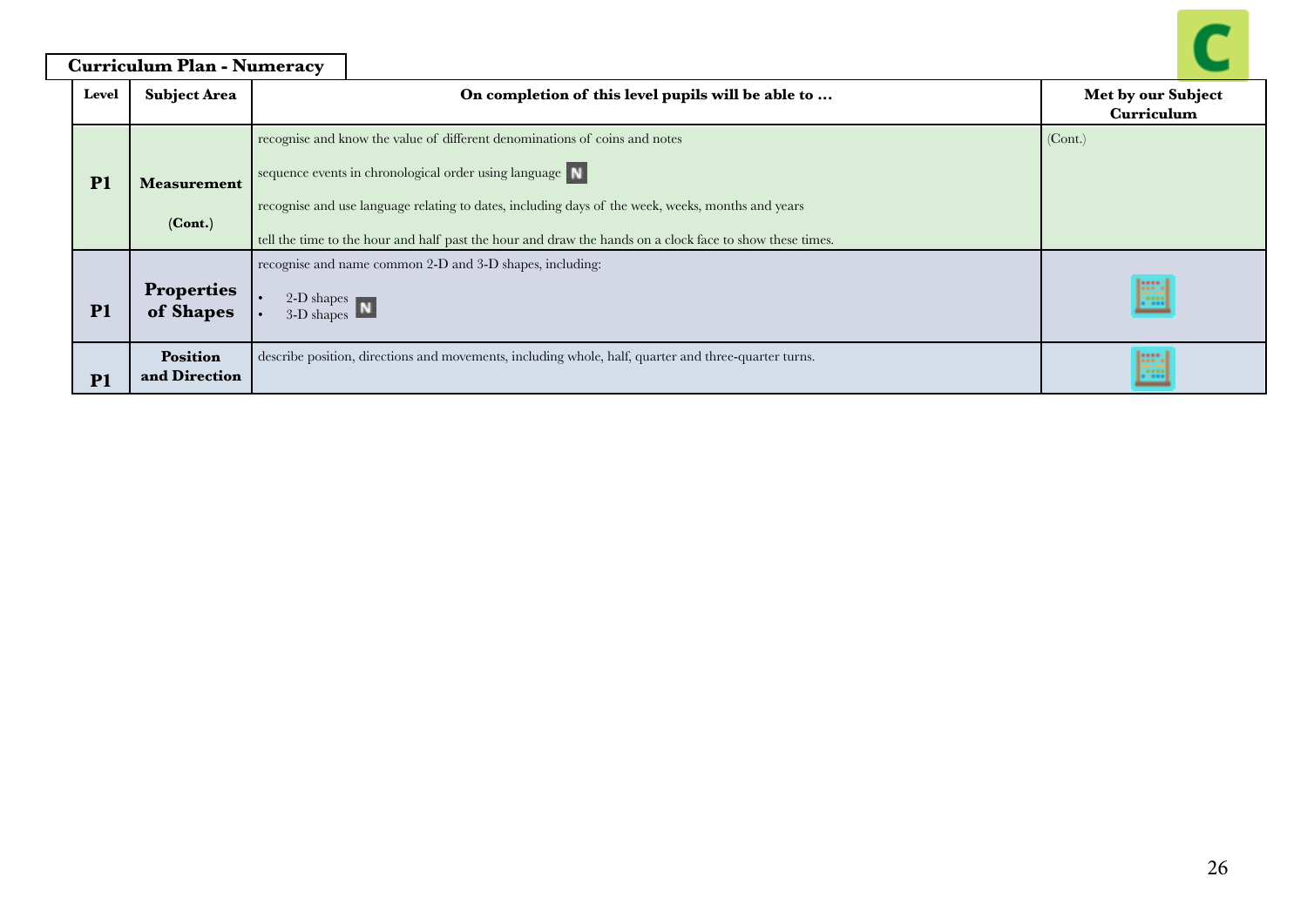|                | <b>Curriculum Plan - Numeracy</b>             |                                                                                                                                                                                                                                                                                                                                                                                                                                                                                                                                                                                                                                                                                                                                                                                                                                                                |                                  |  |  |  |
|----------------|-----------------------------------------------|----------------------------------------------------------------------------------------------------------------------------------------------------------------------------------------------------------------------------------------------------------------------------------------------------------------------------------------------------------------------------------------------------------------------------------------------------------------------------------------------------------------------------------------------------------------------------------------------------------------------------------------------------------------------------------------------------------------------------------------------------------------------------------------------------------------------------------------------------------------|----------------------------------|--|--|--|
| Level          | <b>Subject Area</b>                           | On completion of this level pupils will be able to                                                                                                                                                                                                                                                                                                                                                                                                                                                                                                                                                                                                                                                                                                                                                                                                             | Met by our Subject<br>Curriculum |  |  |  |
| P <sub>2</sub> | <b>Number</b><br>$\&$<br><b>Place Value</b>   | count in steps of 2, 3, and 5 from 0, and in 10s from any number, forward and backward<br>recognise the place value of each digit in a two-digit number (10s, 1s)<br>identify, represent and estimate numbers using different representations, including the number line<br>compare and order numbers from 0 up to 100; use $\lt$ , $>$ and $=$ signs<br>read and write numbers to at least 100 in numerals and in words<br>use place value and number facts to solve problems.                                                                                                                                                                                                                                                                                                                                                                                |                                  |  |  |  |
| P <sub>2</sub> | <b>Addition</b><br>$\&$<br>Subtraction        | solve problems with addition and subtraction:<br>using concrete objects and pictorial representations, including those involving numbers, quantities and measures<br>applying their increasing knowledge of mental and written methods<br>recall and use addition and subtraction facts to 20 fluently, and derive and use related facts up to 100<br>add and subtract numbers using concrete objects, pictorial representations, and mentally, including:<br>a two-digit number and 1s<br>a two-digit number and 10s<br>2 two-digit numbers<br>adding 3 one-digit numbers<br>show that addition of 2 numbers can be done in any order (commutative) and subtraction of one number from another cannot<br>recognise and use the inverse relationship between addition and subtraction and use this to check calculations and solve missing number<br>problems. |                                  |  |  |  |
| P <sub>2</sub> | <b>Multiplication</b><br>&<br><b>Division</b> | recall and use multiplication and division facts for the 2, 5 and 10 multiplication tables, including recognising odd and even numbers<br>calculate mathematical statements for multiplication and division within the multiplication tables and write them using the multiplication<br>$(\times)$ , division $(\div)$ and equals $(\equiv)$ signs<br>show that multiplication of 2 numbers can be done in any order (commutative) and division of 1 number by another cannot<br>solve problems involving multiplication and division, using materials, arrays, repeated addition, mental methods, and multiplication and<br>division facts, including problems in contexts.                                                                                                                                                                                   |                                  |  |  |  |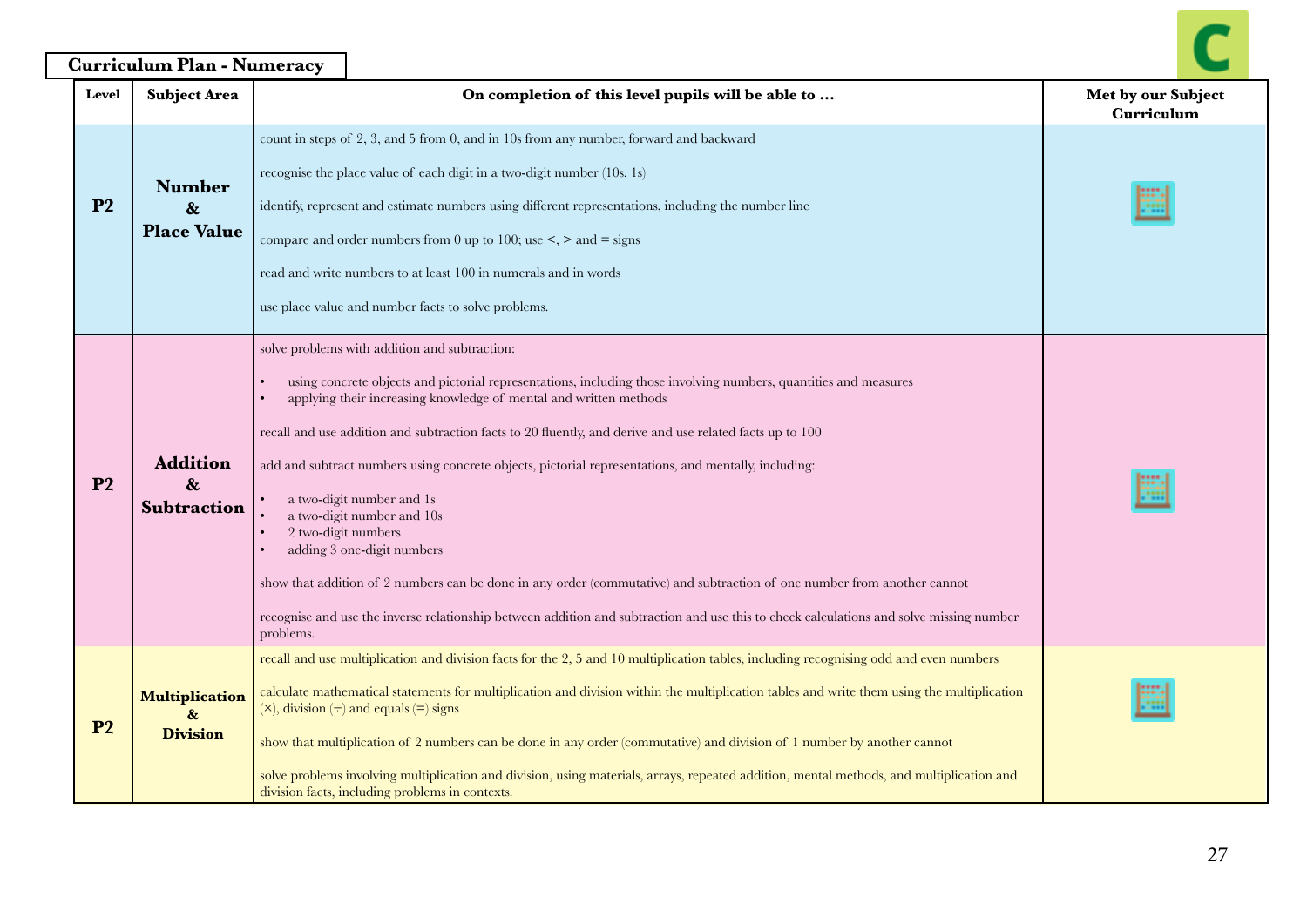

|                | <b>Curriculum Plan - Numeracy</b>         |                                                                                                                                                                                                                                                                                                                                                                                                                                                                                                                                                                                                                                                                                                                                                                                                                                                                                                                                                                  |                                  |
|----------------|-------------------------------------------|------------------------------------------------------------------------------------------------------------------------------------------------------------------------------------------------------------------------------------------------------------------------------------------------------------------------------------------------------------------------------------------------------------------------------------------------------------------------------------------------------------------------------------------------------------------------------------------------------------------------------------------------------------------------------------------------------------------------------------------------------------------------------------------------------------------------------------------------------------------------------------------------------------------------------------------------------------------|----------------------------------|
| <b>Level</b>   | <b>Subject Area</b>                       | On completion of this level pupils will be able to                                                                                                                                                                                                                                                                                                                                                                                                                                                                                                                                                                                                                                                                                                                                                                                                                                                                                                               | Met by our Subject<br>Curriculum |
| P <sub>2</sub> | <b>Fractions</b>                          | recognise, find, name and write fractions $1/3$ , $1/4$ , $2/4$ and $3/4$ of a length, shape, set of objects or quantity<br>write simple fractions, for example $1/2$ of $6 = 3$ and recognise the equivalence of $2/4$ and $1/2$ .                                                                                                                                                                                                                                                                                                                                                                                                                                                                                                                                                                                                                                                                                                                              |                                  |
| P <sub>2</sub> | <b>Measurement</b>                        | choose and use appropriate standard units to estimate and measure length/height in any direction (m/cm); mass (kg/g); temperature ( $^{\circ}$ C);<br>capacity (litres/ml) to the nearest appropriate unit, using rulers, scales, thermometers and measuring vessels<br>compare and order lengths, mass, volume/capacity and record the results using >, < and =<br>recognise and use symbols for pounds $(\mathcal{L})$ and pence (p); combine amounts to make a particular value<br>find different combinations of coins that equal the same amounts of money<br>solve simple problems in a practical context involving addition and subtraction of money of the same unit, including giving change<br>compare and sequence intervals of time<br>tell and write the time to five minutes, including quarter past/to the hour and draw the hands on a clock face to show these times.<br>know the number of minutes in an hour and the number of hours in a day |                                  |
| P <sub>2</sub> | <b>Properties</b><br>of<br><b>Shapes</b>  | identify and describe the properties of 2-D shapes, including the number of sides and line symmetry in a vertical line<br>identify and describe the properties of 3-D shapes, including the number of edges, vertices and faces<br>identify 2-D shapes on the surface of $3$ -D shapes $\ $ N<br>compare and sort common 2-D and 3-D shapes and everyday objects.                                                                                                                                                                                                                                                                                                                                                                                                                                                                                                                                                                                                |                                  |
| P <sub>2</sub> | <b>Position &amp;</b><br><b>Direction</b> | order and arrange combinations of mathematical objects in patterns and sequences<br>use mathematical vocabulary to describe position, direction and movement including movement in a straight line and distinguishing be-<br>tween rotation as a turn and in terms of right angles for quarter, half and three-quarter turns (clockwise and anti-clockwise).                                                                                                                                                                                                                                                                                                                                                                                                                                                                                                                                                                                                     |                                  |
| P <sub>2</sub> | <b>Statistics</b>                         | interpret and construct simple pictograms, tally charts, block diagrams and tables<br>ask and answer simple questions by counting the number of objects in each category and sorting the categories by quantity<br>ask and answer questions about totalling and comparing categorical data.                                                                                                                                                                                                                                                                                                                                                                                                                                                                                                                                                                                                                                                                      |                                  |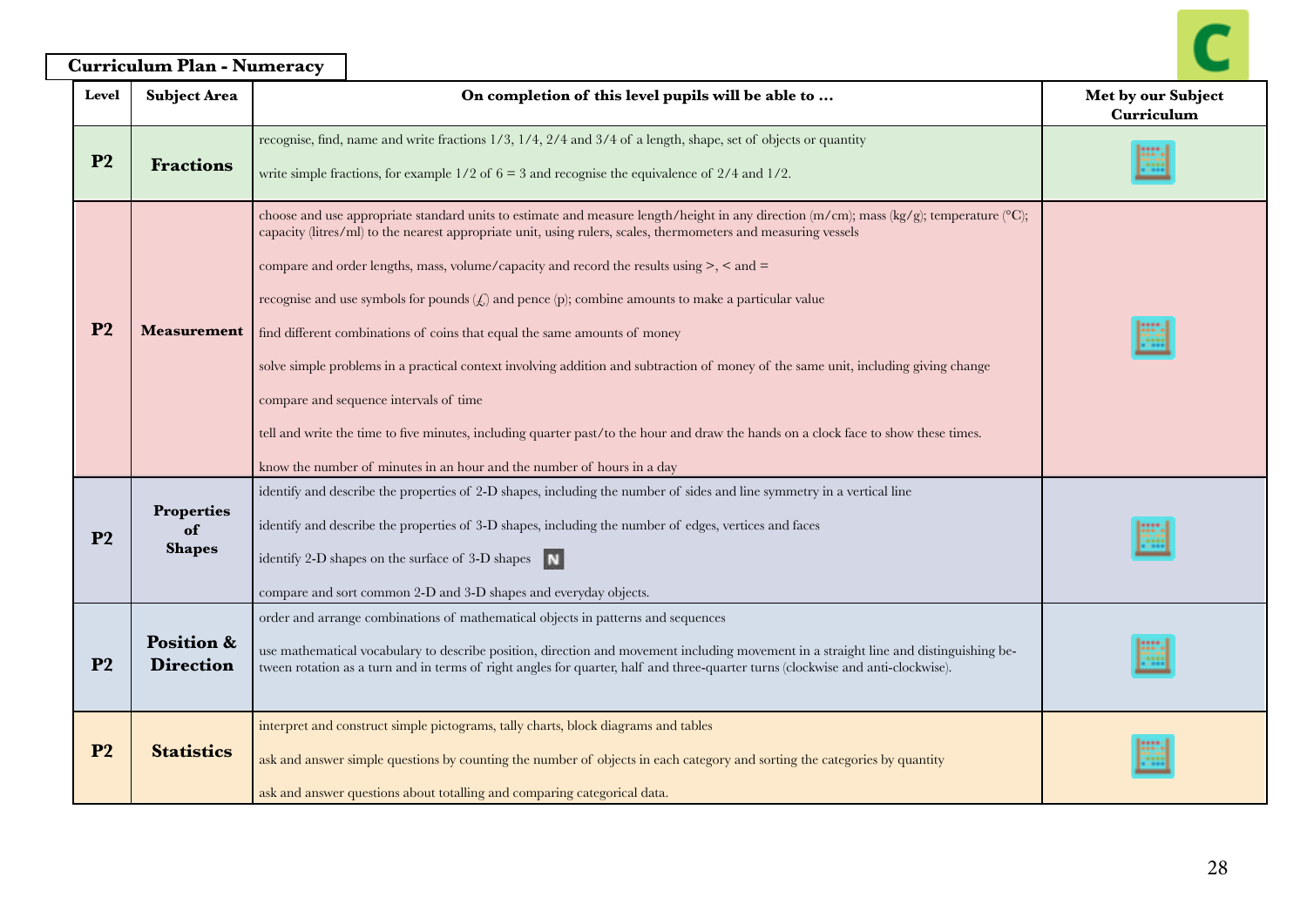

|           | <b>Curriculum Plan - Numeracy</b>                   |                                                                                                                                                                                                                                                                                                                                                                                                                                                                                                                                                                    |                                  |  |  |
|-----------|-----------------------------------------------------|--------------------------------------------------------------------------------------------------------------------------------------------------------------------------------------------------------------------------------------------------------------------------------------------------------------------------------------------------------------------------------------------------------------------------------------------------------------------------------------------------------------------------------------------------------------------|----------------------------------|--|--|
| Level     | <b>Subject Area</b>                                 | On completion of this level pupils will be able to                                                                                                                                                                                                                                                                                                                                                                                                                                                                                                                 | Met by our Subject<br>Curriculum |  |  |
| <b>P3</b> | <b>Number</b><br>$\&$<br><b>Place Value</b>         | count from 0 in multiples of 4, 8, 50 and 100; find 10 or 100 more or less than a given number<br>recognise the place value of each digit in a 3-digit number (100s, 10s, 1s)<br>compare and order numbers up to 1,000<br>identify, represent and estimate numbers using different representations<br>read and write numbers up to 1,000 in numerals and in words<br>solve number problems and practical problems involving these ideas.                                                                                                                           |                                  |  |  |
| <b>P3</b> | <b>Addition</b><br>$\boldsymbol{\&}$<br>Subtraction | add and subtract numbers mentally, including:<br>a three-digit number and 1s<br>a three-digit number and 10s<br>a three-digit number and 100s<br>add and subtract numbers with up to 3 digits, using formal written methods of columnar addition and subtraction<br>estimate the answer to a calculation and use inverse operations to check answers<br>solve problems, including missing number problems, using number facts, place value, and more complex addition and subtraction.                                                                             |                                  |  |  |
| <b>P3</b> | <b>Multiplication</b><br>$\&$<br><b>Division</b>    | recall and use multiplication and division facts for the 3, 4 and 8 multiplication tables<br>write and calculate mathematical statements for multiplication and division using the multiplication tables that they know, including for<br>two-digit numbers times one-digit numbers, using mental and progressing to formal written methods<br>solve problems, including missing number problems, involving multiplication and division, including positive integer scaling problems and<br>correspondence problems in which n objects are connected to m objects. |                                  |  |  |
| <b>P3</b> | <b>Fractions</b>                                    | count up and down in tenths; recognise that tenths arise from dividing an object into 10 equal parts and in dividing one-digit numbers or<br>quantities by 10<br>recognise, find and write fractions of a discrete set of objects: unit fractions and non-unit fractions with small denominators<br>recognise and use fractions as numbers: unit fractions and non-unit fractions with small denominators<br>recognise and show, using diagrams, equivalent fractions with small denominators                                                                      |                                  |  |  |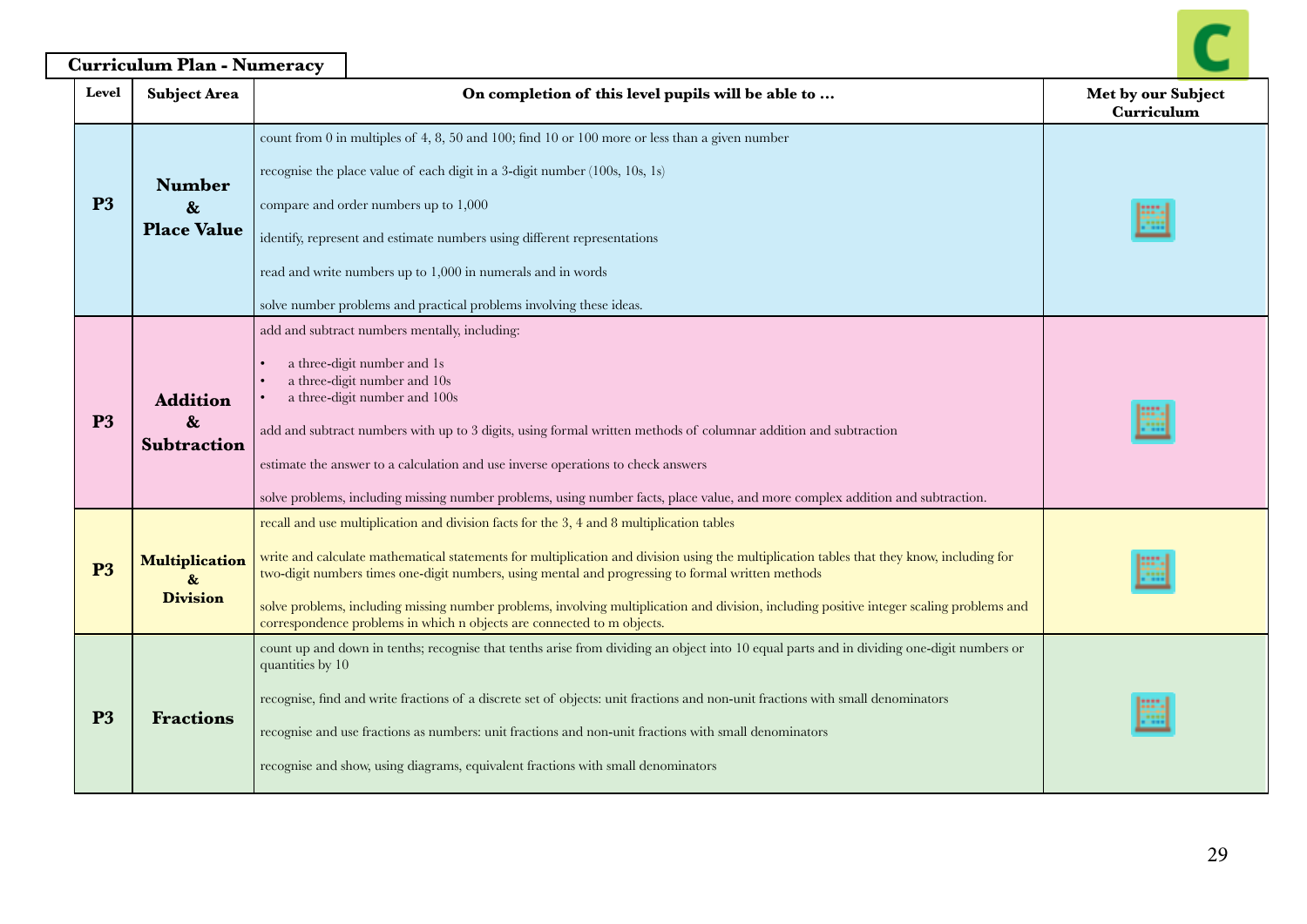

| <b>Curriculum Plan - Numeracy</b> |                                          |                                                                                                                                                                                                                                                                                                                                                                                                                                                                                                                                                                                                                                                                                                                                                 |                                  |  |
|-----------------------------------|------------------------------------------|-------------------------------------------------------------------------------------------------------------------------------------------------------------------------------------------------------------------------------------------------------------------------------------------------------------------------------------------------------------------------------------------------------------------------------------------------------------------------------------------------------------------------------------------------------------------------------------------------------------------------------------------------------------------------------------------------------------------------------------------------|----------------------------------|--|
| Level                             | <b>Subject Area</b>                      | On completion of this level pupils will be able to                                                                                                                                                                                                                                                                                                                                                                                                                                                                                                                                                                                                                                                                                              | Met by our Subject<br>Curriculum |  |
| P3                                | <b>Fractions</b><br>(Cont.)              | add and subtract fractions with the same denominator within one whole<br>N<br>compare and order unit fractions, and fractions with the same denominators<br>solve problems that involve all of the above.                                                                                                                                                                                                                                                                                                                                                                                                                                                                                                                                       |                                  |  |
| <b>P3</b>                         | <b>Measurement</b>                       | measure, compare, add and subtract: lengths $(m/cm/mm)$ ; mass $(kg/g)$ ; volume/capacity $(l/ml)$<br>measure the perimeter of simple 2-D shapes<br>add and subtract amounts of money to give change, using both $fs$ and p in practical contexts<br>tell and write the time from an analogue clock, including using Roman numerals from I to XII, and 12-hour and 24-hour clocks<br>estimate and read time with increasing accuracy to the nearest minute; record and compare time in terms of seconds, minutes and hours;<br>use vocabulary such as o'clock, am/pm, morning, afternoon, noon and midnight<br>know the number of seconds in a minute and the number of days in each month, year and leap year<br>compare durations of events N |                                  |  |
| P <sub>3</sub>                    | <b>Properties</b><br>of<br><b>Shapes</b> | draw 2-D shapes and make 3-D shapes using modelling materials; recognise 3-D shapes in different orientations and describe them<br>recognise angles as a property of shape or a description of a turn<br>identify right angles, recognise that 2 right angles make a half-turn, 3 make three quarters of a turn and 4 a complete turn; identify wheth-<br>er angles are greater than or less than a right angle<br>identify horizontal and vertical lines and pairs of perpendicular and parallel lines.                                                                                                                                                                                                                                        |                                  |  |
| <b>P3</b>                         | <b>Statistics</b>                        | interpret and present data using bar charts, pictograms and tables<br>solve one-step and two-step questions using information presented in scaled bar charts and pictograms and tables. $\blacksquare$                                                                                                                                                                                                                                                                                                                                                                                                                                                                                                                                          | m                                |  |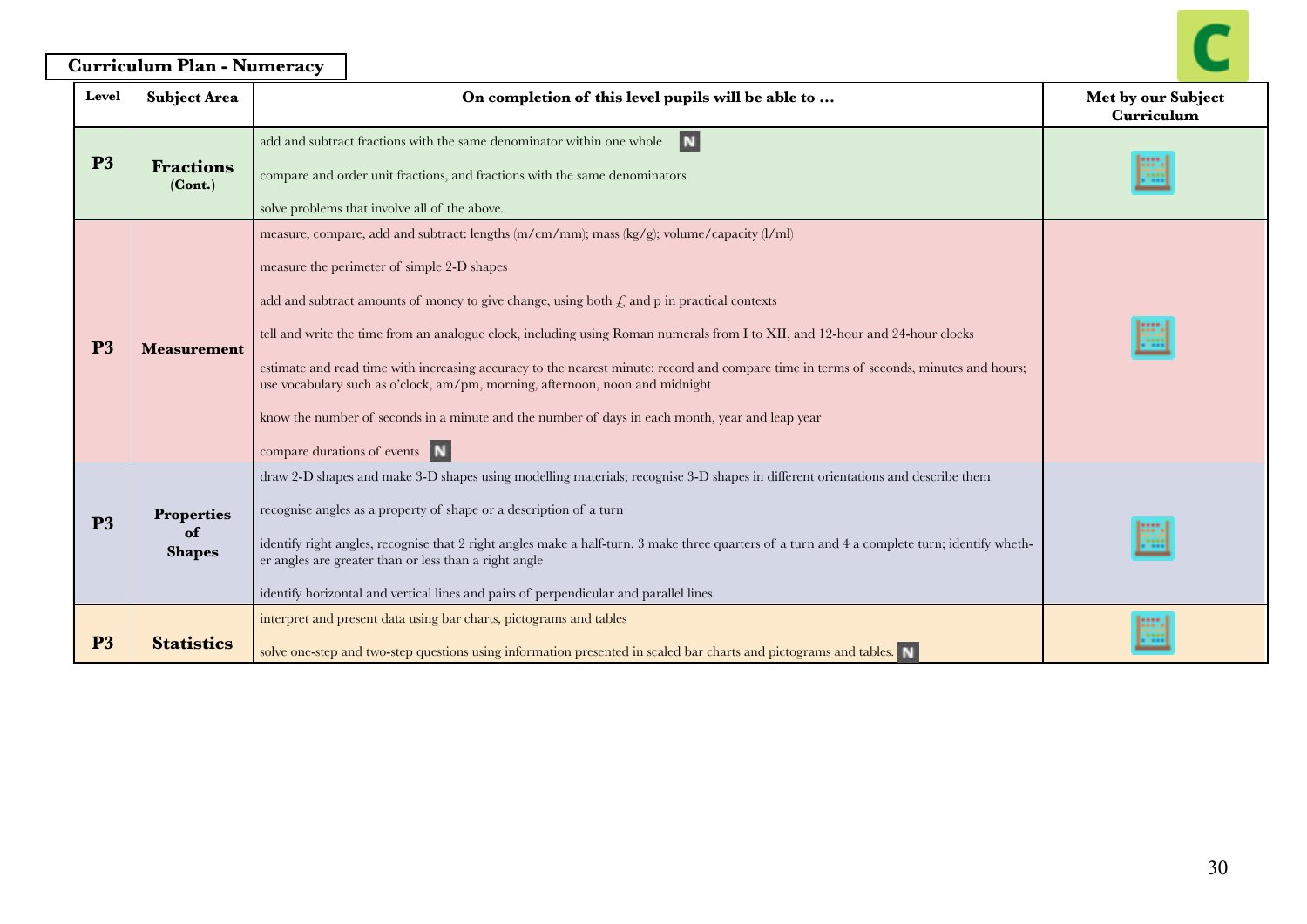| <b>Curriculum Plan - Numeracy</b> |                                                     |                                                                                                                                                                                                                                                                                                                                                                                                                                                                                                                                                                                                                                                                                               |                                  |  |  |
|-----------------------------------|-----------------------------------------------------|-----------------------------------------------------------------------------------------------------------------------------------------------------------------------------------------------------------------------------------------------------------------------------------------------------------------------------------------------------------------------------------------------------------------------------------------------------------------------------------------------------------------------------------------------------------------------------------------------------------------------------------------------------------------------------------------------|----------------------------------|--|--|
| Level                             | <b>Subject Area</b>                                 | On completion of this level pupils will be able to                                                                                                                                                                                                                                                                                                                                                                                                                                                                                                                                                                                                                                            | Met by our Subject<br>Curriculum |  |  |
| <b>P4</b>                         | <b>Number</b><br>$\&$<br><b>Place Value</b>         | count in multiples of $6, 7, 9, 25$ and $1,000$<br>find 1,000 more or less than a given number<br>count backwards through 0 to include negative numbers<br>recognise the place value of each digit in a four-digit number $(1,000s, 100s, 10s,$ and $1s)$<br>order and compare numbers beyond 1,000<br>identify, represent and estimate numbers using different representations<br>round any number to the nearest 10, 100 or 1,000<br>solve number and practical problems that involve all of the above and with increasingly large positive numbers<br>read Roman numerals to 100 (I to C) and know that over time, the numeral system changed to include the concept of 0 and place value. |                                  |  |  |
| <b>P4</b>                         | <b>Addition</b><br>$\boldsymbol{\&}$<br>Subtraction | add and subtract numbers with up to 4 digits using the formal written methods of columnar addition and subtraction where appropriate<br>estimate and use inverse operations to check answers to a calculation<br>solve addition and subtraction two-step problems in contexts, deciding which operations and methods to use and why.                                                                                                                                                                                                                                                                                                                                                          |                                  |  |  |
| <b>P4</b>                         | <b>Multiplication</b><br>&<br><b>Division</b>       | recall multiplication and division facts for multiplication tables up to $12 \times 12$<br>use place value, known and derived facts to multiply and divide mentally, including: multiplying by 0 and 1; dividing by 1; multiplying<br>together 3 numbers<br>recognise and use factor pairs and commutativity in mental calculations<br>multiply two-digit and three-digit numbers by a one-digit number using formal written layout<br>solve problems involving multiplying and adding, including using the distributive law to multiply two digit numbers by 1 digit, integer<br>scaling problems and harder correspondence problems such as n objects are connected to m objects.           |                                  |  |  |
| <b>P4</b>                         | <b>Fractions</b><br>Including<br><b>Decimals</b>    | recognise and show, using diagrams, families of common equivalent fractions<br>count up and down in hundredths; recognise that hundredths arise when dividing an object by a 100 and dividing tenths by 10.<br>solve problems involving increasingly harder fractions to calculate quantities, and fractions to divide quantities, including non-unit fractions<br>where the answer is a whole number                                                                                                                                                                                                                                                                                         |                                  |  |  |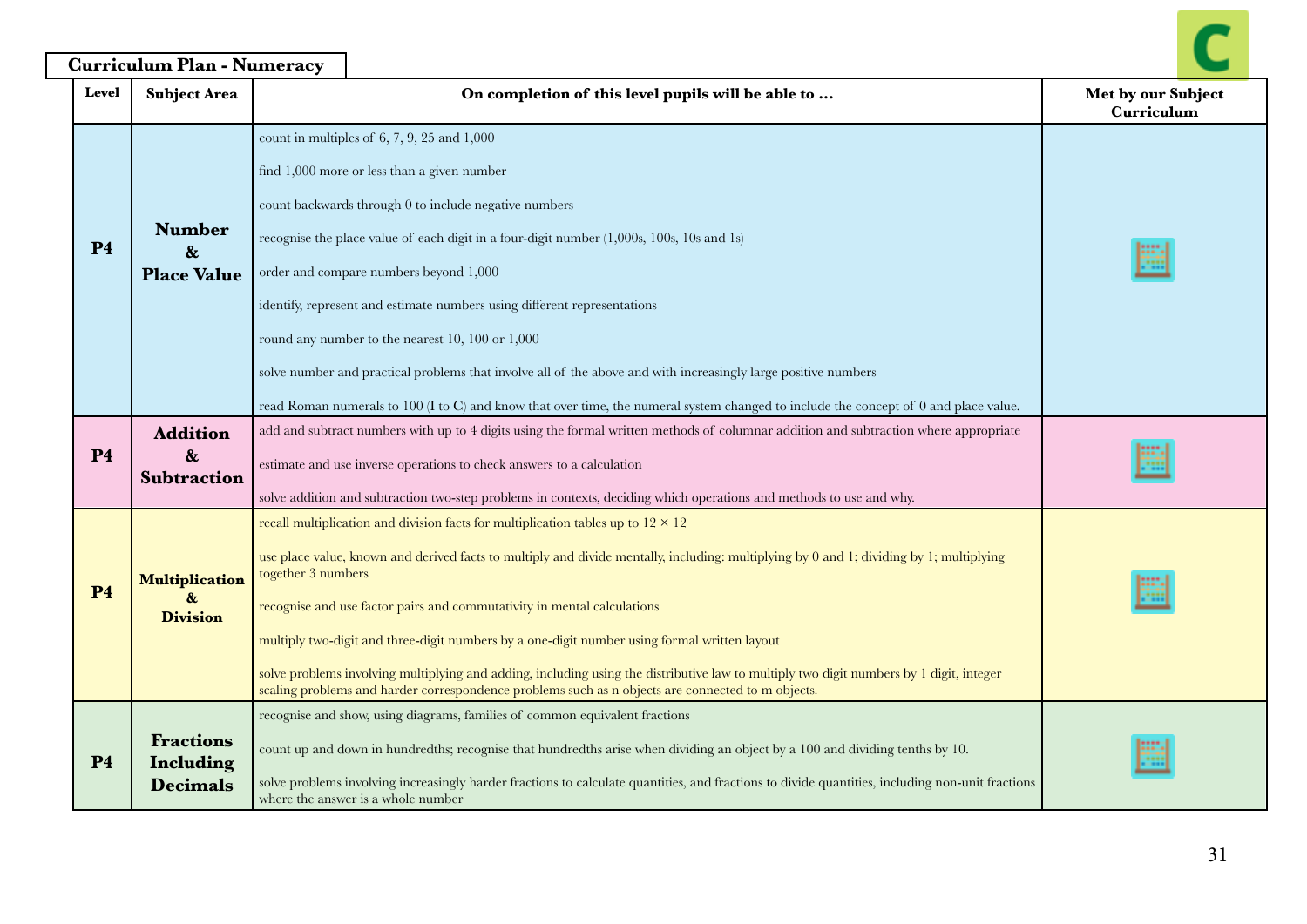

|  | <b>Curriculum Plan - Numeracy</b> |                                                             |                                                                                                                                                                                                                                                                                                                                                                                                                                                                                                                                                                                                                                                     |                                  |
|--|-----------------------------------|-------------------------------------------------------------|-----------------------------------------------------------------------------------------------------------------------------------------------------------------------------------------------------------------------------------------------------------------------------------------------------------------------------------------------------------------------------------------------------------------------------------------------------------------------------------------------------------------------------------------------------------------------------------------------------------------------------------------------------|----------------------------------|
|  | Level                             | <b>Subject Area</b>                                         | On completion of this level pupils will be able to                                                                                                                                                                                                                                                                                                                                                                                                                                                                                                                                                                                                  | Met by our Subject<br>Curriculum |
|  | <b>P4</b>                         | <b>Fractions</b><br>Including<br><b>Decimals</b><br>(Cont.) | add and subtract fractions with the same denominator<br>recognise and write decimal equivalents of any number of tenths or hundredths<br>recognise and write decimal equivalents to $\frac{1}{4}$ ; $\frac{1}{2}$ ; $\frac{3}{4}$<br>find the effect of dividing a one- or two-digit number by 10 and 100, identifying the value of the digits in the answer as ones, tenths and<br>hundredths<br>round decimals with 1 decimal place to the nearest whole number<br>compare numbers with the same number of decimal places up to 2 decimal places<br>solve simple measure and money problems involving fractions and decimals to 2 decimal places. |                                  |
|  | <b>P4</b>                         | <b>Measurement</b>                                          | N<br>convert between different units of measure<br>measure and calculate the perimeter of a rectilinear figure (including squares) in centimetres and metres<br>find the area of rectilinear shapes by counting squares<br>estimate, compare and calculate different measures, including money in pounds and pence<br>read, write and convert time between analogue and digital 12 and 24-hour clocks<br>solve problems involving converting from hours to minutes, minutes to seconds, years to months, weeks to days                                                                                                                              |                                  |
|  | <b>P4</b>                         | <b>Properties</b><br>of<br><b>Shapes</b>                    | compare and classify geometric shapes, including quadrilaterals and triangles, based on their properties and sizes<br>identify acute and obtuse angles and compare and order angles up to 2 right angles by size<br>identify lines of symmetry in 2-D shapes presented in different orientations<br>complete a simple symmetric figure with respect to a specific line of symmetry.                                                                                                                                                                                                                                                                 |                                  |
|  | <b>P4</b>                         | <b>Statistics</b>                                           | interpret and present discrete and continuous data using appropriate graphical methods, including bar charts and time graphs<br>solve comparison, sum and difference problems using information presented in bar charts, pictograms, tables and other graphs.                                                                                                                                                                                                                                                                                                                                                                                       |                                  |
|  | <b>P4</b>                         | Position &<br><b>Direction</b>                              | describe positions on a 2-D grid as coordinates in the first quadrant<br>describe movements between positions as translations of a given unit to the left/right and up/down<br>plot specified points and draw sides to complete a given polygon.                                                                                                                                                                                                                                                                                                                                                                                                    |                                  |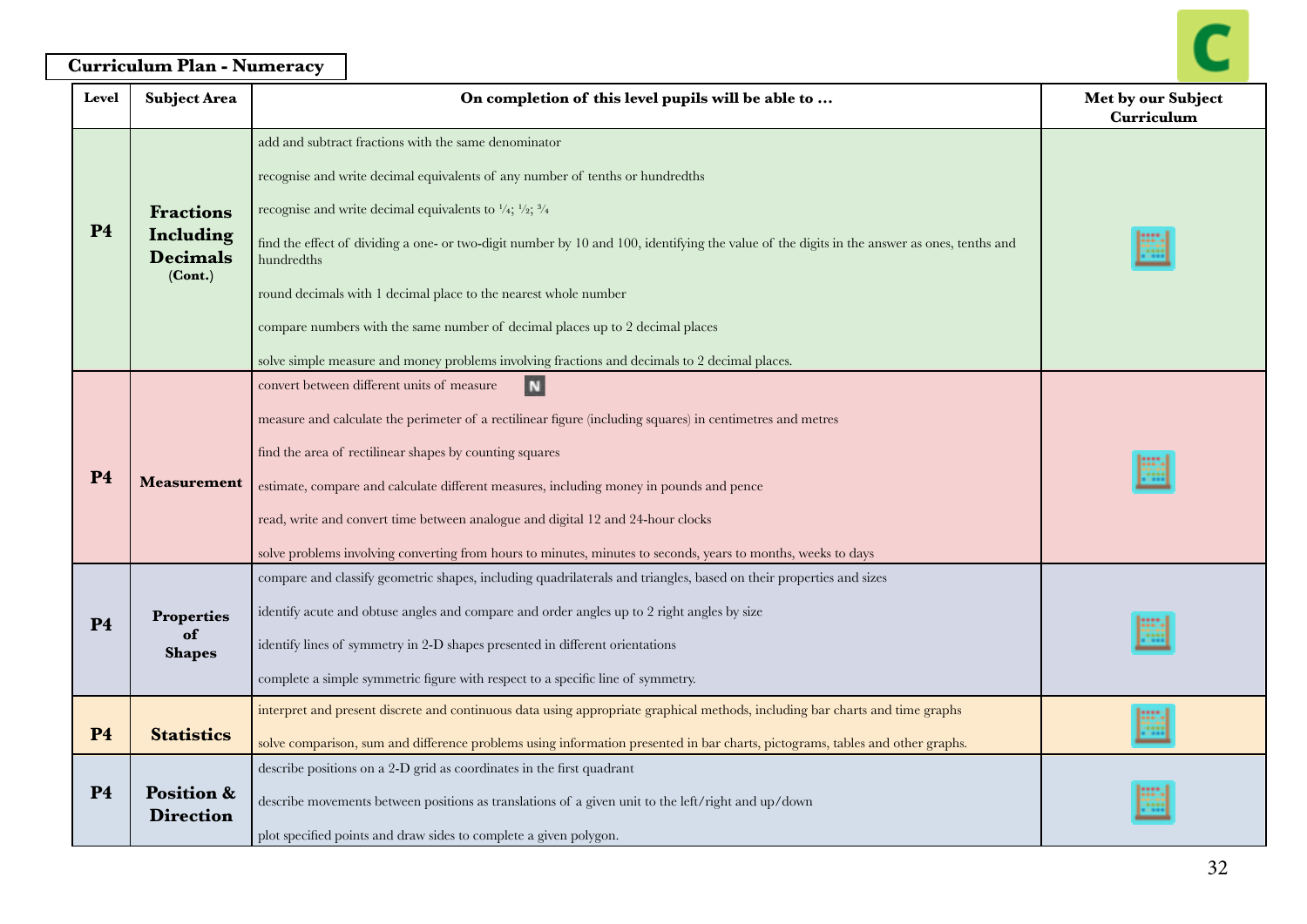

|           | <b>Curriculum Plan - Numeracy</b>                        |                                                                                                                                                                                                                                                                                                                                                                                                                                                                                                                                                                                                                                                                                                                                                                                                                                                                                                                                                                                                                                                                                                                                                                                                                                                                                                                                         |                                  |
|-----------|----------------------------------------------------------|-----------------------------------------------------------------------------------------------------------------------------------------------------------------------------------------------------------------------------------------------------------------------------------------------------------------------------------------------------------------------------------------------------------------------------------------------------------------------------------------------------------------------------------------------------------------------------------------------------------------------------------------------------------------------------------------------------------------------------------------------------------------------------------------------------------------------------------------------------------------------------------------------------------------------------------------------------------------------------------------------------------------------------------------------------------------------------------------------------------------------------------------------------------------------------------------------------------------------------------------------------------------------------------------------------------------------------------------|----------------------------------|
| Level     | <b>Subject Area</b>                                      | On completion of this level pupils will be able to                                                                                                                                                                                                                                                                                                                                                                                                                                                                                                                                                                                                                                                                                                                                                                                                                                                                                                                                                                                                                                                                                                                                                                                                                                                                                      | Met by our Subject<br>Curriculum |
| <b>P5</b> | <b>Number</b><br>$\boldsymbol{\&}$<br><b>Place Value</b> | read, write, order and compare numbers to at least 1,000,000 and determine the value of each digit<br>count forwards or backwards in steps of powers of 10 for any given number up to 1,000,000<br>interpret negative numbers in context, count forwards and backwards with positive and negative whole numbers, including through 0<br>round any number up to 1,000,000 to the nearest 10, 100, 1,000, 10,000 and 100,000<br>solve number problems and practical problems that involve all of the above<br>read Roman numerals to $1,000$ (M) and recognise years written in Roman numerals.                                                                                                                                                                                                                                                                                                                                                                                                                                                                                                                                                                                                                                                                                                                                           |                                  |
| <b>P5</b> | <b>Addition</b><br>$\boldsymbol{\alpha}$<br>Subtraction  | add and subtract whole numbers with more than 4 digits, including using formal written methods (columnar addition and subtraction)<br>add and subtract numbers mentally with increasingly large numbers<br>use rounding to check answers to calculations and determine, in the context of a problem, levels of accuracy<br>solve addition and subtraction multi-step problems in contexts, deciding which operations and methods to use and why.                                                                                                                                                                                                                                                                                                                                                                                                                                                                                                                                                                                                                                                                                                                                                                                                                                                                                        |                                  |
| <b>P5</b> | <b>Multiplication</b><br>$\mathbf{r}$<br><b>Division</b> | identify multiples and factors, including finding all factor pairs of a number, and common factors of two numbers.<br>know and use the vocabulary of prime numbers, prime factors and composite (non-prime) numbers<br>establish whether a number up to 100 is prime and recall prime numbers up to 19<br>multiply numbers up to 4 digits by a one- or two-digit number using a formal written method, including long multiplication for two-digit<br>numbers<br>multiply and divide numbers mentally drawing upon known facts<br>divide numbers up to 4 digits by a one-digit number using the formal written method of short division and interpret remainders appropri-<br>ately for the context<br>multiply and divide whole numbers and those involving decimals by 10, 100 and 1,000<br>recognise and use square numbers and cube numbers, and the notation for squared and cubed<br>solve problems involving multiplication and division, including using their knowledge of factors and multiples, squares and cubes<br>solve problems involving addition, subtraction, multiplication and division and a combination of these, including understanding the mean-<br>ing of the equals sign<br>solve problems involving multiplication and division, including scaling by simple fractions and problems involving simple rates. |                                  |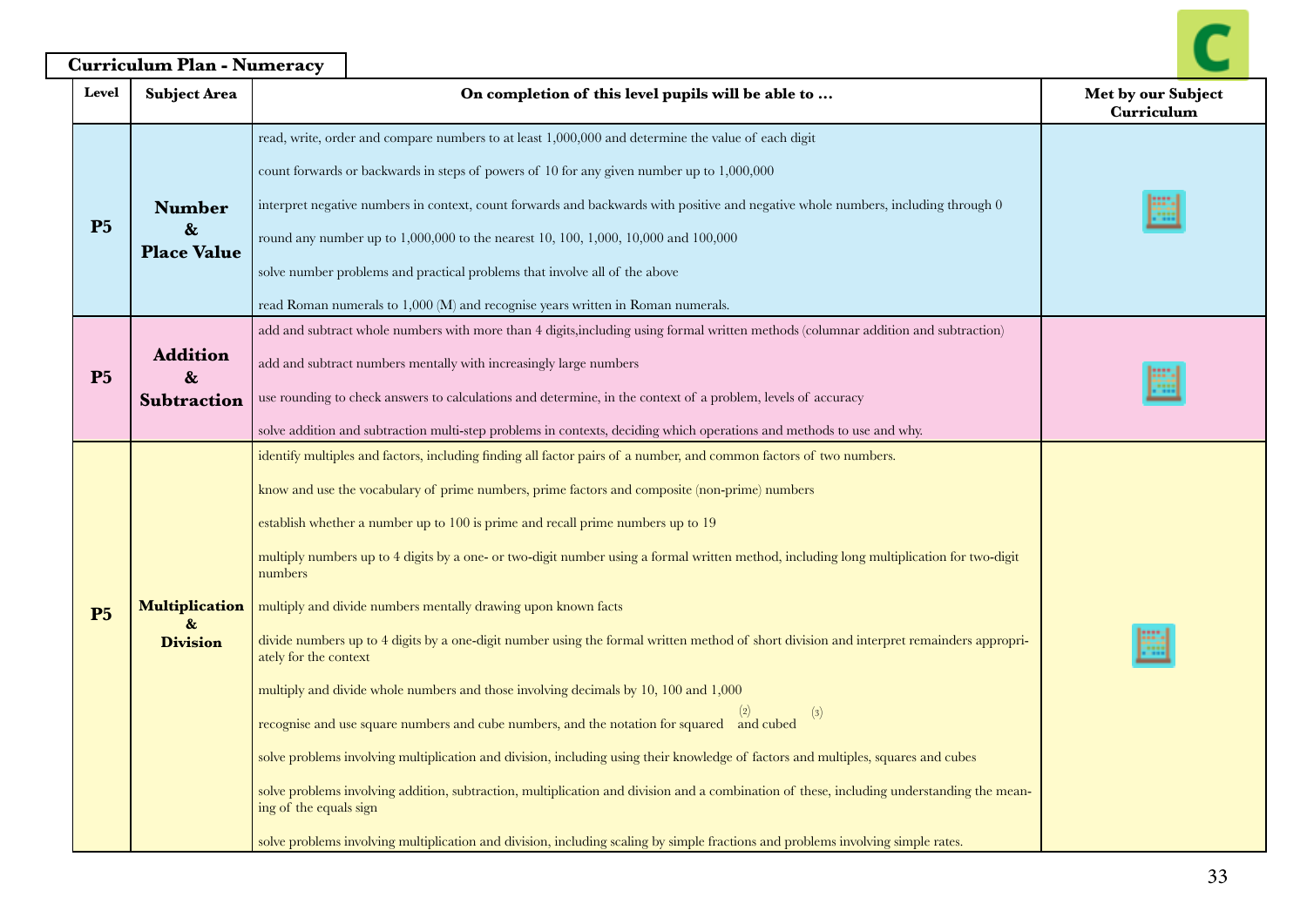

|           | <b>Curriculum Plan - Numeracy</b>                         |                                                                                                                                                                                                                                                                                                                                                                                                                                                                                                                                                                                                                                                                                                                                                                                                                                                                                                                                                                                                                                                                                                                                                                                                                                                                                                                                                              |                                  |  |
|-----------|-----------------------------------------------------------|--------------------------------------------------------------------------------------------------------------------------------------------------------------------------------------------------------------------------------------------------------------------------------------------------------------------------------------------------------------------------------------------------------------------------------------------------------------------------------------------------------------------------------------------------------------------------------------------------------------------------------------------------------------------------------------------------------------------------------------------------------------------------------------------------------------------------------------------------------------------------------------------------------------------------------------------------------------------------------------------------------------------------------------------------------------------------------------------------------------------------------------------------------------------------------------------------------------------------------------------------------------------------------------------------------------------------------------------------------------|----------------------------------|--|
| Level     | <b>Subject Area</b>                                       | On completion of this level pupils will be able to                                                                                                                                                                                                                                                                                                                                                                                                                                                                                                                                                                                                                                                                                                                                                                                                                                                                                                                                                                                                                                                                                                                                                                                                                                                                                                           | Met by our Subject<br>Curriculum |  |
| <b>P5</b> | <b>Fractions</b><br><b>Decimals</b><br><b>Percentages</b> | compare and order fractions whose denominators are all multiples of the same number<br>identify, name and write equivalent fractions of a given fraction, represented visually, including tenths and hundredths<br>recognise mixed numbers and improper fractions and convert from one form to the other and write mathematical statements > 1 as a<br>mixed number<br>N<br>add and subtract fractions with the same denominator and denominators that are multiples of the same number<br>multiply proper fractions and mixed numbers by whole numbers, supported by materials and diagrams<br>N<br>read and write decimal numbers as fractions<br>recognise and use thousandths and relate them to tenths, hundredths and decimal equivalents<br>round decimals with 2 decimal places to the nearest whole number and to 1 decimal place<br>read, write, order and compare numbers with up to 3 decimal places<br>solve problems involving number up to 3 decimal places<br>recognise the per cent symbol (%) and understand that per cent relates to "number of parts per 100", and write percentages as a fraction<br>with denominator 100, and as a decimal fraction<br>solve problems which require knowing percentage and decimal equivalents of $1/2$ , $1/4$ , $1/5$ , $2/5$ , $4/5$ and fractions with a denominator<br>of a multiple of 10 or 25. |                                  |  |
| <b>P5</b> | Measurement                                               | convert between different units of metric measure<br>understand and use approximate equivalences between metric units and common imperial units such as inches, pounds and pints<br>measure and calculate the perimeter of composite rectilinear shapes in centimetres and metres<br>calculate and compare the area of rectangles (including squares) including using standard units, square centimetres (cm2) and square me-<br>tres $(m2)$ and estimate the area of irregular shapes<br>estimate volume $\begin{array}{ c c c }\n\hline\nN\end{array}$ and capacity $\begin{array}{ c c }\n\hline\nN\end{array}$<br>solve problems involving converting between units of time<br>use all four operations to solve problems involving measure using decimal notation including scaling.                                                                                                                                                                                                                                                                                                                                                                                                                                                                                                                                                                     |                                  |  |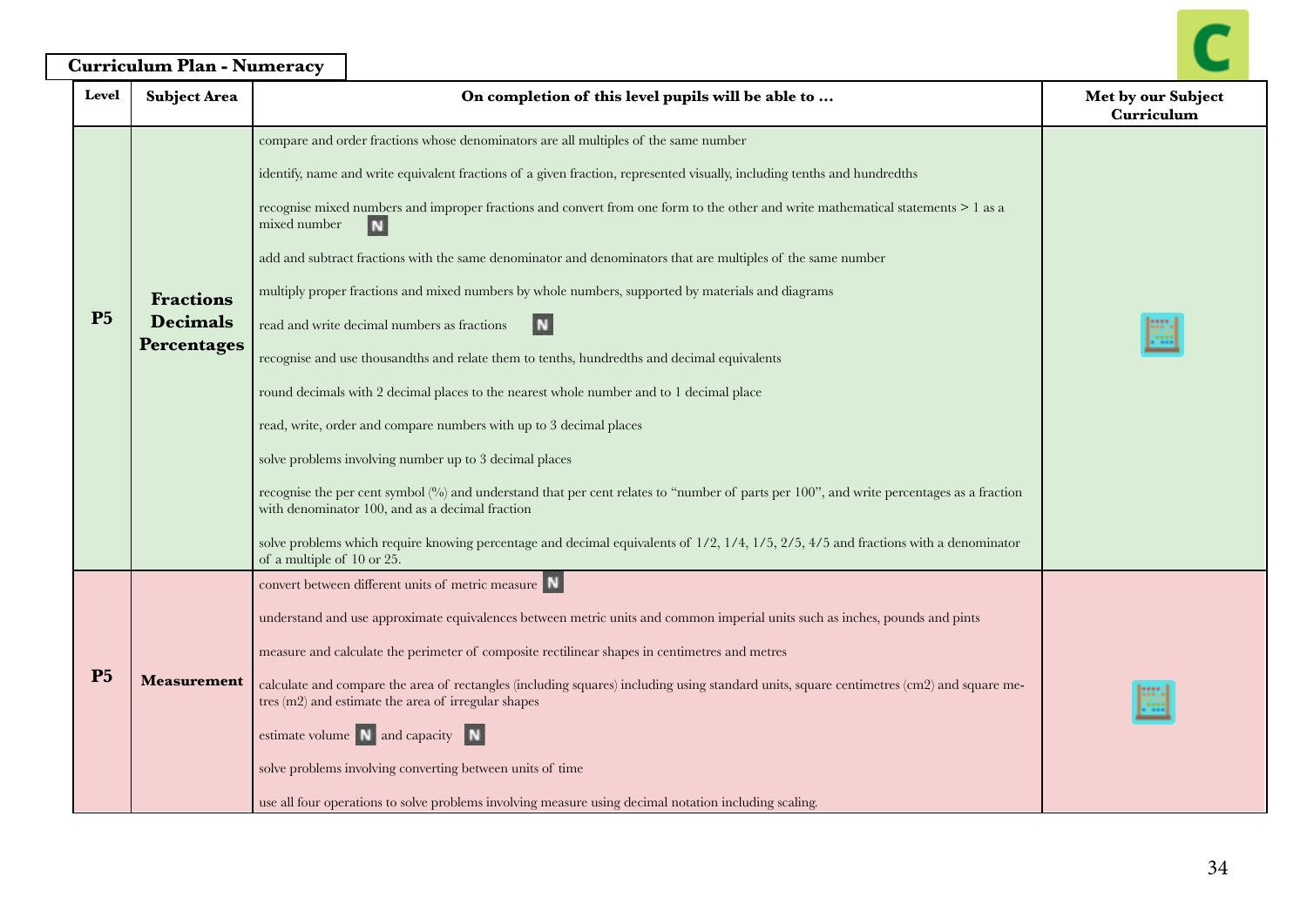

| <b>Curriculum Plan - Numeracy</b> |                                           |                                                                                                                                                                                                                                                                                                                                                                                                                                                                                                                                                                                                              |                                  |  |
|-----------------------------------|-------------------------------------------|--------------------------------------------------------------------------------------------------------------------------------------------------------------------------------------------------------------------------------------------------------------------------------------------------------------------------------------------------------------------------------------------------------------------------------------------------------------------------------------------------------------------------------------------------------------------------------------------------------------|----------------------------------|--|
| Level                             | <b>Subject Area</b>                       | On completion of this level pupils will be able to                                                                                                                                                                                                                                                                                                                                                                                                                                                                                                                                                           | Met by our Subject<br>Curriculum |  |
| <b>P5</b>                         | <b>Properties</b><br>of<br><b>Shapes</b>  | identify 3-D shapes, including cubes and other cuboids, from 2-D representations<br>know angles are measured in degrees: estimate and compare acute, obtuse and reflex angles<br>draw given angles, and measure them in degrees (o)<br>identify:<br>angles at a point and 1 whole turn (total $360o$ )<br>angles at a point on a straight line and half a turn (total 180o)<br>other multiples of 90o<br>use the properties of rectangles to deduce related facts and find missing lengths and angles<br>distinguish between regular and irregular polygons based on reasoning about equal sides and angles. | 匷                                |  |
| <b>P5</b>                         | <b>Position &amp;</b><br><b>Direction</b> | identify, describe and represent the position of a shape following a reflection or translation, using the appropriate language, and know that<br>the shape has not changed.                                                                                                                                                                                                                                                                                                                                                                                                                                  | 匷                                |  |
| <b>P5</b>                         | <b>Statisites</b>                         | solve comparison, sum and difference problems using information presented in a line graph<br>complete, read and interpret information in tables, including timetables.                                                                                                                                                                                                                                                                                                                                                                                                                                       | 疅                                |  |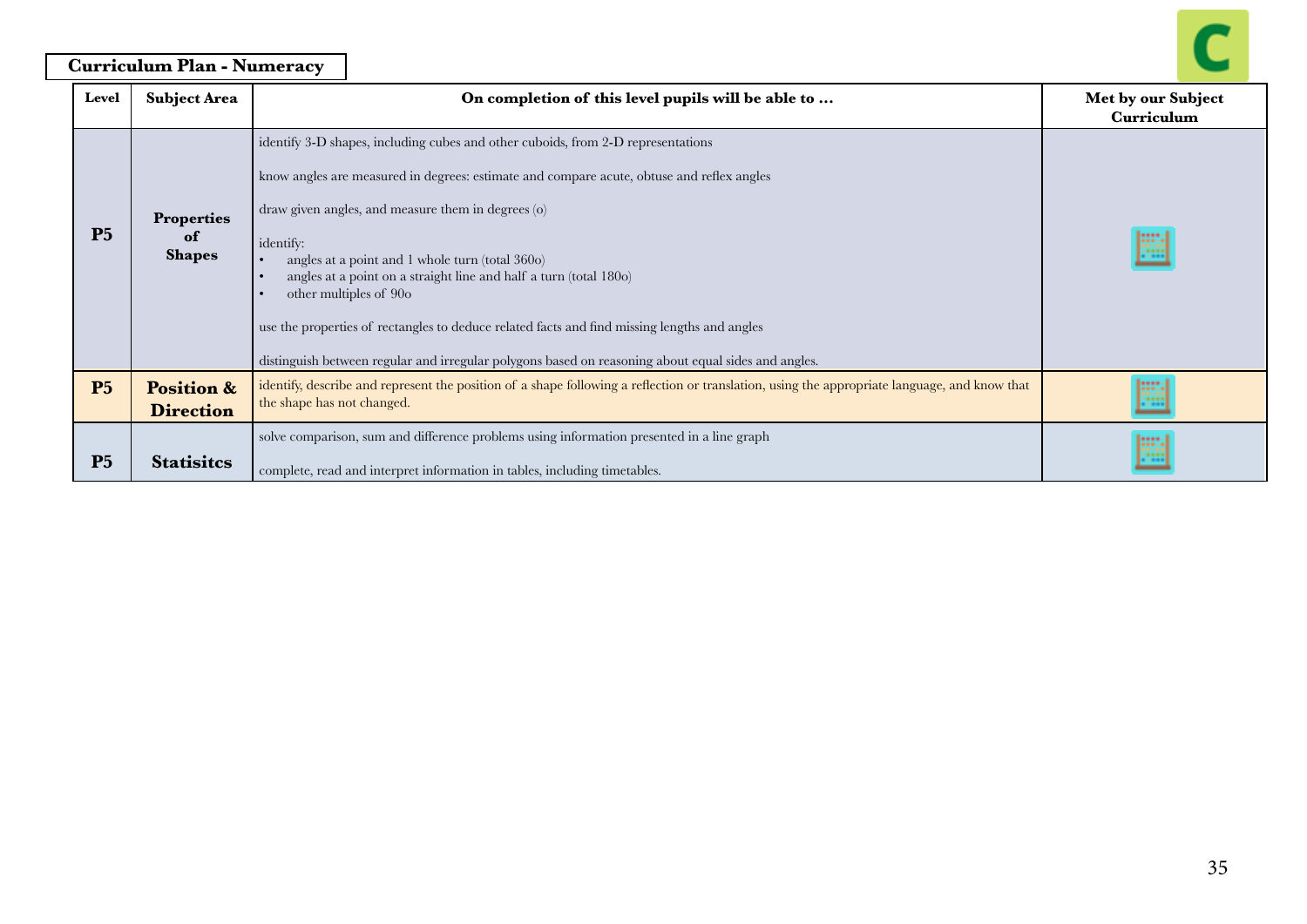

| <b>Curriculum Plan - Numeracy</b> |                                                           |                                                                                                                                                                                                                                                                                                                                                                                                                                                                                                                                                                                                                                                                                                                                                                                                                                                                                                                                                                                                                                                                                                                                                   |                                  |
|-----------------------------------|-----------------------------------------------------------|---------------------------------------------------------------------------------------------------------------------------------------------------------------------------------------------------------------------------------------------------------------------------------------------------------------------------------------------------------------------------------------------------------------------------------------------------------------------------------------------------------------------------------------------------------------------------------------------------------------------------------------------------------------------------------------------------------------------------------------------------------------------------------------------------------------------------------------------------------------------------------------------------------------------------------------------------------------------------------------------------------------------------------------------------------------------------------------------------------------------------------------------------|----------------------------------|
| Level                             | <b>Subject Area</b>                                       | On completion of this level pupils will be able to                                                                                                                                                                                                                                                                                                                                                                                                                                                                                                                                                                                                                                                                                                                                                                                                                                                                                                                                                                                                                                                                                                | Met by our Subject<br>Curriculum |
| <b>P6</b>                         | <b>Number</b><br>$\&$<br><b>Place Value</b>               | read, write, order and compare numbers up to 10 000 000 and determine the value of each digit<br>round any whole number to a required degree of accuracy<br>use negative numbers in context, and calculate intervals across 0<br>solve number and practical problems that involve all of the above.                                                                                                                                                                                                                                                                                                                                                                                                                                                                                                                                                                                                                                                                                                                                                                                                                                               |                                  |
| <b>P6</b>                         | <b>The Four</b><br><b>Functions</b>                       | multiply multi-digit numbers up to 4 digits by a two-digit whole number using the formal written method of long multiplication<br>divide numbers up to 4 digits by a two-digit whole number using the formal written method of long division, and interpret remainders as<br>whole number remainders, fractions, or by rounding, as appropriate for the context<br>divide numbers up to 4 digits by a two-digit number using the formal written method of short division where appropriate, interpreting<br>remainders according to the context<br>perform mental calculations, including with mixed operations and large numbers.<br>identify common factors, common multiples and prime numbers<br>use their knowledge of the order of operations to carry out calculations involving the 4 operations<br>solve addition and subtraction multi-step problems in contexts, deciding which operations and methods to use and why<br>solve problems involving addition, subtraction, multiplication and division<br>use estimation to check answers to calculations and determine, in the context of a problem, an appropriate degree of accuracy. |                                  |
| <b>P6</b>                         | <b>Fractions</b><br><b>Decimals</b><br><b>Percentages</b> | use common factors to simplify fractions; use common multiples to express fractions in the same denomination<br>compare and order fractions, including fractions >1<br>add and subtract fractions with different denominators and mixed numbers, using the concept of equivalent fractions<br>multiply simple pairs of proper fractions, writing the answer in its simplest form $\  \mathbf{N} \ $<br>divide proper fractions by whole numbers N<br>associate a fraction with division and calculate decimal fraction equivalents for a simple fraction. N                                                                                                                                                                                                                                                                                                                                                                                                                                                                                                                                                                                       |                                  |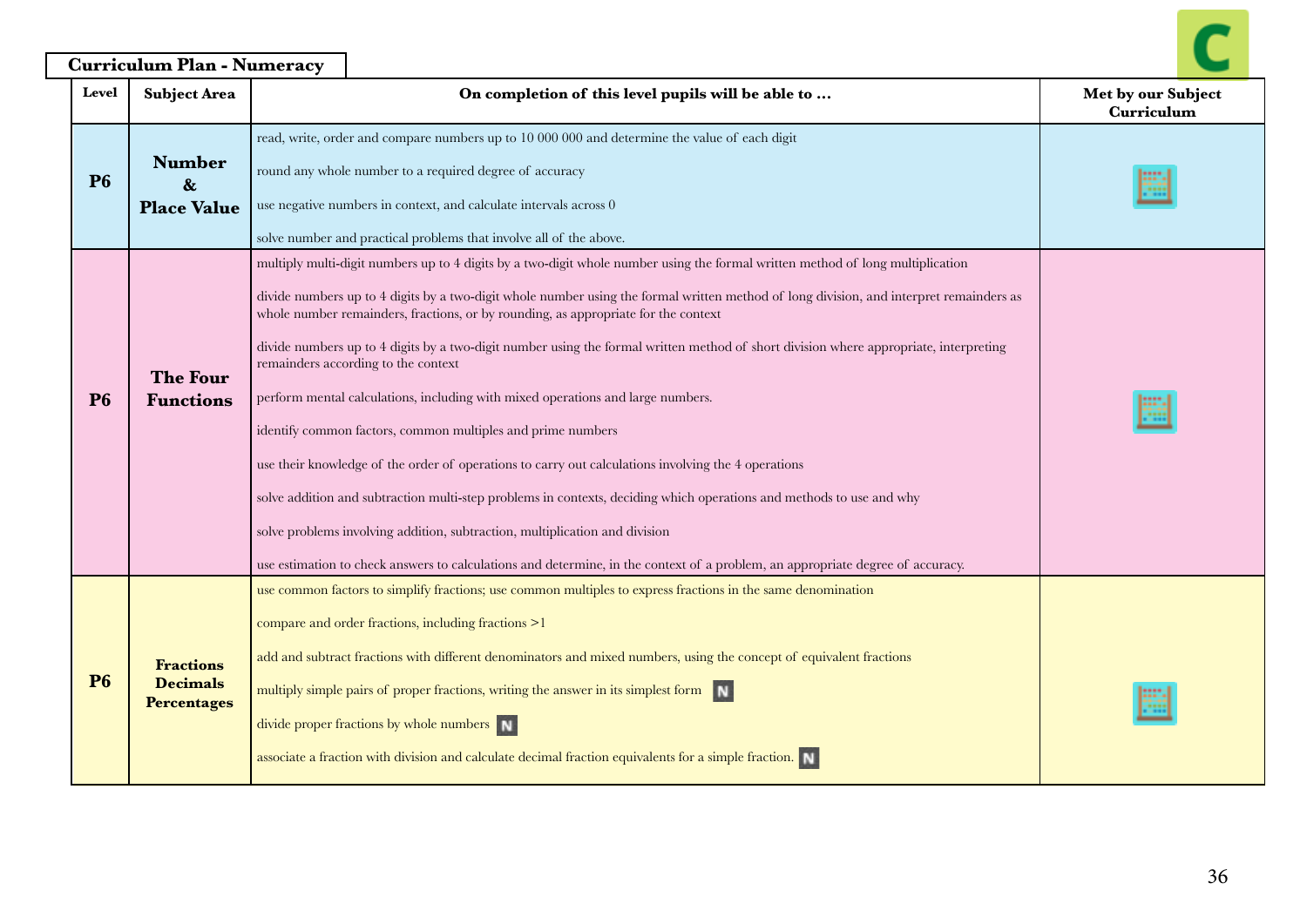

|           | <b>Curriculum Plan - Numeracy</b>                                    |                                                                                                                                                                                                                                                                                                                                                                                                                                                                                                                                                                                                                                                                                                                                                                                                                                      |                                  |  |  |
|-----------|----------------------------------------------------------------------|--------------------------------------------------------------------------------------------------------------------------------------------------------------------------------------------------------------------------------------------------------------------------------------------------------------------------------------------------------------------------------------------------------------------------------------------------------------------------------------------------------------------------------------------------------------------------------------------------------------------------------------------------------------------------------------------------------------------------------------------------------------------------------------------------------------------------------------|----------------------------------|--|--|
| Level     | <b>Subject Area</b>                                                  | On completion of this level pupils will be able to                                                                                                                                                                                                                                                                                                                                                                                                                                                                                                                                                                                                                                                                                                                                                                                   | Met by our Subject<br>Curriculum |  |  |
| <b>P6</b> | <b>Fractions</b><br><b>Decimals</b><br><b>Percentages</b><br>(Cont.) | identify the value of each digit in numbers given to three decimal places and multiply and divide numbers by 10, 100 and 1,000 giving<br>answers are up to three decimal places<br>multiply one-digit numbers with up to 2 decimal places by whole numbers<br>use written division methods in cases where the answer has up to 2 decimal places<br>solve problems which require answers to be rounded to specified degrees of accuracy<br>recall and use equivalences between simple fractions, decimals and percentages, including in different contexts.                                                                                                                                                                                                                                                                           |                                  |  |  |
| <b>P6</b> | Ratio<br>$\mathbf{k}$<br>Proportion                                  | solve problems involving the relative sizes of two quantities where missing values can be found by using integer multiplication and division<br>facts<br>solve problems involving the calculation of percentages and the use of percentages for comparison<br>N<br>solve problems involving similar shapes where the scale factor is known or can be found<br>solve problems involving unequal sharing and grouping using knowledge of fractions and multiples.                                                                                                                                                                                                                                                                                                                                                                      |                                  |  |  |
| <b>P6</b> | Algebra                                                              | use simple formulae<br>generate and describe linear number sequences<br>express missing number problems algebraically<br>find pairs of numbers that satisfy an equation with two unknowns<br>enumerate possibilities of combinations of 2 variables.                                                                                                                                                                                                                                                                                                                                                                                                                                                                                                                                                                                 |                                  |  |  |
| <b>P6</b> | <b>Measurement</b>                                                   | solve problems involving the calculation and conversion of units of measure, using decimal notation to 2 decimal places where appropriate<br>use, read, write and convert between standard units, converting measurements of length, mass, volume and time from a smaller unit of<br>measure to a larger unit, and vice versa, using decimal notation to up to 3 decimal places<br>convert between miles and kilometres<br>recognise that shapes with the same areas can have different perimeters and vice versa<br>recognise when it is possible to use formulae for area and volume of shapes<br>calculate the area of parallelograms and triangles<br>calculate, estimate and compare volume of cubes and cuboids using standard units, including cubic centimetres (cm3) and cubic metres<br>(m3), and extending to other units |                                  |  |  |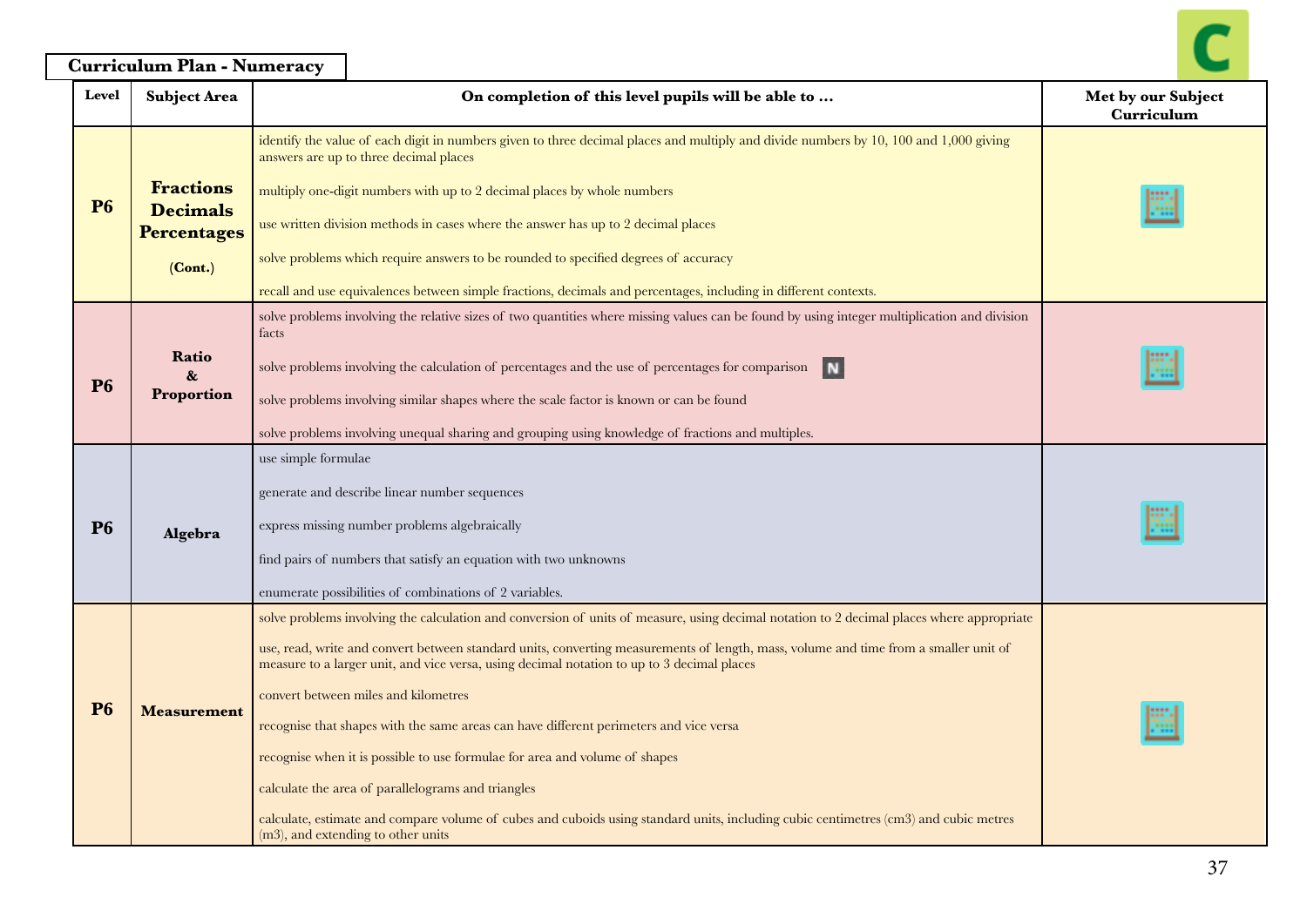

| <b>Curriculum Plan - Numeracy</b> |                                           |                                                                                                                                                                                                                                                                                                                                                                                                                                                                                                                                                              |                                  |
|-----------------------------------|-------------------------------------------|--------------------------------------------------------------------------------------------------------------------------------------------------------------------------------------------------------------------------------------------------------------------------------------------------------------------------------------------------------------------------------------------------------------------------------------------------------------------------------------------------------------------------------------------------------------|----------------------------------|
| Level                             | <b>Subject Area</b>                       | On completion of this level pupils will be able to                                                                                                                                                                                                                                                                                                                                                                                                                                                                                                           | Met by our Subject<br>Curriculum |
| <b>P6</b>                         | <b>Properties</b><br>of<br><b>Shapes</b>  | draw 2-D shapes using given dimensions and angles<br>recognise, describe and build simple 3-D shapes, including making nets<br>compare and classify geometric shapes based on their properties and sizes and find unknown angles in any triangles, quadrilaterals, and<br>regular polygons<br>illustrate and name parts of circles, including radius, diameter and circumference and know that the diameter is twice the radius<br>recognise angles where they meet at a point, are on a straight line, or are vertically opposite, and find missing angles. | 壨                                |
| <b>P6</b>                         | <b>Position &amp;</b><br><b>Direction</b> | describe positions on the full coordinate grid (all 4 quadrants)<br>draw and translate simple shapes on the coordinate plane, and reflect them in the axes.                                                                                                                                                                                                                                                                                                                                                                                                  | 壨                                |
| <b>P6</b>                         | <b>Statisites</b>                         | interpret and construct pie charts and line graphs and use these to solve problems<br>calculate and interpret the mean as an average.                                                                                                                                                                                                                                                                                                                                                                                                                        | 噩                                |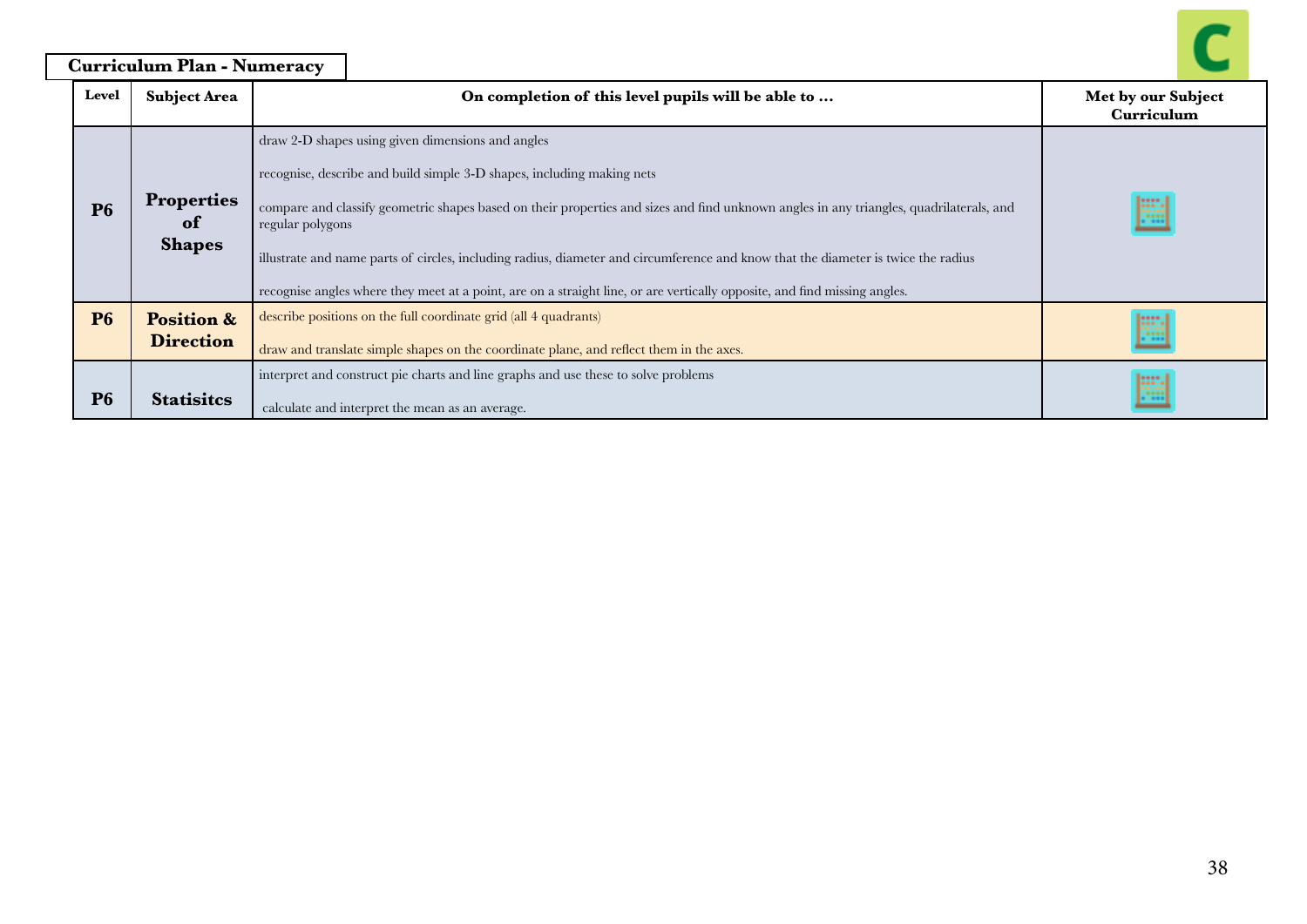# C.

| Level          | <b>Subject Area</b> | On completion of these levels pupils will be able to                                                                                                                                                                                                                                                    | Met by our Subject<br>Curriculum |
|----------------|---------------------|---------------------------------------------------------------------------------------------------------------------------------------------------------------------------------------------------------------------------------------------------------------------------------------------------------|----------------------------------|
|                |                     | understand and use place value for decimals, measures and integers of any size                                                                                                                                                                                                                          |                                  |
| S <sub>7</sub> |                     | order positive and negative integers, decimals and fractions; use the number line as a model for ordering of the real numbers; use the<br>symbols =, $\neq, \leq, \geq, \leq, \geq$                                                                                                                     |                                  |
|                |                     | use the concepts and vocabulary of prime numbers, factors (or divisors), multiples, common factors, common multiples, highest common<br>factor, lowest common multiple, prime factorisation, including using product notation and the unique factorisation property                                     |                                  |
|                |                     | use the 4 operations, including formal written methods, applied to integers, decimals, proper and improper fractions, and mixed numbers,<br>both positive and negative                                                                                                                                  |                                  |
|                |                     | use conventional notation for the priority of operations, including brackets, powers, roots and reciprocals                                                                                                                                                                                             |                                  |
|                |                     | recognise and use relationships between operations including inverse operations                                                                                                                                                                                                                         |                                  |
| <b>S8</b>      | <b>Number</b>       | use integer powers and associated real roots (square, cube and higher), recognise powers of 2, 3, 4, 5 and distinguish between exact rep-<br>resentations of roots and their decimal approximations                                                                                                     |                                  |
|                |                     | interpret and compare numbers in standard form A x 10n $1 \leq A < 10$ , where n is a positive or negative integer or 0                                                                                                                                                                                 |                                  |
|                |                     | work interchangeably with terminating decimals and their corresponding fractions (such as 3.5 and or 0.375 and)                                                                                                                                                                                         |                                  |
|                |                     | define percentage as 'number of parts per hundred', interpret percentages and percentage changes as a fraction or a decimal, interpret<br>these multiplicatively, express 1 quantity as a percentage of another, compare 2 quantities using percentages, and work with percentages<br>greater than 100% |                                  |
|                |                     | interpret fractions and percentages as operators                                                                                                                                                                                                                                                        |                                  |
| <b>S9</b>      |                     | use standard units of mass, length, time, money and other measures, including with decimal quantities                                                                                                                                                                                                   |                                  |
|                |                     | round numbers and measures to an appropriate degree of accuracy N                                                                                                                                                                                                                                       |                                  |
|                |                     | use approximation through rounding to estimate answers and calculate possible resulting errors expressed using inequality notation a <x≤b< th=""><th></th></x≤b<>                                                                                                                                       |                                  |
|                |                     | use a calculator and other technologies to calculate results accurately and then interpret them appropriately                                                                                                                                                                                           |                                  |
|                |                     | appreciate the infinite nature of the sets of integers, real and rational numbers                                                                                                                                                                                                                       |                                  |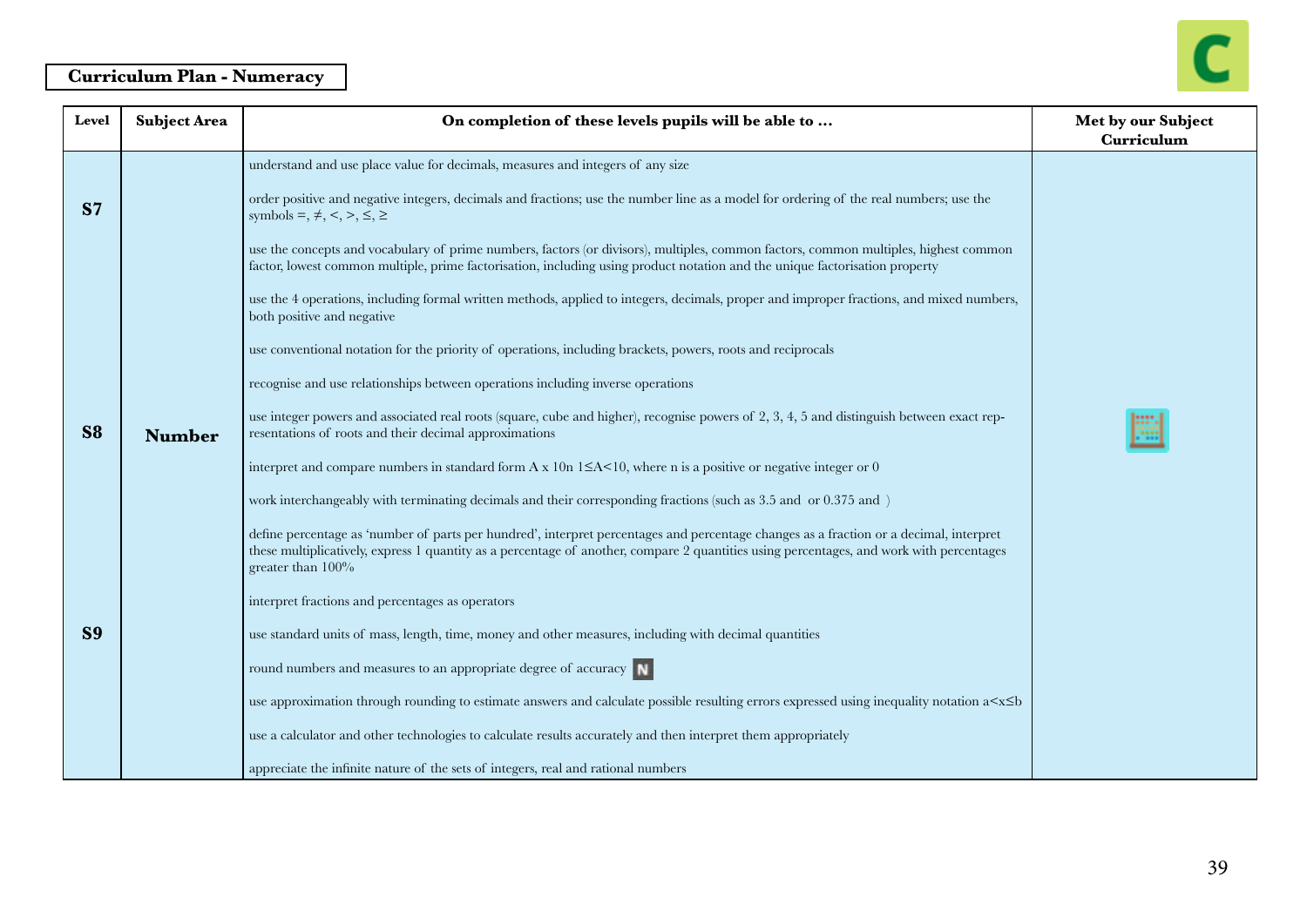# $\overline{c}$

| Level          | <b>Subject Area</b> | On completion of these levels pupils will be able to                                                                                                                                                                                                                                                                                                           | Met by our Subject<br>Curriculum |
|----------------|---------------------|----------------------------------------------------------------------------------------------------------------------------------------------------------------------------------------------------------------------------------------------------------------------------------------------------------------------------------------------------------------|----------------------------------|
| S <sub>7</sub> |                     | use and interpret algebraic notation, including:<br>ab in place of $a \times b$<br>3y in place of $y + y + y$ and $3 \times y$<br>$a^2$ in place of $a \times a$ , $a^3$ in place of $a \times a \times a$ ; $a^2b$ in place of $a \times a \times b$<br>$a/b$ in place of $a \div b$<br>coefficients written as fractions rather than as decimals<br>brackets |                                  |
|                |                     | substitute numerical values into formulae and expressions, including scientific formulae                                                                                                                                                                                                                                                                       |                                  |
|                |                     | understand and use the concepts and vocabulary of expressions, equations, inequalities, terms and factors                                                                                                                                                                                                                                                      |                                  |
|                |                     | simplify and manipulate algebraic expressions to maintain equivalence by:<br>collecting like terms                                                                                                                                                                                                                                                             |                                  |
|                |                     | multiplying a single term over a bracket<br>taking out common factors                                                                                                                                                                                                                                                                                          |                                  |
|                |                     | expanding products of 2 or more binomials                                                                                                                                                                                                                                                                                                                      |                                  |
| <b>S8</b>      | Algebra             | understand and use standard mathematical formulae; rearrange formulae to change the subject                                                                                                                                                                                                                                                                    |                                  |
|                |                     | model situations or procedures by translating them into algebraic expressions or formulae and by using graphs                                                                                                                                                                                                                                                  |                                  |
|                |                     | use algebraic methods to solve linear equations in 1 variable (including all forms that require rearrangement)                                                                                                                                                                                                                                                 |                                  |
|                |                     | work with coordinates in all 4 quadrants                                                                                                                                                                                                                                                                                                                       |                                  |
|                |                     | recognise, sketch and produce graphs of linear and quadratic functions of 1 variable with appropriate scaling, using equations in x and y<br>and the Cartesian plane                                                                                                                                                                                           |                                  |
|                |                     | interpret mathematical relationships both algebraically and graphically                                                                                                                                                                                                                                                                                        |                                  |
| <b>S9</b>      |                     | reduce a given linear equation in two variables to the standard form $y = mx + c$ ; calculate and interpret gradients and intercepts of graphs<br>of such linear equations numerically, graphically and algebraically                                                                                                                                          |                                  |
|                |                     | use linear and quadratic graphs to estimate values of y for given values of x and vice versa and to find approximate solutions of simultane-<br>ous linear equations                                                                                                                                                                                           |                                  |
|                |                     | find approximate solutions to contextual problems from given graphs of a variety of functions, including piece-wise linear, exponential and<br>reciprocal graphs                                                                                                                                                                                               |                                  |
|                |                     | generate terms of a sequence from either a term-to-term or a position-to-term rule                                                                                                                                                                                                                                                                             |                                  |
|                |                     | recognise arithmetic sequences and find the nth term                                                                                                                                                                                                                                                                                                           |                                  |
|                |                     | recognise geometric sequences and appreciate other sequences that arise                                                                                                                                                                                                                                                                                        |                                  |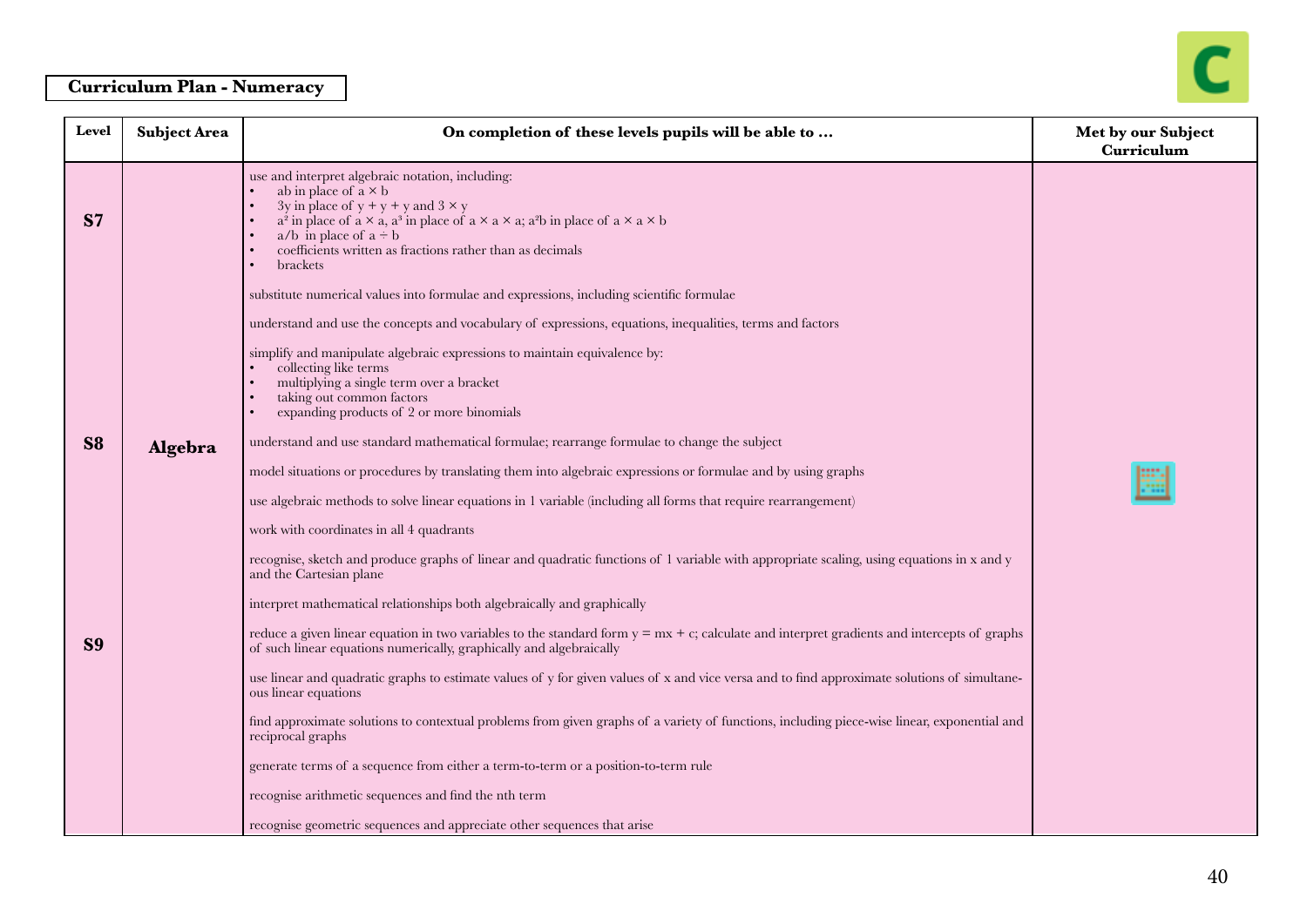# $\mathbf C$

| <b>Level</b>   | <b>Subject Area</b>    | On completion of these levels pupils will be able to                                                                                                                                                                                                                                                                | Met by our Subject<br>Curriculum |
|----------------|------------------------|---------------------------------------------------------------------------------------------------------------------------------------------------------------------------------------------------------------------------------------------------------------------------------------------------------------------|----------------------------------|
|                |                        | derive and apply formulae to calculate and solve problems involving: perimeter and area of triangles, parallelograms, trapezia, volume of<br>cuboids (including cubes) and other prisms (including cylinders)                                                                                                       |                                  |
| S <sub>7</sub> |                        | calculate and solve problems involving: perimeters of 2-D shapes (including circles), areas of circles and composite shapes                                                                                                                                                                                         |                                  |
|                |                        | draw and measure line segments and angles in geometric figures, including interpreting scale drawings                                                                                                                                                                                                               |                                  |
|                |                        | derive and use the standard ruler and compass constructions (perpendicular bisector of a line segment, constructing a perpendicular to a<br>given line from/at a given point, bisecting a given angle); recognise and use the perpendicular distance from a point to a line as the shortest<br>distance to the line |                                  |
|                |                        | describe, sketch and draw using conventional terms and notations: points, lines, parallel lines, perpendicular lines, right angles, regular<br>polygons, and other polygons that are reflectively and rotationally symmetric                                                                                        |                                  |
|                | <b>Geometry</b>        | use the standard conventions for labelling the sides and angles of triangle ABC, and know and use the criteria for congruence of triangles                                                                                                                                                                          |                                  |
|                | and<br><b>Measures</b> | derive and illustrate properties of triangles, quadrilaterals, circles, and other plane figures using appropriate language and technologies                                                                                                                                                                         |                                  |
| <b>S8</b>      |                        | identify properties of, and describe the results of, translations, rotations and reflections applied to given figures                                                                                                                                                                                               |                                  |
|                |                        | identify and construct congruent triangles, and construct similar shapes by enlargement, with and without coordinate grids                                                                                                                                                                                          |                                  |
|                |                        | apply the properties of angles at a point, angles at a point on a straight line, vertically opposite angles                                                                                                                                                                                                         |                                  |
|                |                        | understand and use the relationship between parallel lines and alternate and corresponding angles                                                                                                                                                                                                                   |                                  |
|                |                        | derive and use the sum of angles in a triangle and use it to deduce the angle sum in any polygon, and to derive properties of regular poly<br>gons                                                                                                                                                                  |                                  |
|                |                        | apply angle facts, triangle congruence, similarity and properties of quadrilaterals to derive results about angles and sides, including Pythag-<br>oras' Theorem, and use known results to obtain simple proofs                                                                                                     |                                  |
| <b>S9</b>      |                        | use Pythagoras' Theorem and trigonometric ratios in similar triangles to solve problems involving right-angled triangles                                                                                                                                                                                            |                                  |
|                |                        | use the properties of faces, surfaces, edges and vertices of cubes, cuboids, prisms, cylinders, pyramids, cones and spheres to solve problems<br>in $3-D$                                                                                                                                                           |                                  |
|                |                        | interpret mathematical relationships both algebraically and geometrically                                                                                                                                                                                                                                           |                                  |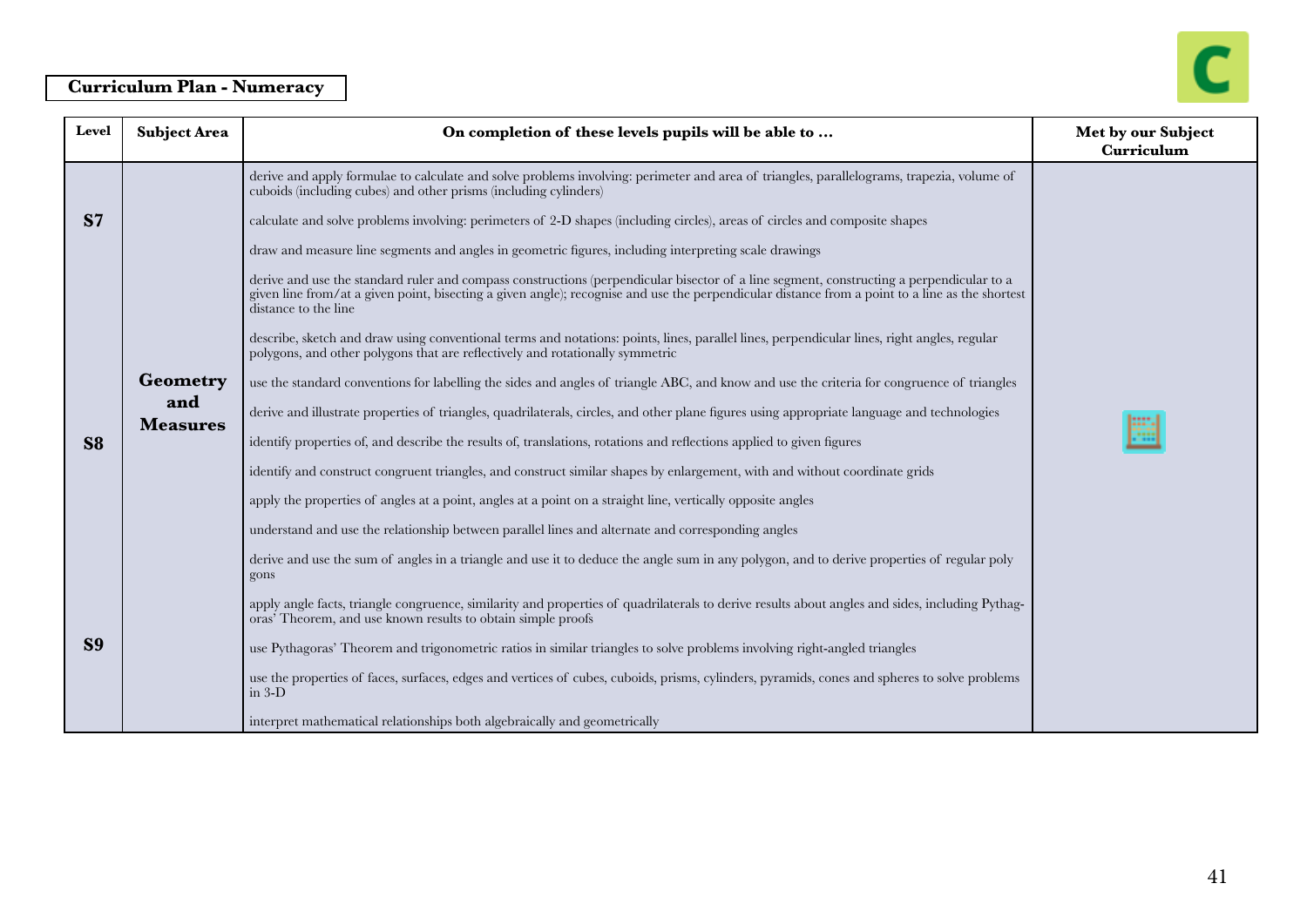

| Level          | <b>Subject Area</b> | On completion of these levels pupils will be able to                                                                                                                                                                                                                               | Met by our Subject<br>Curriculum |
|----------------|---------------------|------------------------------------------------------------------------------------------------------------------------------------------------------------------------------------------------------------------------------------------------------------------------------------|----------------------------------|
|                |                     | change freely between related standard units N                                                                                                                                                                                                                                     |                                  |
|                |                     | use scale factors, scale diagrams and maps                                                                                                                                                                                                                                         |                                  |
| <b>S7</b>      | Ratio               | express 1 quantity as a fraction of another, where the fraction is less than 1 and greater than 1                                                                                                                                                                                  |                                  |
|                | Proportion          | use ratio notation, including reduction to simplest form                                                                                                                                                                                                                           |                                  |
| <b>S8</b>      | $\boldsymbol{\&}$   | divide a given quantity into 2 parts in a given part:part or part:whole ratio; express the division of a quantity into 2 parts as a ratio<br>understand that a multiplicative relationship between 2 quantities can be expressed as a ratio or a fraction                          |                                  |
|                |                     | relate the language of ratios and the associated calculations to the arithmetic of fractions and to linear functions                                                                                                                                                               |                                  |
| <b>S9</b>      | <b>Rates</b><br>of  | solve problems involving percentage change, including: percentage increase, decrease and original value problems and simple interest in<br>financial mathematics                                                                                                                   |                                  |
|                | <b>Change</b>       | solve problems involving direct and inverse proportion, including graphical and algebraic representations                                                                                                                                                                          |                                  |
|                |                     | use compound units such as speed, unit pricing and density to solve problems                                                                                                                                                                                                       |                                  |
| <b>S7</b>      |                     | record, describe and analyse the frequency of outcomes of simple probability experiments involving randomness, fairness, equally and<br>unequally likely outcomes, using appropriate language and the 0-1 probability scale                                                        |                                  |
| <b>S8</b>      | Probability         | understand that the probabilities of all possible outcomes sum to 1                                                                                                                                                                                                                |                                  |
| <b>S9</b>      |                     | enumerate sets and unions/intersections of sets systematically, using tables, grids and Venn diagrams                                                                                                                                                                              |                                  |
|                |                     | generate theoretical sample spaces for single and combined events with equally likely, mutually exclusive outcomes and use these to calcu-<br>late theoretical probabilities                                                                                                       |                                  |
| S <sub>7</sub> |                     | describe, interpret and compare observed distributions of a single variable through: appropriate graphical representation involving dis-<br>crete, continuous and grouped data; and appropriate measures of central tendency (mean, mode, median) and spread (range, consideration |                                  |
| <b>S8</b>      | <b>Statistics</b>   | of outliers)                                                                                                                                                                                                                                                                       |                                  |
|                |                     | construct and interpret appropriate tables, charts, and diagrams, including frequency tables, bar charts, pie charts, and pictograms for<br>categorical data, and vertical line (or bar) charts for ungrouped and grouped numerical data                                           |                                  |
| <b>S9</b>      |                     | describe simple mathematical relationships between 2 variables (bivariate data) in observational and experimental contexts and illustrate<br>using scatter graphs                                                                                                                  |                                  |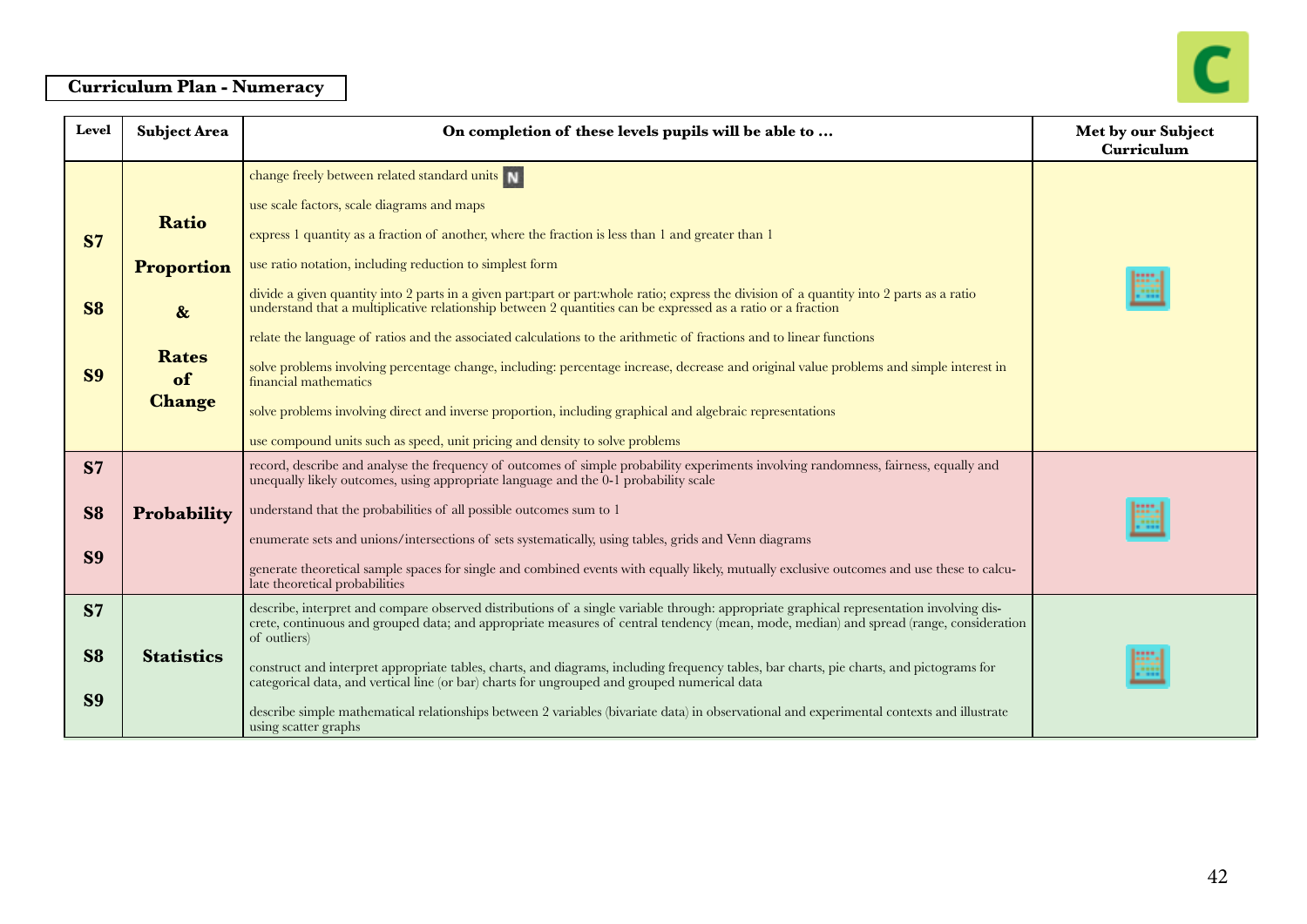

| Level          | Working<br>Mathematically | Through the mathematics content at these levels, pupils should be taught to:                                                                                                                     | Met by our Subject<br>Curriculum |
|----------------|---------------------------|--------------------------------------------------------------------------------------------------------------------------------------------------------------------------------------------------|----------------------------------|
| <b>S7</b>      |                           | consolidate their numerical and mathematical capability from key stage 2 and extend their understanding of the number system and place<br>value to include decimals, fractions, powers and roots |                                  |
|                |                           | select and use appropriate calculation strategies to solve increasingly complex problems                                                                                                         |                                  |
| <b>S8</b>      | <b>Develop</b>            | use algebra to generalise the structure of arithmetic, including to formulate mathematical relationships                                                                                         |                                  |
|                | <b>Fluency</b>            | substitute values in expressions, rearrange and simplify expressions, and solve equations                                                                                                        |                                  |
|                |                           | move freely between different numerical, algebraic, graphical and diagrammatic representations N                                                                                                 |                                  |
| <b>S9</b>      |                           | develop algebraic and graphical fluency, including understanding linear and simple quadratic functions                                                                                           |                                  |
|                |                           | use language and properties precisely to analyse numbers, algebraic expressions, 2-D and 3-D shapes, probability and statistics                                                                  |                                  |
| <b>S7</b>      |                           | extend their understanding of the number system; make connections between number relationships, and their algebraic and graphical<br>representations                                             |                                  |
|                |                           | extend and formalise their knowledge of ratio and proportion in working with measures and geometry, and in formulating proportional<br>relations algebraically                                   |                                  |
| <b>S8</b>      | Reason                    | identify variables and express relations between variables algebraically and graphically                                                                                                         |                                  |
|                | Mathematically            | make and test conjectures about patterns and relationships; look for proofs or counter-examples                                                                                                  |                                  |
|                |                           | begin to reason deductively in geometry, number and algebra, including using geometrical constructions                                                                                           |                                  |
| <b>S9</b>      |                           | interpret when the structure of a numerical problem requires additive, multiplicative or proportional reasoning                                                                                  |                                  |
|                |                           | explore what can and cannot be inferred in statistical and probabilistic settings, and begin to express their arguments formally                                                                 |                                  |
| S <sub>7</sub> |                           | develop their mathematical knowledge, in part through solving problems and evaluating the outcomes, including multi-step problems                                                                |                                  |
| <b>S8</b>      | <b>Solve</b>              | develop their use of formal mathematical knowledge to interpret and solve problems, including in financial mathematics                                                                           |                                  |
|                | Problems                  | begin to model situations mathematically and express the results using a range of formal mathematical representations                                                                            |                                  |
| <b>S9</b>      |                           | select appropriate concepts, methods and techniques to apply to unfamiliar and non-routine problems                                                                                              |                                  |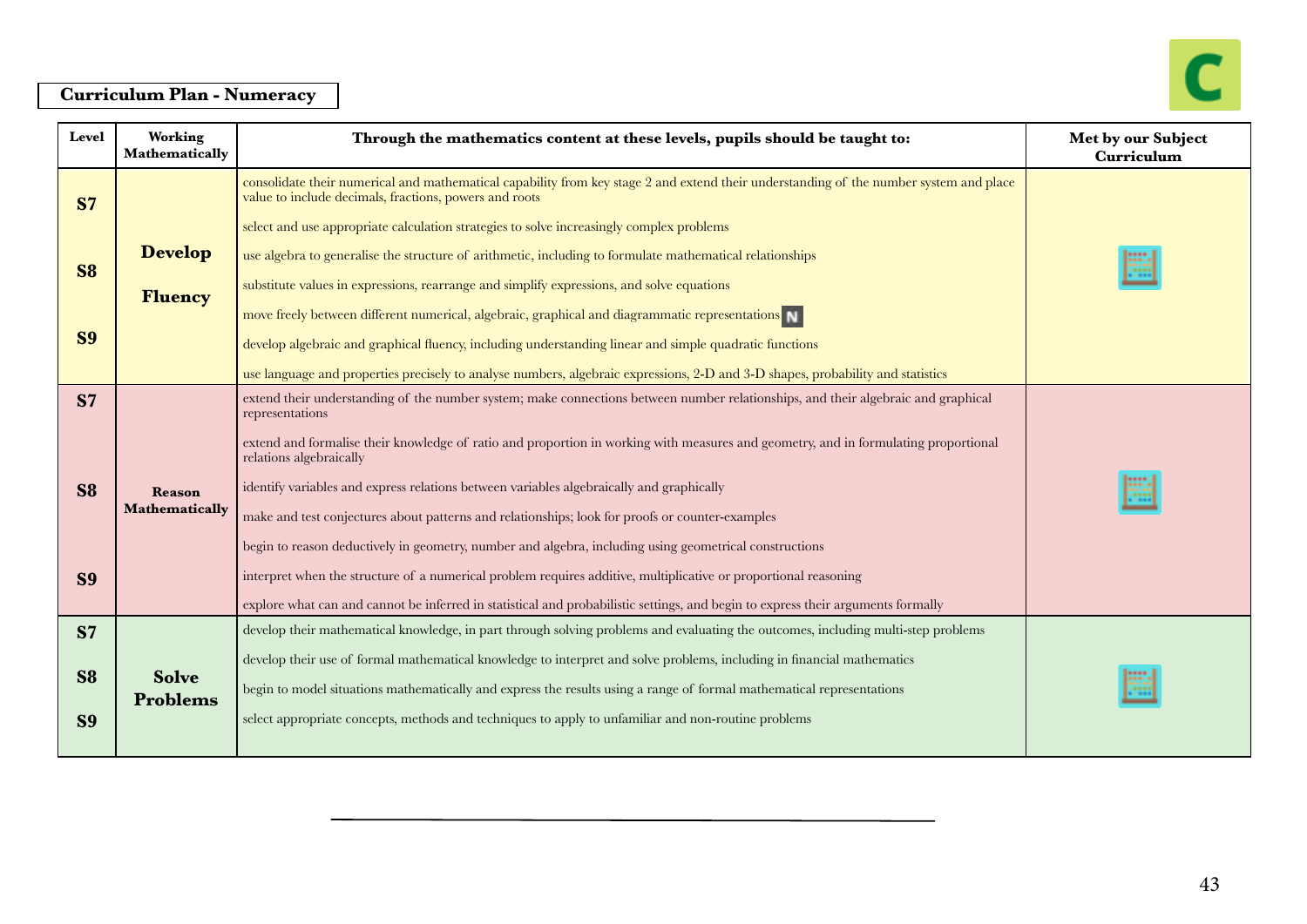#### **Curriculum Plan - Science**



| Level     | <b>Subject Area</b>                          | On completion of this level pupils will be able to                                                                                                                                                                                                                                                                                                                                                                                                                          | Met by our Subject<br>Curriculum |
|-----------|----------------------------------------------|-----------------------------------------------------------------------------------------------------------------------------------------------------------------------------------------------------------------------------------------------------------------------------------------------------------------------------------------------------------------------------------------------------------------------------------------------------------------------------|----------------------------------|
| <b>P1</b> | <b>Plants</b>                                | identify and name a variety of common wild and garden plants, including deciduous and evergreen trees<br>identify and describe the basic structure of a variety of common flowering plants, including trees                                                                                                                                                                                                                                                                 |                                  |
| P1        | <b>Animals</b><br>including<br><b>Humans</b> | identify and name a variety of common animals including, fish, amphibians, reptiles, birds and mammals<br>identify and name a variety of common animals that are carnivores, herbivores and omnivores<br>describe and compare the structure of a variety of common animals (fish, amphibians, reptiles, birds and mammals including pets)<br>identify, name, draw and label the basic parts of the human body and say which part of the body is associated with each sense. |                                  |
| <b>P1</b> | Everyday<br><b>Materials</b>                 | distinguish between an object and the material from which it is made<br>identify and name a variety of everyday materials, including wood, plastic, glass, metal, water, and rock<br>describe the simple physical properties of a variety of everyday materials<br>compare and group together a variety of everyday materials on the basis of their simple physical properties                                                                                              |                                  |
| <b>P1</b> | <b>Seasonal</b><br><b>Changes</b>            | observe changes across the 4 seasons<br>observe and describe weather associated with the seasons and how day length varies.                                                                                                                                                                                                                                                                                                                                                 |                                  |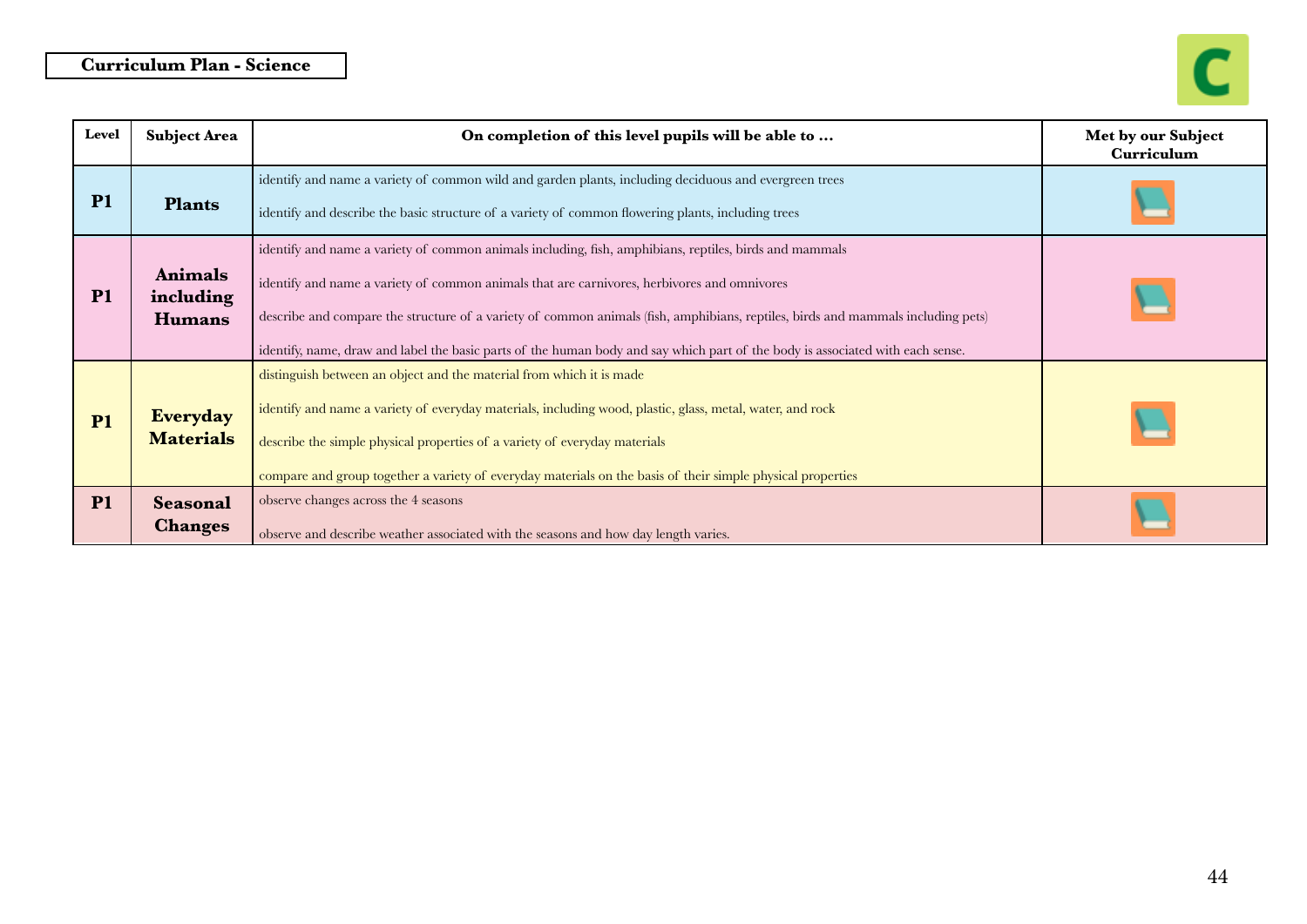

| Level          | <b>Subject Area</b>                                                             | On completion of this level pupils will be able to                                                                                                                                                                                                                                                                                                                                                                                                                                                                                                                                                                 | Met by our Subject<br>Curriculum |
|----------------|---------------------------------------------------------------------------------|--------------------------------------------------------------------------------------------------------------------------------------------------------------------------------------------------------------------------------------------------------------------------------------------------------------------------------------------------------------------------------------------------------------------------------------------------------------------------------------------------------------------------------------------------------------------------------------------------------------------|----------------------------------|
| P <sub>2</sub> | Living<br><b>Things</b><br>$\boldsymbol{\&}$<br><b>Their</b><br><b>Habitats</b> | explore and compare the differences between things that are living, dead, and things that have never been alive<br>identify that most living things live in habitats to which they are suited and describe how different habitats provide for the basic needs of<br>different kinds of animals and plants, and how they depend on each other<br>identify and name a variety of plants and animals in their habitats, including microhabitats<br>describe how animals obtain their food from plants and other animals, using the idea of a simple food chain, and identify and name differ-<br>ent sources of food. |                                  |
| P <sub>2</sub> | <b>Plants</b>                                                                   | observe and describe how seeds and bulbs grow into mature plants<br>find out and describe how plants need water, light and a suitable temperature to grow and stay healthy.                                                                                                                                                                                                                                                                                                                                                                                                                                        |                                  |
| P <sub>2</sub> | <b>Animals</b><br><b>Including</b><br><b>Humans</b>                             | notice that animals, including humans, have offspring which grow into adults<br>find out about and describe the basic needs of animals, including humans, for survival (water, food and air)<br>describe the importance for humans of exercise, eating the right amounts of different types of food, and hygiene.                                                                                                                                                                                                                                                                                                  |                                  |
| P <sub>2</sub> | <b>Uses of</b><br>Everyday<br><b>Materials</b>                                  | identify and compare the suitability of a variety of everyday materials, including wood, metal, plastic, glass, brick, rock, paper and card-<br>board for different uses<br>compare how things move on different surfaces.<br>find out how the shapes of solid objects made from some materials can be changed by squashing, bending, twisting and stretching                                                                                                                                                                                                                                                      |                                  |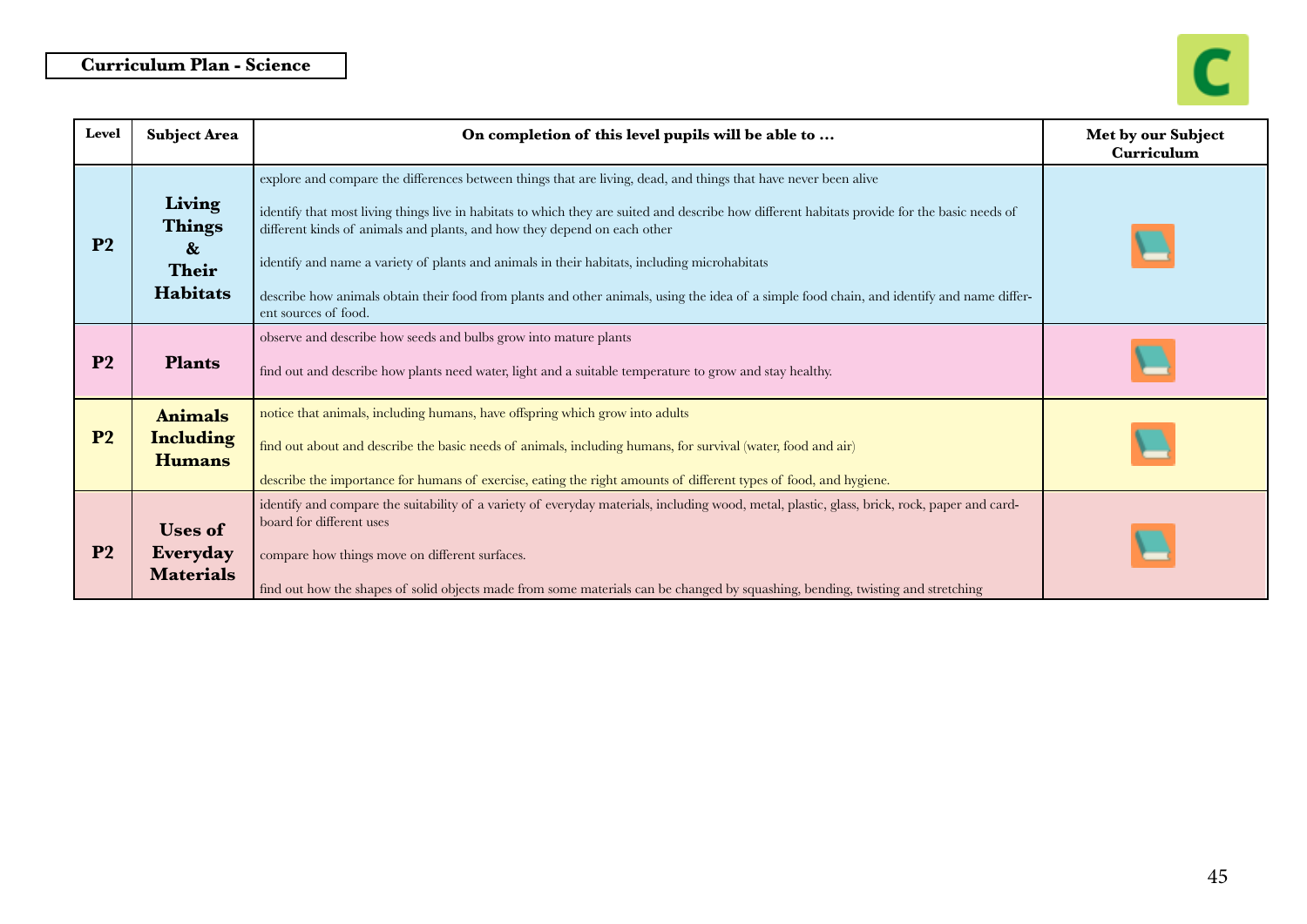

| Level     | <b>Subject Area</b>                          | On completion of this level pupils will be able to                                                                                                                                                                                                                                                                                                                                                                                                                                                                                                      | Met by our Subject<br>Curriculum |
|-----------|----------------------------------------------|---------------------------------------------------------------------------------------------------------------------------------------------------------------------------------------------------------------------------------------------------------------------------------------------------------------------------------------------------------------------------------------------------------------------------------------------------------------------------------------------------------------------------------------------------------|----------------------------------|
| <b>P3</b> | <b>Plants</b>                                | identify and describe the functions of different parts of flowering plants: roots, stem/trunk, leaves and flowers<br>explore the requirements of plants for life and growth (air, light, water, nutrients from soil, and room to grow) and how they vary from<br>plant to plant<br>investigate the way in which water is transported within plants<br>explore the part that flowers play in the life cycle of flowering plants, including pollination, seed formation and seed dispersal.                                                               |                                  |
| <b>P3</b> | <b>Animals</b><br>Including<br><b>Humans</b> | identify that animals, including humans, need the right types and amount of nutrition, and that they cannot make their own food; they get<br>nutrition from what they eat<br>identify that humans and some other animals have skeletons and muscles for support, protection and movement.                                                                                                                                                                                                                                                               |                                  |
| <b>P3</b> | <b>Rocks</b>                                 | compare and group together different kinds of rocks on the basis of their appearance and simple physical properties<br>describe in simple terms how fossils are formed when things that have lived are trapped within rock<br>recognise that soils are made from rocks and organic matter                                                                                                                                                                                                                                                               |                                  |
| <b>P3</b> | Light                                        | recognise that they need light in order to see things and that dark is the absence of light<br>notice that light is reflected from surfaces<br>recognise that light from the sun can be dangerous and that there are ways to protect their eyes<br>recognise that shadows are formed when the light from a light source is blocked by a solid object<br>find patterns in the way that the size of shadows change.                                                                                                                                       |                                  |
| <b>P3</b> | <b>Forces</b><br>and<br><b>Magnets</b>       | compare how things move on different surfaces<br>notice that some forces need contact between 2 objects, but magnetic forces can act at a distance<br>observe how magnets attract or repel each other and attract some materials and not others<br>compare and group together a variety of everyday materials on the basis of whether they are attracted to a magnet, and identify some<br>magnetic materials<br>describe magnets as having 2 poles<br>predict whether 2 magnets will attract or repel each other, depending on which poles are facing. |                                  |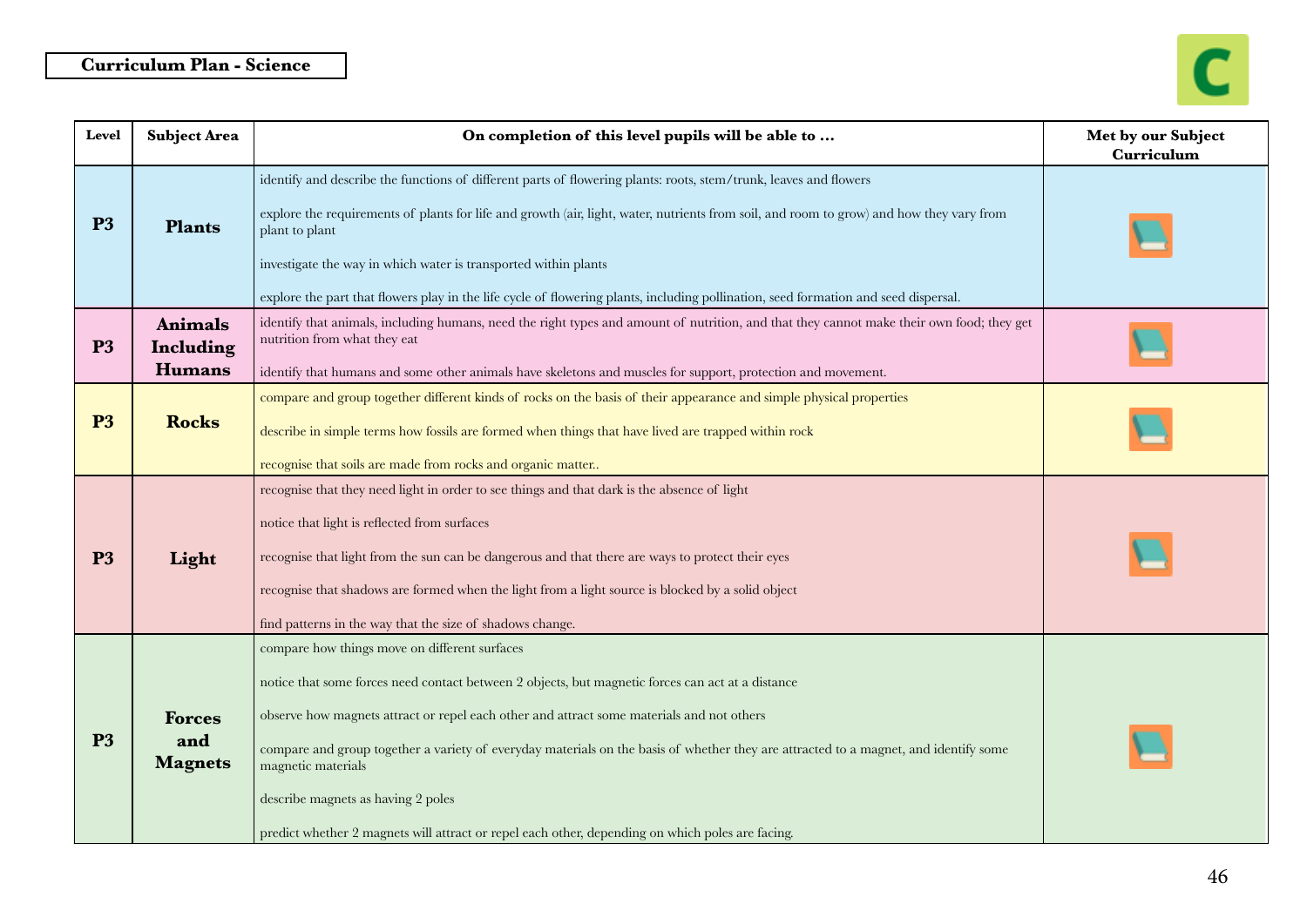

| Level     | <b>Subject Area</b>                          | On completion of this level pupils will be able to                                                                                                                                                                                                                                                                                                                                                                                                                                                                                                                                                | Met by our Subject<br>Curriculum |
|-----------|----------------------------------------------|---------------------------------------------------------------------------------------------------------------------------------------------------------------------------------------------------------------------------------------------------------------------------------------------------------------------------------------------------------------------------------------------------------------------------------------------------------------------------------------------------------------------------------------------------------------------------------------------------|----------------------------------|
| <b>P4</b> | <b>All</b><br>Living<br><b>Things</b>        | recognise that living things can be grouped in a variety of ways<br>explore and use classification keys to help group, identify and name a variety of living things in their local and wider environment<br>recognise that environments can change and that this can sometimes pose dangers to living things.                                                                                                                                                                                                                                                                                     |                                  |
| <b>P4</b> | <b>Animals</b><br>Including<br><b>Humans</b> | describe the simple functions of the basic parts of the digestive system in humans<br>identify the different types of teeth in humans and their simple functions<br>construct and interpret a variety of food chains, identifying producers, predators and prey.                                                                                                                                                                                                                                                                                                                                  |                                  |
| <b>P4</b> | <b>States of</b><br><b>Matter</b>            | compare and group materials together, according to whether they are solids, liquids or gases<br>observe that some materials change state when they are heated or cooled, and measure or research the temperature at which this happens<br>in degrees Celsius (°C)<br>identify the part played by evaporation and condensation in the water cycle and associate the rate of evaporation with temperature.                                                                                                                                                                                          |                                  |
| <b>P4</b> | Sound                                        | identify how sounds are made, associating some of them with something vibrating<br>recognise that vibrations from sounds travel through a medium to the ear<br>find patterns between the pitch of a sound and features of the object that produced it<br>ind patterns between the volume of a sound and the strength of the vibrations that produced it.<br>recognise that sounds get fainter as the distance from the sound source increases                                                                                                                                                     |                                  |
| <b>P4</b> | Electricity                                  | identify common appliances that run on electricity<br>construct a simple series electrical circuit, identifying and naming its basic parts, including cells, wires, bulbs, switches and buzzers<br>identify whether or not a lamp will light in a simple series circuit, based on whether or not the lamp is part of a complete loop with a<br>battery<br>recognise that a switch opens and closes a circuit and associate this with whether or not a lamp lights in a simple series circuit<br>recognise some common conductors and insulators, and associate metals with being good conductors. |                                  |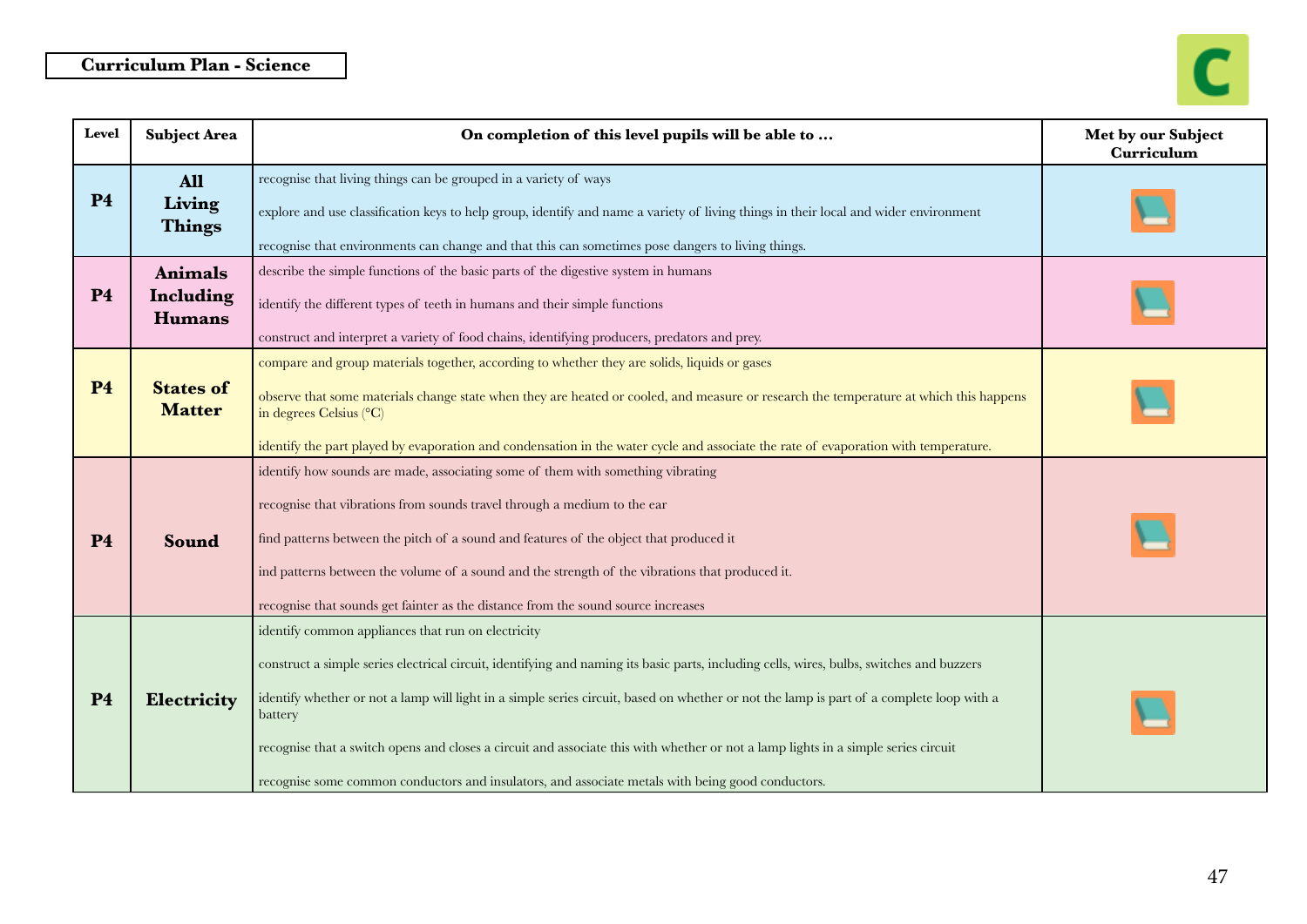#### **Curriculum Plan - Science**



| Level     | <b>Subject Area</b>                                               | On completion of this level pupils will be able to                                                                                                                                                                                                                                                                                                                                                                                                                                                                                                                                                                                                                                                                                                                                                                                                                                                                                                           | Met by our Subject<br>Curriculum |
|-----------|-------------------------------------------------------------------|--------------------------------------------------------------------------------------------------------------------------------------------------------------------------------------------------------------------------------------------------------------------------------------------------------------------------------------------------------------------------------------------------------------------------------------------------------------------------------------------------------------------------------------------------------------------------------------------------------------------------------------------------------------------------------------------------------------------------------------------------------------------------------------------------------------------------------------------------------------------------------------------------------------------------------------------------------------|----------------------------------|
| <b>P5</b> | <b>Living Things</b><br>and Their<br><b>Habitats</b>              | describe the differences in the life cycles of a mammal, an amphibian, an insect and a bird<br>describe the life process of reproduction in some plants and animals.                                                                                                                                                                                                                                                                                                                                                                                                                                                                                                                                                                                                                                                                                                                                                                                         |                                  |
| <b>P5</b> | Animals<br>Including<br><b>Humans</b>                             | describe the changes as humans develop to old age.                                                                                                                                                                                                                                                                                                                                                                                                                                                                                                                                                                                                                                                                                                                                                                                                                                                                                                           |                                  |
| <b>P5</b> | <b>Properties</b><br>and<br><b>Changes of</b><br><b>Materials</b> | compare and group together everyday materials on the basis of their properties, including their hardness, solubility, transparency, conduc-<br>tivity (electrical and thermal), and response to magnets<br>know that some materials will dissolve in liquid to form a solution, and describe how to recover a substance from a solution<br>use knowledge of solids, liquids and gases to decide how mixtures might be separated, including through filtering, sieving and evaporating<br>give reasons, based on evidence from comparative and fair tests, for the particular uses of everyday materials, including metals, wood and<br>plastic<br>demonstrate that dissolving, mixing and changes of state are reversible changes<br>explain that some changes result in the formation of new materials, and that this kind of change is not usually reversible, including changes<br>associated with burning and the action of acid on bicarbonate of soda. |                                  |
| <b>P5</b> | <b>Earth</b> and<br><b>Space</b>                                  | describe the movement of the Earth, and other planets, relative to the Sun in the solar system<br>describe the movement of the Moon relative to the Earth<br>describe the Sun, Earth and Moon as approximately spherical bodies<br>use the idea of the Earth's rotation to explain day and night, and the apparent movement of the sun across the sky.                                                                                                                                                                                                                                                                                                                                                                                                                                                                                                                                                                                                       |                                  |
| <b>P5</b> | <b>Forces</b>                                                     | explain that unsupported objects fall towards the Earth because of the force of gravity acting between the Earth and the falling object<br>identify the effects of air resistance, water resistance and friction, that act between moving surfaces<br>recognise that some mechanisms including levers, pulleys and gears allow a smaller force to have a greater effect                                                                                                                                                                                                                                                                                                                                                                                                                                                                                                                                                                                      |                                  |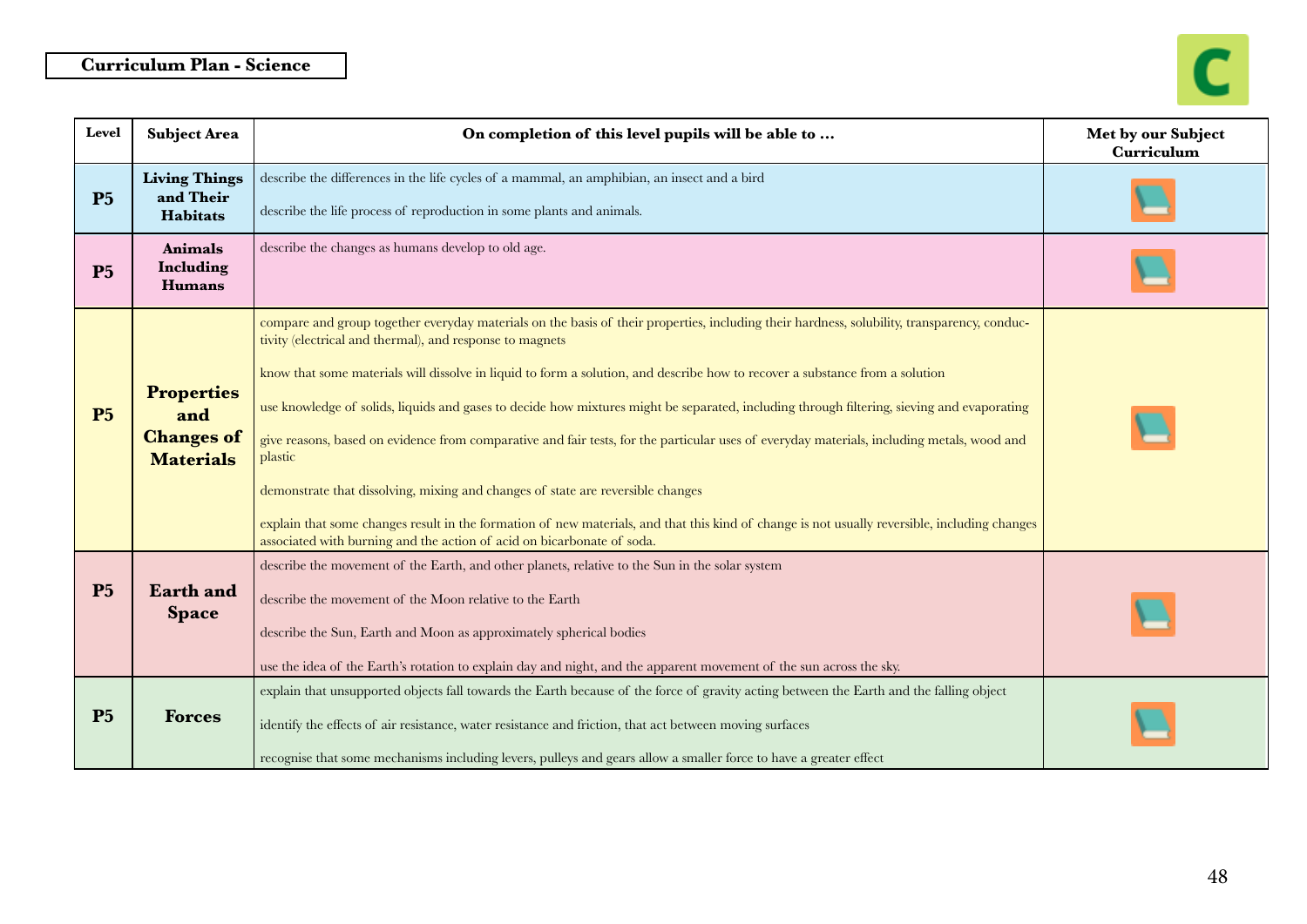#### **Curriculum Plan - Science**



| Level     | <b>Subject Area</b>                                  | On completion of this level pupils will be able to                                                                                                                                                                                                                                                                                                                                                                                                                        | Met by our Subject<br>Curriculum |
|-----------|------------------------------------------------------|---------------------------------------------------------------------------------------------------------------------------------------------------------------------------------------------------------------------------------------------------------------------------------------------------------------------------------------------------------------------------------------------------------------------------------------------------------------------------|----------------------------------|
| <b>P6</b> | <b>Living Things</b><br>and Their<br><b>Habitats</b> | describe how living things are classified into broad groups according to common observable characteristics and based on similarities and<br>differences, including micro-organisms, plants and animals<br>give reasons for classifying plants and animals based on specific characteristics.                                                                                                                                                                              |                                  |
| <b>P6</b> | <b>Animals</b><br>Including<br><b>Humans</b>         | identify and name the main parts of the human circulatory system, and describe the functions of the heart, blood vessels and blood<br>recognise the impact of diet, exercise, drugs and lifestyle on the way their bodies function<br>describe the ways in which nutrients and water are transported within animals, including humans.                                                                                                                                    |                                  |
| <b>P6</b> | <b>Evolution</b>                                     | recognise that living things have changed over time and that fossils provide information about living things that inhabited the Earth mil-<br>lions of years ago<br>recognise that living things produce offspring of the same kind, but normally offspring vary and are not identical to their parents<br>identify how animals and plants are adapted to suit their environment in different ways and that adaptation may lead to evolution.                             |                                  |
| <b>P6</b> | Light                                                | recognise that light appears to travel in straight lines<br>use the idea that light travels in straight lines to explain that objects are seen because they give out or reflect light into the eye<br>explain that we see things because light travels from light sources to our eyes or from light sources to objects and then to our eyes<br>use the idea that light travels in straight lines to explain why shadows have the same shape as the objects that cast them |                                  |
| <b>P6</b> | Electricity                                          | associate the brightness of a lamp or the volume of a buzzer with the number and voltage of cells used in the circuit<br>compare and give reasons for variations in how components function, including the brightness of bulbs, the loudness of buzzers and the<br>on/off position of switches<br>use recognised symbols when representing a simple circuit in a diagram.                                                                                                 |                                  |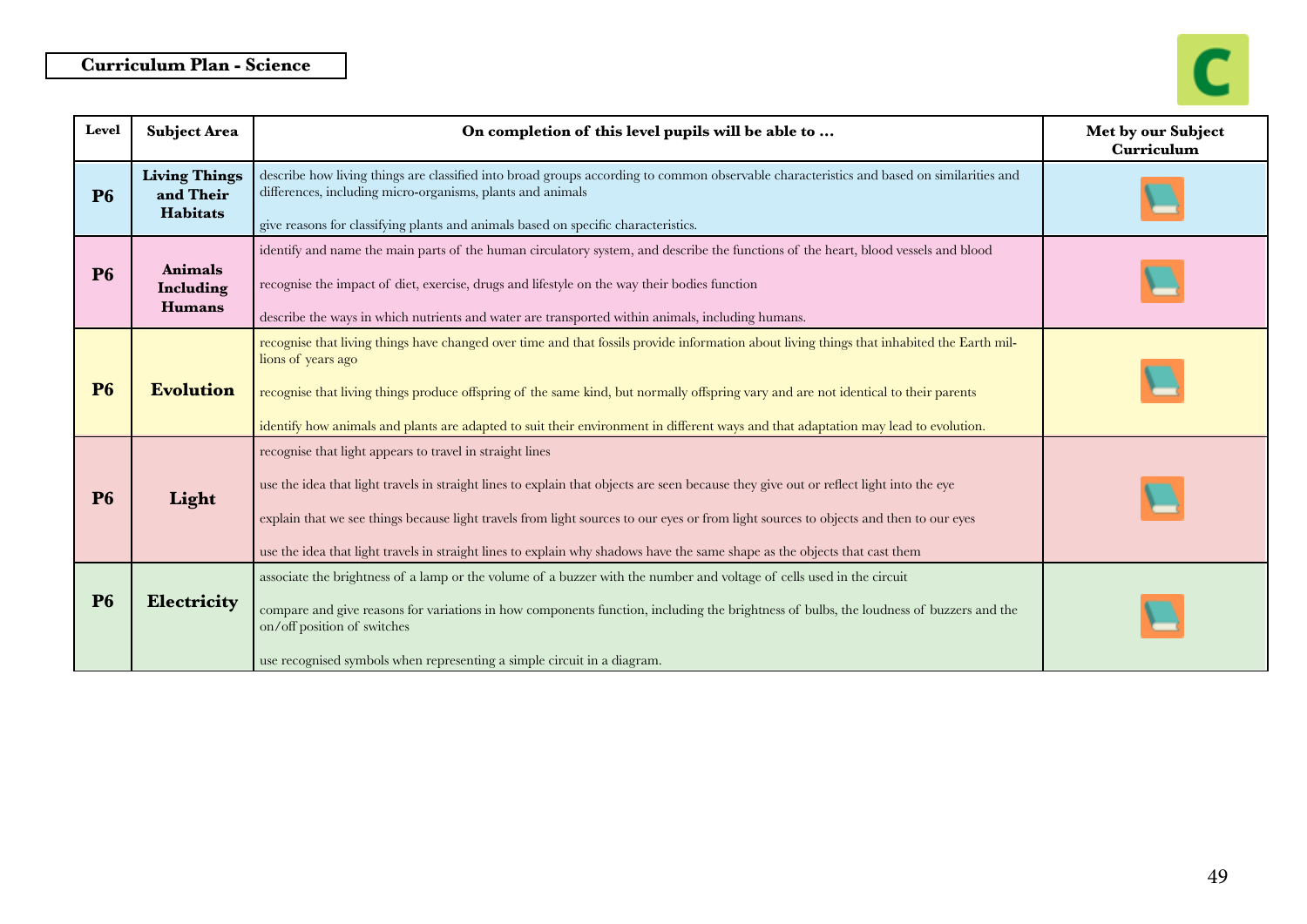| Level                  | <b>Subject Area</b>                                              | On completion of these levels pupils will have consolidated knowledge about                                                                                                                                                                                                                                                                                                                                                                                                                                                                                                                                                                                                                                                                                                                                                                                                                                                                                                                                                                                                                                                                                                                                                                                   | Met by our Subject<br>Curriculum |
|------------------------|------------------------------------------------------------------|---------------------------------------------------------------------------------------------------------------------------------------------------------------------------------------------------------------------------------------------------------------------------------------------------------------------------------------------------------------------------------------------------------------------------------------------------------------------------------------------------------------------------------------------------------------------------------------------------------------------------------------------------------------------------------------------------------------------------------------------------------------------------------------------------------------------------------------------------------------------------------------------------------------------------------------------------------------------------------------------------------------------------------------------------------------------------------------------------------------------------------------------------------------------------------------------------------------------------------------------------------------|----------------------------------|
| S <sub>7</sub>         |                                                                  | <b>Cells and organisation</b><br>cells as the fundamental unit of living organisms, including how to observe, interpret and record cell structure using a light micro-<br>scope<br>the functions of the cell wall, cell membrane, cytoplasm, nucleus, vacuole, mitochondria and chloroplasts<br>$\bullet$<br>the similarities and differences between plant and animal cells<br>the role of diffusion in the movement of materials in and between cells<br>the structural adaptations of some unicellular organisms<br>the hierarchical organisation of multicellular organisms: from cells to tissues to organs to systems to organisms<br>The skeletal and muscular systems<br>the structure and functions of the human skeleton, to include support, protection, movement and making blood cells<br>biomechanics – the interaction between skeleton and muscles, including the measurement of force exerted by different muscles<br>the function of muscles and examples of antagonistic muscles                                                                                                                                                                                                                                                           |                                  |
| <b>S8</b><br><b>S9</b> | <b>Structure</b><br>and<br>function<br>of<br>living<br>organisms | <b>Nutrition and digestion</b><br>the content of a healthy human diet: carbohydrates, lipids (fats and oils), proteins, vitamins, minerals, dietary fibre and water, and why<br>each is needed<br>calculations of energy requirements in a healthy daily diet<br>$\bullet$<br>the consequences of imbalances in the diet, including obesity, starvation and deficiency diseases<br>$\bullet$<br>the tissues and organs of the human digestive system, including adaptations to function and how the digestive system digests food<br>(enzymes simply as biological catalysts)<br>the importance of bacteria in the human digestive system<br>$\bullet$<br>plants making carbohydrates in their leaves by photosynthesis and gaining mineral nutrients and water from the soil via their roots<br>Gas exchange systems<br>the structure and functions of the gas exchange system in humans, including adaptations to function<br>the mechanism of breathing to move air in and out of the lungs, using a pressure model to explain the movement of gases, including<br>simple measurements of lung volume<br>the impact of exercise, asthma and smoking on the human gas exchange system<br>the role of leaf stomata in gas exchange in plants<br>Reproduction |                                  |
|                        |                                                                  | reproduction in humans (as an example of a mammal), including the structure and function of the male and female reproductive<br>systems, menstrual cycle (without details of hormones), gametes, fertilisation, gestation and birth, to include the effect of maternal<br>lifestyle on the foetus through the placenta<br>reproduction in plants, including flower structure, wind and insect pollination, fertilisation, seed and fruit formation and dispersal,<br>including quantitative investigation of some dispersal mechanisms<br>Health<br>the effects of recreational drugs (including substance misuse) on behaviour, health and life processes                                                                                                                                                                                                                                                                                                                                                                                                                                                                                                                                                                                                    |                                  |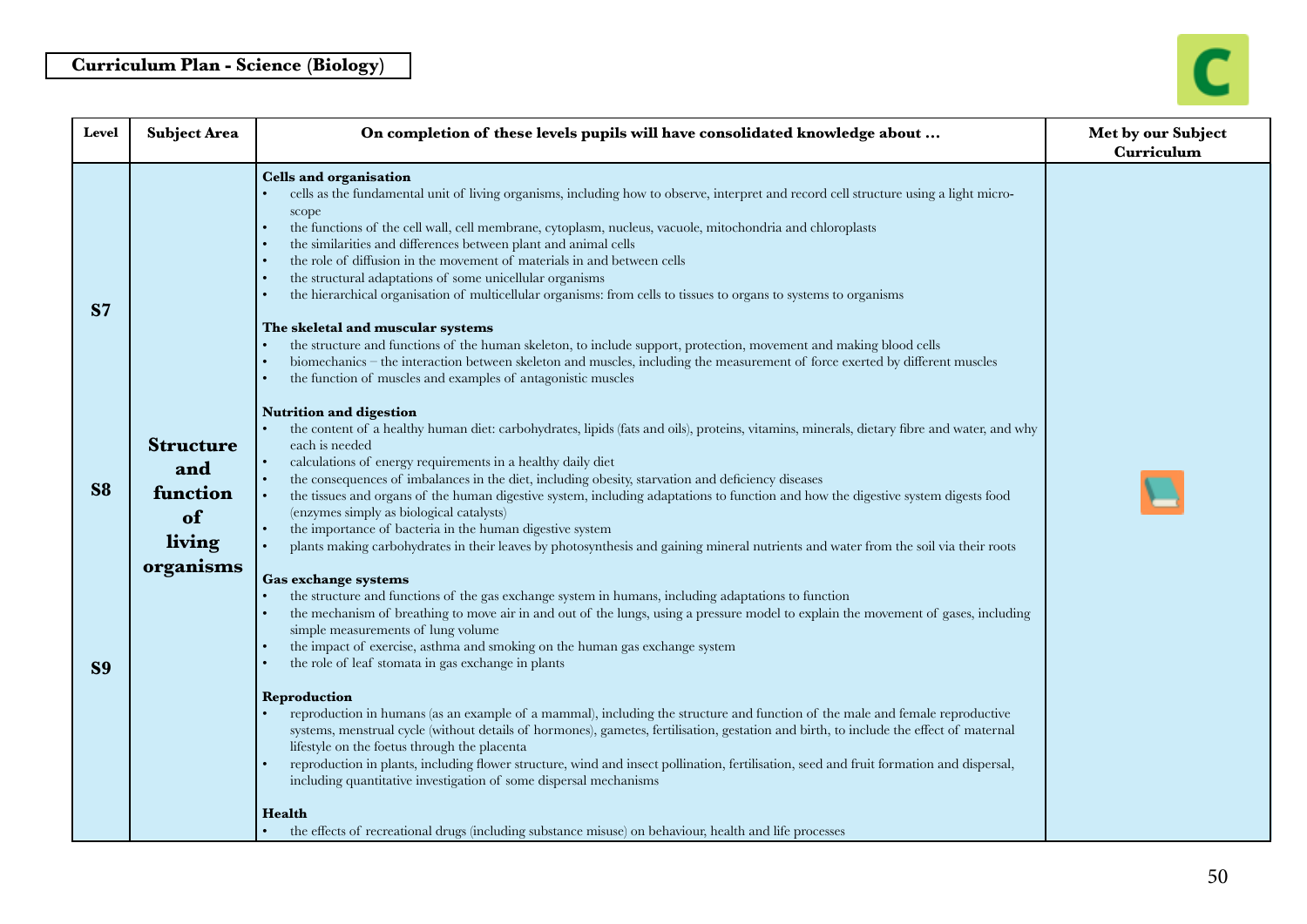| Level                                    | <b>Subject Area</b>                             | On completion of these levels pupils will have consolidated knowledge about                                                                                                                                                                                                                                                                                                                                                                                                                                                                                                                                                                                                                                                                                                                                                                                                                                                                                                                                     | Met by our Subject<br>Curriculum |
|------------------------------------------|-------------------------------------------------|-----------------------------------------------------------------------------------------------------------------------------------------------------------------------------------------------------------------------------------------------------------------------------------------------------------------------------------------------------------------------------------------------------------------------------------------------------------------------------------------------------------------------------------------------------------------------------------------------------------------------------------------------------------------------------------------------------------------------------------------------------------------------------------------------------------------------------------------------------------------------------------------------------------------------------------------------------------------------------------------------------------------|----------------------------------|
| S <sub>7</sub><br><b>S8</b><br><b>S9</b> | <b>Material</b><br>cycles and<br>energy         | Photosynthesis<br>the reactants in, and products of, photosynthesis, and a word summary for photosynthesis<br>the dependence of almost all life on Earth on the ability of photosynthetic organisms, such as plants and algae, to use sunlight in<br>photosynthesis to build organic molecules that are an essential energy store and to maintain levels of oxygen and carbon dioxide in<br>the atmosphere<br>the adaptations of leaves for photosynthesis<br><b>Cellular respiration</b><br>aerobic and anaerobic respiration in living organisms, including the breakdown of organic molecules to enable all the other chemical<br>processes necessary for life<br>a word summary for aerobic respiration<br>the process of anaerobic respiration in humans and micro-organisms, including fermentation, and a word summary for anaerobic<br>respiration<br>the differences between aerobic and anaerobic respiration in terms of the reactants, the products formed and the implications for the<br>organism |                                  |
| <b>S7</b><br><b>S8</b><br><b>S9</b>      | <b>Interactions</b><br>and<br>interdependencies | Relationships in an ecosystem<br>the interdependence of organisms in an ecosystem, including food webs and insect pollinated crops<br>the importance of plant reproduction through insect pollination in human food security<br>how organisms affect, and are affected by, their environment, including the accumulation of toxic materials                                                                                                                                                                                                                                                                                                                                                                                                                                                                                                                                                                                                                                                                     |                                  |
| S <sub>7</sub><br><b>S8</b><br><b>S9</b> | <b>Genetics</b><br>and<br>evolution             | Inheritance, chromosomes, DNA and genes<br>heredity as the process by which genetic information is transmitted from one generation to the next<br>a simple model of chromosomes, genes and DNA in heredity, including the part played by Watson, Crick, Wilkins and Franklin in the<br>development of the DNA model<br>differences between species<br>the variation between individuals within a species being continuous or discontinuous, to include measurement and graphical rep-<br>resentation of variation<br>the variation between species and between individuals of the same species meaning some organisms compete more successfully, which<br>can drive natural selection<br>changes in the environment which may leave individuals within a species, and some entire species, less well adapted to compete suc-<br>cessfully and reproduce, which in turn may lead to extinction<br>the importance of maintaining biodiversity and the use of gene banks to preserve hereditary material           |                                  |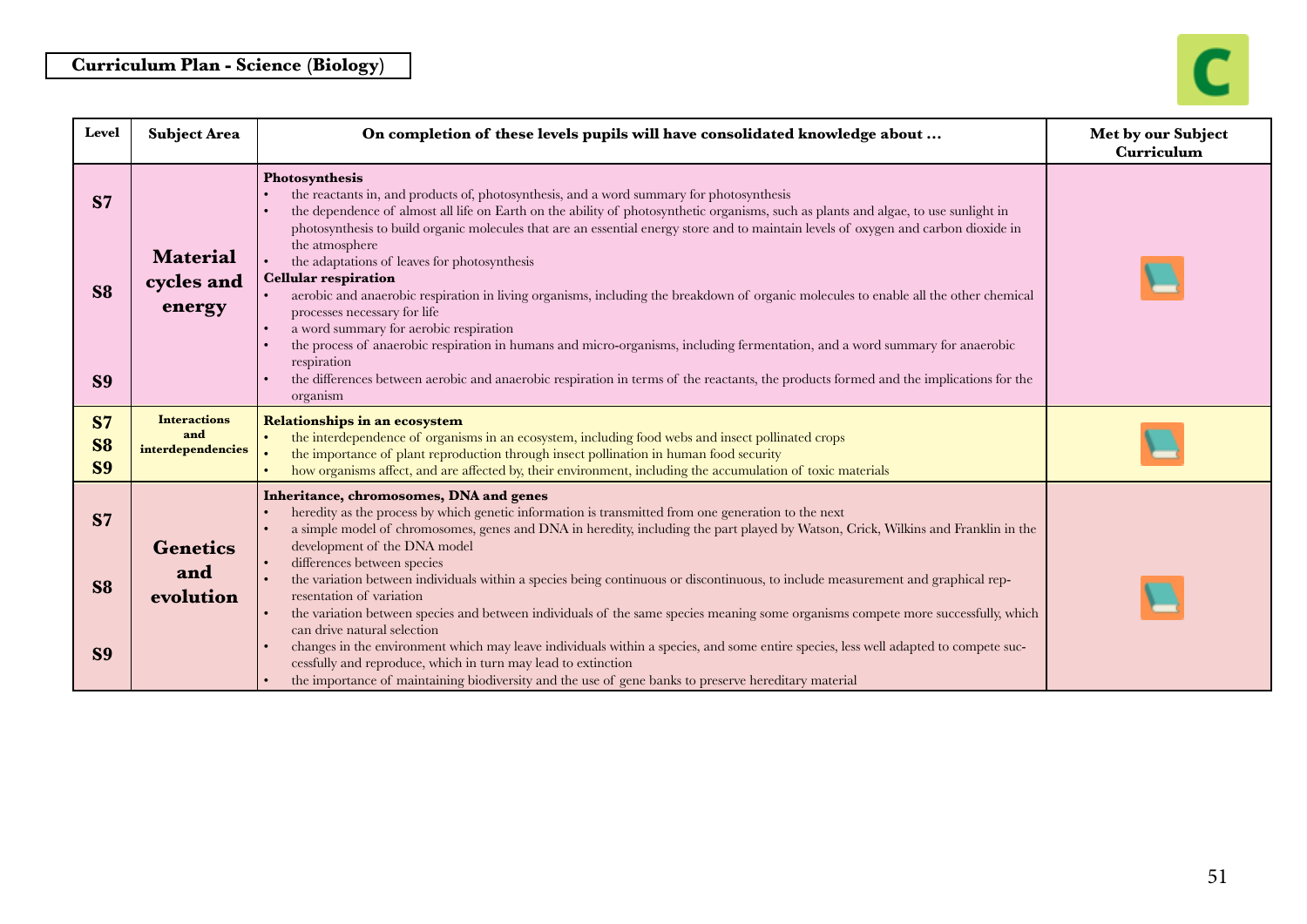# **Curriculum Plan - Science (Chemistry)**



| Level                                    | <b>Subject Area</b>                       | On completion of these levels pupils will have consolidated knowledge about                                                                                                                                                                                                                                                                                                                                                                                                                                                                                                                                                                                                                  | Met by our Subject<br>Curriculum |
|------------------------------------------|-------------------------------------------|----------------------------------------------------------------------------------------------------------------------------------------------------------------------------------------------------------------------------------------------------------------------------------------------------------------------------------------------------------------------------------------------------------------------------------------------------------------------------------------------------------------------------------------------------------------------------------------------------------------------------------------------------------------------------------------------|----------------------------------|
| S <sub>7</sub><br><b>S8</b><br><b>S9</b> | The<br>particulate<br>nature of<br>matter | the properties of the different states of matter (solid, liquid and gas) in terms of the particle model, including gas pressure<br>changes of state in terms of the particle model<br>Atoms, elements and compounds<br>a simple (Dalton) atomic model<br>differences between atoms, elements and compounds<br>chemical symbols and formulae for elements and compounds<br>conservation of mass changes of state and chemical reactions<br>Pure and impure substances<br>the concept of a pure substance<br>mixtures, including dissolving<br>diffusion in terms of the particle model<br>simple techniques for separating mixtures: filtration, evaporation, distillation and chromatography |                                  |
| <b>S7</b><br><b>S8</b><br><b>S9</b>      | <b>Chemical</b><br>reactions              | the identification of pure substances<br>chemical reactions as the rearrangement of atoms<br>representing chemical reactions using formulae and using equations<br>combustion, thermal decomposition, oxidation and displacement reactions<br>defining acids and alkalis in terms of neutralisation reactions<br>the pH scale for measuring acidity/alkalinity; and indicators<br>reactions of acids with metals to produce a salt plus hydrogen<br>reactions of acids with alkalis to produce a salt plus water<br>what catalysts do<br><b>Energetics</b><br>energy changes on changes of state (qualitative)<br>exothermic and endothermic chemical reactions (qualitative)                |                                  |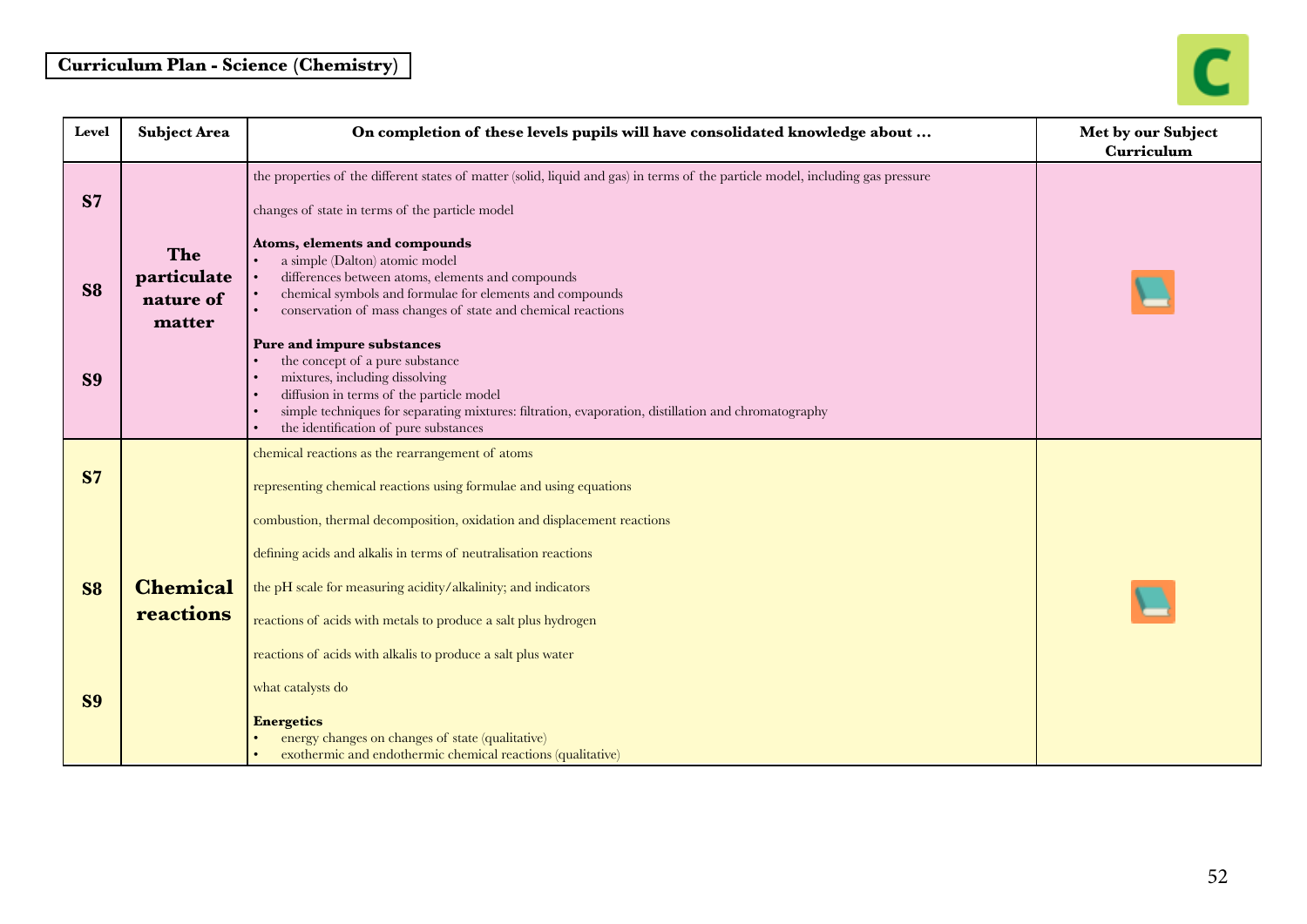# **Curriculum Plan - Science (Chemistry)**



| Level                                    | <b>Subject Area</b>               | On completion of these levels pupils will have consolidated knowledge about                                                                                                                                                                                                                                                                                                                                                                                                                                                                                                                                               | Met by our Subject<br>Curriculum |
|------------------------------------------|-----------------------------------|---------------------------------------------------------------------------------------------------------------------------------------------------------------------------------------------------------------------------------------------------------------------------------------------------------------------------------------------------------------------------------------------------------------------------------------------------------------------------------------------------------------------------------------------------------------------------------------------------------------------------|----------------------------------|
| S <sub>7</sub><br><b>S8</b><br><b>S9</b> | <b>The</b><br>periodic<br>table   | the varying physical and chemical properties of different elements<br>the principles underpinning the Mendeleev periodic table<br>the periodic table: periods and groups; metals and non-metals<br>how patterns in reactions can be predicted with reference to the periodic table<br>the properties of metals and non-metals<br>the chemical properties of metal and non-metal oxides with respect to acidity<br><b>Materials</b><br>the order of metals and carbon in the reactivity series<br>the use of carbon in obtaining metals from metal oxides<br>properties of ceramics, polymers and composites (qualitative) |                                  |
| <b>S7</b><br><b>S8</b><br><b>S9</b>      | <b>Earth</b><br>and<br>atmosphere | the composition of the Earth<br>the structure of the Earth<br>the rock cycle and the formation of igneous, sedimentary and metamorphic rocks<br>Earth as a source of limited resources and the efficacy of recycling<br>the composition of the atmosphere<br>the production of carbon dioxide by human activity and the impact on climate                                                                                                                                                                                                                                                                                 |                                  |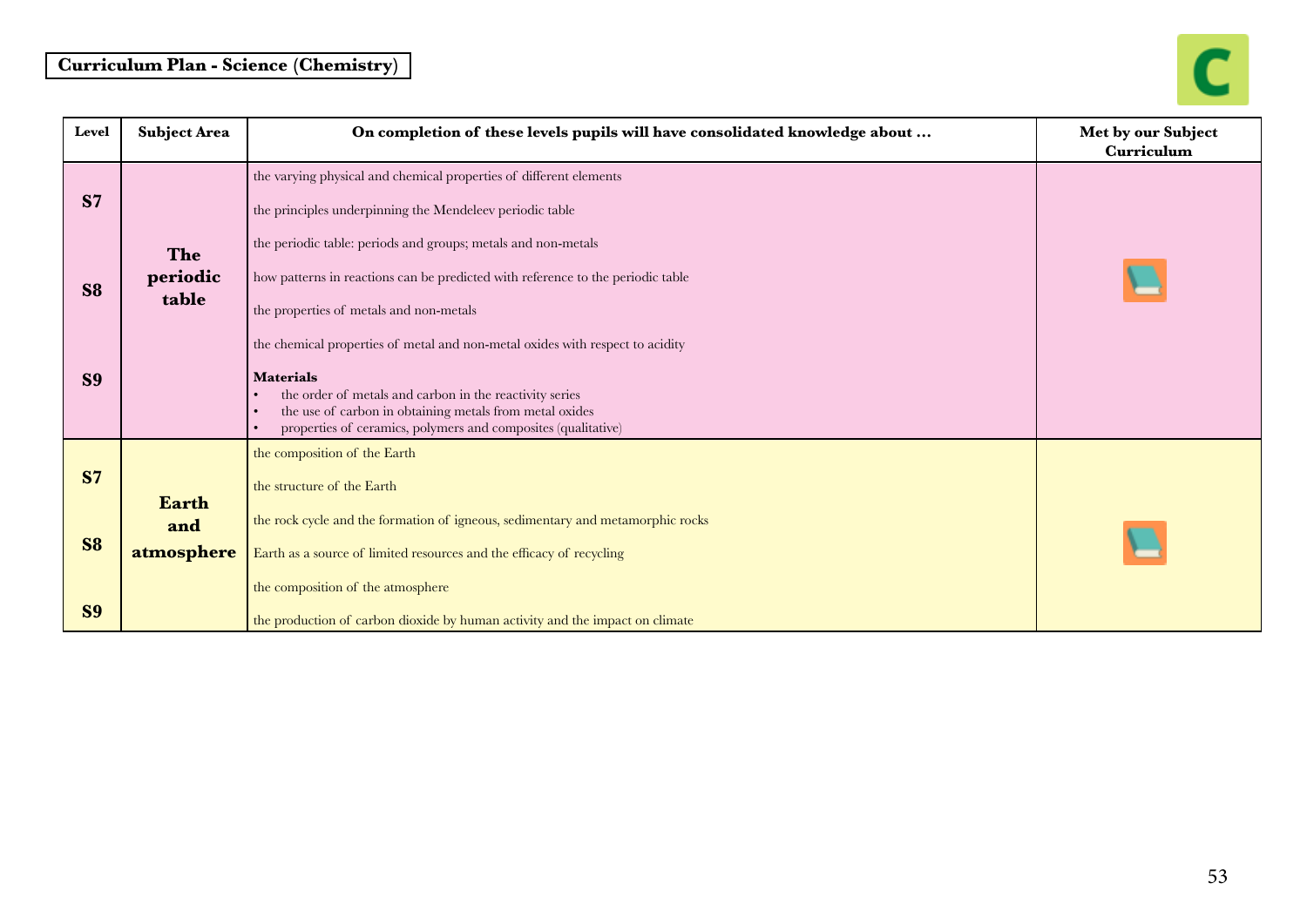

| <b>Level</b>           | <b>Subject Area</b>         | On completion of these levels pupils will have consolidated knowledge about                                                                                                                                                                                                                                                                                                                                                                                                                                                                                                                                                                                                                                                                                                                                                                                                                                                                                                                                                                                                                                                                                                                               | Met by our Subject<br>Curriculum |
|------------------------|-----------------------------|-----------------------------------------------------------------------------------------------------------------------------------------------------------------------------------------------------------------------------------------------------------------------------------------------------------------------------------------------------------------------------------------------------------------------------------------------------------------------------------------------------------------------------------------------------------------------------------------------------------------------------------------------------------------------------------------------------------------------------------------------------------------------------------------------------------------------------------------------------------------------------------------------------------------------------------------------------------------------------------------------------------------------------------------------------------------------------------------------------------------------------------------------------------------------------------------------------------|----------------------------------|
| S <sub>7</sub>         |                             | Calculation of fuel uses and costs in the domestic context<br>comparing energy values of different foods (from labels) (kJ)<br>comparing power ratings of appliances in watts (W, kW)<br>comparing amounts of energy transferred (J, kJ, kW hour)<br>domestic fuel bills, fuel use and costs<br>fuels and energy resources                                                                                                                                                                                                                                                                                                                                                                                                                                                                                                                                                                                                                                                                                                                                                                                                                                                                                |                                  |
| <b>S8</b><br><b>S9</b> | <b>Energy</b>               | <b>Energy changes and transfers</b><br>simple machines give bigger force but at the expense of smaller movement (and vice versa): product of force and displacement un-<br>changed<br>heating and thermal equilibrium: temperature difference between 2 objects leading to energy transfer from the hotter to the cooler<br>one, through contact (conduction) or radiation; such transfers tending to reduce the temperature difference; use of insulators<br>other processes that involve energy transfer: changing motion, dropping an object, completing an electrical circuit, stretching a spring,<br>metabolism of food, burning fuels<br><b>Changes in systems</b><br>energy as a quantity that can be quantified and calculated; the total energy has the same value before and after a change<br>comparing the starting with the final conditions of a system and describing increases and decreases in the amounts of energy associat-<br>ed with movements, temperatures, changes in positions in a field, in elastic distortions and in chemical compositions<br>using physical processes and mechanisms, rather than energy, to explain the intermediate steps that bring about such changes |                                  |
| S <sub>7</sub>         |                             | <b>Describing motion</b>                                                                                                                                                                                                                                                                                                                                                                                                                                                                                                                                                                                                                                                                                                                                                                                                                                                                                                                                                                                                                                                                                                                                                                                  |                                  |
| <b>S8</b>              | <b>Motion and</b><br>forces | speed and the quantitative relationship between average speed, distance and time (speed = distance $\div$ time)<br>the representation of a journey on a distance-time graph<br>relative motion: trains and cars passing one another<br><b>Forces</b><br>forces as pushes or pulls, arising from the interaction between 2 objects<br>using force arrows in diagrams, adding forces in 1 dimension, balanced and unbalanced forces<br>moment as the turning effect of a force<br>forces: associated with deforming objects; stretching and squashing - springs; with rubbing and friction between surfaces, with push-<br>ing things out of the way; resistance to motion of air and water<br>forces measured in newtons, measurements of stretch or compression as force is changed<br>force-extension linear relation; Hooke's Law as a special case<br>work done and energy changes on deformation<br>non-contact forces: gravity forces acting at a distance on Earth and in space, forces between magnets, and forces due to static electric-<br>ity<br><b>Pressure in fluids</b>                                                                                                                     |                                  |
| <b>S9</b>              |                             | atmospheric pressure, decreases with increase of height as weight of air above decreases with height<br>pressure in liquids, increasing with depth; upthrust effects, floating and sinking<br>pressure measured by ratio of force over area - acting normal to any surface                                                                                                                                                                                                                                                                                                                                                                                                                                                                                                                                                                                                                                                                                                                                                                                                                                                                                                                                |                                  |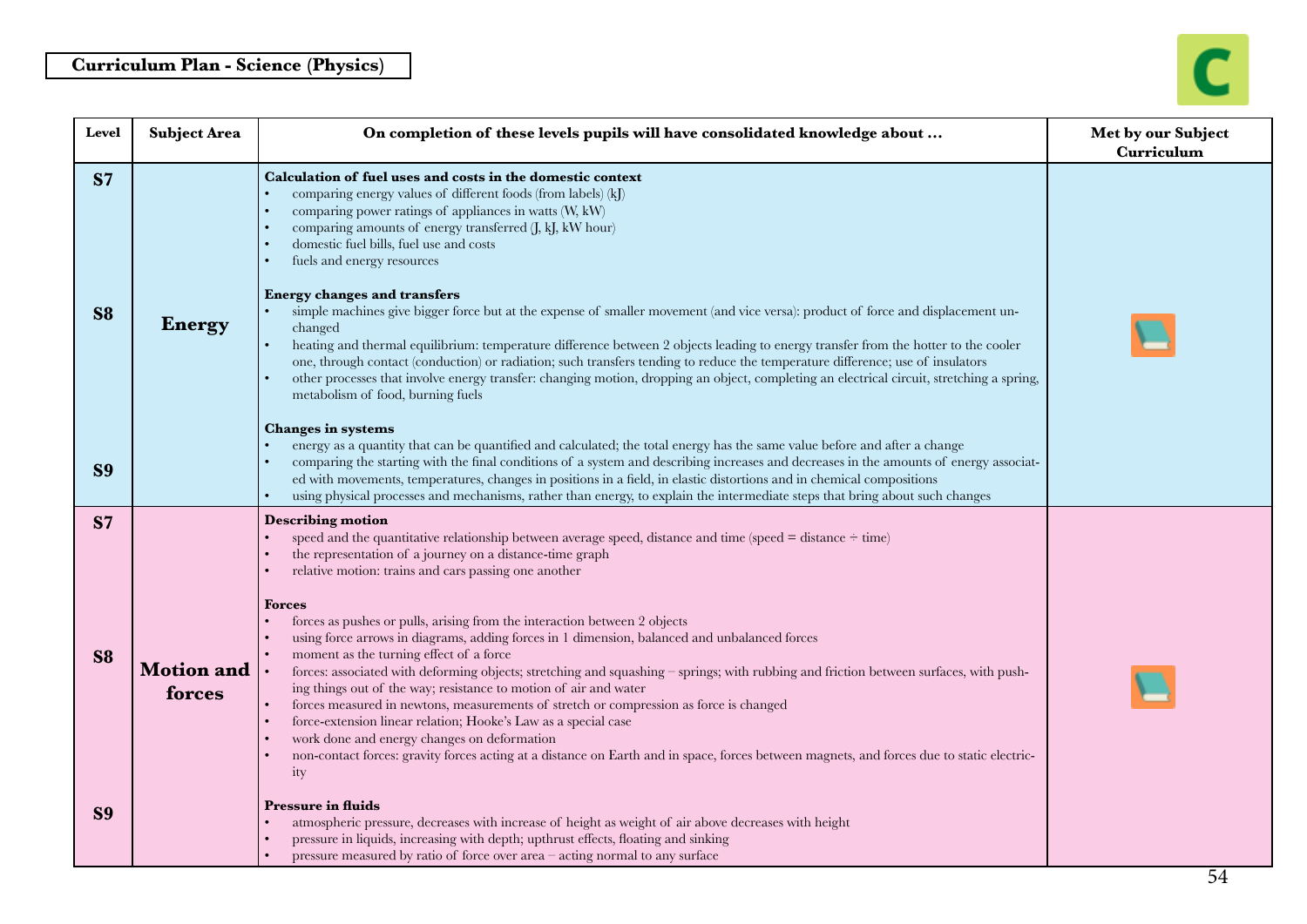

| Level                                    | <b>Subject Area</b>                        | On completion of these levels pupils will have consolidated knowledge about                                                                                                                                                                                                                                                                                                                                                                                                                                                                                                                                                                                                                                                                                                                                                                                                                                                                                                                                                                                                                                                                                                                                                                                                                                                                                                                                                                                                                                                                                                                    | Met by our Subject<br>Curriculum |
|------------------------------------------|--------------------------------------------|------------------------------------------------------------------------------------------------------------------------------------------------------------------------------------------------------------------------------------------------------------------------------------------------------------------------------------------------------------------------------------------------------------------------------------------------------------------------------------------------------------------------------------------------------------------------------------------------------------------------------------------------------------------------------------------------------------------------------------------------------------------------------------------------------------------------------------------------------------------------------------------------------------------------------------------------------------------------------------------------------------------------------------------------------------------------------------------------------------------------------------------------------------------------------------------------------------------------------------------------------------------------------------------------------------------------------------------------------------------------------------------------------------------------------------------------------------------------------------------------------------------------------------------------------------------------------------------------|----------------------------------|
| S <sub>7</sub><br><b>S8</b><br><b>S9</b> | <b>Motion</b> and<br>forces<br>(Cont.)     | <b>Balanced forces</b><br>opposing forces and equilibrium: weight held by stretched spring or supported on a compressed surface<br><b>Forces and motion</b><br>forces being needed to cause objects to stop or start moving, or to change their speed or direction of motion (qualitative only)<br>change depending on direction of force and its size                                                                                                                                                                                                                                                                                                                                                                                                                                                                                                                                                                                                                                                                                                                                                                                                                                                                                                                                                                                                                                                                                                                                                                                                                                         | (Cont.)                          |
| <b>S7</b><br><b>S8</b><br><b>S9</b>      | <b>Waves</b>                               | <b>Observed waves</b><br>waves on water as undulations which travel through water with transverse motion; these waves can be reflected, and add or cancel -<br>superposition<br><b>Sound waves</b><br>frequencies of sound waves, measured in hertz (Hz); echoes, reflection and absorption of sound<br>sound needs a medium to travel, the speed of sound in air, in water, in solids<br>sound produced by vibrations of objects, in loudspeakers, detected by their effects on microphone diaphragm and the ear drum;<br>sound waves are longitudinal<br>the auditory range of humans and animals<br><b>Energy and waves</b><br>pressure waves transferring energy; use for cleaning and physiotherapy by ultrasound; waves transferring information for conversion<br>to electrical signals by microphone<br><b>Light waves</b><br>the similarities and differences between light waves and waves in matter<br>light waves travelling through a vacuum; speed of light<br>the transmission of light through materials: absorption, diffuse scattering and specular reflection at a surface<br>use of ray model to explain imaging in mirrors, the pinhole camera, the refraction of light and action of convex lens in focusing<br>(qualitative); the human eye<br>light transferring energy from source to absorber, leading to chemical and electrical effects; photosensitive material in the retina and in<br>cameras<br>colours and the different frequencies of light, white light and prisms (qualitative only); differential colour effects in absorption and<br>diffuse reflection |                                  |
| <b>S7</b><br><b>S8</b><br><b>S9</b>      | <b>Electricity</b> and<br>electromagnetism | <b>Current electricity</b><br>electric current, measured in amperes, in circuits, series and parallel circuits, currents add where branches meet and current as flow of<br>charge<br>potential difference, measured in volts, battery and bulb ratings; resistance, measured in ohms, as the ratio of potential difference<br>$(p.d.)$ to current<br>differences in resistance between conducting and insulating components (quantitative)                                                                                                                                                                                                                                                                                                                                                                                                                                                                                                                                                                                                                                                                                                                                                                                                                                                                                                                                                                                                                                                                                                                                                     |                                  |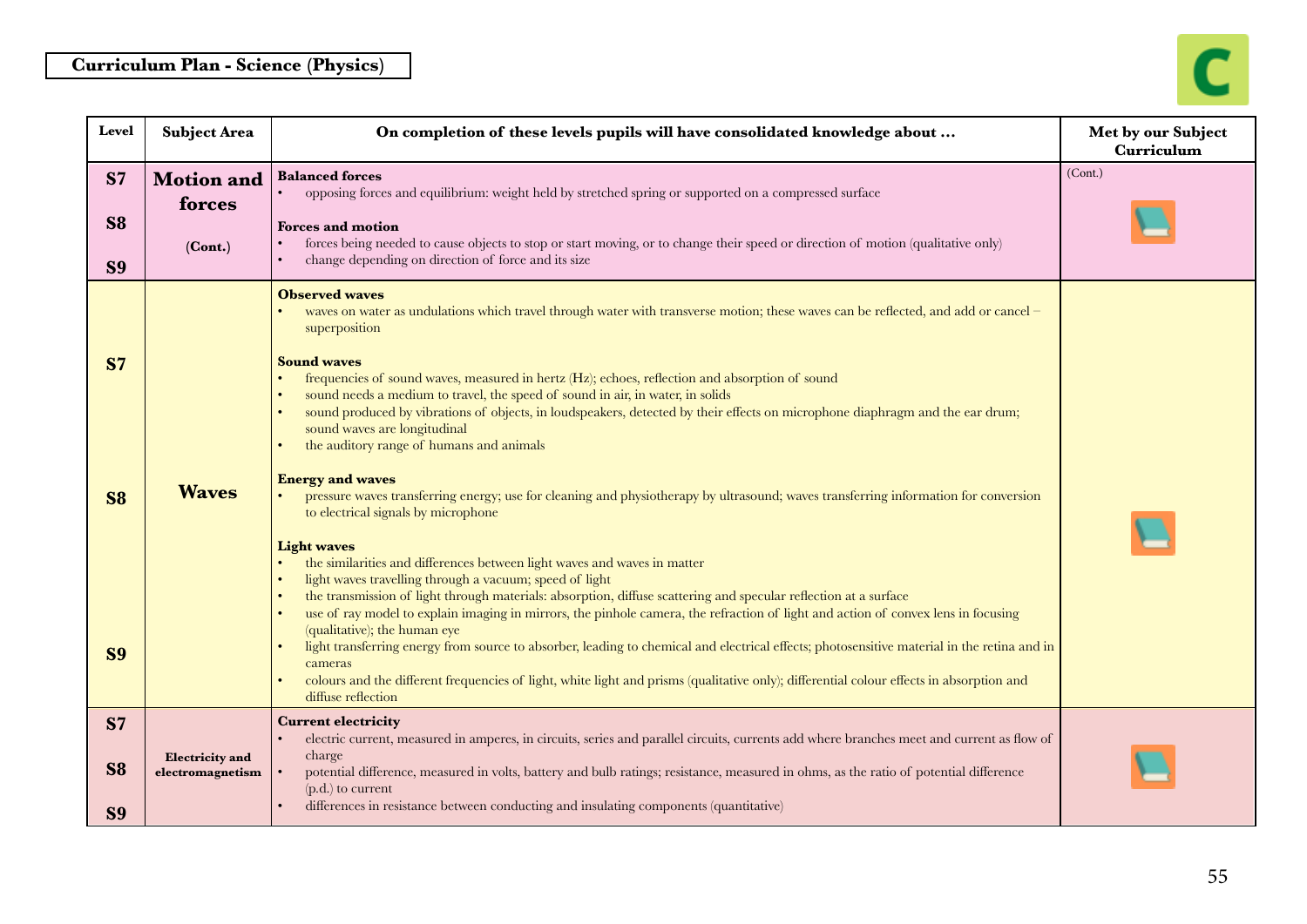| Level                                    | <b>Subject Area</b>                                   | On completion of these levels pupils will have consolidated knowledge about                                                                                                                                                                                                                                                                                                                                                                                                                                                                                                                                                                                                                                                                                                                                                                                                                                                                                  | Met by our Subject<br>Curriculum |
|------------------------------------------|-------------------------------------------------------|--------------------------------------------------------------------------------------------------------------------------------------------------------------------------------------------------------------------------------------------------------------------------------------------------------------------------------------------------------------------------------------------------------------------------------------------------------------------------------------------------------------------------------------------------------------------------------------------------------------------------------------------------------------------------------------------------------------------------------------------------------------------------------------------------------------------------------------------------------------------------------------------------------------------------------------------------------------|----------------------------------|
| S <sub>7</sub><br><b>S8</b><br><b>S9</b> | <b>Electricity</b> and<br>electromagnetism<br>(Cont.) | <b>Static electricity</b><br>separation of positive or negative charges when objects are rubbed together: transfer of electrons, forces between charged objects<br>the idea of electric field, forces acting across the space between objects not in contact<br><b>Magnetism</b><br>magnetic poles, attraction and repulsion<br>magnetic fields by plotting with compass, representation by field lines<br>Earth's magnetism, compass and navigation<br>the magnetic effect of a current, electromagnets, DC motors (principles only)                                                                                                                                                                                                                                                                                                                                                                                                                        | (Cont.)                          |
| S <sub>7</sub><br><b>S8</b>              | <b>Matter</b>                                         | <b>Physical changes</b><br>conservation of material and of mass, and reversibility, in melting, freezing, evaporation, sublimation, condensation, dissolving<br>similarities and differences, including density differences, between solids, liquids and gases<br>Brownian motion in gases<br>diffusion in liquids and gases driven by differences in concentration<br>the difference between chemical and physical changes<br>Particle model<br>the differences in arrangements, in motion and in closeness of particles explaining changes of state, shape and density; the anomaly<br>of ice-water transition<br>atoms and molecules as particles<br><b>Energy</b> in matter<br>changes with temperature in motion and spacing of particles<br>internal energy stored in materials<br><b>Space physics</b><br>gravity force, weight = mass x gravitational field strength (g), on Earth $g=10$ N/kg, different on other planets and stars; gravity forces |                                  |
| <b>S9</b>                                |                                                       | between Earth and Moon, and between Earth and sun (qualitative only)<br>our sun as a star, other stars in our galaxy, other galaxies<br>the seasons and the Earth's tilt, day length at different times of year, in different hemispheres<br>the light year as a unit of astronomical distance                                                                                                                                                                                                                                                                                                                                                                                                                                                                                                                                                                                                                                                               |                                  |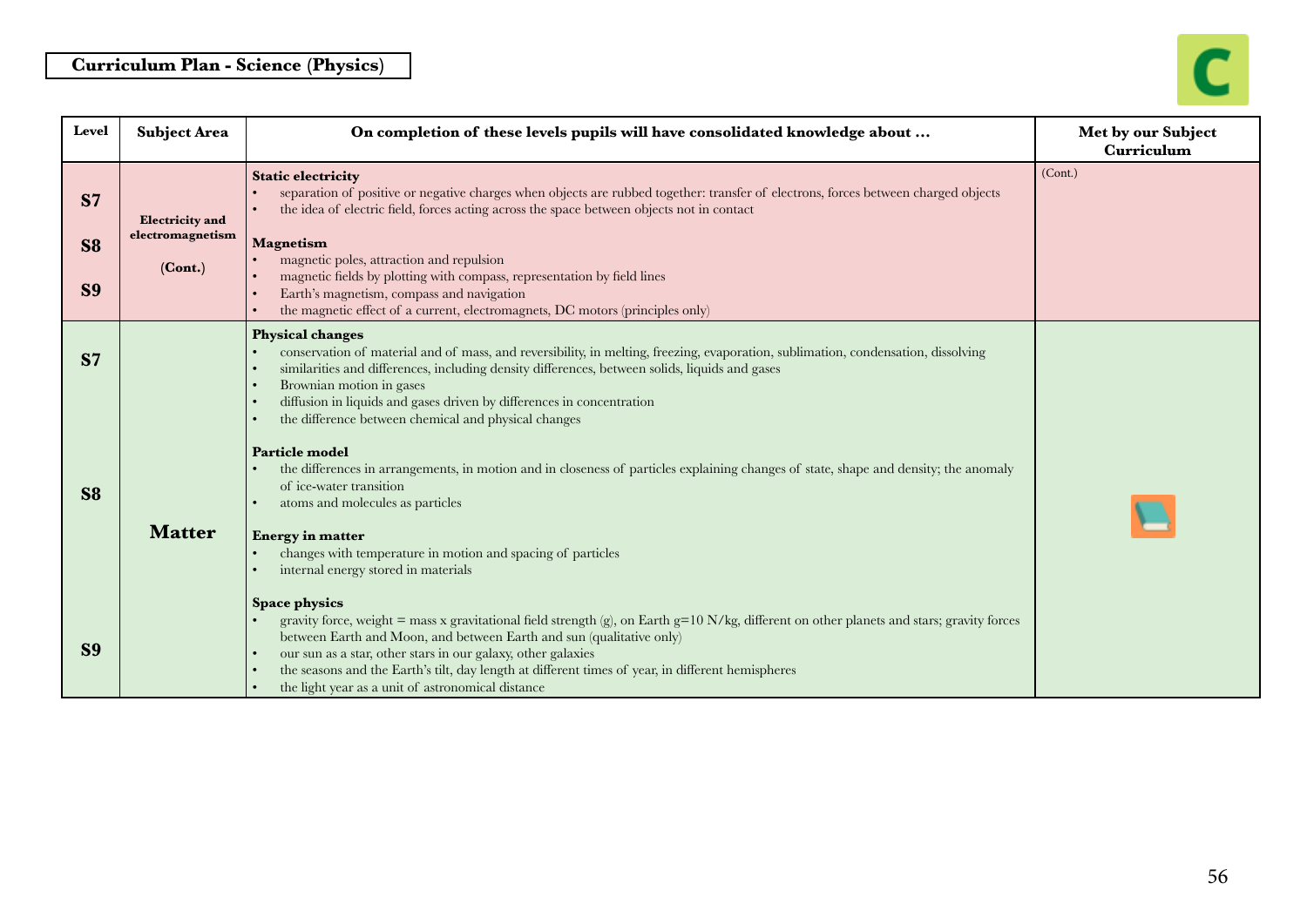

# **Curriculum Plan - Science (Working Scientifically)**

| Level                       | Area                                    | Through the science content at these levels, pupils should be taught to:                                                                                                                                                                                                                                                                                                                                                                                                                                                                                                                                                                                                                                                                                                                                                                                                                                                                                                                                                                                                 | Met by our Subject<br>Curriculum |
|-----------------------------|-----------------------------------------|--------------------------------------------------------------------------------------------------------------------------------------------------------------------------------------------------------------------------------------------------------------------------------------------------------------------------------------------------------------------------------------------------------------------------------------------------------------------------------------------------------------------------------------------------------------------------------------------------------------------------------------------------------------------------------------------------------------------------------------------------------------------------------------------------------------------------------------------------------------------------------------------------------------------------------------------------------------------------------------------------------------------------------------------------------------------------|----------------------------------|
| P1<br>P <sub>2</sub>        | <b>Working</b><br><b>Scientifically</b> | asking simple questions and recognising that they can be answered in different ways<br>observing closely, using simple equipment<br>performing simple tests<br>identifying and classifying<br>using their observations and ideas to suggest answers to questions<br>gathering and recording data to help in answering questions.                                                                                                                                                                                                                                                                                                                                                                                                                                                                                                                                                                                                                                                                                                                                         |                                  |
| P <sub>3</sub><br><b>P4</b> | Working<br>Scientifically               | asking relevant questions and using different types of scientific enquiries to answer them<br>setting up simple practical enquiries, comparative and fair tests<br>making systematic and careful observations and, where appropriate, taking accurate measurements using standard units, using a range of<br>equipment, including thermometers and data loggers<br>gathering, recording, classifying and presenting data in a variety of ways to help in answering questions<br>recording findings using simple scientific language, drawings, labelled diagrams, keys, bar charts, and tables<br>reporting on findings from enquiries, including oral and written explanations, displays or presentations of results and conclusions<br>using results to draw simple conclusions, make predictions for new values, suggest improvements and raise further questions<br>identifying differences, similarities or changes related to simple scientific ideas and processes<br>using straightforward scientific evidence to answer questions or to support their findings. |                                  |
| <b>P5</b><br><b>P6</b>      | Working<br>Scientifically               | planning different types of scientific enquiries to answer questions, including recognising and controlling variables where necessary<br>taking measurements, using a range of scientific equipment, with increasing accuracy and precision<br>recording data and results of increasing complexity using scientific diagrams and labels, classification keys, tables, and bar and line graphs<br>using test results to make predictions to set up further comparative and fair tests<br>reporting and presenting findings from enquiries, including conclusions, causal relationships and explanations of results, in oral and written<br>forms such as displays and other presentations<br>identifying scientific evidence that has been used to support or refute ideas or arguments.                                                                                                                                                                                                                                                                                  |                                  |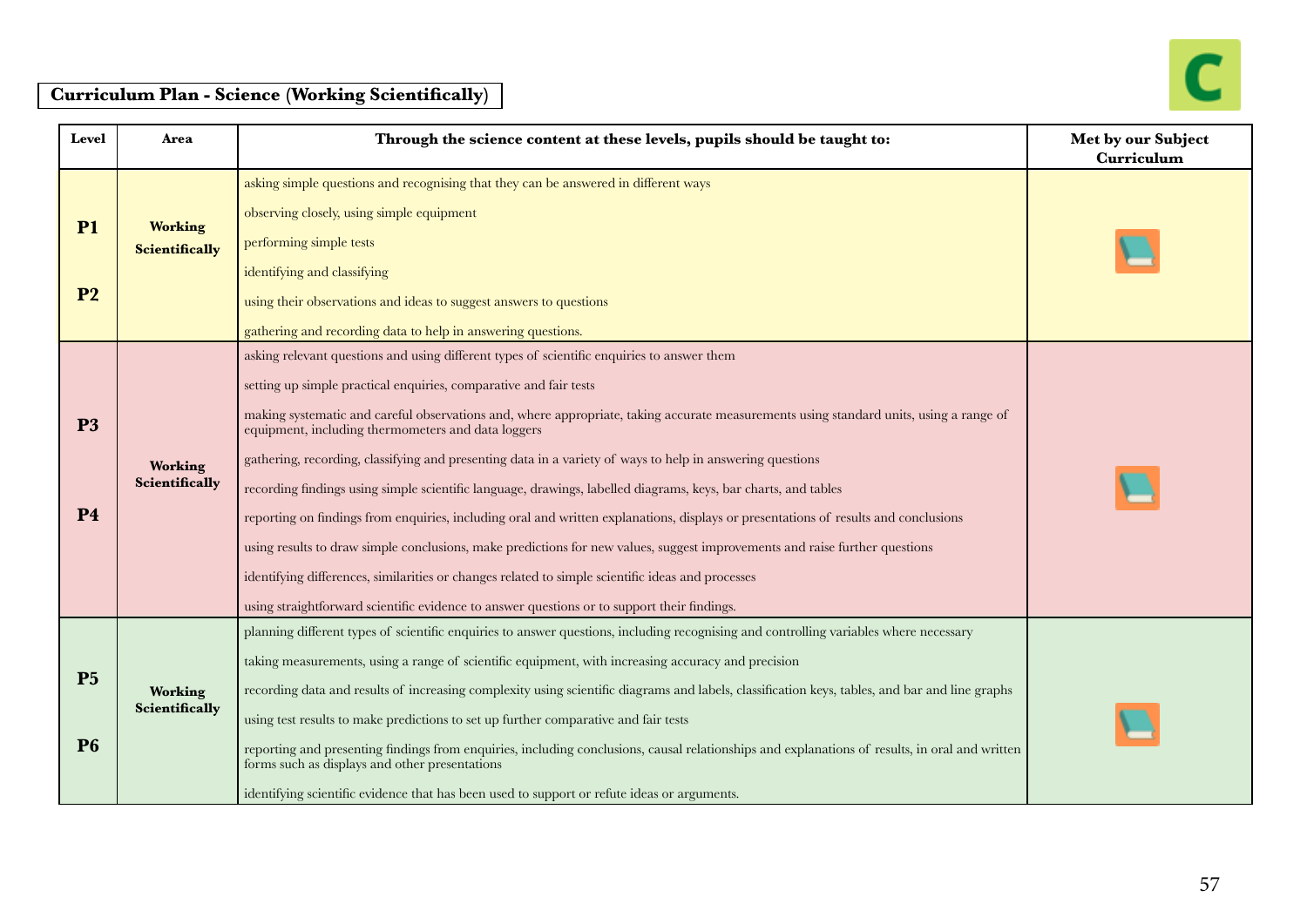# **Curriculum Plan - Science (Working Scientifically)**



| Level          | Area                      | Through the science content at these levels, pupils should be taught to:                                                                                                                                                                                                                                                                                                                                                                                                                                                                                                                                                                                                                                                                                                                                                                                     | Met by our Subject<br>Curriculum |
|----------------|---------------------------|--------------------------------------------------------------------------------------------------------------------------------------------------------------------------------------------------------------------------------------------------------------------------------------------------------------------------------------------------------------------------------------------------------------------------------------------------------------------------------------------------------------------------------------------------------------------------------------------------------------------------------------------------------------------------------------------------------------------------------------------------------------------------------------------------------------------------------------------------------------|----------------------------------|
| S <sub>7</sub> |                           | <b>Scientific attitudes</b><br>pay attention to objectivity and concern for accuracy, precision, repeatability and reproducibility<br>understand that scientific methods and theories develop as earlier explanations are modified to take account of new evidence and<br>ideas, together with the importance of publishing results and peer review<br>evaluate risks                                                                                                                                                                                                                                                                                                                                                                                                                                                                                        |                                  |
| <b>S8</b>      | Working<br>Scientifically | <b>Experimental skills and investigations</b><br>ask questions and develop a line of enquiry based on observations of the real world, alongside prior knowledge and experience<br>make predictions using scientific knowledge and understanding<br>select, plan and carry out the most appropriate types of scientific enquiries to test predictions, including identifying independent,<br>dependent and control variables<br>use appropriate techniques, apparatus, and materials during fieldwork and laboratory work, paying attention to health and safety<br>make and record observations and measurements using a range of methods for different investigations; and evaluate the reliability of<br>methods and suggest possible improvements<br>apply sampling techniques                                                                            |                                  |
| <b>S9</b>      |                           | Analysis and evaluation<br>apply mathematical concepts and calculate results<br>present observations and data using appropriate methods, including tables and graphs<br>interpret observations and data, including identifying patterns and using observations, measurements and data to draw conclusions<br>present reasoned explanations, including explaining data in relation to predictions and hypotheses<br>evaluate data, showing awareness of potential sources of random and systematic error<br>identify further questions arising from their results<br><b>Measurement</b><br>understand and use SI units and IUPAC (International Union of Pure and Applied Chemistry) chemical nomenclature<br>use and derive simple equations and carry out appropriate calculations<br>undertake basic data analysis including simple statistical techniques |                                  |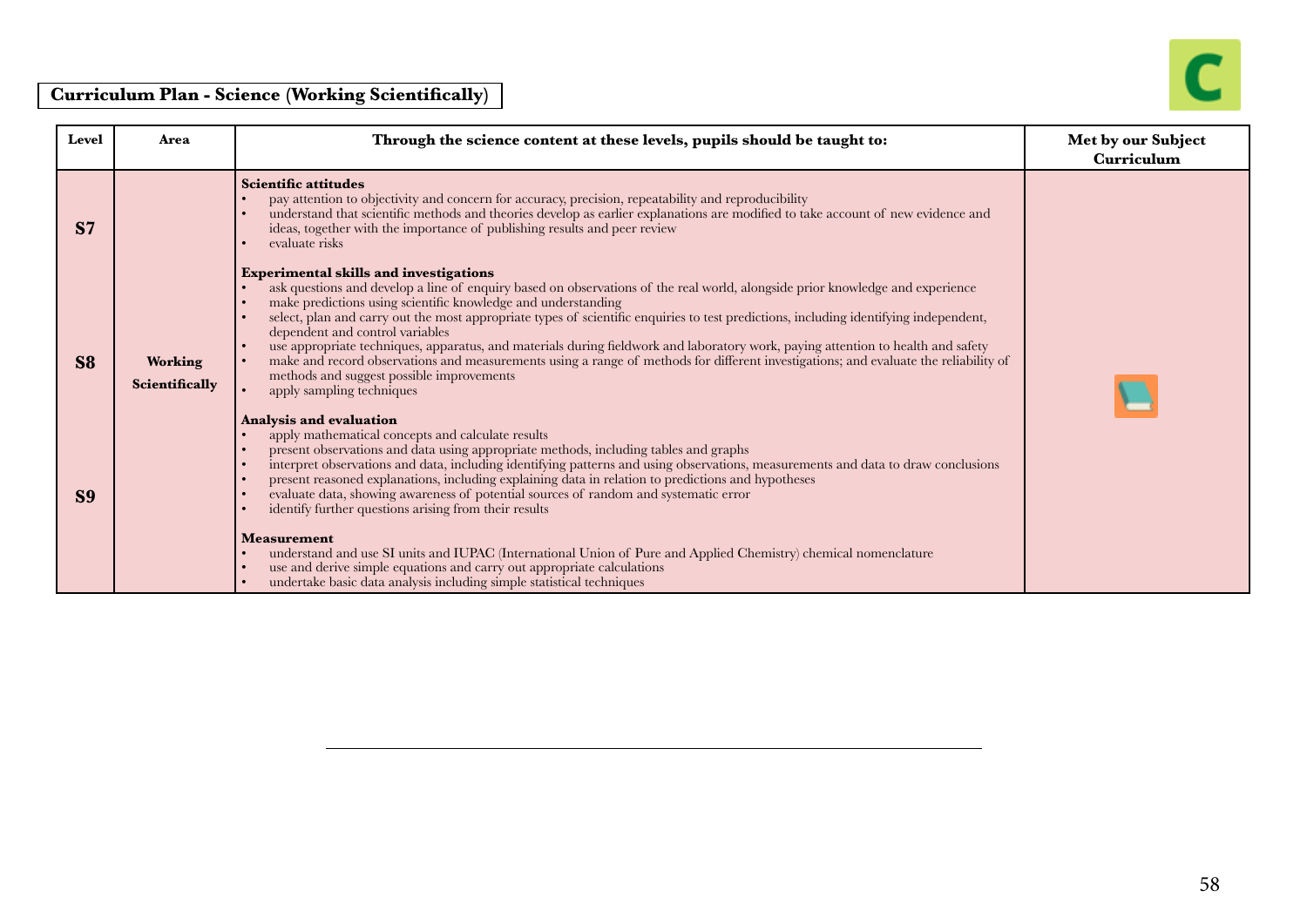#### **Curriculum Plan - Humanities**



| Level                                            | <b>Subject Area</b> | On completion of these levels pupils will have consolidated knowledge of                                                                                                                                                                                                                                                                                                                                                                                                                                                                                                                                                                                                                                                                                                                                                                                          | Met by our Subject<br>Curriculum |
|--------------------------------------------------|---------------------|-------------------------------------------------------------------------------------------------------------------------------------------------------------------------------------------------------------------------------------------------------------------------------------------------------------------------------------------------------------------------------------------------------------------------------------------------------------------------------------------------------------------------------------------------------------------------------------------------------------------------------------------------------------------------------------------------------------------------------------------------------------------------------------------------------------------------------------------------------------------|----------------------------------|
| P1<br>P <sub>2</sub>                             | <b>History</b>      | changes within living memory. Where appropriate, these will be used to reveal aspects of change in national life<br>events beyond living memory that are significant nationally or globally<br>e.g. the Great Fire of London, the first aeroplane flight or events commemorated through festivals or anniversaries<br>the lives of significant individuals in the past who have contributed to national and international achievements. Some will be used to com-<br>pare aspects of life in different periods<br>e.g. Elizabeth I and Queen Victoria, Christopher Columbus and Neil Armstrong, William Caxton and Tim Berners-Lee, Pieter Bruegel the Elder and LS Lowry,<br>Rosa Parks and Emily Davison, Mary Seacole and/or Florence Nightingale and Edith Cavell and Edith Cavell<br>significant historical events, people and places in their own locality. |                                  |
| <b>P3</b><br><b>P4</b><br><b>P5</b><br><b>P6</b> | <b>History</b>      | <b>Pre-Roman Britain</b><br>late Neolithic hunter-gatherers and early farmers, for example, Skara Brae<br>Bronze Age religion, technology and travel, for example, Stonehenge<br>Iron Age hill forts: tribal kingdoms, farming, art and culture<br><b>Roman Britain</b><br>Julius Caesar's attempted invasion in 55-54 BC<br>the Roman Empire by AD 42 and the power of its army<br>successful invasion by Claudius and conquest, including Hadrian's Wall<br>British resistance, for example, Boudica<br>"Romanisation" of Britain: sites such as Caerwent and the impact of technology, culture and beliefs, including early Christianity                                                                                                                                                                                                                       |                                  |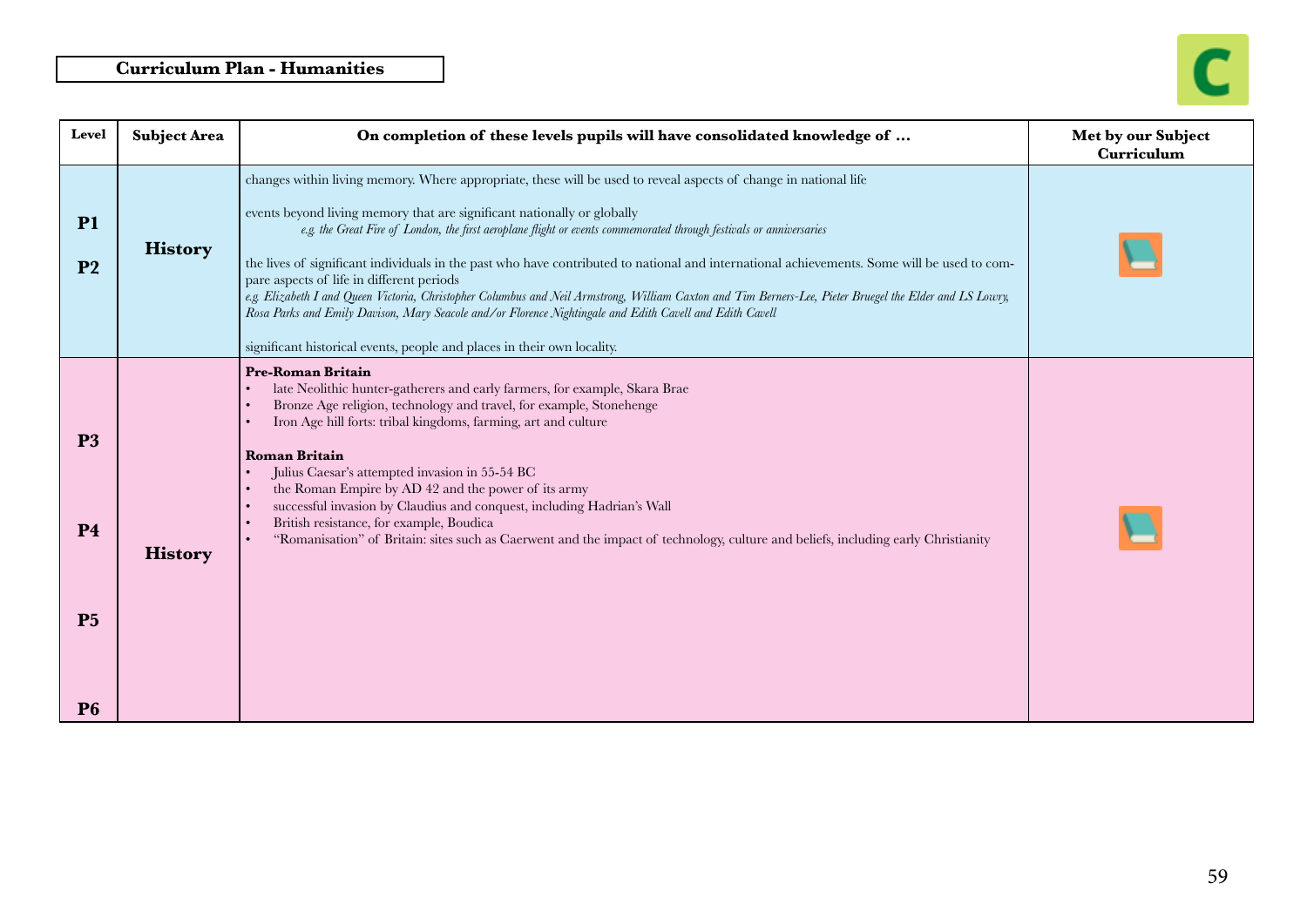#### **Curriculum Plan - Humanities**



| Level                                                      | <b>Subject Area</b> | On completion of these levels pupils will have consolidated knowledge of/have conducted $a(n)$                                                                                                                                                                                                                                                                                                                                                                                                                                                                                                                                                                                                                                                                                                                                                                   | Met by our Subject<br>Curriculum |
|------------------------------------------------------------|---------------------|------------------------------------------------------------------------------------------------------------------------------------------------------------------------------------------------------------------------------------------------------------------------------------------------------------------------------------------------------------------------------------------------------------------------------------------------------------------------------------------------------------------------------------------------------------------------------------------------------------------------------------------------------------------------------------------------------------------------------------------------------------------------------------------------------------------------------------------------------------------|----------------------------------|
| P <sub>3</sub><br><b>P4</b><br>P <sub>5</sub><br><b>P6</b> | <b>History</b>      | <b>Extended chronological study</b><br>examples include:<br>the changing power of monarchs using case studies such as John, Anne and Victoria<br>changes in an aspect of social history, such as crime and punishment from the Anglo-Saxons to the present or leisure and entertainment in the 20th Century<br>the legacy of Greek or Roman culture (art, architecture or literature) on later periods in British history, including the present day<br>a significant turning point in British history, for example, the first railways or the Battle of Britain<br><b>Ancient Civilizations</b><br>An overview of ancient civilizations and when and where they appeared<br>A depth study on Ancient Egypt                                                                                                                                                      |                                  |
| S <sub>7</sub><br><b>S8</b><br><b>S9</b>                   | <b>History</b>      | Medieval Britain (1066-1509)<br>the development of Church, state and society in Medieval Britain 1066-1509<br>Tudor, Stuart & Georgian Britain (1509-1745)<br>the development of Church, state and society in Britain 1509-1745<br>Georgian & Victorian Britain (1745-1901)<br>ideas, political power, industry and empire: Britain, 1745-1901<br><b>Modern Britain and Europe (1901-)</b><br>challenges for Britain, Europe and the wider world 1901 to the present day<br>The Holocaust<br><b>Local History</b><br>a local history study<br><b>Extended Study</b><br>the study of an aspect or theme in British history that consolidates and extends pupils' chronological knowledge from before 1066<br><b>World History</b><br>at least one study of a significant society or issue in world history and its interconnections with other world developments |                                  |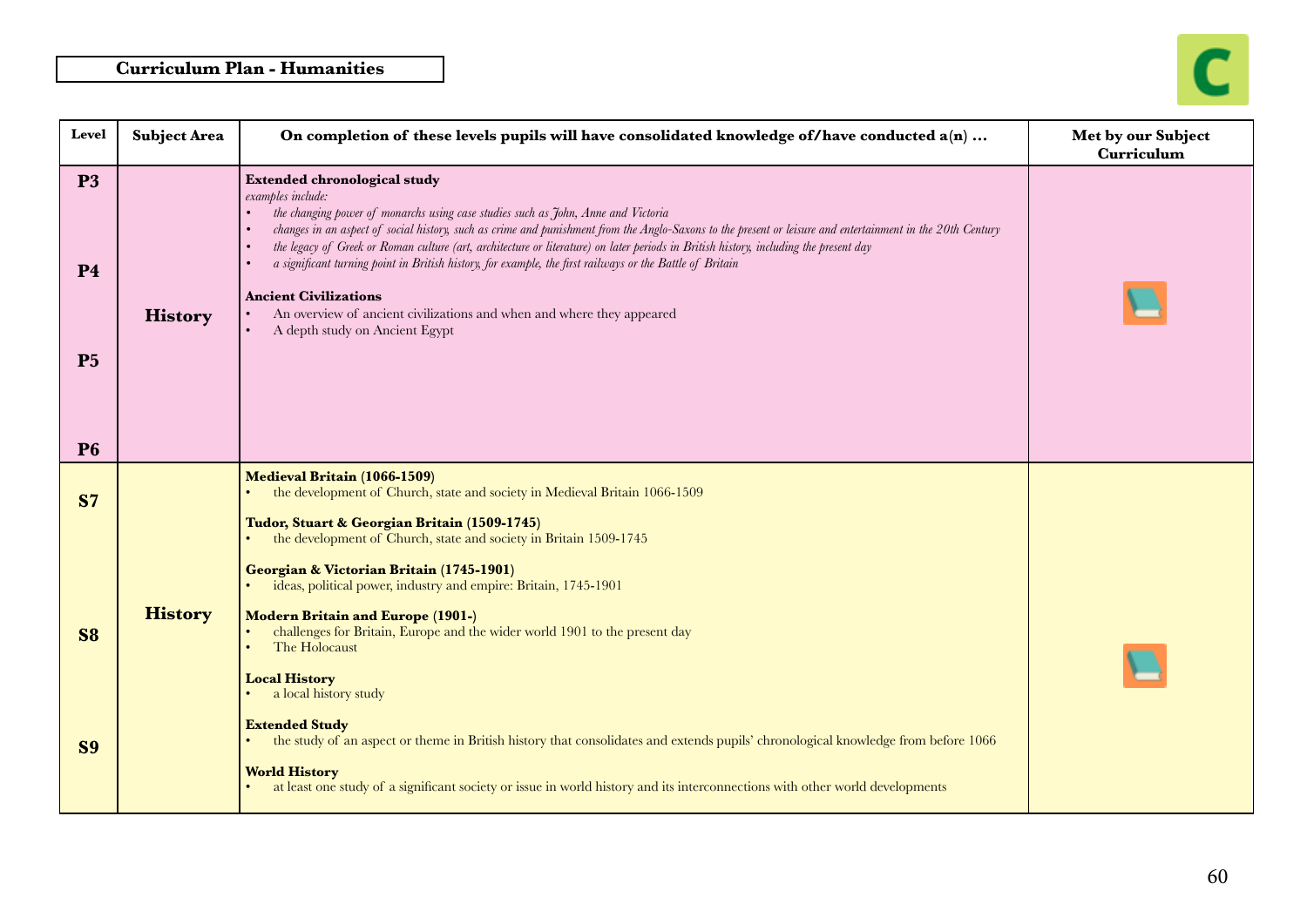|                                                       | <b>Curriculum Plan - Humanities</b> |                                                                                                                                                                                                                                                                                                                                                                                                                                                                                                                                                                                                                                                                                                                                                                                                                                                                                                                                                                                                                                                                                                                                                                                                                                                                                                                                                                                                                                                                                                                                                                                                                                                                                                                                                                                                                                                                                                                                                                                                                                                                                                                                                                           |                                  |  |  |
|-------------------------------------------------------|-------------------------------------|---------------------------------------------------------------------------------------------------------------------------------------------------------------------------------------------------------------------------------------------------------------------------------------------------------------------------------------------------------------------------------------------------------------------------------------------------------------------------------------------------------------------------------------------------------------------------------------------------------------------------------------------------------------------------------------------------------------------------------------------------------------------------------------------------------------------------------------------------------------------------------------------------------------------------------------------------------------------------------------------------------------------------------------------------------------------------------------------------------------------------------------------------------------------------------------------------------------------------------------------------------------------------------------------------------------------------------------------------------------------------------------------------------------------------------------------------------------------------------------------------------------------------------------------------------------------------------------------------------------------------------------------------------------------------------------------------------------------------------------------------------------------------------------------------------------------------------------------------------------------------------------------------------------------------------------------------------------------------------------------------------------------------------------------------------------------------------------------------------------------------------------------------------------------------|----------------------------------|--|--|
| Level                                                 | <b>Subject Area</b>                 | On completion of these levels pupils will be able to                                                                                                                                                                                                                                                                                                                                                                                                                                                                                                                                                                                                                                                                                                                                                                                                                                                                                                                                                                                                                                                                                                                                                                                                                                                                                                                                                                                                                                                                                                                                                                                                                                                                                                                                                                                                                                                                                                                                                                                                                                                                                                                      | Met by our Subject<br>Curriculum |  |  |
| P1<br>P <sub>2</sub>                                  | Geography                           | <b>Location Knowledge</b><br>name and locate the world's 7 continents and 5 oceans<br>name, locate and identify characteristics of the 4 countries and capital cities of the United Kingdom and its surrounding seas<br><b>Place Knowledge</b><br>name and locate the world's 7 continents and 5 oceans<br>name, locate and identify characteristics of the 4 countries and capital cities of the United Kingdom and its surrounding seas<br><b>Human and Physical Geography</b><br>identify seasonal and daily weather patterns in the United Kingdom and the location of hot and cold areas of the world in relation to<br>the Equator and the North and South Poles<br>use basic geographical vocabulary to refer to:<br>key physical features, including: beach, cliff, coast, forest, hill, mountain, sea, ocean, river, soil, valley, vegetation, season and<br>weather<br>key human features, including: city, town, village, factory, farm, house, office, port, harbour and shop<br>$\ast$<br><b>Geographical Skills and Fieldwork</b><br>use world maps, atlases and globes to identify the United Kingdom and its countries, as well as the countries, continents and oceans<br>studied at this key stage<br>use simple compass directions (North, South, East and West) and locational and directional language to describe the location of<br>features and routes on a map<br>use aerial photographs and plan perspectives to recognise landmarks and basic human and physical features; devise a simple map; and<br>use and construct basic symbols in a key<br>use simple fieldwork and observational skills to study the geography of their school and its grounds and the key human and physical<br>features of its surrounding environment.                                                                                                                                                                                                                                                                                                                                                                                                             |                                  |  |  |
| P <sub>3</sub><br><b>P4</b><br><b>P5</b><br><b>P6</b> | Geography                           | <b>Location Knowledge</b><br>locate the world's countries, using maps to focus on Europe (including the location of Russia) and North and South America, concen-<br>trating on their environmental regions, key physical and human characteristics, countries, and major cities<br>name and locate counties and cities of the United Kingdom, geographical regions and their identifying human and physical charac-<br>teristics, key topographical features (including hills, mountains, coasts and rivers), and land-use patterns; and understand how some of<br>these aspects have changed over time<br>identify the position and significance of latitude, longitude, Equator, Northern Hemisphere, Southern Hemisphere, the Tropics of<br>Cancer and Capricorn, Arctic and Antarctic Circle, the Prime/Greenwich Meridian and time zones (including day and night)<br><b>Place Knowledge</b><br>understand geographical similarities and differences through the study of human and physical geography of a region of the United<br>Kingdom, a region in a European country, and a region in North or South America<br><b>Human and Physical Geography</b><br>describe and understand key aspects of physical geography, including: climate zones, biomes and vegetation belts, rivers, mountains,<br>volcanoes and earthquakes, and the water cycle<br>describe and understand key aspects of human geography, including: types of settlement and land use, economic activity including<br>trade links, and the distribution of natural resources including energy, food, minerals and water<br><b>Geographical Skills and Fieldwork</b><br>use maps, atlases, globes and digital/computer mapping to locate countries and describe features studied<br>use the 8 points of a compass, 4 and 6-figure grid references, symbols and key (including the use of Ordnance Survey maps) to build<br>their knowledge of the United Kingdom and the wider world<br>use fieldwork to observe, measure, record and present the human and physical features in the local area using a range of methods,<br>including sketch maps, plans and graphs, and digital technologies. | 61                               |  |  |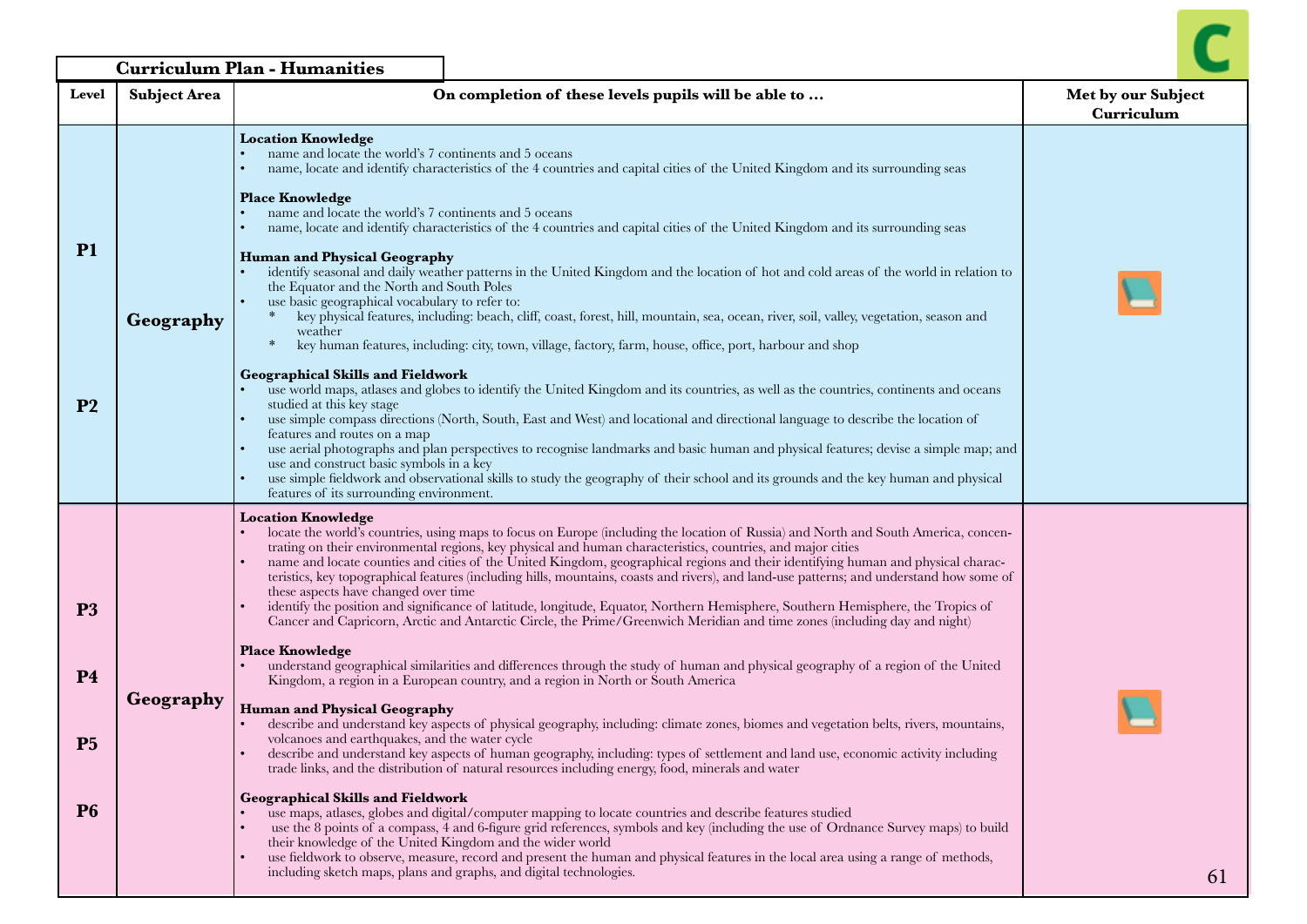

#### **Curriculum Plan - Humanities**

| Level                  | <b>Subject Area</b> | On completion of these levels pupils will                                                                                                                                                                                                                                                                                                                                                                                                                                                                                                                                                                                                                                                                                                                                                                                                                                                                                                                                                                                                                                                                                                                                                                                                                                                                                                                                                                                 | Met by our Subject<br>Curriculum |
|------------------------|---------------------|---------------------------------------------------------------------------------------------------------------------------------------------------------------------------------------------------------------------------------------------------------------------------------------------------------------------------------------------------------------------------------------------------------------------------------------------------------------------------------------------------------------------------------------------------------------------------------------------------------------------------------------------------------------------------------------------------------------------------------------------------------------------------------------------------------------------------------------------------------------------------------------------------------------------------------------------------------------------------------------------------------------------------------------------------------------------------------------------------------------------------------------------------------------------------------------------------------------------------------------------------------------------------------------------------------------------------------------------------------------------------------------------------------------------------|----------------------------------|
| <b>S7</b><br><b>S8</b> | Geography           | <b>Location Knowledge</b><br>extend their locational knowledge and deepen their spatial awareness of the world's countries, using maps of the world to focus on<br>Africa, Russia, Asia (including China and India), and the Middle East, focusing on their environmental regions, including polar and<br>hot deserts, key physical and human characteristics, countries and major cities<br><b>Place Knowledge</b><br>understand geographical similarities, differences and links between places through the study of the human and physical geography of<br>a region in Africa and a region in Asia<br><b>Human and Physical Geography</b><br>understand, through the use of detailed place-based exemplars at a variety of scales, the key processes in:<br>physical geography relating to: geological timescales and plate tectonics; rocks, weathering and soils; weather and climate, including<br>the change in climate from the Ice Age to the present; and glaciation, hydrology and coasts<br>human geography relating to: population and urbanisation; international development; economic activity in the primary, secondary,<br>tertiary and quaternary sectors; and the use of natural resources<br>understand how human and physical processes interact to influence and change landscapes, environments and the climate; and how<br>human activity relies on the effective functioning of natural systems |                                  |
| <b>S9</b>              |                     | <b>Geographical Skills and Fieldwork</b><br>build on their knowledge of globes, maps and atlases, and apply and develop this knowledge routinely in the classroom and in the<br>field<br>interpret Ordnance Survey maps in the classroom and the field, including using grid references and scale, topographical and other<br>thematic mapping, and aerial and satellite photographs<br>use Geographical Information Systems (GIS) to view, analyse and interpret places and data<br>use fieldwork in contrasting locations to collect, analyse and draw conclusions from geographical data, using multiple sources of<br>increasingly complex information                                                                                                                                                                                                                                                                                                                                                                                                                                                                                                                                                                                                                                                                                                                                                                |                                  |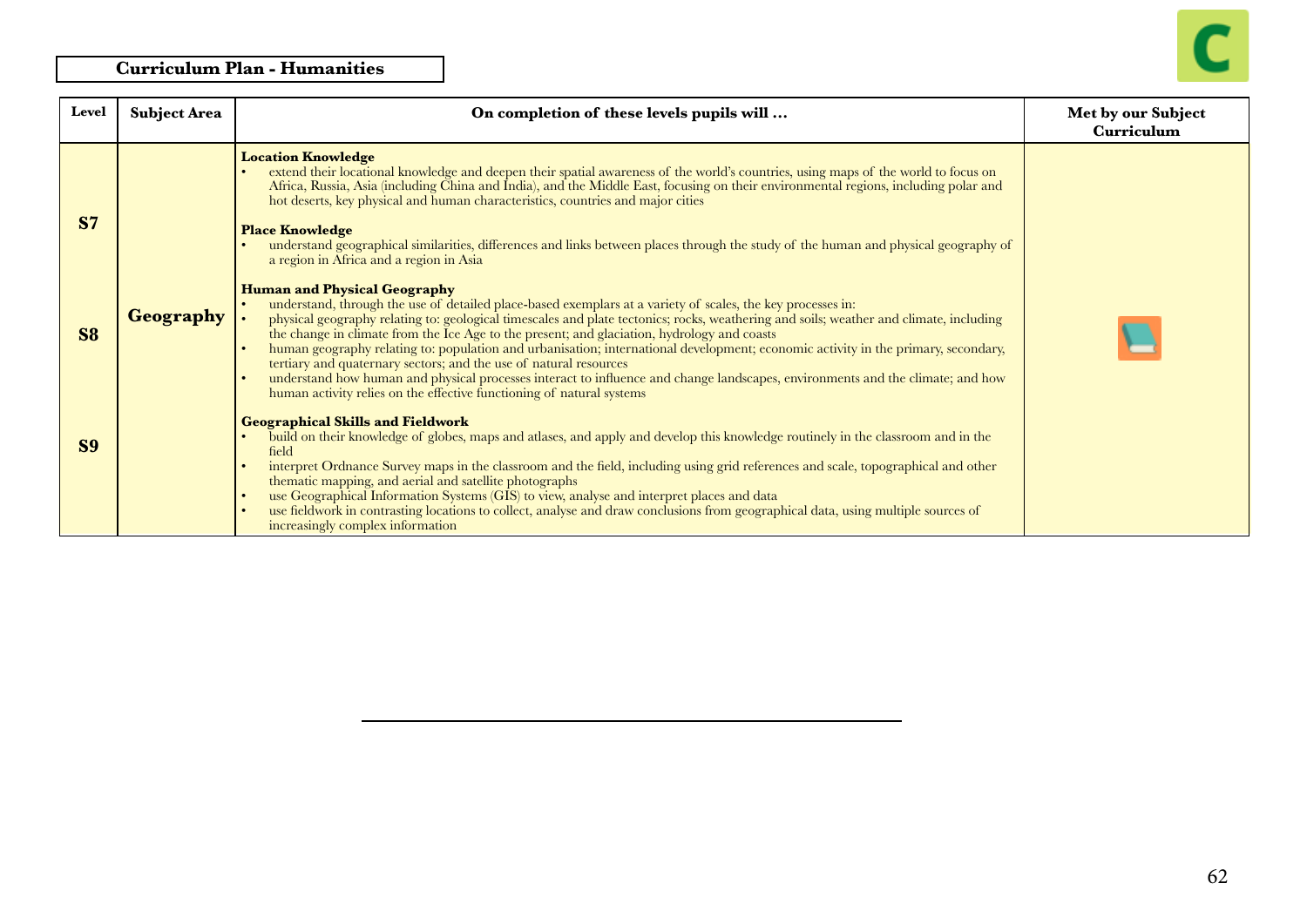

| Level                                                 | <b>Subject Area</b>               | On completion of these levels pupils will be able to                                                                                                                                                                                                                                                                                                                                                                                                                                                                                                                                                                                                                                                                                                                                                           | Met by our Subject<br>Curriculum |
|-------------------------------------------------------|-----------------------------------|----------------------------------------------------------------------------------------------------------------------------------------------------------------------------------------------------------------------------------------------------------------------------------------------------------------------------------------------------------------------------------------------------------------------------------------------------------------------------------------------------------------------------------------------------------------------------------------------------------------------------------------------------------------------------------------------------------------------------------------------------------------------------------------------------------------|----------------------------------|
| P1<br>P <sub>2</sub>                                  | <b>Sports and</b><br><b>Games</b> | master basic movements including running, jumping, throwing and catching, as well as developing balance, agility and co-ordination, and<br>begin to apply these in a range of activities<br>participate in team games, developing simple tactics for attacking and defending<br>perform dances using simple movement patterns.                                                                                                                                                                                                                                                                                                                                                                                                                                                                                 |                                  |
| <b>P3</b><br><b>P4</b><br><b>P5</b><br><b>P6</b>      | <b>Sports and</b><br><b>Games</b> | use running, jumping, throwing and catching in isolation and in combination<br>play competitive games, modified where appropriate, and apply basic principles suitable for attacking and defending<br>develop flexibility, strength, technique, control and balance<br>perform dances using a range of movement patterns<br>take part in outdoor and adventurous activity challenges both individually and within a team<br>compare their performances with previous ones and demonstrate improvement to achieve their personal best.<br>swim competently, confidently and proficiently over a distance of at least 25 metres                                                                                                                                                                                  |                                  |
| <b>P3</b><br><b>P4</b><br>P <sub>5</sub><br><b>P6</b> | <b>Water</b><br><b>Safety</b>     | use a range of strokes effectively<br>perform safe self-rescue in different water-based situations.                                                                                                                                                                                                                                                                                                                                                                                                                                                                                                                                                                                                                                                                                                            |                                  |
| <b>S7</b><br><b>S8</b><br><b>S9</b>                   | Physical<br><b>Education</b>      | use a range of tactics and strategies to overcome opponents in direct competition through team and individual games<br>develop their technique and improve their performance in other competitive sports [for example, athletics and gymnastics]<br>perform dances using advanced dance techniques in a range of dance styles and forms<br>take part in outdoor and adventurous activities which present intellectual and physical challenges and be encouraged to work in a team,<br>building on trust and developing skills to solve problems, either individually or as a group<br>analyse their performances compared to previous ones and demonstrate improvement to achieve their personal best<br>take part in competitive sports and activities outside school through community links or sports clubs |                                  |

\*Our PE sessions take place on site and in conjunction with local provisions, eg. fitness gym, swimming pool. We also have local park visits scheduled which include elemnts of adventurous play.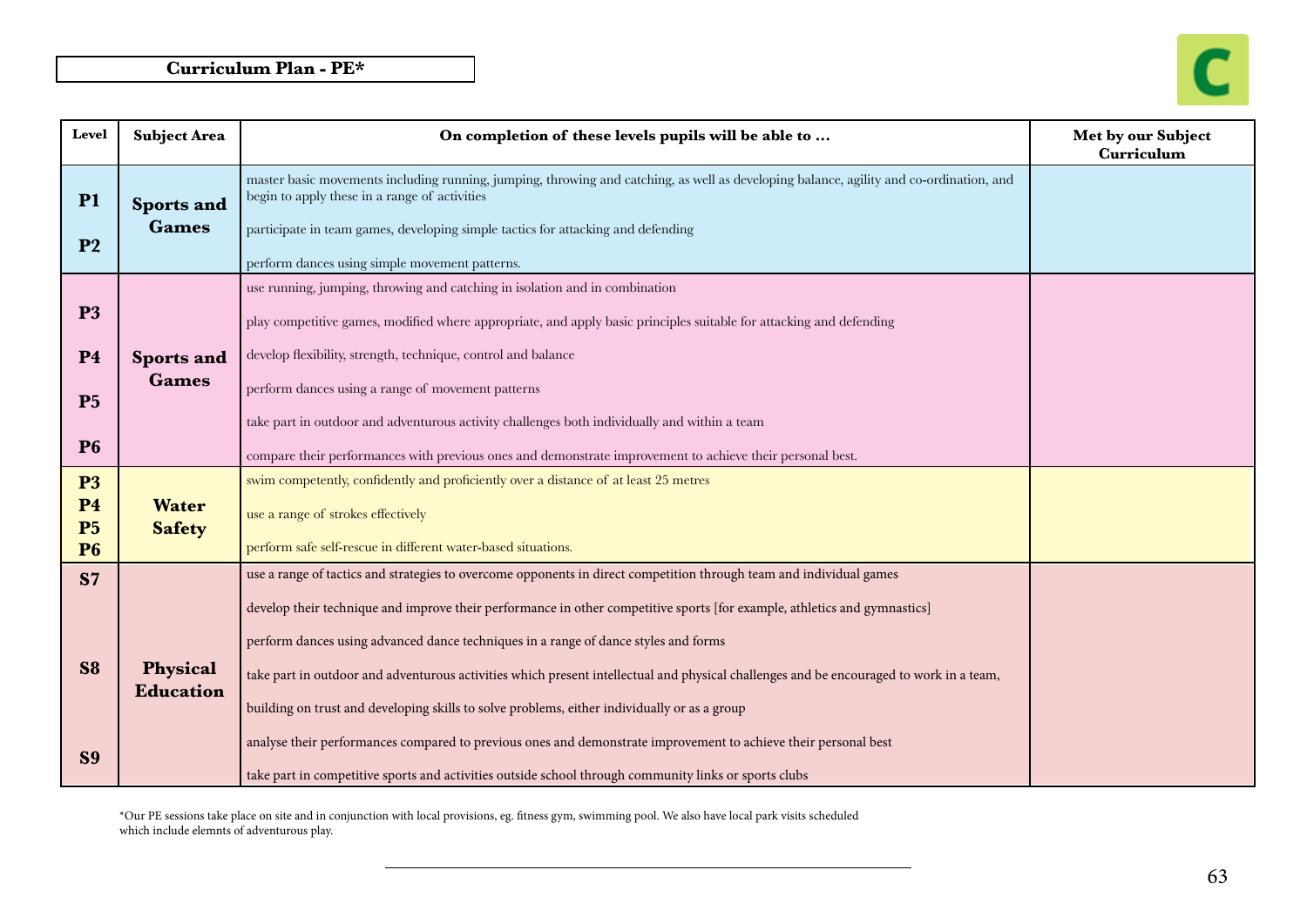#### **Curriculum Plan - Phonics\***



| <b>Level</b>   | <b>Subject Area</b>      | On completion of this levels pupils will be able to                                                                                                                                                                                                                                                                                             | Met by our Subject<br>Curriculum                                  |
|----------------|--------------------------|-------------------------------------------------------------------------------------------------------------------------------------------------------------------------------------------------------------------------------------------------------------------------------------------------------------------------------------------------|-------------------------------------------------------------------|
| <b>P1</b>      | Fix it<br><b>Phonics</b> | sound out letters<br>blend letter sounds to read words<br>identify and negotiate 'tricky' words<br>match the sound to the correct letter(s)<br>segment sounds to spell words<br>Complete the Fix it Phonics Level 1 assessment (Please see our Phonics Curriculum document for more detailed information and criteria).                         |                                                                   |
| P <sub>2</sub> | Fix it<br><b>Phonics</b> | sound out letters and letter combinations<br>blend letter sounds to read words<br>identify and negotiate 'tricky' words<br>match the sound to the correct letter(s)<br>segment sounds to spell words<br>Complete the Fix it Phonics Level 2 assessment (Please see our Phonics Curriculum document for more detailed information and criteria). | We use<br>'Letterland Phonics' for all<br>of our Phonics content. |
| <b>P3</b>      | Fix it<br><b>Phonics</b> | sound out letters and letter combinations<br>blend letter sounds to read words<br>identify and negotiate 'tricky' words<br>match the sound to the correct letter(s)<br>segment sounds to spell words<br>Complete the Fix it Phonics Level 3 assessment (Please see our Phonics Curriculum document for more detailed information and criteria). |                                                                   |

\*Any pupils assessed to be at or below level P3 in Phonics will be required to complete the Fix It Phonics Programme, levels 1 - 3. Fix It Phonics is a programme created by Letterland Phonics which is a Department for Education supported provider of Phonics education.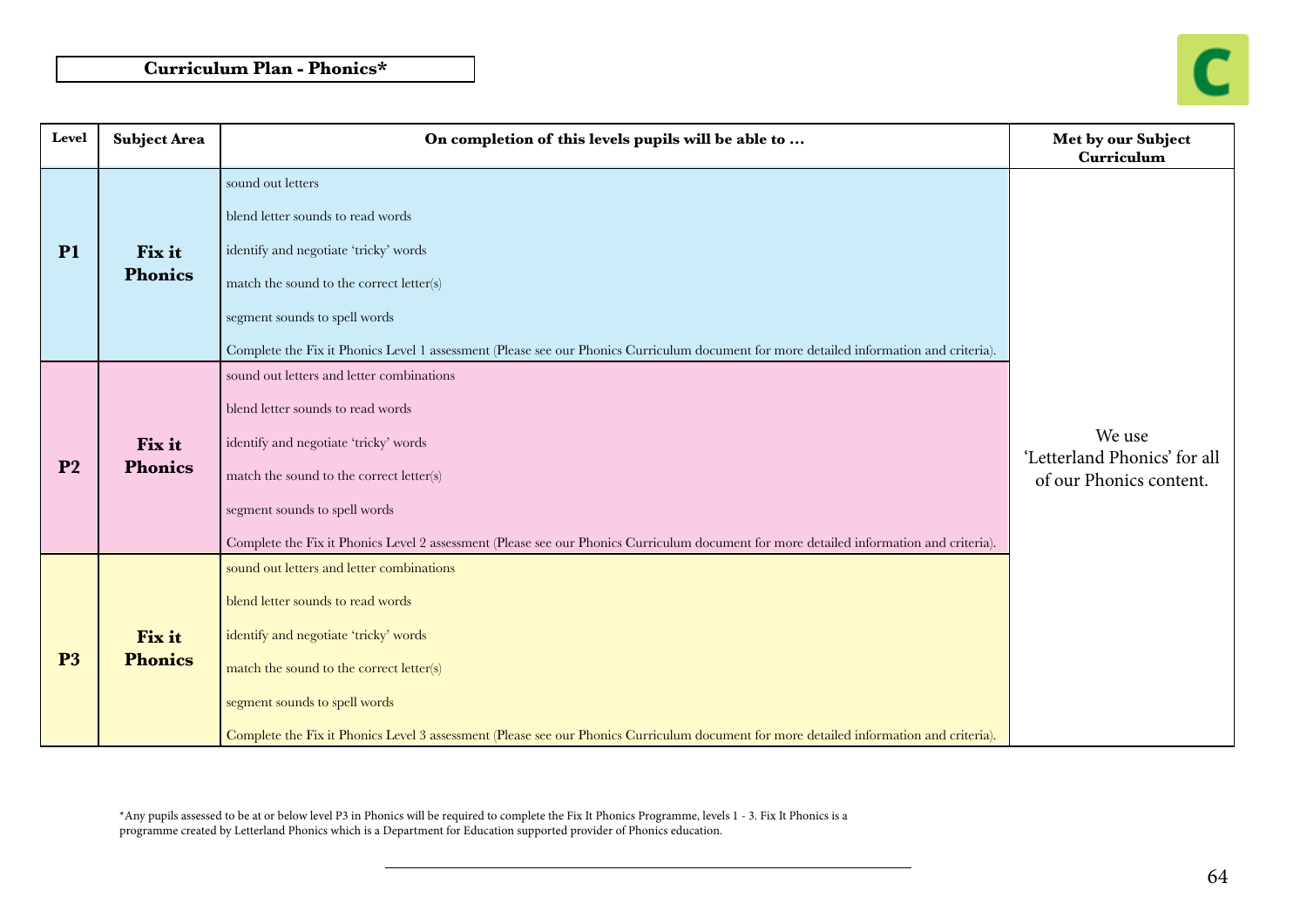|                             |                                                                             | <b>Curriculum Plan - PHSE</b>                                                                                                                                                                                                                                                                                                                                                                                                                                                                                                                                                                                                                                                                                                                                                                                                                                                                                                                 |                                  |
|-----------------------------|-----------------------------------------------------------------------------|-----------------------------------------------------------------------------------------------------------------------------------------------------------------------------------------------------------------------------------------------------------------------------------------------------------------------------------------------------------------------------------------------------------------------------------------------------------------------------------------------------------------------------------------------------------------------------------------------------------------------------------------------------------------------------------------------------------------------------------------------------------------------------------------------------------------------------------------------------------------------------------------------------------------------------------------------|----------------------------------|
| Level                       | <b>Subject Area</b>                                                         | On completion of these levels pupils will have consolidated knowledge of                                                                                                                                                                                                                                                                                                                                                                                                                                                                                                                                                                                                                                                                                                                                                                                                                                                                      | Met by our Subject<br>Curriculum |
| P1<br>P <sub>2</sub>        | <b>Healthy</b><br><b>Lifestyles</b><br>(Physical)                           | what keeping healthy means; different ways to keep healthy<br>foods that support good health and the risks of eating too much sugar<br>how physical activity helps us to stay healthy; and ways to be physically active everyday why sleep is important and different ways to rest and relax<br>simple hygiene routines that can stop germs from spreading<br>medicines (including vaccinations and immunisations and those that support allergic reactions) can help people to stay healthy<br>dental care and visiting the dentist; how to brush teeth correctly; food and drink that support dental health<br>how to keep safe in the sun and protect skin from sun damage<br>different ways to learn and play; recognising the importance of knowing<br>when to take a break from time online or TV<br>the people who help us to stay physically healthy                                                                                  |                                  |
| P1<br>P <sub>2</sub>        | <b>Mental</b><br>Health                                                     | different feelings that humans can experience<br>how to recognise and name different feelings<br>how feelings can affect people's bodies and how they behave<br>how to recognise what others might be feeling<br>how to recognise that not everyone feels the same at the same time, or feels the same about the same things<br>ways of sharing feelings; a range of words to describe feelings<br>things that help people feel good (e.g. playing outside, doing things they enjoy, spending time with family, getting enough sleep)<br>different things they can do to manage big feelings, to help calm themselves down and/or change their mood when they don't feel good<br>how to recognise when they need help with feelings; that it is important to ask for help with feelings; and how to ask for it<br>change and loss (including death); to identify feelings associated with this; to recognise what helps people to feel better |                                  |
| <b>P1</b><br>P <sub>2</sub> | <b>Ourselves,</b><br><b>Growing</b><br>$\boldsymbol{\&}$<br><b>Changing</b> | how to recognise what makes them special<br>how to recognise the ways in which we are all unique<br>how to identify what they are good at, what they like and dislike<br>how to manage when finding things difficult<br>how to name the main parts of the body including external genitalia (e.g. vulva, vagina, penis, testicles)<br>growing and changing from young to old and how people's needs change<br>how to prepare to move to a new class/year group                                                                                                                                                                                                                                                                                                                                                                                                                                                                                |                                  |

 $\overline{\phantom{0}}$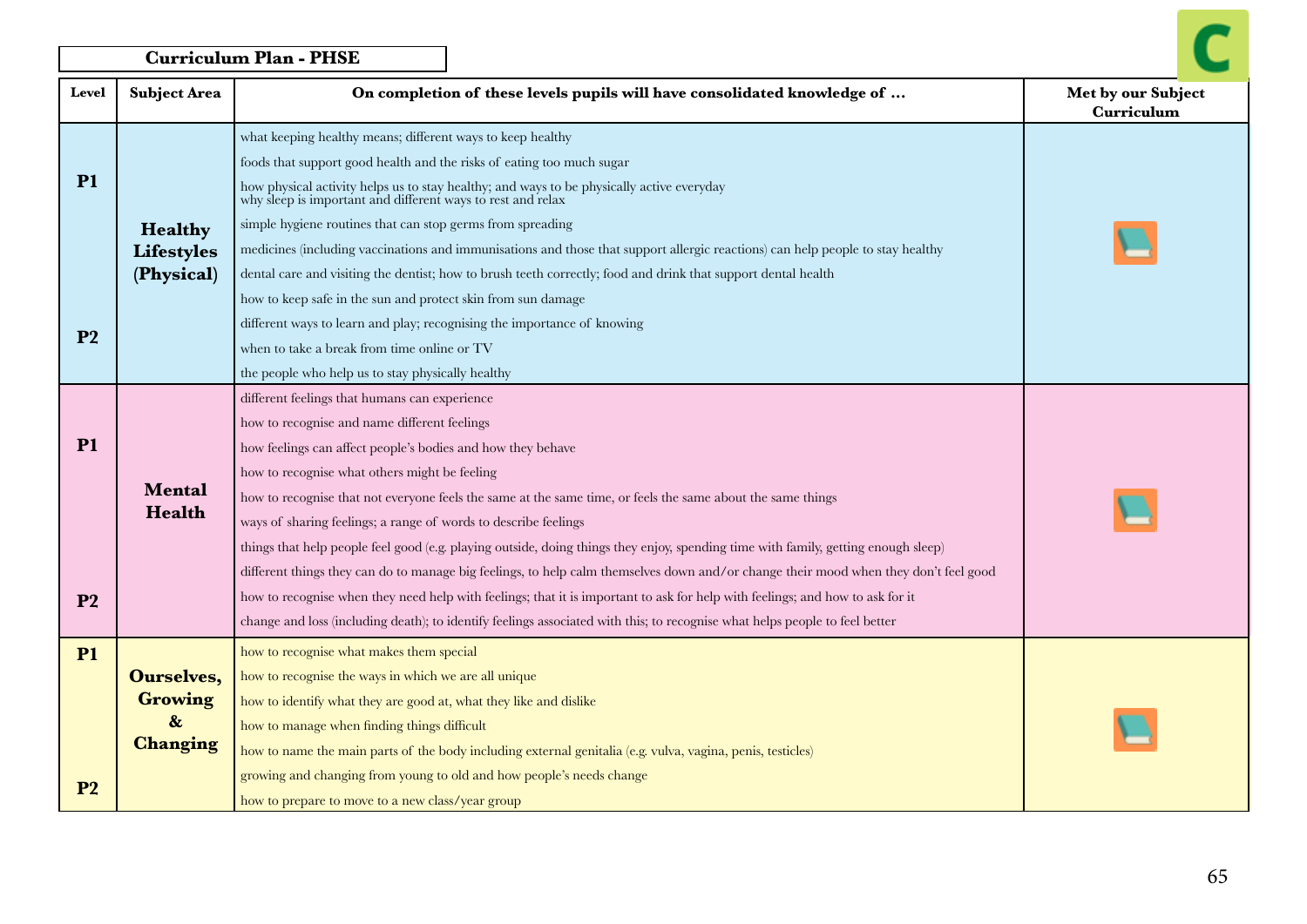|                             |                                                                                          | <b>Curriculum Plan - PHSE</b>                                                                                                                                                                                                                                                                                                                                                                                                                                                                                                                                                                                                                                                                                                                                                                                                                                                                                                             |                                  |
|-----------------------------|------------------------------------------------------------------------------------------|-------------------------------------------------------------------------------------------------------------------------------------------------------------------------------------------------------------------------------------------------------------------------------------------------------------------------------------------------------------------------------------------------------------------------------------------------------------------------------------------------------------------------------------------------------------------------------------------------------------------------------------------------------------------------------------------------------------------------------------------------------------------------------------------------------------------------------------------------------------------------------------------------------------------------------------------|----------------------------------|
| Level                       | <b>Subject Area</b>                                                                      | On completion of these levels pupils will have consolidated knowledge of                                                                                                                                                                                                                                                                                                                                                                                                                                                                                                                                                                                                                                                                                                                                                                                                                                                                  | Met by our Subject<br>Curriculum |
| P1<br>P <sub>2</sub>        | Keeping<br><b>Safe</b>                                                                   | rules and age restrictions that keep us safe<br>how to recognise risk in simple everyday situations and what action to take to minimise harm<br>how to keep safe at home (including around electrical appliances) and fire safety (e.g. not playing with matches and lighters)<br>how household products (including medicines) can be harmful if not used correctly<br>ways to keep safe in familiar and unfamiliar environments (e.g. beach, shopping centre, park, swimming pool, on the street) and how to<br>cross the road safely<br>the people whose job it is to help keep us safe<br>basic rules to keep safe online, including what is meant by personal information and what should be kept private; the importance of telling<br>a trusted adult if they come across something that scares them<br>what to do if there is an accident and someone is hurt<br>how to get help in an emergency (how to dial 999 and what to say) |                                  |
| P1<br>P <sub>2</sub>        | Drugs,<br><b>Alcohol</b><br>$\&$<br><b>Tobacco</b>                                       | things that people can put into their body or on their skin; how these can affect how people feel                                                                                                                                                                                                                                                                                                                                                                                                                                                                                                                                                                                                                                                                                                                                                                                                                                         |                                  |
| <b>P1</b><br>P <sub>2</sub> | <b>Families</b><br>$\pmb{\&}$<br><b>Close</b><br><b>Positive</b><br><b>Relationships</b> | about the roles different people (e.g. acquaintances, friends and relatives) play in our lives<br>how to identify the people who love and care for them and what they do to help them feel cared for<br>different types of families including those that may be different to their own<br>how to identify common features of family life<br>how it is important to tell someone (such as their teacher) if something about their family makes them unhappy or worried                                                                                                                                                                                                                                                                                                                                                                                                                                                                     |                                  |
| P1<br>P <sub>2</sub>        | Friendships                                                                              | how people make friends and what makes a good friendship<br>how to recognise when they or someone else feels lonely and what to do<br>simple strategies to resolve arguments between friends positively<br>how to ask for help if a friendship is making them feel unhappy                                                                                                                                                                                                                                                                                                                                                                                                                                                                                                                                                                                                                                                                |                                  |
| P1<br>P <sub>2</sub>        | Managing<br>Hurtful<br><b>Behaviour</b><br>$\&$<br><b>Bullying</b>                       | how bodies and feelings can be hurt by words and actions; that people can say hurtful things online<br>how people may feel if they experience hurtful behaviour or bullying<br>hurtful behaviour (offline and online) including teasing, name-calling, bullying and deliberately excluding others is not acceptable; how to<br>report bullying; the importance of telling a trusted adult                                                                                                                                                                                                                                                                                                                                                                                                                                                                                                                                                 |                                  |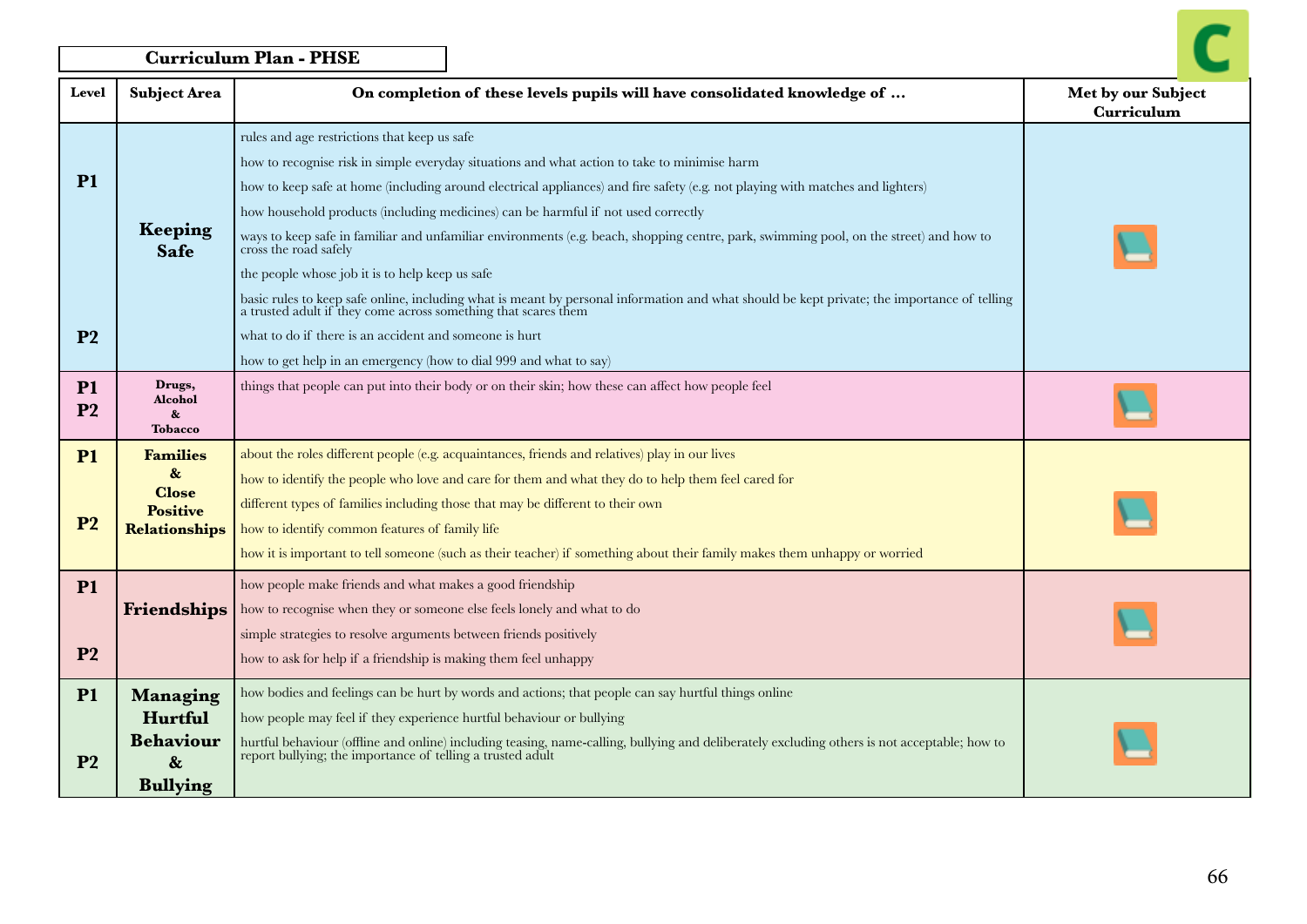|                             | <b>Curriculum Plan - PHSE</b>                                              |                                                                                                                                                                                                                |                                                                                                                                                                                                                                                                                                                                                                                                                                                                                                                                                                                                                                                                                                                                                                                                                                                                                          |                                  |
|-----------------------------|----------------------------------------------------------------------------|----------------------------------------------------------------------------------------------------------------------------------------------------------------------------------------------------------------|------------------------------------------------------------------------------------------------------------------------------------------------------------------------------------------------------------------------------------------------------------------------------------------------------------------------------------------------------------------------------------------------------------------------------------------------------------------------------------------------------------------------------------------------------------------------------------------------------------------------------------------------------------------------------------------------------------------------------------------------------------------------------------------------------------------------------------------------------------------------------------------|----------------------------------|
| Level                       | <b>Subject Area</b>                                                        |                                                                                                                                                                                                                | On completion of these levels pupils will have consolidated knowledge of                                                                                                                                                                                                                                                                                                                                                                                                                                                                                                                                                                                                                                                                                                                                                                                                                 | Met by our Subject<br>Curriculum |
| <b>P1</b><br>P <sub>2</sub> | <b>Safe</b><br>Relationships                                               | how to respond safely to adults they don't know                                                                                                                                                                | how to recognise that some things are private and the importance of respecting privacy; that parts of their body covered by underwear are private<br>how sometimes people may behave differently online, including bypretending to be someone they are not<br>how to respond if physical contact makes them feel uncomfortable or unsafe<br>knowing there are situations when they should ask for permission and also when their permission should be sought<br>the importance of not keeping adults' secrets (only happy surprises that others will find out about eventually)<br>basic techniques for resisting pressure to do something they don't want to do and which may make them unsafe<br>what to do if they feel unsafe or worried for themselves or others; who to ask for help and vocabulary to use when asking for help; importance of keeping trying until they are heard |                                  |
| P1<br>P <sub>2</sub>        | <b>Respecting</b><br><b>Self</b><br>$\&$<br>Others                         | what is kind and unkind behaviour, and how this can affect others<br>how to listen to other people and play and work cooperatively<br>how to talk about and share their opinions on things that matter to them | how to treat themselves and others with respect; how to be polite and courteous<br>how to recognise the ways in which they are the same and different to others                                                                                                                                                                                                                                                                                                                                                                                                                                                                                                                                                                                                                                                                                                                          |                                  |
| <b>P1</b><br>P <sub>2</sub> | <b>Shared</b><br><b>Responsibilites</b>                                    | things they can do to help look after their environment                                                                                                                                                        | about what rules are, why they are needed, and why different rules are needed for different situations<br>how people and other living things have different needs; about the responsibilities of caring for them                                                                                                                                                                                                                                                                                                                                                                                                                                                                                                                                                                                                                                                                         |                                  |
| P1<br>P <sub>2</sub>        | <b>Communities</b>                                                         | the different groups they belong to<br>the different roles and responsibilities people have in their community                                                                                                 | how to recognise the ways they are the same as, and different to, other people                                                                                                                                                                                                                                                                                                                                                                                                                                                                                                                                                                                                                                                                                                                                                                                                           |                                  |
| P1<br>P <sub>2</sub>        | <b>Media Literacy</b><br>$\boldsymbol{\&}$<br><b>Digital</b><br>Resilience | the role of the internet in everyday life<br>how not all information seen online is true                                                                                                                       | how the internet and digital devices can be used safely to find things out and to communicate with others                                                                                                                                                                                                                                                                                                                                                                                                                                                                                                                                                                                                                                                                                                                                                                                |                                  |
| <b>P1</b><br>P <sub>2</sub> | Economic<br><b>Wellbeing:</b><br>Money                                     | how people make different choices about how to save and spend money<br>how money needs to be looked after and the different ways of doing this                                                                 | what money is; forms that money comes in; that money comes from different sources<br>the difference between needs and wants; that sometimes people may not always be able to have the things they want                                                                                                                                                                                                                                                                                                                                                                                                                                                                                                                                                                                                                                                                                   |                                  |
| <b>P1</b><br>P <sub>2</sub> | Economic<br><b>Wellbeing:</b><br>Aspirations,<br><b>Work &amp; Career</b>  | how everyone has different strengths<br>how jobs help people to earn money to pay for things                                                                                                                   | different jobs that people they know or people who work in the community do<br>some of the strengths and interests someone might need to do different jobs                                                                                                                                                                                                                                                                                                                                                                                                                                                                                                                                                                                                                                                                                                                               |                                  |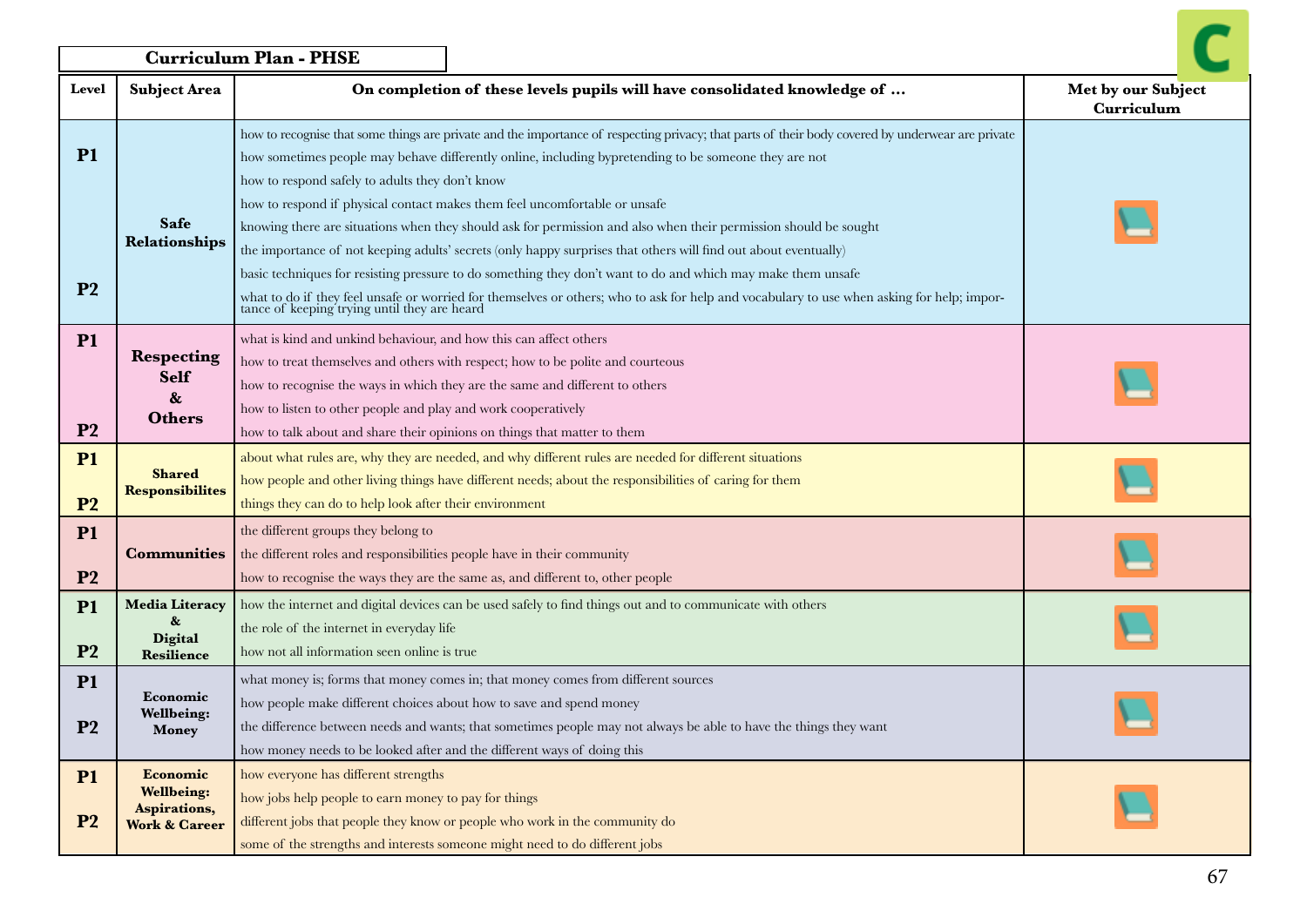| <b>Curriculum Plan - PHSE</b> |                                 |                                                                                                                                                                                                                                   |                                  |
|-------------------------------|---------------------------------|-----------------------------------------------------------------------------------------------------------------------------------------------------------------------------------------------------------------------------------|----------------------------------|
| Level                         | <b>Subject Area</b>             | On completion of these levels pupils will have consolidated knowledge of                                                                                                                                                          | Met by our Subject<br>Curriculum |
|                               |                                 | how to make informed decisions about health the elements of a balanced, healthy lifestyle                                                                                                                                         |                                  |
| P <sub>3</sub>                |                                 | choices that support a healthy lifestyle, and recognise what might influence these                                                                                                                                                |                                  |
|                               |                                 | how to recognise that habits can have both positive and negative effects on a healthy lifestyle                                                                                                                                   |                                  |
|                               |                                 | what good physical health means; how to recognise early signs of physical illness                                                                                                                                                 |                                  |
| <b>P4</b>                     | <b>Healthy</b>                  | what constitutes a healthy diet; how to plan healthy meals; benefits to health and wellbeing of eating nutritionally rich foods; risks associated with not eating a healthy diet including obesity and tooth decay.               |                                  |
|                               | <b>Lifestyles</b><br>(Physical) | how regular (daily/weekly) exercise benefits mental and physical health (e.g. walking or cycling to school, daily active mile); recognise opportunities to be physically active and some of the risks associated with an inact    |                                  |
| <b>P5</b>                     |                                 | how sleep contributes to a healthy lifestyle; routines that support good quality sleep; the effects of lack of sleep on the body, feelings, behav-<br>iour and ability to learn                                                   |                                  |
|                               |                                 | how bacteria and viruses can affect health; how everyday hygiene routines can limit the spread of infection; the wider importance of personal hygiene and how to maintain it                                                      |                                  |
| <b>P6</b>                     |                                 | how medicines, when used responsibly, contribute to health; that some diseases can be prevented by vaccinations and immunisations; how<br>allergies can be managed                                                                |                                  |
|                               |                                 | how mental health, just like physical health, is part of daily life; the importance of taking care of mental health                                                                                                               |                                  |
| P <sub>3</sub>                |                                 | strategies and behaviours that support mental health — including how good quality sleep, physical exercise/time outdoors, being involved<br>in community groups, doing things for others, clubs, and activities, hobbies and spen |                                  |
|                               |                                 | how to recognise that feelings can change over time and range in intensity                                                                                                                                                        |                                  |
| <b>P4</b>                     |                                 | everyday things that affect feelings and the importance of expressing feelings                                                                                                                                                    |                                  |
|                               | <b>Mental</b>                   | a varied vocabulary to use when talking about feelings; about how to express feelings in different ways;                                                                                                                          |                                  |
|                               | Health                          | strategies to respond to feelings, including intense or conflicting feelings; how to manage and respond to feelings appropriately and proportionately in different situations                                                     |                                  |
| P <sub>5</sub>                |                                 | how to recognise warning signs about mental health and wellbeing and how to seek support for themselves and others                                                                                                                |                                  |
|                               |                                 | to recognise that anyone can experience mental ill health; that most difficulties can be resolved with help and support; and that it is important to discuss feelings with a trusted adult                                        |                                  |
| <b>P6</b>                     |                                 | change and loss, including death, and how these can affect feelings; ways of expressing and managing grief and bereavement                                                                                                        |                                  |
|                               |                                 | problem-solving strategies for dealing with emotions, challenges and change, including the transition to new schools                                                                                                              |                                  |
|                               |                                 | personal identity; what contributes to who we are (e.g. ethnicity, family, gender, faith, culture, hobbies, likes/dislikes)                                                                                                       |                                  |
| <b>P3</b>                     |                                 | how for some people gender identity does not correspond with their biological sex                                                                                                                                                 |                                  |
|                               | <b>Ourselves,</b>               | how to recognise their individuality and personal qualities                                                                                                                                                                       |                                  |
| <b>P4</b>                     | Growing                         | how to identify personal strengths, skills, achievements and interests and how these contribute to a sense of self-worth                                                                                                          |                                  |
|                               | $\&$                            | how to manage setbacks/perceived failures, including how to re-frame unhelpful thinking                                                                                                                                           |                                  |
| <b>P5</b>                     | Changing                        | how to identify the external genitalia and internal reproductive organs in males and females and how the process of puberty relates to<br>human reproduction                                                                      |                                  |
| <b>P6</b>                     |                                 | the physical and emotional changes that happen when approaching and during puberty (including menstruation, key facts about the menstrual cycle and menstrual wellbeing, erections and wet dreams)                                |                                  |
|                               |                                 | how hygiene routines change during the time of puberty, the importance of keeping clean and how to maintain personal hygiene                                                                                                      |                                  |

 $\overline{ }$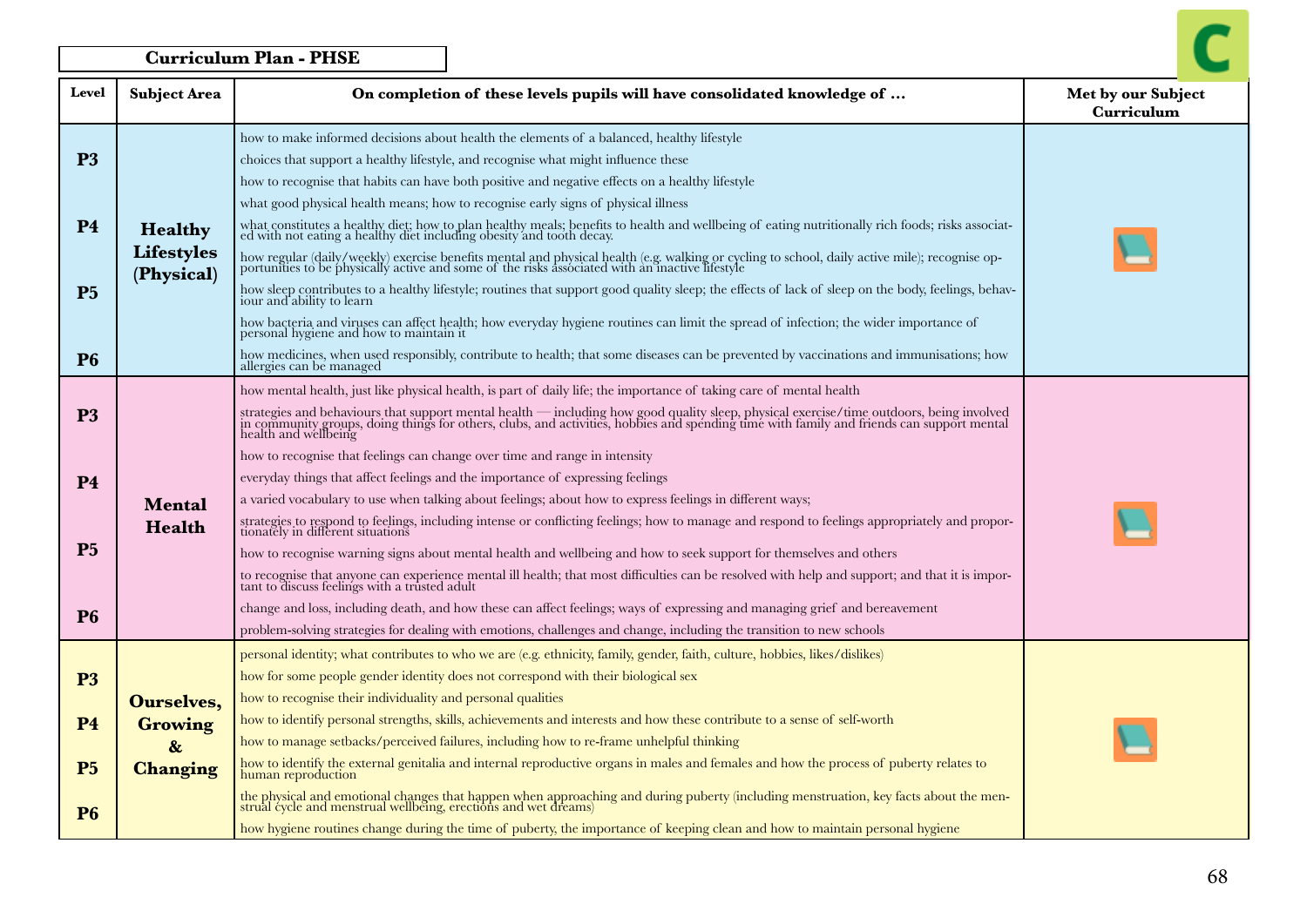|                                                            | <b>Curriculum Plan - PHSE</b>                                                                   |                                                                                                                                                                                                                                                                                                                                                                                                                                                                                                                                                                                                                                                                                                                                                                                                                                                                                                                                                                                                                                                                                                                                                                                                                                                                                                                                                                                                                                                                                                                                         |                                  |
|------------------------------------------------------------|-------------------------------------------------------------------------------------------------|-----------------------------------------------------------------------------------------------------------------------------------------------------------------------------------------------------------------------------------------------------------------------------------------------------------------------------------------------------------------------------------------------------------------------------------------------------------------------------------------------------------------------------------------------------------------------------------------------------------------------------------------------------------------------------------------------------------------------------------------------------------------------------------------------------------------------------------------------------------------------------------------------------------------------------------------------------------------------------------------------------------------------------------------------------------------------------------------------------------------------------------------------------------------------------------------------------------------------------------------------------------------------------------------------------------------------------------------------------------------------------------------------------------------------------------------------------------------------------------------------------------------------------------------|----------------------------------|
| Level                                                      | <b>Subject Area</b>                                                                             | On completion of these levels pupils will have consolidated knowledge of                                                                                                                                                                                                                                                                                                                                                                                                                                                                                                                                                                                                                                                                                                                                                                                                                                                                                                                                                                                                                                                                                                                                                                                                                                                                                                                                                                                                                                                                | Met by our Subject<br>Curriculum |
| <b>P3</b><br><b>P4</b><br><b>P5</b><br><b>P6</b>           | <b>Ourselves,</b><br><b>Growing</b><br>&<br>Changing<br>(Cont.)                                 | about the processes of reproduction and birth as part of the human life cycle; how babies are conceived and born (and that there are ways<br>to prevent a baby being made); how babies need to be cared for<br>where to get more information, help and advice about growing and changing, especially about puberty<br>the new opportunities and responsibilities that increasing independence may bring<br>strategies to manage transitions between classes and key stages                                                                                                                                                                                                                                                                                                                                                                                                                                                                                                                                                                                                                                                                                                                                                                                                                                                                                                                                                                                                                                                              | (Cont.)                          |
| P3<br><b>P4</b><br><b>P</b> 5<br><b>P6</b>                 | Keeping<br><b>Safe</b>                                                                          | reasons for following and complying with regulations and restrictions (including age restrictions); how they promote personal safety and wellbeing with reference to social media, television programmes, films, games and onl<br>how to predict, assess and manage risk in different situations<br>hazards (including fire risks) that may cause harm, injury or risk in the home and what they can do reduce risks and keep safe<br>the importance of taking medicines correctly and using household products safely, (e.g. following instructions carefully)<br>strategies for keeping safe in the local environment or unfamiliar places (rail, water, road) and firework safety; safe use of digital devices<br>when out and about<br>the importance of keeping personal information private; strategies for keeping safe online, including how to manage requests for personal information or images of themselves and others; what to do if frightened or worried<br>what is meant by first aid; basic techniques for dealing with common injuries<br>how to respond and react in an emergency situation; how to identify situations that may require the emergency services; know how to<br>contact them and what to say<br>that female genital mutilation (FGM) is against British law, what to do and whom to tell if they think they or someone they know might be<br>at risk                                                                                                                                                |                                  |
| P <sub>3</sub><br><b>P4</b><br>P <sub>5</sub><br><b>P6</b> | Drugs,<br>Alcohol<br>$\boldsymbol{\&}$<br>Tobacco                                               | the risks and effects of legal drugs common to everyday life (e.g. cigarettes, e-cigarettes/vaping, alcohol and medicines) and their impact on<br>health; recognise that drug use can become a habit which can be difficult to br<br>how to recognise that there are laws surrounding the use of legal drugs and that some drugs are illegal to own, use and give to others<br>why people choose to use or not use drugs (including nicotine, alcohol and medicines);<br>the mixed messages in the media about drugs, including alcohol and smoking/vaping<br>the organisations that can support people concerning alcohol, tobacco and nicotine or other drug use; people they can talk to if they have<br>concerns                                                                                                                                                                                                                                                                                                                                                                                                                                                                                                                                                                                                                                                                                                                                                                                                                    |                                  |
| P <sub>3</sub><br><b>P4</b><br><b>P5</b><br><b>P6</b>      | <b>Families</b><br>$\boldsymbol{\&}$<br><b>Close</b><br><b>Positive</b><br><b>Relationships</b> | how to recognise that there are different types of relationships (e.g. friendships, family relationships, romantic relationships, online relationships)<br>how people may be attracted to someone emotionally, romantically and sexually; that people may be attracted to someone of the same sex<br>or different sex to them; that gender identity and sexual orientation are different<br>marriage and civil partnership as a legal declaration of commitment made by two adults who love and care for each other, which is intended to be lifelong<br>how forcing anyone to marry against their will is a crime; that help and support is available to people who are worried about this for themselves or others<br>how people who love and care for each other can be in a committed relationship (e.g. marriage), living together, but may also live apart<br>how a feature of positive family life is caring relationships; about the different ways in which people care for one another<br>how to recognise and respect that there are different types of family structure (including single parents, same-sex parents, step-parents, blended families, foster parents); that families of all types can give family membe<br>how to recognise other shared characteristics of healthy family life, including commitment, care, spending time together; being there for<br>each other in times of difficulty<br>how to recognise if family relationships are making them feel unhappy or unsafe, and how to seek help or advice |                                  |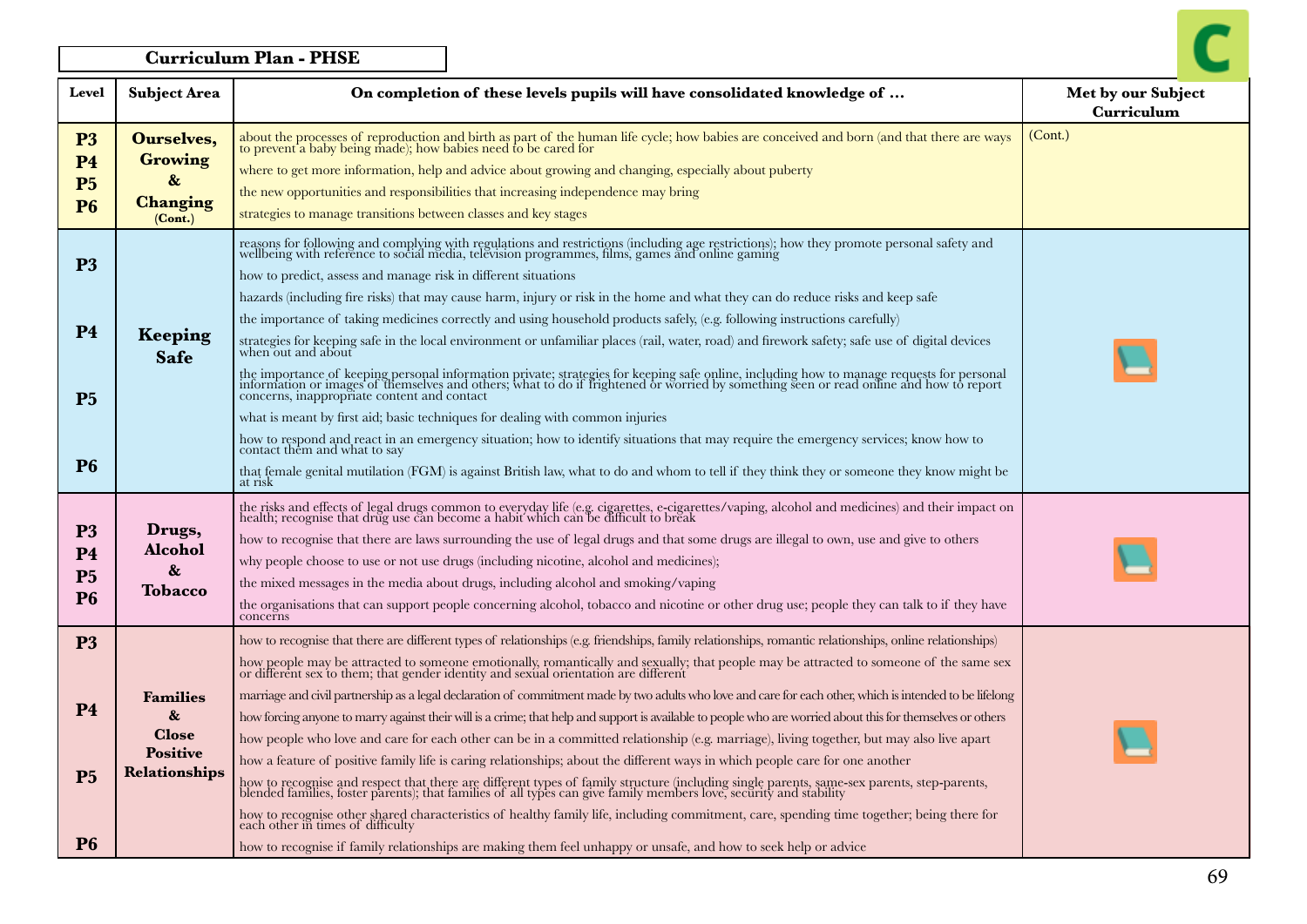| <b>Curriculum Plan - PHSE</b> |                      |                                                                                                                                                                                                                                |                                  |
|-------------------------------|----------------------|--------------------------------------------------------------------------------------------------------------------------------------------------------------------------------------------------------------------------------|----------------------------------|
| <b>Level</b>                  | <b>Subject Area</b>  | On completion of these levels pupils will have consolidated knowledge of                                                                                                                                                       | Met by our Subject<br>Curriculum |
|                               |                      | about the importance of friendships; strategies for building positive friendships; how positive friendships support wellbeing                                                                                                  |                                  |
| P <sub>3</sub>                |                      | what constitutes a positive healthy friendship (e.g. mutual respect, trust, truthfulness, loyalty, kindness, generosity, sharing interests and experiences, support with problems and difficulties); that the same principles  |                                  |
|                               |                      | how to recognise what it means to 'know someone online' and how this differs from knowing someone face-to-face; risks of communicating online with others not known face-to-face                                               |                                  |
| <b>P4</b>                     | Friendships          | the importance of seeking support if feeling lonely or excluded                                                                                                                                                                |                                  |
|                               |                      | how healthy friendships make people feel included; recognise when others may feel lonely or excluded; strategies for how to include them                                                                                       |                                  |
| P <sub>5</sub>                |                      | strategies for recognising and managing peer influence and a desire for peer approval in friendships; to recognise the effect of online<br>actions on others                                                                   |                                  |
|                               |                      | how friendships can change over time, about making new friends and the benefits of having different types of friends                                                                                                           |                                  |
|                               |                      | how friendships have ups and downs; strategies to resolve disputes and reconcile differences positively and safely                                                                                                             |                                  |
| <b>P6</b>                     |                      | how to recognise if a friendship (online or offline) is making them feel unsafe or uncomfortable; how to manage this and ask for support if<br>necessary                                                                       |                                  |
| <b>P3</b>                     | Managing             | the impact of bullying, including offline and online, and the consequences of hurtful behaviour                                                                                                                                |                                  |
| <b>P4</b>                     | Hurtful              | strategies to respond to hurtful behaviour experienced or witnessed, offline and online (including teasing, name-calling, bullying, trolling, harassment or the deliberate excluding of others); how to report concerns and ge |                                  |
| P <sub>5</sub>                | $\boldsymbol{\&}$    |                                                                                                                                                                                                                                |                                  |
| <b>P6</b>                     | <b>Bullying</b>      | discrimination: what it means and how to challenge it                                                                                                                                                                          |                                  |
|                               |                      | about privacy and personal boundaries; what is appropriate in friendships and wider relationships (including online);                                                                                                          |                                  |
| P <sub>3</sub>                |                      | why someone may behave differently online, including pretending to be someone they are not; strategies for recognising risks, harmful content and contact; how to report concerns                                              |                                  |
|                               |                      | how to respond safely and appropriately to adults they may encounter (in all contexts including online) whom they do not know                                                                                                  |                                  |
| <b>P4</b>                     | <b>Safe</b>          | recognising different types of physical contact; what is acceptable and unacceptable; strategies to respond to unwanted physical contact                                                                                       |                                  |
|                               | <b>Relationships</b> | seeking and giving permission (consent) in different situations                                                                                                                                                                |                                  |
| <b>P5</b>                     |                      | keeping something confidential or secret, when this should (e.g. a birthday surprise that others will find out about) or should not be agreed to, and when it is right to break a confidence or share a secret                 |                                  |
| P <sub>6</sub>                |                      | how to recognise pressure from others to do something unsafe or that makes them feel uncomfortable and strategies for managing this                                                                                            |                                  |
|                               |                      | where to get advice and report concerns if worried about their own or someone else's personal safety (including online)                                                                                                        |                                  |
| <b>P3</b>                     |                      | that personal behaviour can affect other people; to recognise and model respectful behaviour online                                                                                                                            |                                  |
| P4                            | <b>Respecting</b>    | recogning the importance of self-respect and how this can affect their thoughts and feelings about themselves; that everyone, including them, should expect to be treated politely and with respect by others (including when  |                                  |
|                               | <b>Self</b> and      | respecting the differences and similarities between people and recognising what they have in common with others e.g. physically, in personality or background                                                                  |                                  |
| <b>P</b> <sub>5</sub>         | <b>Others</b>        | how to listen and respond respectfully to a wide range of people, including those whose traditions, beliefs and lifestyle are different to their                                                                               |                                  |
| P <sub>6</sub>                |                      | how to discuss and debate topical issues, respect other people's point of view and constructively challenge those they disagree with                                                                                           |                                  |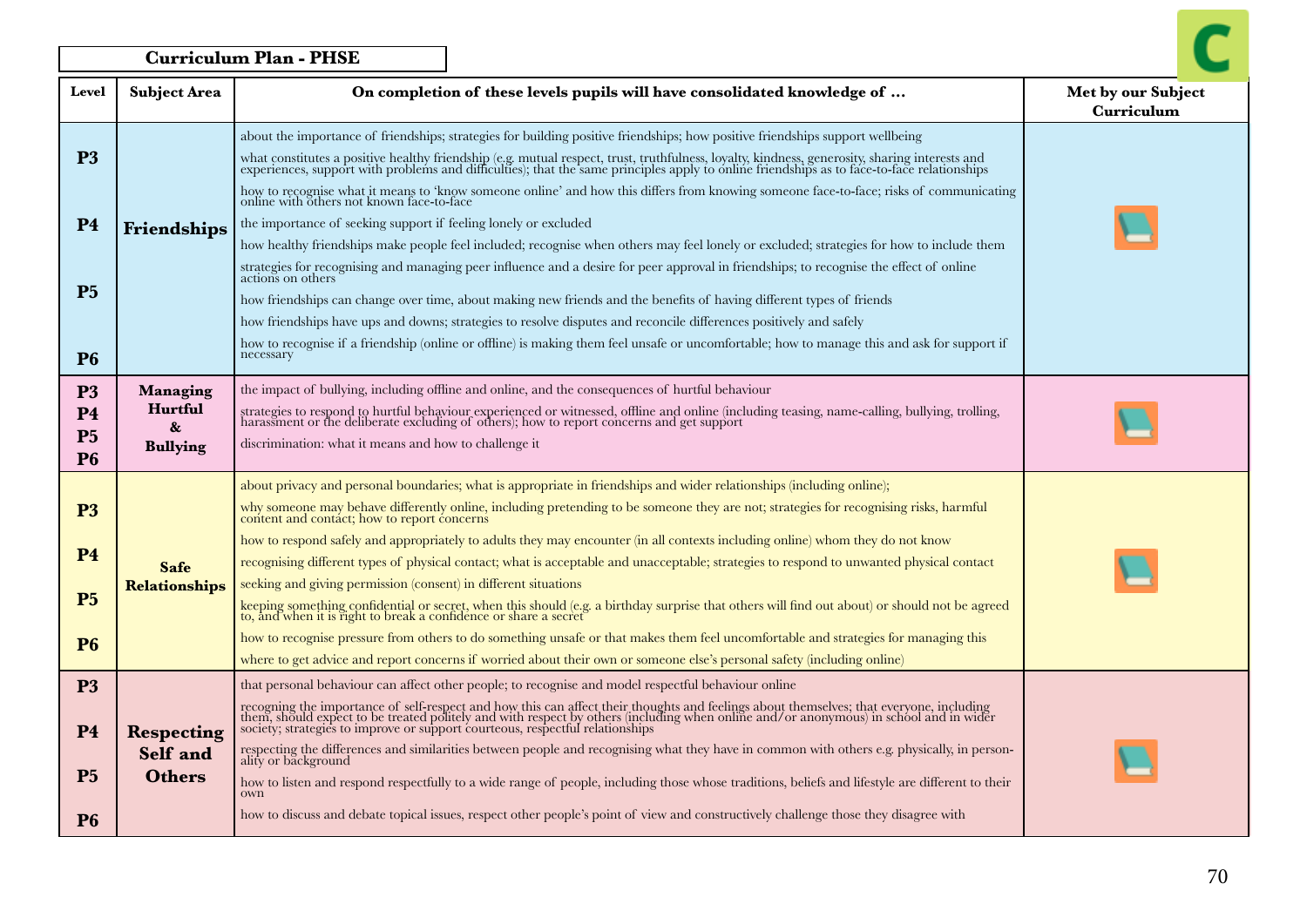| <b>Curriculum Plan - PHSE</b>                              |                                                                           |                                                                                                                                                                                                                                                                                                                                                                                                                                                                                                                                                                                                                                                                                                                                                                                                                                                                                                                                                                                                                                                                                                              |                                  |  |  |
|------------------------------------------------------------|---------------------------------------------------------------------------|--------------------------------------------------------------------------------------------------------------------------------------------------------------------------------------------------------------------------------------------------------------------------------------------------------------------------------------------------------------------------------------------------------------------------------------------------------------------------------------------------------------------------------------------------------------------------------------------------------------------------------------------------------------------------------------------------------------------------------------------------------------------------------------------------------------------------------------------------------------------------------------------------------------------------------------------------------------------------------------------------------------------------------------------------------------------------------------------------------------|----------------------------------|--|--|
| Level                                                      | <b>Subject Area</b>                                                       | On completion of these levels pupils will have consolidated knowledge of                                                                                                                                                                                                                                                                                                                                                                                                                                                                                                                                                                                                                                                                                                                                                                                                                                                                                                                                                                                                                                     | Met by our Subject<br>Curriculum |  |  |
| P <sub>3</sub><br>P <sub>4</sub><br><b>P5</b><br><b>P6</b> | <b>Shared</b><br><b>Responsibilites</b>                                   | how to recognise reasons for rules and laws; consequences of not adhering to rules and laws<br>how to recognise there are human rights, that are there to protect everyone<br>about the relationship between rights and responsibilities<br>the importance of having compassion towards others; shared responsibilities we all have for caring for other people and living things; how to show care and concern for others<br>ways of carrying out shared responsibilities for protecting the environment in school and at home; how everyday choices can affect the environment (e.g. reducing, reusing, recycling; food choices)                                                                                                                                                                                                                                                                                                                                                                                                                                                                           |                                  |  |  |
| <b>P3</b><br><b>P4</b><br><b>P5</b><br><b>P6</b>           | Communities                                                               | about the different groups that make up their community; what living in a community means<br>how to value the different contributions that people and groups make to the community<br>diversity: what it means; the benefits of living in a diverse community; about valuing diversity within communities<br>stereotypes; how they can negatively influence behaviours and attitudes towards others; strategies for challenging stereotypes<br>prejudice; how to recognise behaviours/actions which discriminate against others; ways of responding to it if witnessed or experienced                                                                                                                                                                                                                                                                                                                                                                                                                                                                                                                        |                                  |  |  |
| <b>P3</b><br>P <sub>4</sub><br>P <sub>5</sub><br><b>P6</b> | Media<br>Literacy<br>$\mathbf{\&}$<br><b>Digital</b><br><b>Resilience</b> | how to recognise ways in which the internet and social media can be used both positively and negatively<br>how to assess the reliability of sources of information online; and how to make safe, reliable choices from search results<br>some of the different ways information and data is shared and used online, including for commercial purposes<br>how information on the internet is ranked, selected and targeted at specific individuals and groups; that connected devices can share infor-<br>mation<br>how to recognise things appropriate to share and things that should not be shared on social media; rules surrounding distribution of images<br>how text and images in the media and on social media can be manipulated or invented; strategies to evaluate the reliability of sources and identify misinformation                                                                                                                                                                                                                                                                         |                                  |  |  |
| P <sub>3</sub><br><b>P4</b><br><b>P5</b><br><b>P6</b>      | Economic<br><b>Wellbeing:</b><br><b>Money</b>                             | about the different ways to pay for things and the choices people have about this<br>how to recognise that people have different attitudes towards saving and spending money; what influences people's decisions; what makes something 'good value for money'<br>that people's spending decisions can affect others and the environment (e.g. Fair trade, buying single-use plastics, or giving to charity)<br>to recognise that people make spending decisions based on priorities, needs and wants<br>different ways to keep track of money<br>risks associated with money (e.g. money can be won, lost or stolen) and ways of keeping money safe<br>the risks involved in gambling; different ways money can be won or lost through gambling-related activities and their impact on health, wellbeing and future aspirations<br>how to identify the ways that money can impact on people's feelings and emotions                                                                                                                                                                                          |                                  |  |  |
| <b>P3</b><br><b>P4</b><br>P <sub>5</sub><br>P <sub>6</sub> | Economic<br>Wellbeing:<br>Aspirations,<br>Work<br>&<br><b>Career</b>      | how to recognise positive things about themselves and their achievements; set goals to help achieve personal outcomes<br>how there is a broad range of different jobs/careers that people can have; that people often have more than one career/type of job during<br>their life<br>stereotypes in the workplace and that a person's career aspirations should not be limited by them<br>what might influence people's decisions about a job or career (e.g. personal interests and values, family connections to certain trades or businesses, strengths and qualities, ways in which stereotypical assumptions can de<br>how some jobs are paid more than others and money is one factor which may influence a person's job or career choice; that people may choose to do voluntary work which is unpaid<br>some of the skills that will help them in their future careers e.g. teamwork, communication and negotiation<br>how to identify the kind of job that they might like to do when they are older<br>how to recognise a variety of routes into careers (e.g. college, apprenticeship, university) |                                  |  |  |

 $\overline{\phantom{a}}$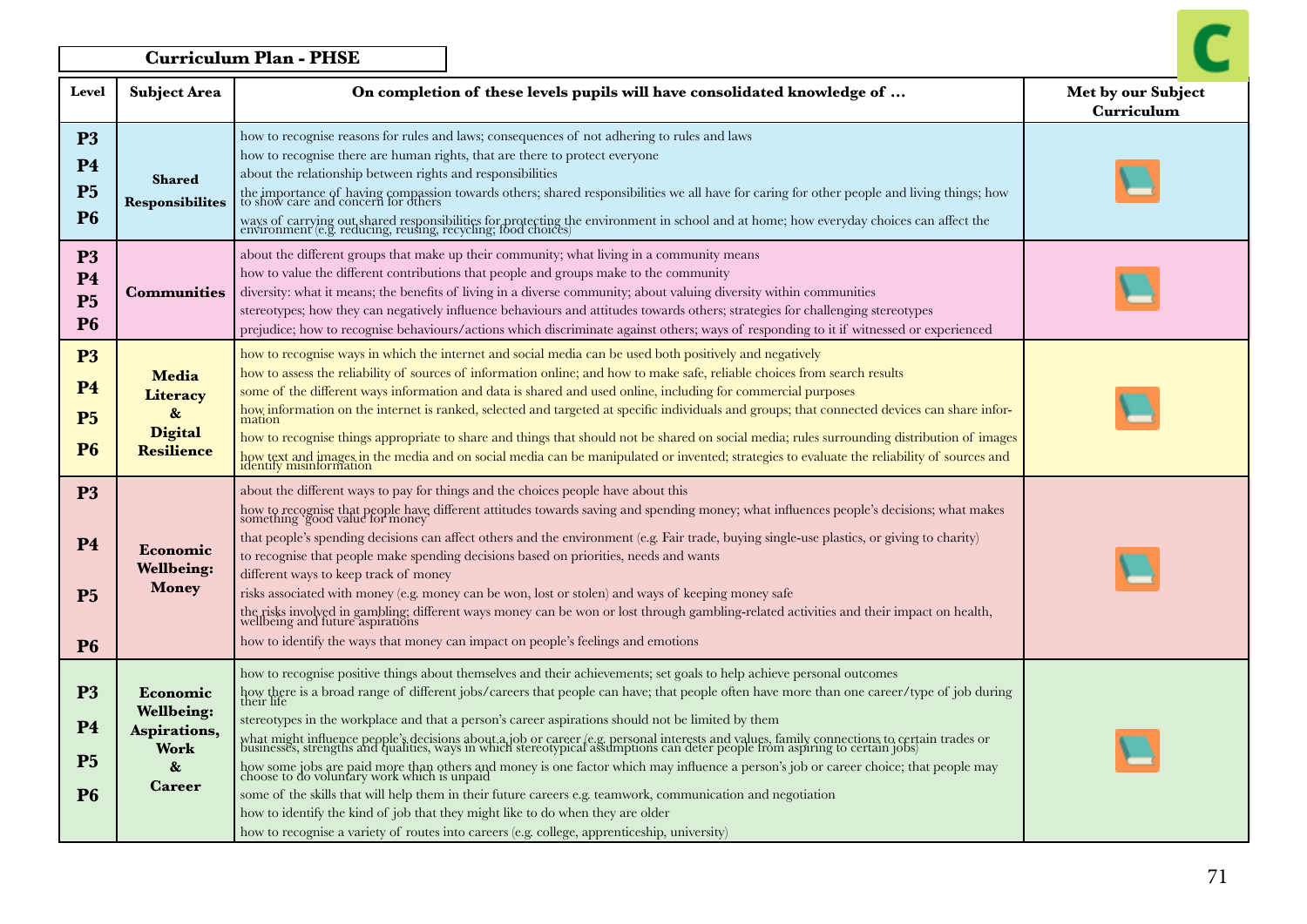|                                     |                        | <b>Curriculum Plan - PHSE</b>                                                                                                                                                                                                                                                                                                                                                                                                                                                                                                                                                                                                                                          |                                  |
|-------------------------------------|------------------------|------------------------------------------------------------------------------------------------------------------------------------------------------------------------------------------------------------------------------------------------------------------------------------------------------------------------------------------------------------------------------------------------------------------------------------------------------------------------------------------------------------------------------------------------------------------------------------------------------------------------------------------------------------------------|----------------------------------|
| <b>Level</b>                        | <b>Subject Area</b>    | On completion of these levels pupils will have consolidated knowledge of                                                                                                                                                                                                                                                                                                                                                                                                                                                                                                                                                                                               | Met by our Subject<br>Curriculum |
| <b>S7</b><br><b>S8</b><br><b>S9</b> | <b>Self</b><br>Concept | how we are all unique; that recognising and demonstrating personal strengths build self-confidence, self-esteem and good health and well-<br>being<br>how to understand what can affect wellbeing and resilience (e.g. life changes, relationships, achievements and employment)<br>the impact that media and social media can have on how people think about themselves and express themselves, including regarding body image, physical and mental health<br>simple strategies to help build resilience to negative opinions, judgements and comments<br>how to recognise and manage internal and external influences on decisions which affect health and wellbeing |                                  |
|                                     |                        | how to identify and articulate a range of emotions accurately and sensitively, using appropriate vocabulary                                                                                                                                                                                                                                                                                                                                                                                                                                                                                                                                                            |                                  |

| S <sub>8</sub><br><b>S9</b>                   | <b>Self</b><br>Concept                                                 | the impact that media and social media can have on how people think about themselves and express themselves, including regarding body image, physical and mental health<br>simple strategies to help build resilience to negative opinions, judgements and comments<br>how to recognise and manage internal and external influences on decisions which affect health and wellbeing                                                                                                                                                                                                                                                                                                                                                                                                                                                                                                                                                                                                                                                                                                                                                                                                                                             |    |
|-----------------------------------------------|------------------------------------------------------------------------|--------------------------------------------------------------------------------------------------------------------------------------------------------------------------------------------------------------------------------------------------------------------------------------------------------------------------------------------------------------------------------------------------------------------------------------------------------------------------------------------------------------------------------------------------------------------------------------------------------------------------------------------------------------------------------------------------------------------------------------------------------------------------------------------------------------------------------------------------------------------------------------------------------------------------------------------------------------------------------------------------------------------------------------------------------------------------------------------------------------------------------------------------------------------------------------------------------------------------------|----|
| S <sub>7</sub><br><b>S8</b><br><b>S9</b>      | <b>Mental</b><br>Health<br>$\boldsymbol{\&}$<br>Emotional<br>Wellbeing | how to identify and articulate a range of emotions accurately and sensitively, using appropriate vocabulary<br>the characteristics of mental and emotional health and strategies for managing these<br>the link between language and mental health stigma and develop strategies to challenge stigma, myths and misconceptions associated with<br>help-seeking and mental health concerns<br>strategies to understand and build resilience, as well as how to respond to disappointments and setbacks<br>a range of healthy coping strategies and ways to promote wellbeing and boost mood, including physical activity, participation and the value<br>of positive relationships in providing support<br>the causes and triggers for unhealthy coping strategies, such as self-harm and eating disorders, and the need to seek help for themselves or others as soon as possible [NB It is important to avoid teaching methods and reso<br>how to recognise when they or others need help with their mental health and wellbeing; sources of help and support and strategies for<br>accessing what they need                                                                                                                  |    |
| <b>S7</b><br><b>S8</b><br><b>S9</b>           | <b>Healthy</b><br><b>Lifestyles</b>                                    | the importance of, and strategies for, maintaining a balance between school, work, leisure, exercise, and online activities<br>the benefits of physical activity and exercise for physical and mental health and wellbeing<br>the importance of sleep and strategies to maintain good quality sleep<br>how to recognise and manage what influences their choices about physical activity<br>the role of a balanced diet as part of a healthy lifestyle and the impact of unhealthy food choices<br>what might influence decisions about eating a balanced diet and strategies to manage eating choices<br>the importance of taking increased responsibility for their own physical health including dental check-ups, sun safety and self-examination (especially testicular self-examination in late KS3); the purpose of vaccinations<br>strategies for maintaining personal hygiene, including oral health, and prevention of infection<br>how to access health services when appropriate<br>the risks and myths associated with female genital mutilation (FGM), its status as a criminal act and strategies to safely access support for themselves or others who may be at risk, or who have already been subject to FGM |    |
| S <sub>7</sub><br>S <sub>8</sub><br><b>S9</b> | Drugs,<br>Alcohol<br>$\boldsymbol{\&}$<br><b>Tobacco</b>               | the positive and negative uses of drugs in society including the safe use of prescribed and over the counter medicines; responsible use of antibiotics<br>how to evaluate myths, misconceptions, social norms and cultural values relating to drug, alcohol and tobacco use<br>strategies to manage a range of influences on drug, alcohol and tobacco use, including peers<br>information about alcohol, nicotine and other legal and illegal substances, including the short-term and long-term health risks associated with their use<br>the personal and social risks and consequences of substance use and misuse including occasional use<br>the law relating to the supply, use and misuse of legal and illegal substances<br>the concepts of dependence and addiction including awareness of help to overcome addictions                                                                                                                                                                                                                                                                                                                                                                                               | 72 |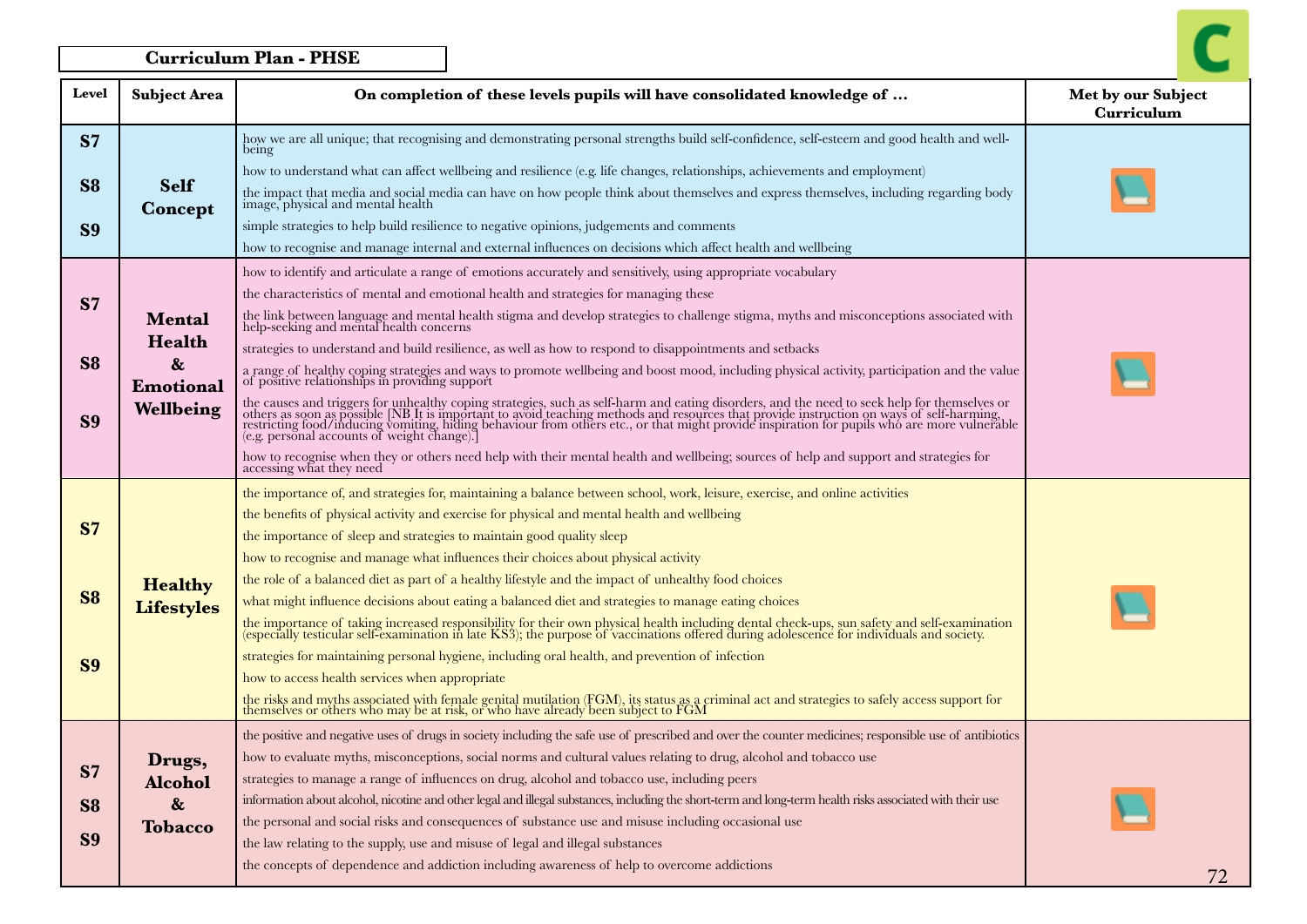| <b>Curriculum Plan - PHSE</b>                                                        |                                                                                                                          |                                                                                                                                                                                                                                                                                                                                                                                                                                                                                                                                                                                                                                                                                                                                                                                                                                                                                                                                                                                                               |                                  |  |
|--------------------------------------------------------------------------------------|--------------------------------------------------------------------------------------------------------------------------|---------------------------------------------------------------------------------------------------------------------------------------------------------------------------------------------------------------------------------------------------------------------------------------------------------------------------------------------------------------------------------------------------------------------------------------------------------------------------------------------------------------------------------------------------------------------------------------------------------------------------------------------------------------------------------------------------------------------------------------------------------------------------------------------------------------------------------------------------------------------------------------------------------------------------------------------------------------------------------------------------------------|----------------------------------|--|
| <b>Level</b>                                                                         | <b>Subject Area</b>                                                                                                      | On completion of these levels pupils will have consolidated knowledge of                                                                                                                                                                                                                                                                                                                                                                                                                                                                                                                                                                                                                                                                                                                                                                                                                                                                                                                                      | Met by our Subject<br>Curriculum |  |
| S <sub>7</sub><br><b>S8</b><br><b>S9</b><br>S <sub>7</sub><br><b>S8</b><br><b>S9</b> | Managing<br><b>Risk</b><br>$\boldsymbol{\&}$<br>Personal<br><b>Safety</b><br><b>Puberty</b><br>&<br><b>Sexual Health</b> | how to identify risk and manage personal safety in increasingly independent situations, including online<br>ways of assessing and reducing risk in relation to health, wellbeing and personal safety<br>the risks associated with gambling and recognise that chance-based transactions can carry similar risks; strategies for managing peer and other influences relating to gambling<br>how to get help in an emergency and perform basic first aid, including cardio-pulmonary resuscitation (CPR) and the use of defibrillators<br>strategies to manage the physical and mental changes that are a typical part of growing up, including puberty and menstrual wellbeing<br>the purpose, importance and different forms of contraception; how and where to access contraception and advice (see also Relationships)<br>how certain infections can be spread through sexual activity and that barrier contraceptives offer some protection against certain sexually transmitted infections (STIs)         |                                  |  |
| <b>S7</b><br><b>S8</b><br><b>S9</b>                                                  | <b>Positive</b><br><b>Relationships</b>                                                                                  | about different types of relationships, including those within families, friendships, romantic or intimate relationships and the factors that<br>can affect them<br>indicators of positive, healthy relationships and unhealthy relationships, including online<br>about the similarities, differences and diversity among people of different race, culture, ability, sex, gender identity, age and sexual orienta-<br>tion<br>the difference between biological sex, gender identity and sexual orientation<br>how to recognise that sexual attraction and sexuality are diverse<br>how marriage is a legal, social and emotional commitment that should be entered into freely, and never forced upon someone through<br>threat or coercion<br>how the media portrays relationships and the potential impact of this on people's expectations of relationships<br>how the portrayal of sex in the media and social media (including pornography) can affect people's expectations of relationships and sex |                                  |  |
| S <sub>7</sub><br><b>S8</b><br><b>S9</b>                                             | Drugs,<br><b>Alcohol</b><br>$\boldsymbol{\alpha}$<br><b>Tobacco</b>                                                      | the positive and negative uses of drugs in society including the safe use of prescribed and over the counter medicines; responsible use of antibiotics<br>how to evaluate myths, misconceptions, social norms and cultural values relating to drug, alcohol and tobacco use<br>strategies to manage a range of influences on drug, alcohol and tobacco use, including peers<br>information about alcohol, nicotine and other legal and illegal substances, including the short-term and long-term health risks associated with their use<br>the personal and social risks and consequences of substance use and misuse including occasional use<br>the law relating to the supply, use and misuse of legal and illegal substances<br>the concepts of dependence and addiction including awareness of help to overcome addictions                                                                                                                                                                              |                                  |  |
| S <sub>7</sub><br><b>S8</b><br><b>S9</b>                                             | Relationship<br><b>Values</b>                                                                                            | how to clarify and develop personal values in friendships, love and sexual relationships<br>the importance of trust in relationships and the behaviours that can undermine or build trust<br>how to evaluate expectations about gender roles, behaviour and intimacy within romantic relationships<br>that everyone has the choice to delay sex, or to enjoy intimacy without sex                                                                                                                                                                                                                                                                                                                                                                                                                                                                                                                                                                                                                             |                                  |  |

 $\blacksquare$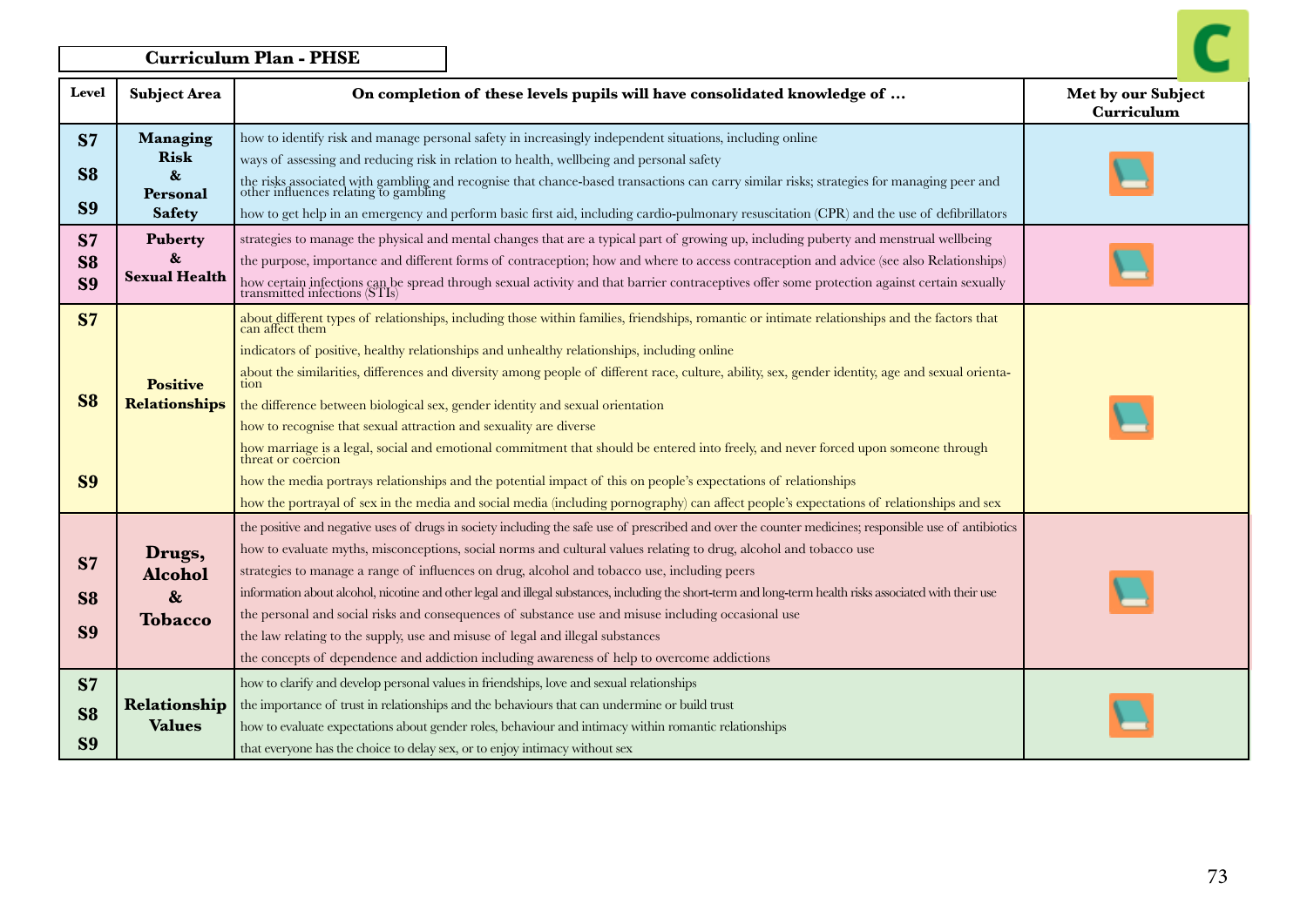|                                                 |                                                                   | <b>Curriculum Plan - PHSE</b>                                                                                                                                                                                                                                                                                                                                                                                                                                                                                                                                                                                                                                                                                                                                                                                                                                                                                                                                                                                                                                                                                                                                           |                                  |
|-------------------------------------------------|-------------------------------------------------------------------|-------------------------------------------------------------------------------------------------------------------------------------------------------------------------------------------------------------------------------------------------------------------------------------------------------------------------------------------------------------------------------------------------------------------------------------------------------------------------------------------------------------------------------------------------------------------------------------------------------------------------------------------------------------------------------------------------------------------------------------------------------------------------------------------------------------------------------------------------------------------------------------------------------------------------------------------------------------------------------------------------------------------------------------------------------------------------------------------------------------------------------------------------------------------------|----------------------------------|
| Level                                           | <b>Subject Area</b>                                               | On completion of these levels pupils will have consolidated knowledge of                                                                                                                                                                                                                                                                                                                                                                                                                                                                                                                                                                                                                                                                                                                                                                                                                                                                                                                                                                                                                                                                                                | Met by our Subject<br>Curriculum |
| S <sub>7</sub><br><b>S8</b>                     | Forming<br>&<br>Maintaining<br><b>Respectful</b><br>Relationships | how to safely and responsibly form, maintain and manage positive relationships, including online<br>the qualities and behaviours they should expect and exhibit in a wide variety of positive relationships (including in school and wider society,<br>family and friendships, including online<br>how to further develop and rehearse the skills of team working<br>how to further develop the skills of active listening, clear communication, negotiation and compromise<br>strategies to identify and reduce risk from people online that they do not already know; when and how to access help<br>how to manage the strong feelings that relationships can cause (including sexual attraction)<br>how to develop conflict management skills and strategies to reconcile after disagreements<br>how to manage the influence of drugs and alcohol on decision-making within relationships and social situations<br>how to manage the breakdown of a relationship (including its digital legacy), loss and change in relationships<br>the effects of change, including loss, separation, divorce and bereavement; strategies for managing these and accessing support |                                  |
| $\bf S9$<br><b>S7</b><br><b>S8</b><br><b>S9</b> | <b>Consent</b>                                                    | the services available to support healthy relationships and manage unhealthy relationships, and how to access them<br>that consent is freely given; that being pressurised, manipulated or coerced to agree to something is not giving consent, and how to seek<br>help in such circumstances<br>the law relating to sexual consent<br>how to seek, give, not give and withdraw consent (in all contexts, including online)<br>how the seeker of consent is legally and morally responsible for ensuring that consent has been given; that if consent is not given or is withdrawn, that decision should always be respected<br>to gauge readiness for sexual intimacy<br>the impact of sharing sexual images of others without consent<br>how to manage any request or pressure to share an image of themselves or others, and how to get help<br>how intimate relationships should be pleasurable                                                                                                                                                                                                                                                                     |                                  |
| S <sub>7</sub><br><b>S8</b><br>S9               | Contraception<br>&<br>Parenthood                                  | the communication and negotiation skills necessary for contraceptive use in healthy relationships (see also 'Health')<br>the risks related to unprotected sex<br>the consequences of unintended pregnancy, sources of support and the options available<br>the roles and responsibilities of parents, carers and children in families<br>the nature and importance of stable, long-term relationships (including marriage and civil partnerships) for family life and bringing up children                                                                                                                                                                                                                                                                                                                                                                                                                                                                                                                                                                                                                                                                              |                                  |
| S <sub>7</sub><br>S8<br><b>S9</b>               | <b>Bullying,</b><br><b>Abuse</b><br>&<br>Discrimination           | the characteristics of abusive behaviours, such as grooming, sexual harassment, sexual and emotional abuse, violence and exploitation; to recognise warning signs, including online; how to report abusive behaviours or acces<br>how to recognise bullying, and its impact, in all its forms; the skills and strategies to manage being targeted or witnessing others being bullied<br>the impact of stereotyping, prejudice and discrimination on individuals and relationships<br>the unacceptability of prejudice-based language and behaviour, offline and online, including sexism, homophobia, biphobia, transphobia, racism, ableism and faith-based prejudice<br>the need to promote inclusion and challenge discrimination, and how to do so safely, including online                                                                                                                                                                                                                                                                                                                                                                                         |                                  |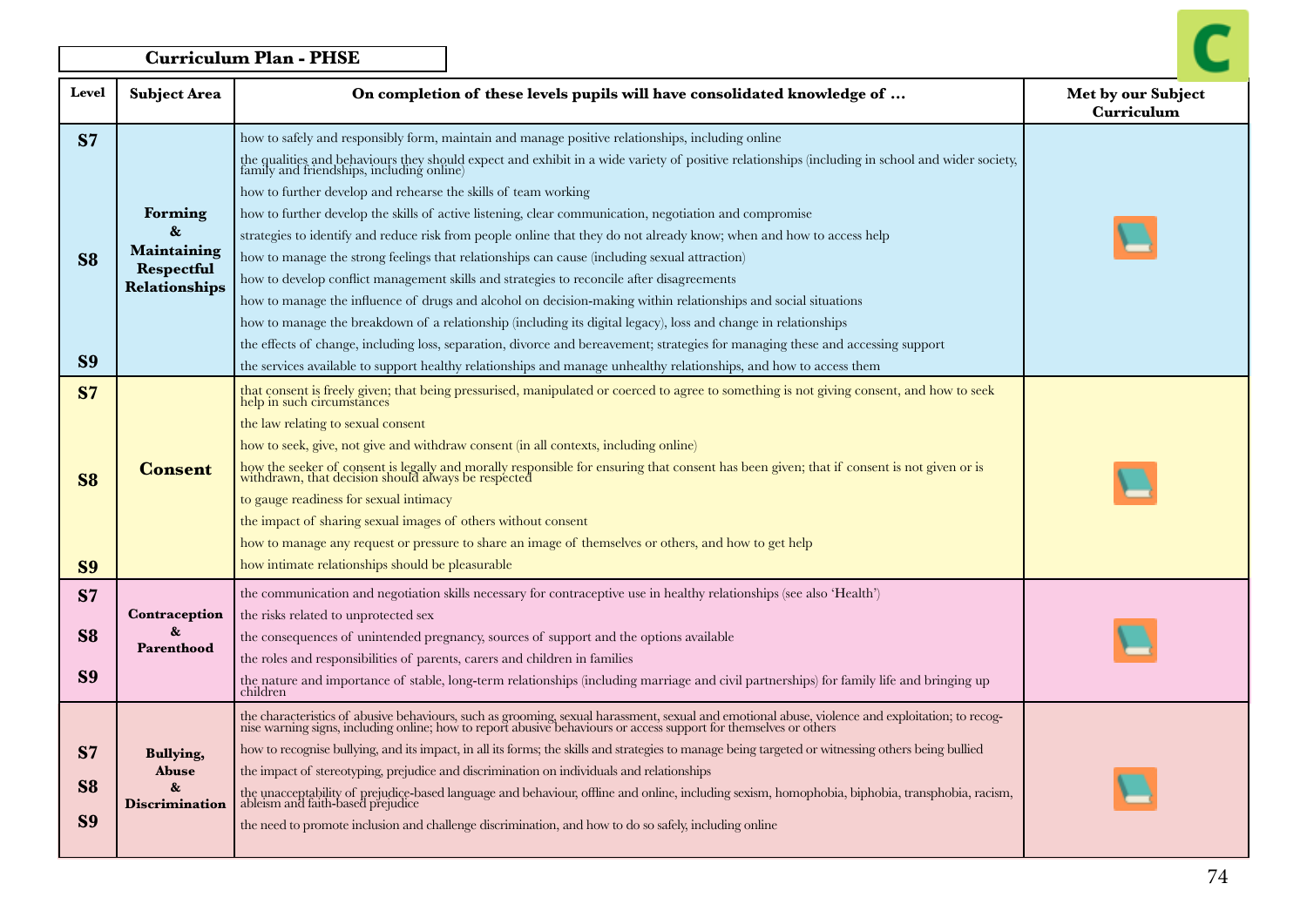| <b>Curriculum Plan - PHSE</b>            |                                                             |                                                                                                                                                                                                                                                                                                                                                                                                                                                                                                                                                                                                                                                                                                                                                     |                                  |  |  |
|------------------------------------------|-------------------------------------------------------------|-----------------------------------------------------------------------------------------------------------------------------------------------------------------------------------------------------------------------------------------------------------------------------------------------------------------------------------------------------------------------------------------------------------------------------------------------------------------------------------------------------------------------------------------------------------------------------------------------------------------------------------------------------------------------------------------------------------------------------------------------------|----------------------------------|--|--|
| Level                                    | <b>Subject Area</b>                                         | On completion of these levels pupils will have consolidated knowledge of                                                                                                                                                                                                                                                                                                                                                                                                                                                                                                                                                                                                                                                                            | Met by our Subject<br>Curriculum |  |  |
| S <sub>7</sub><br><b>S8</b><br><b>S9</b> | Social<br><b>Influences</b>                                 | how to recognise peer influence and to develop strategies for managing it, including online<br>the role peers can play in supporting one another to resist pressure and influence, challenge harmful social norms and access appropriate<br>support<br>how the need for peer approval can generate feelings of pressure and lead to increased risk-taking; strategies to manage this<br>the factors that contribute to young people joining gangs; the social, legal and physical consequences of gang behaviours<br>strategies to manage pressure to join a gang, exit strategies and how to access appropriate support<br>motivations, misconceptions and consequences of carrying weapons and strategies for managing pressure to carry a weapon |                                  |  |  |
| <b>S7</b><br><b>S8</b><br><b>S9</b>      | Learning<br><b>Skills</b>                                   | study, organisational, research and presentation skills<br>how to review their strengths, interests, skills, qualities and values and how to develop them<br>how to set realistic yet ambitious targets and goals<br>the skills and attributes that employers value<br>the skills and qualities required to engage in enterprise<br>the importance and benefits of being a lifelong learner                                                                                                                                                                                                                                                                                                                                                         |                                  |  |  |
| S <sub>7</sub><br><b>S8</b><br><b>S9</b> | <b>Choices</b><br>$\boldsymbol{\&}$<br>Pathways             | about the options available to them at the end of key stage 3, sources of information, advice and support, and the skills to manage this decision-making process<br>routes into work, training and other vocational and academic opportunities, and progression routes<br>the benefits of setting ambitious goals and being open to opportunities in all aspects of life<br>how to recognise and challenge stereotypes and family or cultural expectations that may limit aspirations                                                                                                                                                                                                                                                               |                                  |  |  |
| <b>S7</b><br><b>S8</b><br><b>S9</b>      | Work<br>$\boldsymbol{\&}$<br><b>Career</b>                  | different types and patterns of work, including employment, self-employment and voluntary work; that everyone has a different pathway through life, education and work<br>different work roles and career pathways, including clarifying their own early aspirations                                                                                                                                                                                                                                                                                                                                                                                                                                                                                |                                  |  |  |
| $\frac{87}{88}$                          | Employment<br><b>Rights &amp;</b><br><b>Responsibilites</b> | young people's employment rights and responsibilities<br>to manage emotions in relation to future employment                                                                                                                                                                                                                                                                                                                                                                                                                                                                                                                                                                                                                                        |                                  |  |  |
| S <sub>7</sub><br><b>S8</b><br><b>S9</b> | <b>Financial</b><br><b>Choices</b>                          | how to assess and manage risk in relation to financial decisions that young people might make<br>values and attitudes relating to finance, including debt<br>how to manage emotions in relation to money<br>how to evaluate social and moral dilemmas about the use of money, including the influence of advertising and peers on financial decisions<br>how to recognise financial exploitation in different contexts e.g. drug and money mules, online scams                                                                                                                                                                                                                                                                                      |                                  |  |  |

 $\overline{ }$